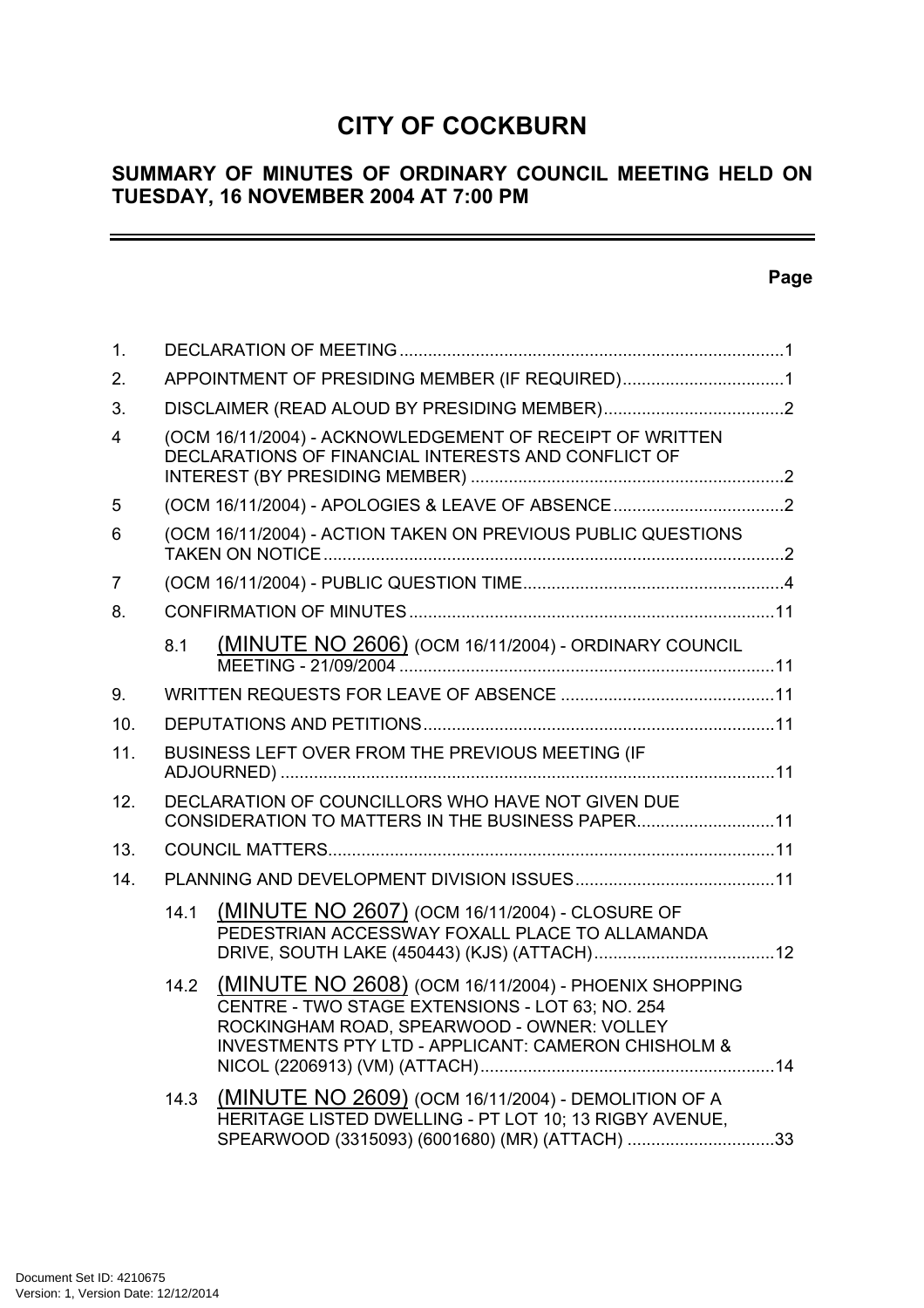|     |      | 14.4 (MINUTE NO 2610) (OCM 16/11/2004) - NETWORK CITY                                                                                                                                                                          |  |
|-----|------|--------------------------------------------------------------------------------------------------------------------------------------------------------------------------------------------------------------------------------|--|
|     |      | 14.5 (MINUTE NO 2611) (OCM 16/11/2004) - CHANGE OF USE -<br>RETAIL, REPAIR AND COPY SHOP - LOT 2; 2/14-16 COCKBURN<br>ROAD, HAMILTON HILL - OWNER: D GALVIN & T STEVENS -<br>APPLICANT: T B STEVENS (2212334) (MD) (ATTACH) 48 |  |
|     | 14.6 | (MINUTE NO 2612) (OCM 16/11/2004) - TENDER NO.<br>RFT28/2004 - TENDER FOR ENVIRONMENTAL CONSULTANCY                                                                                                                            |  |
|     |      | 14.7 (MINUTE NO 2613) (OCM 16/11/2004) - MATTER FOR<br><b>INVESTIGATION - WOODMAN POINT WWTP ODOUR BUFFER</b>                                                                                                                  |  |
|     | 14.8 | (MINUTE NO 2614) (OCM 16/11/2004) - SALE OF PORTION<br>OF LOT 101 BEELIAR DRIVE, BEELIAR TO COBURG NOMINEES                                                                                                                    |  |
|     | 14.9 | (MINUTE NO 2615) (OCM 16/11/2004) - PROPOSED SCHEME<br>AMENDMENT NO. 17 - INTRODUCTION OF DEVELOPMENT<br>CONTRIBUTION AREA NO. 7, AUBIN GROVE - TOWN PLANNING<br>SCHEME NO. 3 - DEVELOPMENT AREA NO. 11 (93010) (JLU)          |  |
|     |      | 14.10 (MINUTE NO 2616) (OCM 16/11/2004) - NEGLECTED<br>BUILDING - LOT 14; 31 KNOCK PLACE, JANDAKOT - OWNER:<br>WEST COAST SKIN AND HIDE CO PTY LTD (5513325) (JW)                                                              |  |
|     |      | 14.11 (MINUTE NO 2617) (OCM 16/11/2004) - MOBILE TELEPHONE<br>BASE STATION - 2 TICHBORNE STREET, JANDAKOT - OWNER C<br>SANTORO - APPLICANT: TELSTRA MOBILE NETWORK                                                             |  |
|     |      | 14.12 (MINUTE NO 2618) (OCM 16/11/2004) - RESEARCH INTO<br><b>TRANSIT ORIENTATED DEVELOPMENT AT COCKBURN</b>                                                                                                                   |  |
|     |      | 14.13 (MINUTE NO 2619) (OCM 16/11/2004) - GENERAL INDUSTRY<br>- CRUSHING CONCRETE STOCK PILE - LOT 50; 54 WELLARD<br>STREET, BIBRA LAKE - OWNER/APPLICANT: CITY OF                                                             |  |
| 15. |      |                                                                                                                                                                                                                                |  |
|     | 15.1 | (MINUTE NO 2620) (OCM 16/11/2004) - LIST OF CREDITORS                                                                                                                                                                          |  |
|     |      | 15.2 (MINUTE NO 2621) (OCM 16/11/2004) - DAMAGE TO<br>ELECTED MEMBERS' MOTOR VEHICLES - REIMBURSEMENT OF                                                                                                                       |  |
| 16. |      |                                                                                                                                                                                                                                |  |
|     | 16.1 | (MINUTE NO 2622) (OCM 16/11/2004) - ADVERTISING ON<br>STREET LITTER BINS - NATSALES (4902) (BKG) (ATTACH)91                                                                                                                    |  |
|     |      |                                                                                                                                                                                                                                |  |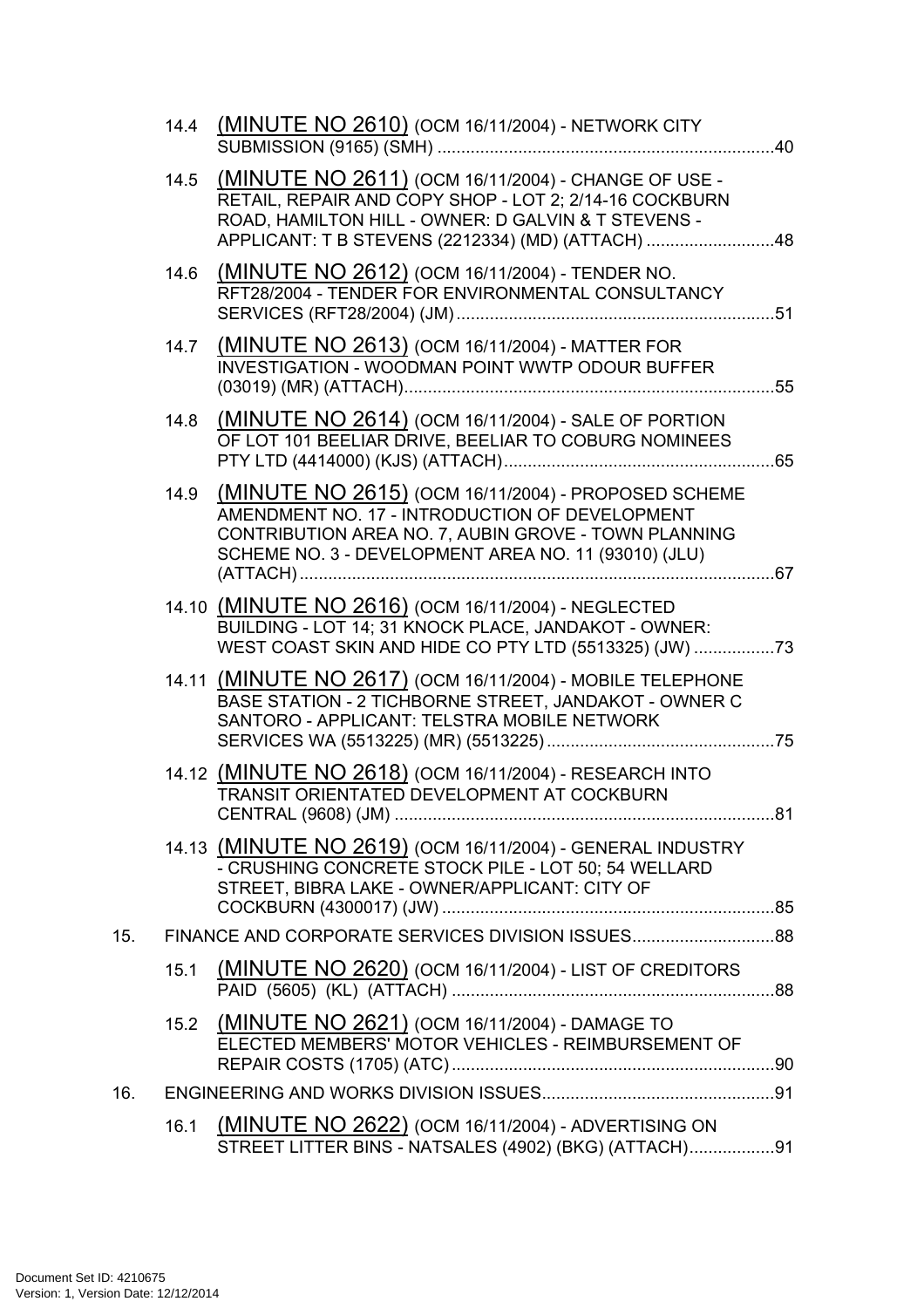|     | 16.2 (MINUTE NO 2623) (OCM 16/11/2004) - VARIATIONS TO<br>CONTRACT FOR TENDER NO. 07/2003 - SPEARWOOD AVENUE<br>BRIDGE CONSTRUCTION AND ASSOCIATED ROADWORKS |  |
|-----|--------------------------------------------------------------------------------------------------------------------------------------------------------------|--|
| 17. |                                                                                                                                                              |  |
|     | 17.1 (MINUTE NO 2624) (OCM 16/11/2004) - REPORT ON<br>POSITION OF PROMOTIONS OFFICER (1019) (CHE) (ATTACH) 97                                                |  |
| 18. |                                                                                                                                                              |  |
| 19. | MOTIONS OF WHICH PREVIOUS NOTICE HAS BEEN GIVEN 102                                                                                                          |  |
| 20. | NOTICES OF MOTION GIVEN AT THE MEETING FOR CONSIDERATION                                                                                                     |  |
| 21. | NEW BUSINESS OF AN URGENT NATURE INTRODUCED BY                                                                                                               |  |
| 22  | (OCM 16/11/2004) - MATTERS TO BE NOTED FOR INVESTIGATION,                                                                                                    |  |
| 23. |                                                                                                                                                              |  |
| 24. | (MINUTE NO 2625) (OCM 16/11/2004) - RESOLUTION OF<br>COMPLIANCE (SECTION 3.18(3), LOCAL GOVERNMENT ACT 1995)103                                              |  |
| 25  |                                                                                                                                                              |  |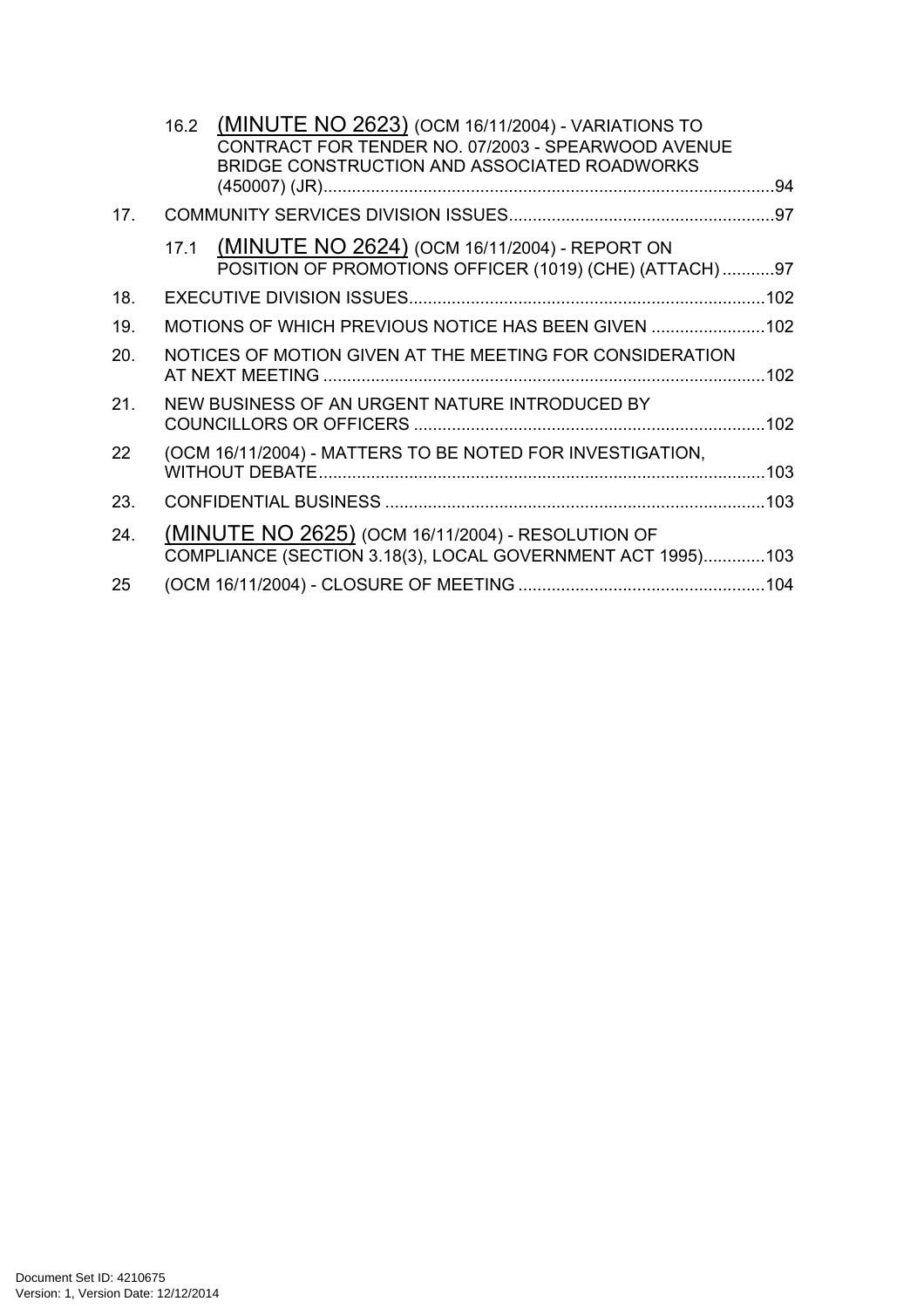Document Set ID: 4210675<br>Version: 1, Version Date: 12/12/2014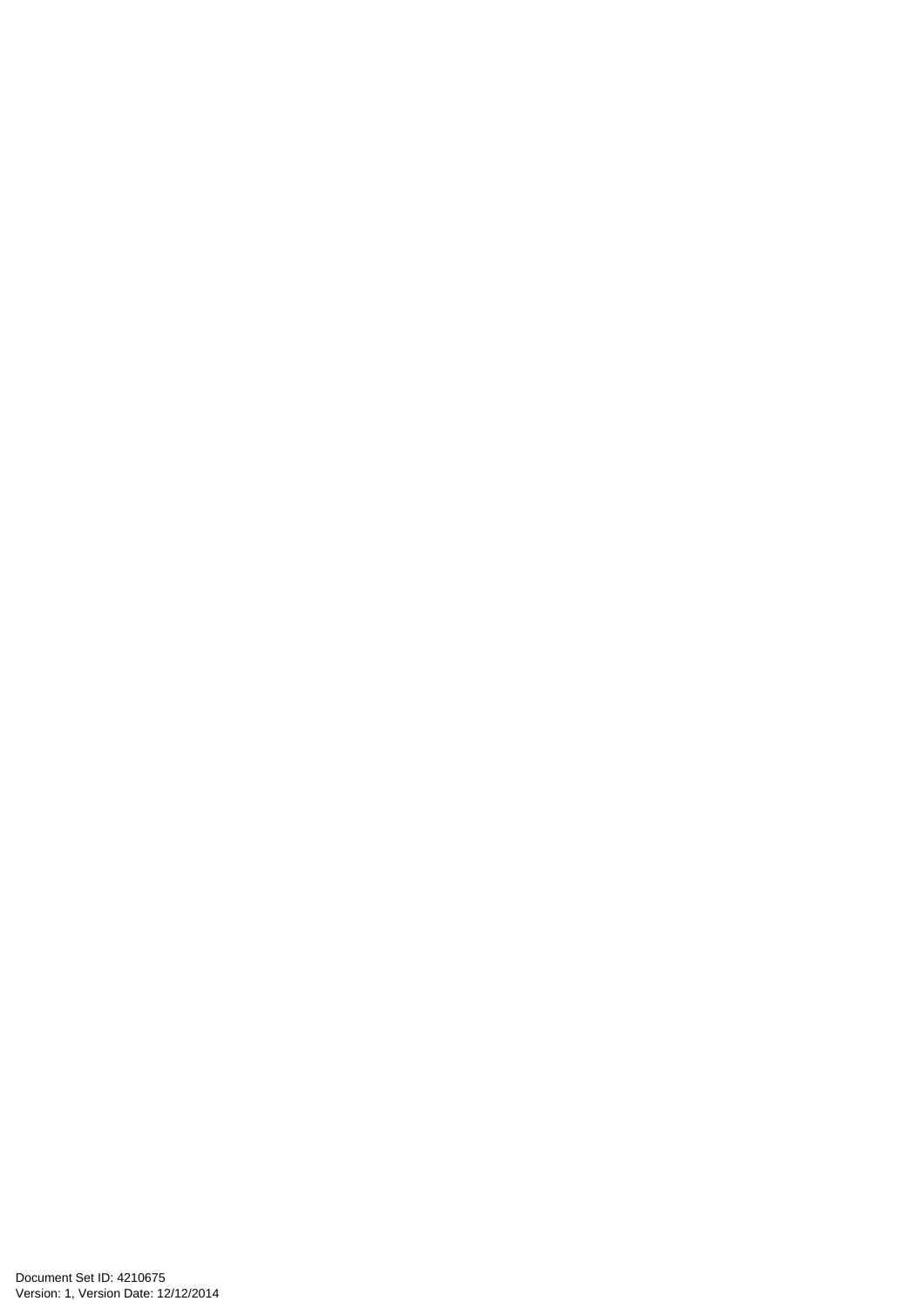# **CITY OF COCKBURN**

## <span id="page-4-0"></span>**MINUTES OF ORDINARY COUNCIL MEETING HELD ON TUESDAY, 16 NOVEMBER 2004 AT 7:00 PM**

#### **PRESENT:**

## **ELECTED MEMBERS**

| Mr S Lee            | Mayor        |
|---------------------|--------------|
| Mr R Graham         | Deputy Mayor |
| Mr I Whitfield      | Councillor   |
| Mr K Allen          | Councillor   |
| Ms L Goncalves      | Councillor   |
| Mrs S Limbert       | Councillor   |
| Mr M Reeve-Fowkes - | Councillor   |
| Mrs V Oliver        | Councillor   |

## **IN ATTENDANCE**

| Mr S. Cain     |                   | <b>Chief Executive Officer</b>                |
|----------------|-------------------|-----------------------------------------------|
| Mr D. Green    | $\sim 100$        | Director, Administration & Community Services |
| Mr A. Crothers | $\Delta \sim 100$ | Director, Finance & Corporate Services        |
| Mr S. Hiller   |                   | Director, Planning & Development              |
| Mr B. Greay    | $\sim 100$        | Director, Engineering & Works                 |
| Mrs V. Bacich  | $\Delta \sim 100$ | <b>Secretarial Assistant</b>                  |
| Mr C. Ellis    | $\sim 100$        | <b>Communications Manager</b>                 |
|                |                   |                                               |

## **1. DECLARATION OF MEETING**

The Presiding Member declared the meeting open at 7.00pm.

Mayor Lee informed the gallery that Anne Hawkins, a Financial Counsellor with the City of Cockburn, had won an award in the 2004 Western Australian Consumer Protection Awards. Mayor Lee stated that Anne is very committed to providing a high standard of service to Cockburn residents and congratulated her on winning the award.

## **2. APPOINTMENT OF PRESIDING MEMBER (If required)**

Nil.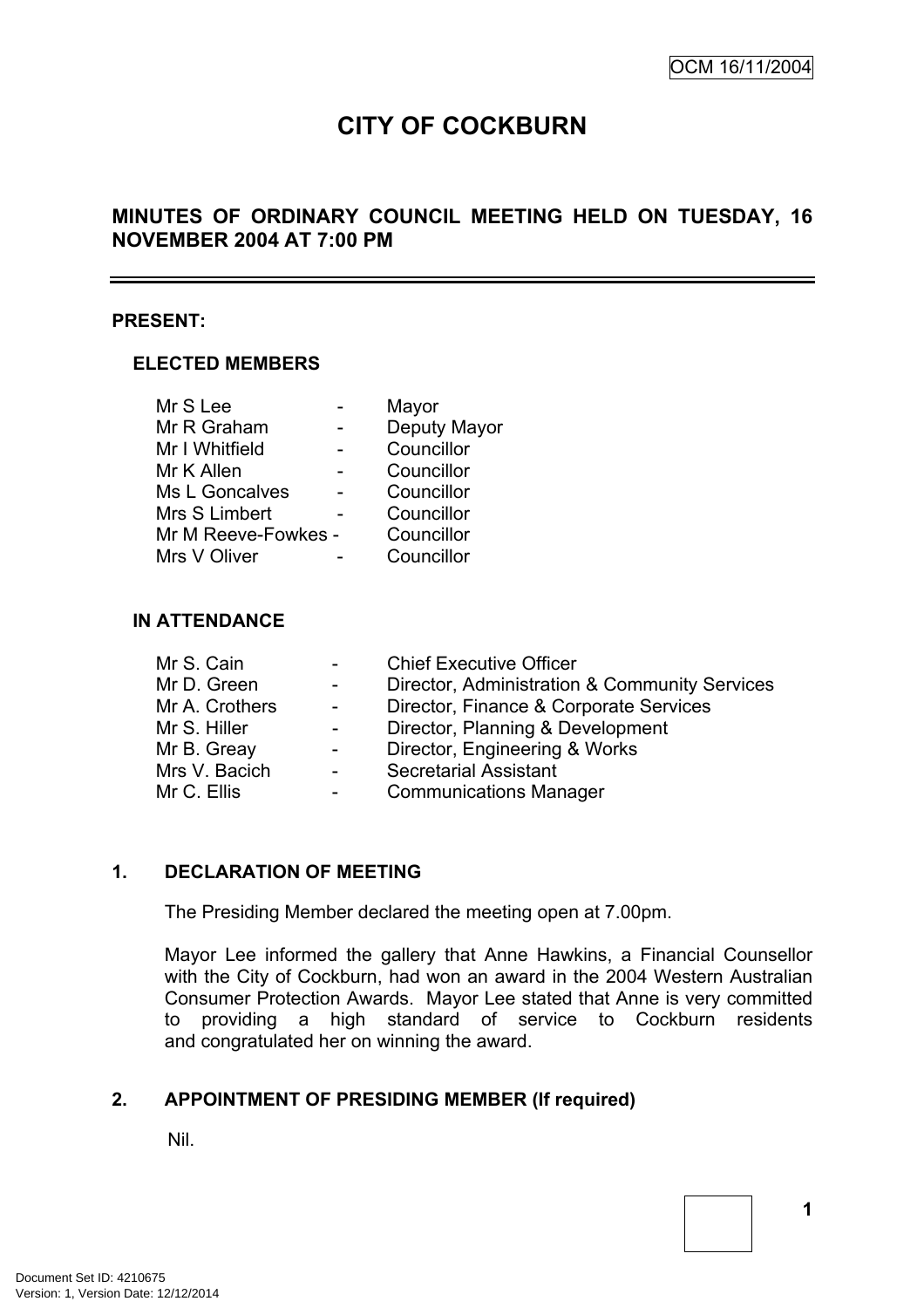## <span id="page-5-0"></span>**3. DISCLAIMER (Read aloud by Presiding Member)**

Members of the public, who attend Council Meetings, should not act immediately on anything they hear at the Meetings, without first seeking clarification of Council's position. Persons are advised to wait for written advice from the Council prior to taking action on any matter that they may have before Council.

## **4 (OCM 16/11/2004) - ACKNOWLEDGEMENT OF RECEIPT OF WRITTEN DECLARATIONS OF FINANCIAL INTERESTS AND CONFLICT OF INTEREST (BY PRESIDING MEMBER)**

The Presiding Member advised that he had received a written declaration of conflict of interest from Councillor Allen in relation to Item 14.7 and written declarations of financial interest from Mayor Lee, Deputy Mayor Graham and Councillor Oliver, all in relation to Item 15.2, which will be read at the appropriate time.

## **5 (OCM 16/11/2004) - APOLOGIES & LEAVE OF ABSENCE**

| Clr A. Edwards | Apologies |
|----------------|-----------|
| CIr A. Tilbury | Apologies |

## **6 (OCM 16/11/2004) - ACTION TAKEN ON PREVIOUS PUBLIC QUESTIONS TAKEN ON NOTICE**

**Mr L. Howlett – Public Question Time – Ordinary Council Meeting 19/10/04 –** asked a question regarding the scheduled article for the "Communities in Action" section of the Cockburn Gazette.

The response dated 27 October 2004, advised that the information provided by the Community Association was received on 29 September (a day after the due date) and forwarded directly to the Gazette. The item was subsequently published in the 5 October edition of the Gazette.

The Editor retains the right to determine what is published in his paper and when which is out of the City's control. However, many articles have been and will continue to be published in the "Communities in Action" section of the Gazette which are initiated by community associations. The success of this section relies on the continued participation of community associations and the adherence to the timeframe set by the Gazette.

**Mr L. Howlett – Public Question Time – Ordinary Council Meeting 19/10/2004 –** requested information on the number of safety audits

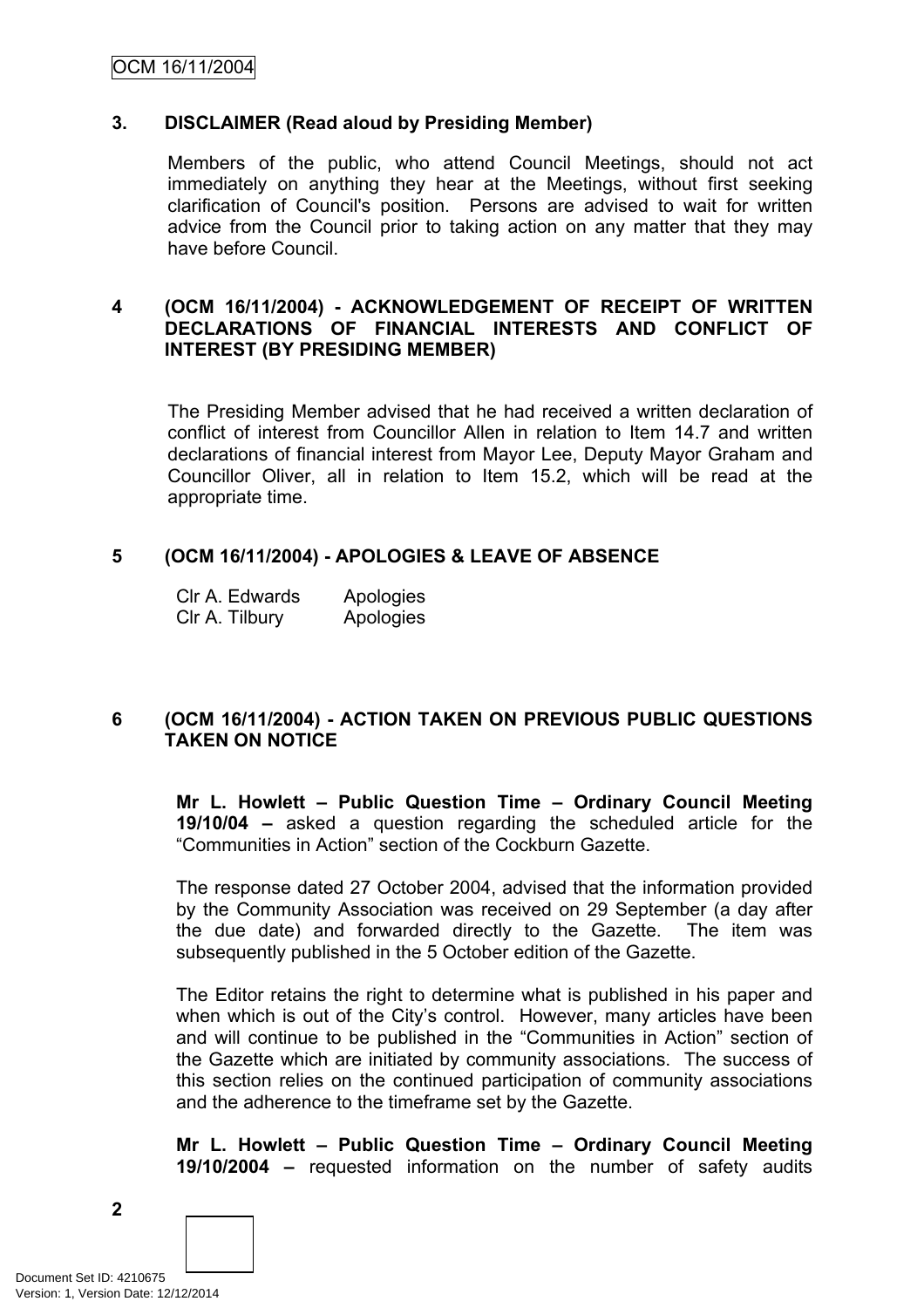conducted on roads within the City in the last 5 years and what action, if any, was taken by the Council as a result of those studies.

A letter dated 25 October, advised that safety audits are carried out for major road projects and those with high crash incidences. Some of the locations that independent safety audits have been carried out for the design staff of Council are Yangebup Rd, Spearwood Ave intersection, North Lake Rd and Bibra Drv intersection, Hammond Rd and Beeliar Drv intersection and Rockingham Rd near Leda St.

**Mr L. Howlett – Public Question Time – Ordinary Council Meeting 19/10/2004 –** in regards to the Rubbish Bin Levy:

- Q. *How does the City of Cockburn Rubbish Bin Levy compare in dollar terms with that of adjoining councils?*
- A. The City of Cockburn charges a levy of \$27 per year for 4 years to owners of new houses. This covers the cost of purchasing the 2 new bins that are delivered to the houses when the residents move in. If other councils provide 2 bins to their ratepayers, they will need to purchase them for around \$50 each. It is unknown what method they use to provide these funds.
- Q. *What funds are held in reserve accounts for the provision of new and replacement bins?*
- A. There is \$900,000 in the reserve fund for replacement of bins.

**Mr J. Branco – Public Question Time – Ordinary Council Meeting 19/10/2004 –** with regards to Bibra Drive, asked the following questions:

- Q. *Do the Planning Officers have drawing plans prepared for the possible duplication of Bibra Drive?*
- A. There are no plans/drawings/funding or any proposals in the future to build a second carriageway for Bibra Drive.
- Q. *To what specifications has the T-Junction of Bibra Drive and North Lake Road been designed to?*
- A. The intersection has been designed in accordance with "Guide to Engineering Practice" published by Austroads. It has been designed and built for 4 through lanes on North Lake Road with associated right and left turning pockets. This will allow traffic signals to be installed if required in the future. North Lake Road is a high traffic volume and high speed road and the treatment will allow for safe entry and exit of motorists using Bibra Drive. The intersection design has been submitted to Main Roads WA and was approved.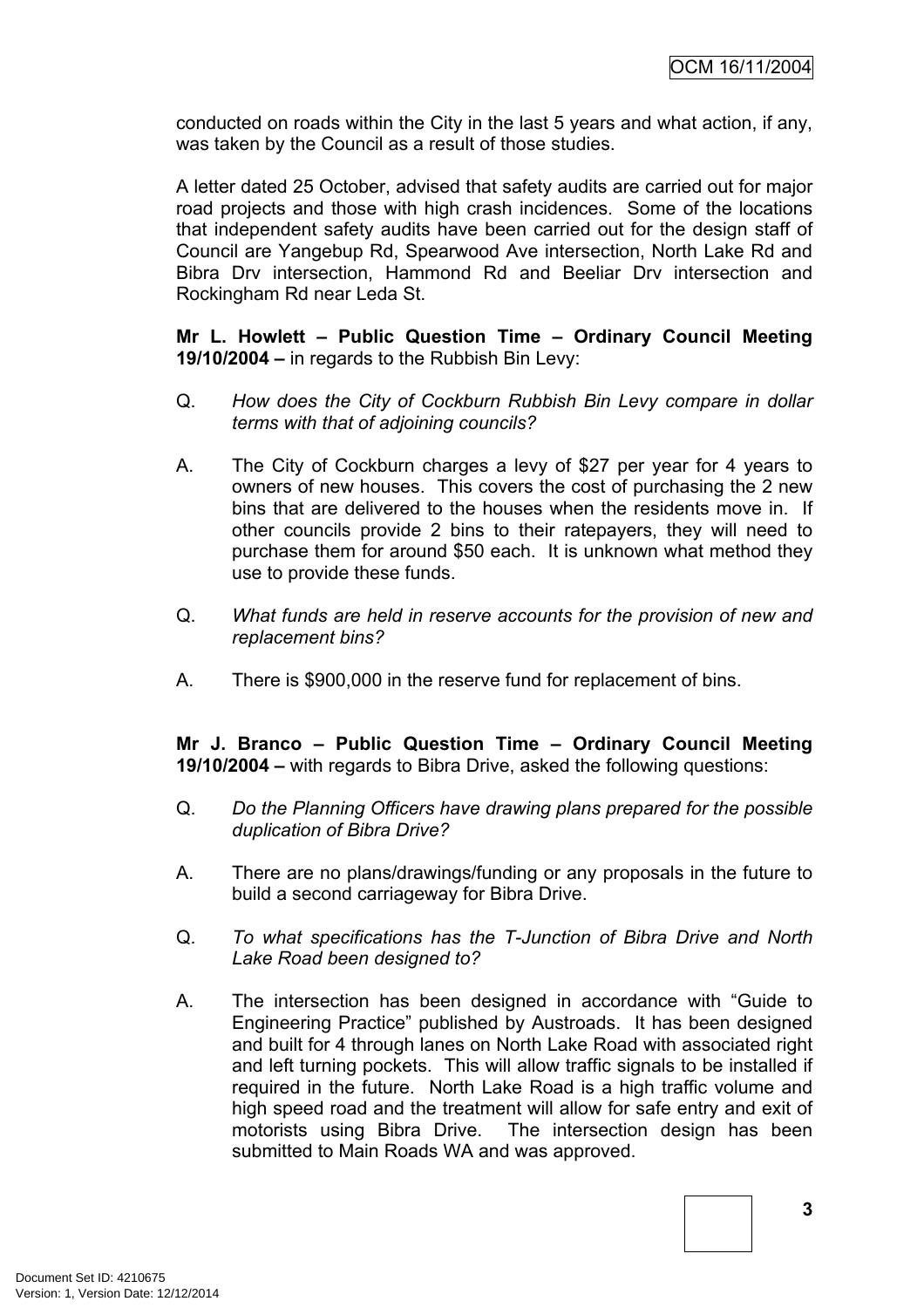- <span id="page-7-0"></span>Q. *Is it a specification that would allow for the future duplication of Bibra Drive? And if so, when did Council make that decision to instruct the Planning Department to build such a large T-Junction at Bibra Drive and North Lake Road when Bibra Drive is a local road?*
- A. No it has not been designed to accommodate a second carriageway in Bibra Drive.
- Q. *Would the Council provide me with the Australian Standards that the Planning Officers would have used in their specifications and design of the T-Junction of Bibra Drive and North Lake Road, along with any draft plans, if they exist, that relate to the possible duplication of Bibra Drive?*
- A. The designs are to the standards outlined in answer 2 and are available from Austroads.

**Ms Z. Inman – Public Question Time – Ordinary Council Meeting 19/10/2004 –** asked about the suitability of the proposed location for the Coogee Beach Surf Life Saving Club.

A response dated 26 October 2004 advised that the proposed location of the Surf Life Saving Club was selected as the preferred site after extensive consideration of various sites between the proposed Port Coogee Marina and Woodman Point. During submission period, objections were received from the Dept for Conservation & Land Management and the Dept for Planning & Infrastructure. However, the State Government, through the Western Australian Planning Commission, will decide if the surf club is approved in this location, not the Council. With regards to locating the surf club in the Port Coogee Marina, this site had potential adverse impacts on the foredune and had beach access issues that were considered unacceptable however, Ms Inman's suggestion will be passed on to the Port Coogee developer for information.

## **7 (OCM 16/11/2004) - PUBLIC QUESTION TIME**

The Presiding Member advised that Council received on 4 November 2004, four questions from **Mr Alisdair Wardle** of Coolbellup, relative to Council advertising for submissions on the change to plans for a primary school to be constructed on Len Packham Reserve, Coolbellup.

The questions relate to discussions on this issue at a Coolbellup Community Association Meeting held on 1<sup>st</sup> November 2004, in which a Councillor in attendance at the meeting stated "that Council had to agree to the plans because they had a gun pointing at their head".

In responding to this statement, he confirmed that the intent of this comment was that the timeframe associated with constructing the school is extremely

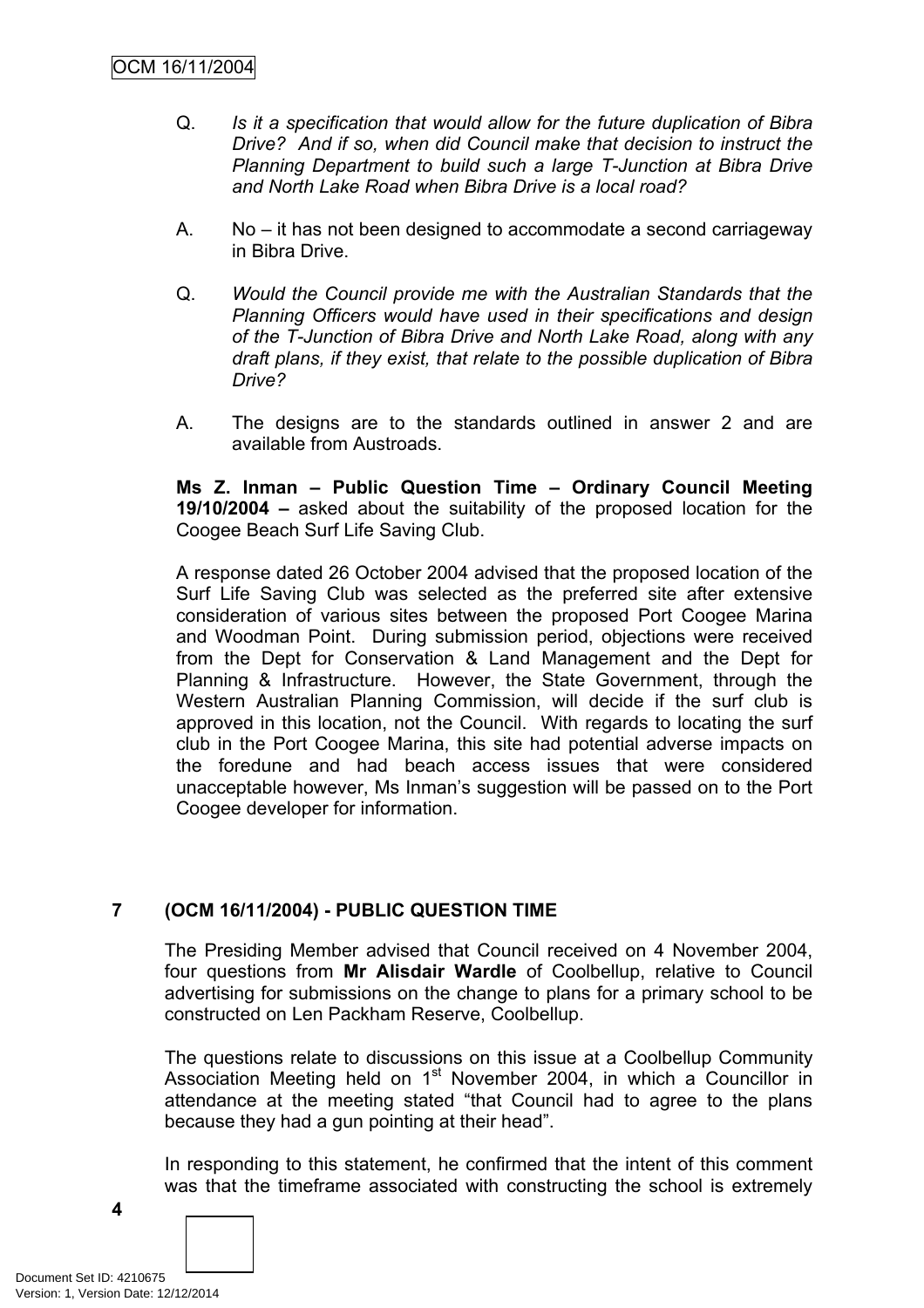tight and there is no room for unnecessary delays in the planning and construction phase of the project in order for its completion and opening of the school in time for the 2006 school year.

Mayor Lee did not believe that the comment was made in response to any threats directed at Council by a third party or parties and that any interpretation to this effect is misconstrued.

The Presiding Member also advised that a letter from **Mr Colin Crook** was received yesterday with a number of questions. As the letter was received too late, Council will respond to Mr Crook's questions in writing.

A letter was also received from **Mr Andrew Sullivan** today with a number of questions. As this letter was also received too late, Council will be responding in writing.

**Ron Kimber**, Beeliar asked a series of questions in regard to the legal action being taken by CCAC against the City of Cockburn over Port Coogee and what the costs would be to the ratepayers of Cockburn if CCAC win or lose their battle. He also asked if Council would keep detailed records on the legal costs incurred by Council on pursuing this matter.

Mayor Lee replied that Cockburn will be expending monies on obtaining legal advice on any legal action taken against the City and that detailed records would be kept on costs incurred. However, Mayor Lee stated he is unable to state those costs, as it is unknown at this stage.

**Colin Crook**, Spearwood asked if there were any Councillors who would be willing to over-ride an officer's ruling on the erection of locality signs and asked that signs be erected as soon as possible on Cockburn Road to distinguish the three suburbs, Hamilton Hill, Spearwood & Coogee.

Mayor Lee advised that the Director Engineering & Works would investigate the matter and advise Mr Crook in writing.

**Logan Howlett**, North Lake welcomed the new CEO, Stephen Cain. He also stated that the legal action in the Supreme Court regarding Port Coogee was part of the democratic process. Mr Howlett believed Council needed a policy for handling correspondence and a policy on protocol, to be put in place for Council and Staff.

Mr Howlett reminded the Mayor that he has still not received an apology from Mayor Lee for an incident which took place at the Foundation Day luncheon in June.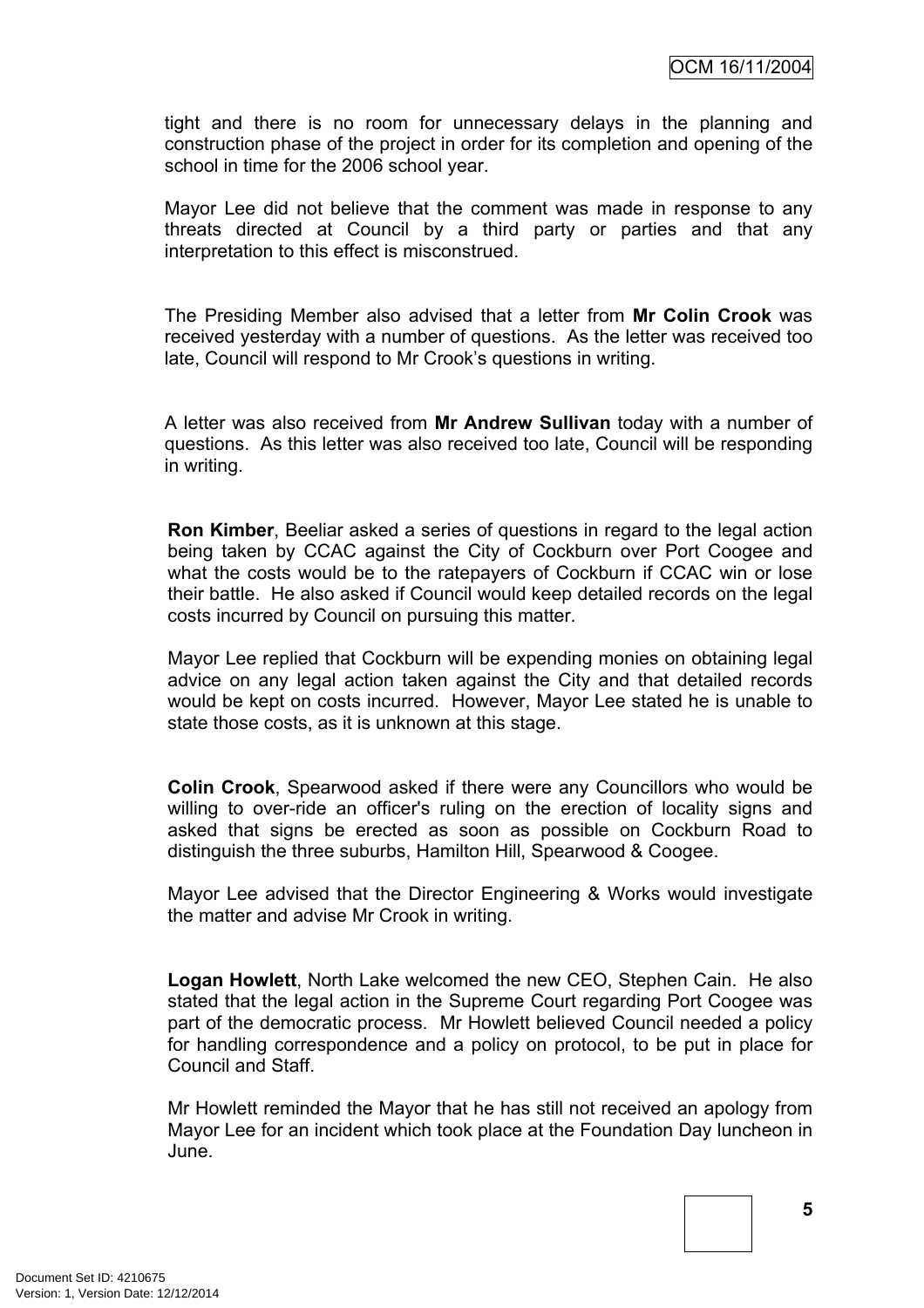## OCM 16/11/2004

Mr Howlett referred to a question that was asked at a previous Council Meeting in regard to private security patrols and asked if the City had appointed a Contract Manager to manage the contract. He also asked if there had been statistics and performance measures prepared in readiness for the commencement of this contract and if there is a termination clause in the contract.

Mr Howlett asked for an update to be provided to the North Lake Residents Association in regard to a budget request submitted on 24 May 2004 for entrance statements and streetscape in the suburb of North Lake.

Mayor Lee advised that his questions would be taken on notice and responded to in writing.

**Ken Hynes**, Yangebup referred to questions previously asked at the Council Meeting held on 19 October 2004, which included:-

- Q1. When does the Council intend to start and complete the entire extension of the northern section of Spearwood Ave from Barrington Road?
- Q2. When does the Council intend to close the western end of Yangebup Road at the Simper Road railway line?
- Q3. Are there any plans to alter the exits and entry at Beeliar Drive to Birchley Road as they are now, if so, what alterations will there be?
- Q4. Has the Council been in any discussion/talks or meetings with any ministerial departments about the possible closure of the railway crossing in Barrington Street?
- Q5. Has the Council been able to ascertain the volume of traffic that will travel through the Spearwood Ave and Yangebup Rd intersection when the planned closures of Miguel Rd and the western end of Yangebup take place?
- Q6. How many plans has Council had on the section of Miguel Road from the railway line, or the northern section of Yangebup road to Spearwood Avenue?

Mayor Lee advised Mr Hynes that his time was up and that his questions would be taken on notice and answered in writing.

**Robyn Scherr**, raised a series of questions in relation to the Port Coogee Waterways Management Program:-

Q1. Has the Council been provided with a consolidated final version of the Port Coogee Waterways Environmental Management Program?

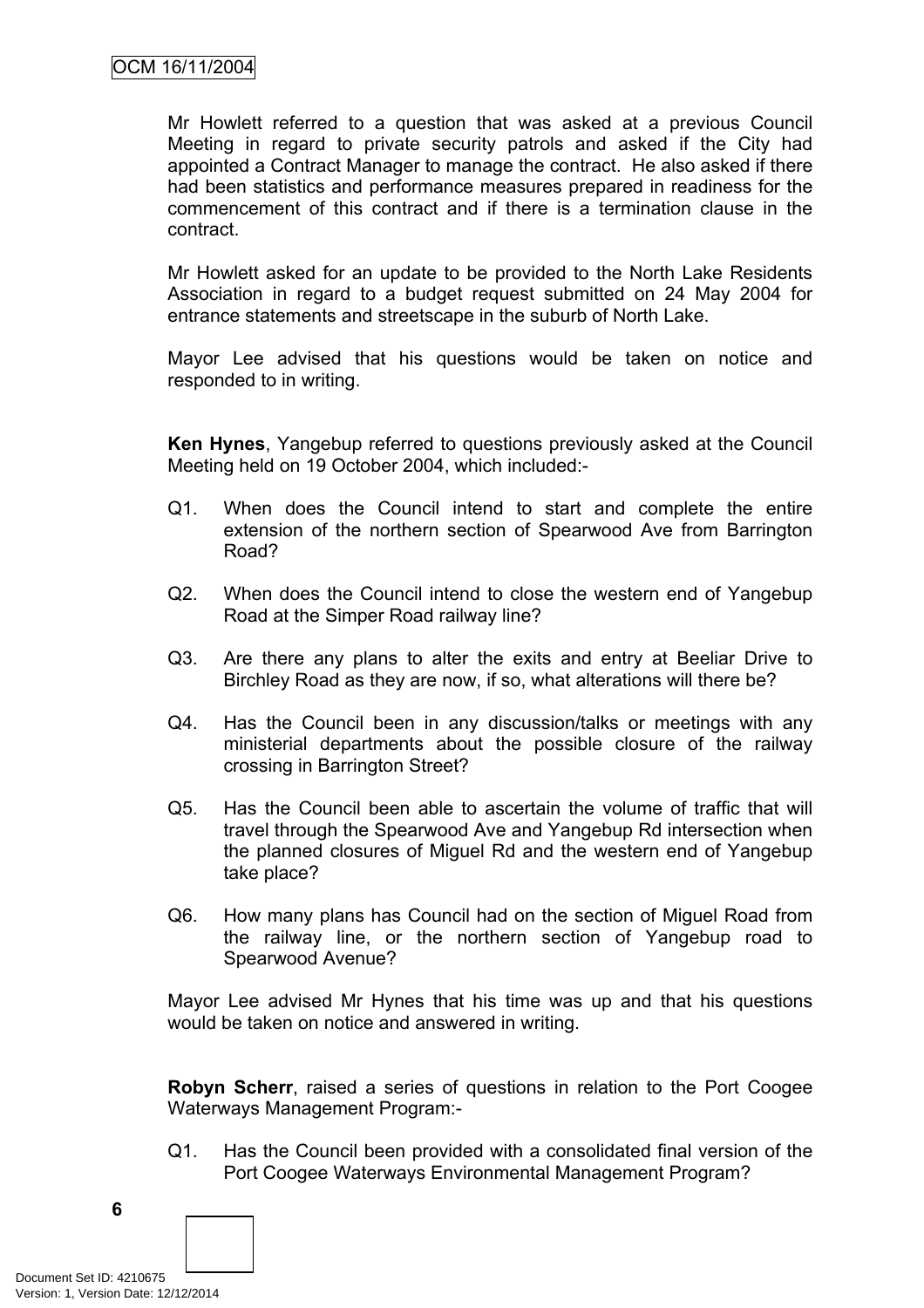- Q2. Has the Planning Commission's decision requiring that the Waterways Environmental Management Program be developed in concurrence with the Environmental Protection Authority been satisfied yet, that is to say, has the EPA finalised its assessment to ensure the Program satisfies the intent of the Environmental Conditions of the MRS Amendment?
- Q3. Is the Council decision of October 2002 which stated that it is prepared to be the nominated management body for the marina subject to conditions, still Council's current position and has the Council reviewed its position since then?
- Q4. What progess, if any, has been made between the Council, the Port Coogee developer and the Planning Commission in relation to negotiating Council's possible role as the Waterways Manager of the proposed marina?
- Q5. Has the Council dealt with or resolved any of its stated concerns or conditions regarding accepting the role of Waterways Manager, namely:
	- (a) The Waterways Environmental Management Program being financially and technically acceptable to Council;
	- (b) The Waterways Environmental Management Program being referred by Council to an independent party for review and advice;
	- (c) The management and implementation of the program being cost neutral to the Council through the utilisation of seed capital and the imposition of a Specified Area Rate applying to land within the area;
	- (d) The implementation of the Waterways Environmental Management Program being capable of being undertaken by a suitably experienced contractor on behalf of the Council.
- Q6 Can the Council confirm that it has not yet made a formal decision to unconditionally accept the role as Waterways Manager and that it must make a formal decision if it is to accept the role?
- Q7. Can the Council indicate if and when it is likely to formally resolve its final position on whether to accept or refuse to accept the responsibilities as the Waterways Manager for the Marina?

Mayor Lee responded to the last question by advising that Council hopes to make a decision at either the December or January meeting when it receives the final WEMP document. He stated that Council would be seeking advice on the documents before making its final decision. Mrs Scherr's other questions would be answered in writing.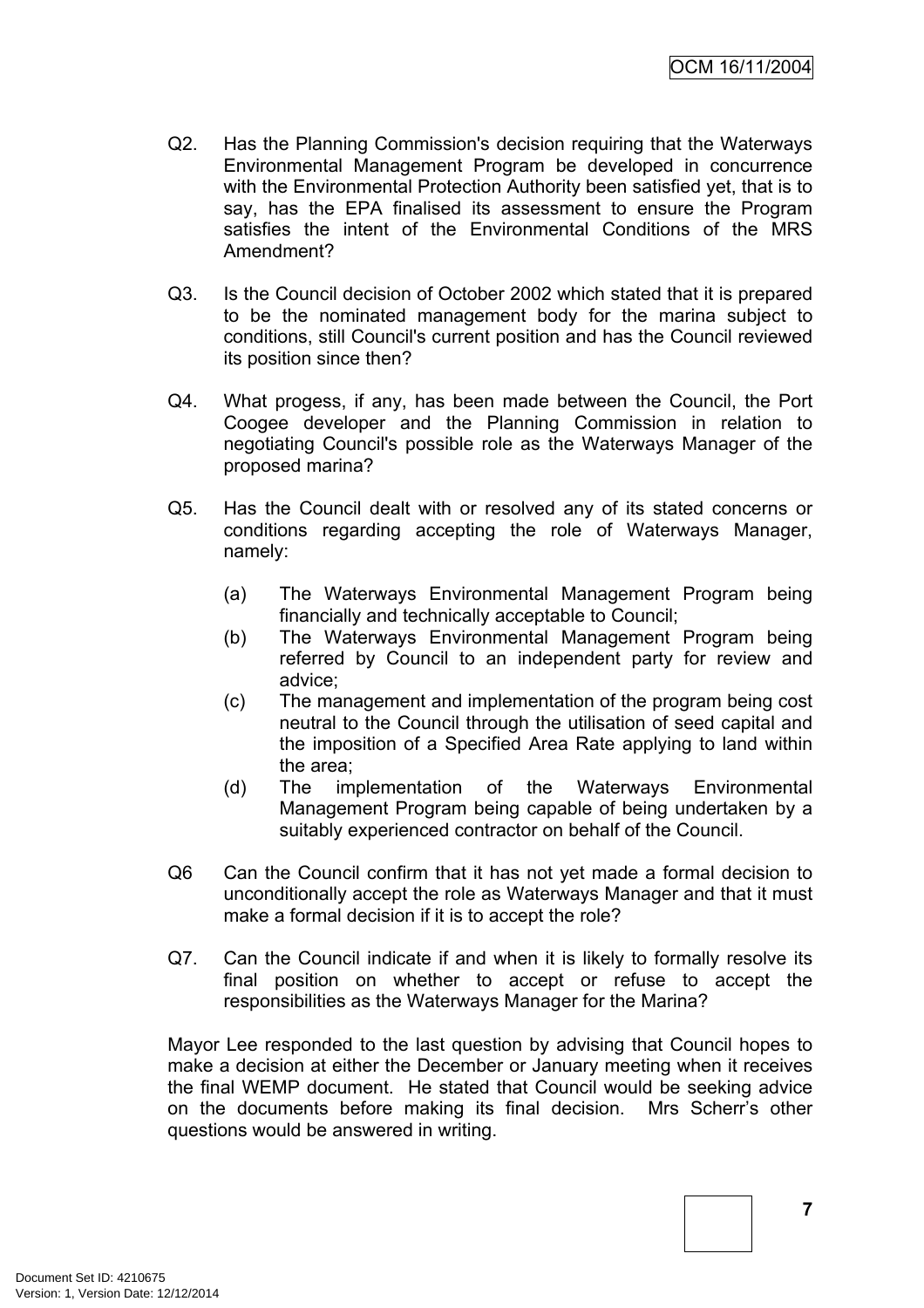**Patrick Thompson**, Spearwood asked what happens to the recycling waste when the Canning Vale plant is not in operation as he has seen recycling trucks at Henderson.

Mayor Lee advised that when the Canning Vale plant is not operating, the waste is diverted to the Henderson Landfill site.

Mr Thompson then referred to Council's 25th Anniversary celebrations and asked how much money was received from the sponsors.

Mayor Lee responded that it was approximately \$15,000 in total.

Mr Thompson stated that he was 'disturbed' to note that all of the sponsors were developers in the area and was concerned in regard to Council's ability to make an objective decision considering the monies received.

Mayor Lee advised that Council endeavours to always make an objective decision.

**Hugh Needham**, Coolbellup, referred to a letter which he wrote to Council in December 2002, regarding the retreating shoreline between South Beach to Catherine Point and from Catherine Point to the Power Station. He stated that the beach had retreated approximately 8 metres and has been repaired twice and asked how much the repairs had cost and who has to pay.

Mayor Lee advised that Council's Parks Department is paying for the repairs however, could not advise on the exact amount of the repairs. Director Engineering & Works to advise Mr Needham of the amount.

Mr Needham requested that the response be made public. Mayor Lee advised that the response would be mentioned in a future agenda.

Mr Needham asked if the same would happen at Woodman Point and if ratepayers would pay for the costs.

Mayor Lee advised that Council is aware that 3,000 to 5,000 cubic metres of sand per year will need to be bypassed past the marina, the cost of which, will be met by the residents of the marina.

Mr Needham advised that he had been informed that 100m past the breakwater, was Council's responsibility.

Mayor Lee advised that he was not aware of this and invited Mr Needham to show him where this was written.

Mr Needham also referred to the City of Fremantle's plans for a railway line to be put through the old tip site of the South Beach Development and that in 2002, he had asked if anyone had seen this report and was told that nobody had.

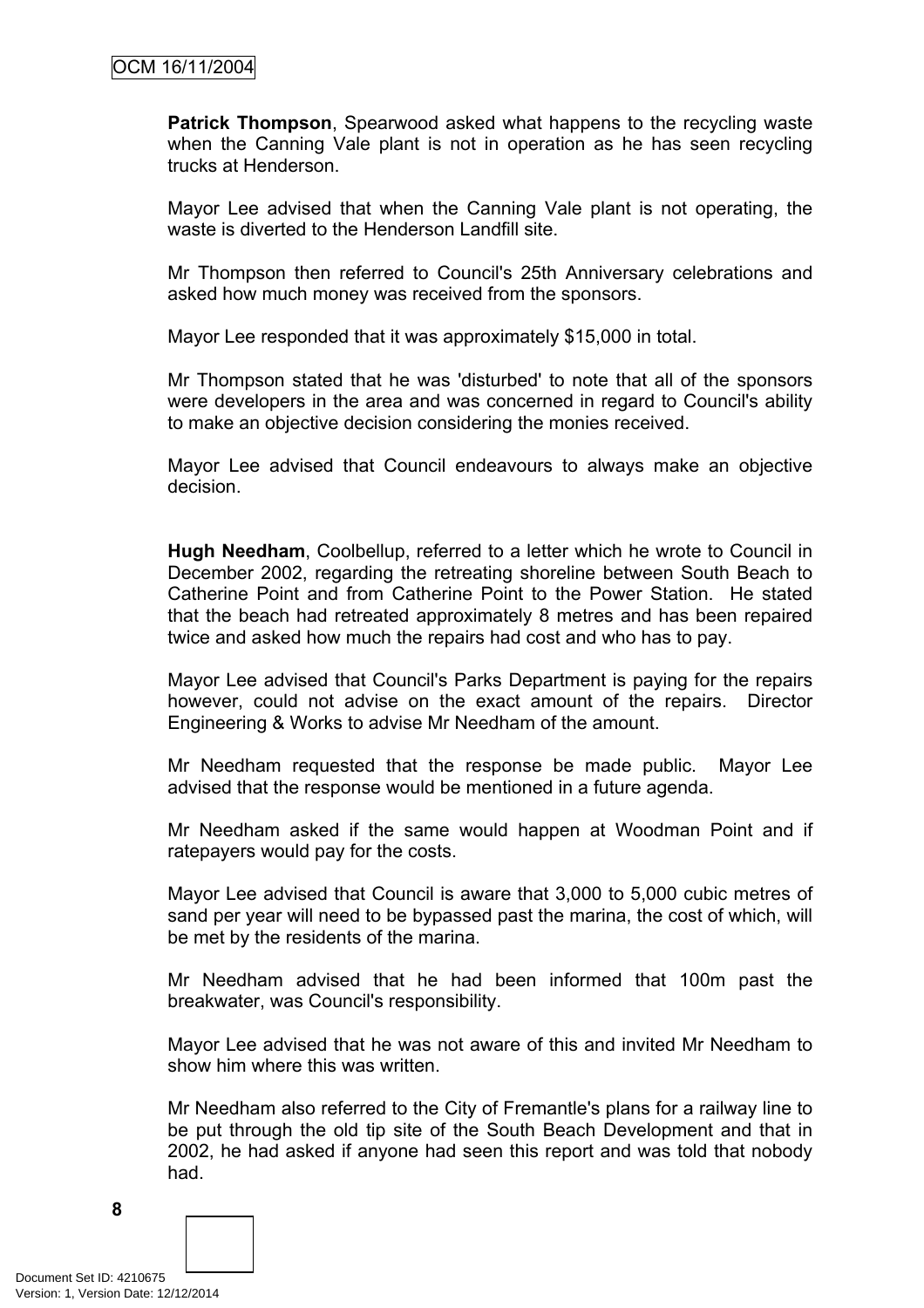Mayor Lee advised that the question would be responded to in writing.

**Andrew Sullivan**, Coogee Coastal Action Coalition, referred to questions provided to Council earlier that day and asked that they be tabled in the December Agenda. However, on one of those questions he sought an immediate response and referred to the Port Coogee Local Structure Plan which was considered by Council in March 2004 and asked if the necessary changes had been made to the plan and map prior to them being forwarded to the WA Planning Commission for endorsement, as there is some confusion as to whether the plan dated 6 March 2004 had been updated prior to forwarding.

Director Planning & Development responded that he would need to research the question and will therefore respond in writing.

Mayor Lee advised Mr Sullivan that the questions would be taken on notice and responded to in the December Agenda.

**Robyn O'Brien**, ratepayer in regard to Item 14.7, asked that Council defer consideration of this issue until April 2005, when a report from the Department of Environment on the extent of the buffer, taking into consideration the public submissions, had been completed. Ms O'Brien gave an extensive report on the history of this issue in support of her request to defer the decision.

**Patrick Thompson**, Spearwood, regarding Item 14.3 believed there shouldn't be any problem demolishing part or all of a building that had deteriorated to such a degree that it was not viable to repair and asked if Council had any real authority to prevent the demolition.

Mayor Lee advised that Council can refuse to issue a demolition license.

The Director Planning & Development added that Council has a Municipal Heritage Guide in relation to heritage listed properties, but any decision made by Council is subject to appeal in the Appeals Tribunal.

Mr Thompson also referred to the lot being zoned R30 and asked if this was to encourage the owner to retain the original building.

Mayor Lee advised that Council wouldn't encourage it, but would try and negotiate an agreeable outcome.

The Director Planning & Development added that the land had always been zoned R30.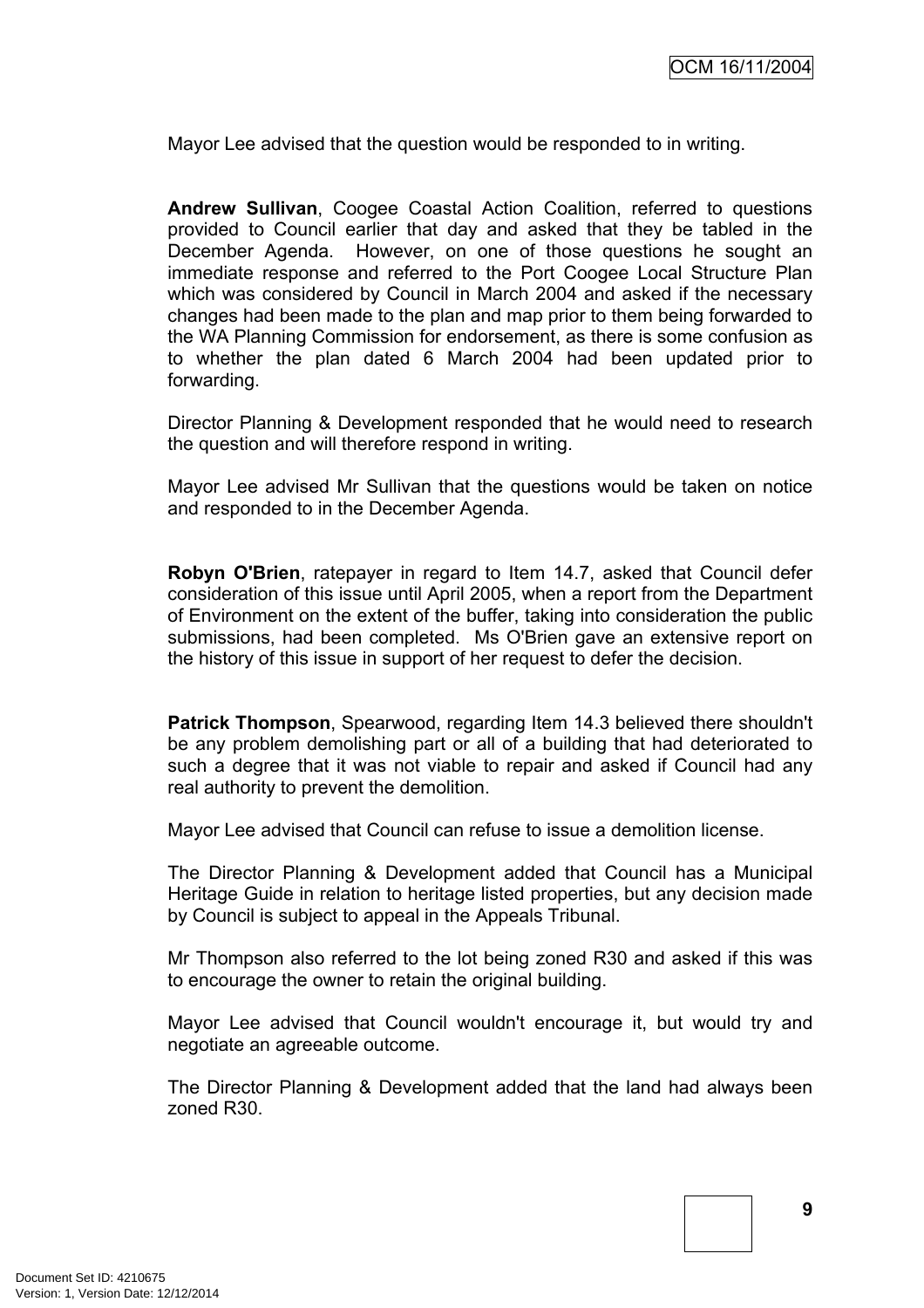**Ivan Donjerkovic**, Spearwood in regard to 14.3, stated that the inspector made a 5 minute walk-through of the property before leaving. Mr Donjerkovic has prepared documents on legal advice in consultation with building engineers which report that the stone portion of the house is unsafe, many of the footings have eroded, there is asbestos, white ants and rats present in the building. Mr Donjerkovic also referred to the point of keeping the stone portion of the building and referred to two stone cottages in Woodman Point Estate that were given demolition licenses to make way for development. He referred to correspondence received from Mr Lapham, stating that Council inspectors had inspected the property and reported that the property is fit for human habitation as per the Health Act. Mr Donjerkovic questioned Mr Lapham's accreditation to make this statement.

Mayor Lee advised the question would be taken on notice and responded to in writing.

**Murray O'Brien**, referring to Item 14.4, believed point pp80 in the Report was in conflict with the issue of reducing odours and moving the buffer back to the lake.

Mayor Lee advised that the issue would be dealt with later in the meeting.

Mr O'Brien asked if this Council was aware of a previous decision made by the Council of the day in 1994, of the odour buffer being at the edge of the lake and asked that Council also make staff aware of the previous decision.

The Director Planning & Development commented that staff were aware of most of Council's positions.

**Logan Howlett**, North Lake referred to the Community Gazette 'Communities in Action' section in regard to his previous question and stated that the answers were factually incorrect. Mr Howlett advised that the response mentioned that the North Lake Residents Association article was published in the Gazette dated 5 October however, this was not correct.

Mayor Lee stated that he would have the matter investigated and responded to.

Mr Howlett also referred to Item 14.7 and stated that Council, or its administration, had been in contact with the Coogee Landowners however, had not advised them that this item concerning their properties, was on this Agenda.

Mr Howlett then referred to Item 16.2 in regard Variation to Contract for Bridge Construction and noted the project was over budget by \$285,000 and hoped that facts and information would be provided to the community as to why this over-run had occurred.

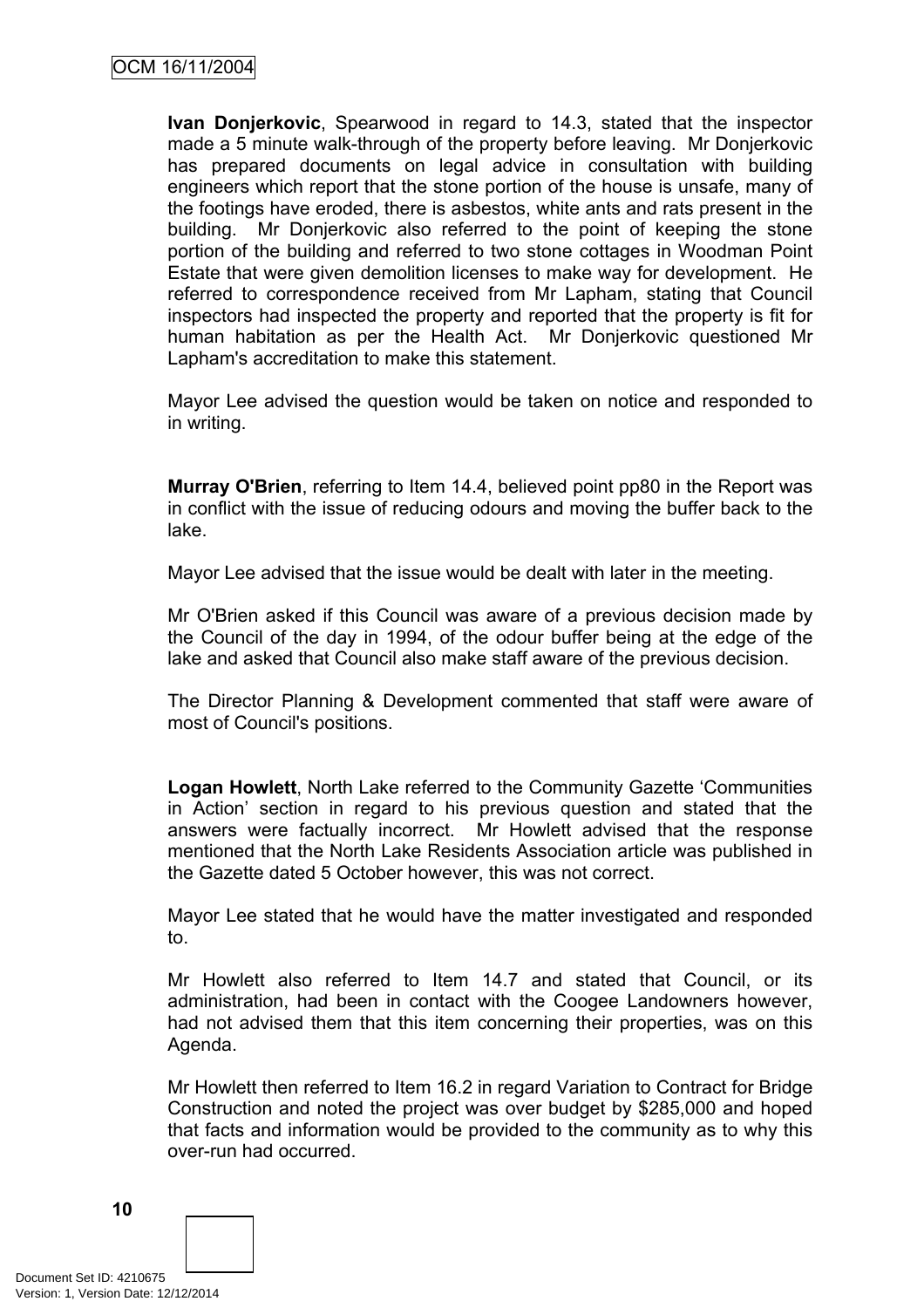<span id="page-14-0"></span>Mr Howlett referred to Item 17.1 and questioned the urgency or the need for this position, especially as the budget was passed with no mention of the need for a Promotions Officer. Mr Howlett stated that the City of Cockburn has 5 or 10 times the amount of advertising than any other metropolitan Council and therefore, did not need an officer to promote the City.

## **8. CONFIRMATION OF MINUTES**

## **8.1 (MINUTE NO 2606) (OCM 16/11/2004) - ORDINARY COUNCIL MEETING - 21/09/2004**

## **RECOMMENDATION**

That the Minutes of the Ordinary Council Meeting held on Tuesday, 21 September 2004, be adopted as a true and accurate record.

#### **COUNCIL DECISION**

MOVED Clr S Limbert SECONDED Clr M Reeve-Fowkes that the recommendation be adopted.

**CARRIED 8/0**

## **9. WRITTEN REQUESTS FOR LEAVE OF ABSENCE**

Nil

## **10. DEPUTATIONS AND PETITIONS**

Nil

## **11. BUSINESS LEFT OVER FROM THE PREVIOUS MEETING (If adjourned)**

Nil

## **12. DECLARATION OF COUNCILLORS WHO HAVE NOT GIVEN DUE CONSIDERATION TO MATTERS IN THE BUSINESS PAPER**

Nil

## **13. COUNCIL MATTERS**

Nil

## **14. PLANNING AND DEVELOPMENT DIVISION ISSUES**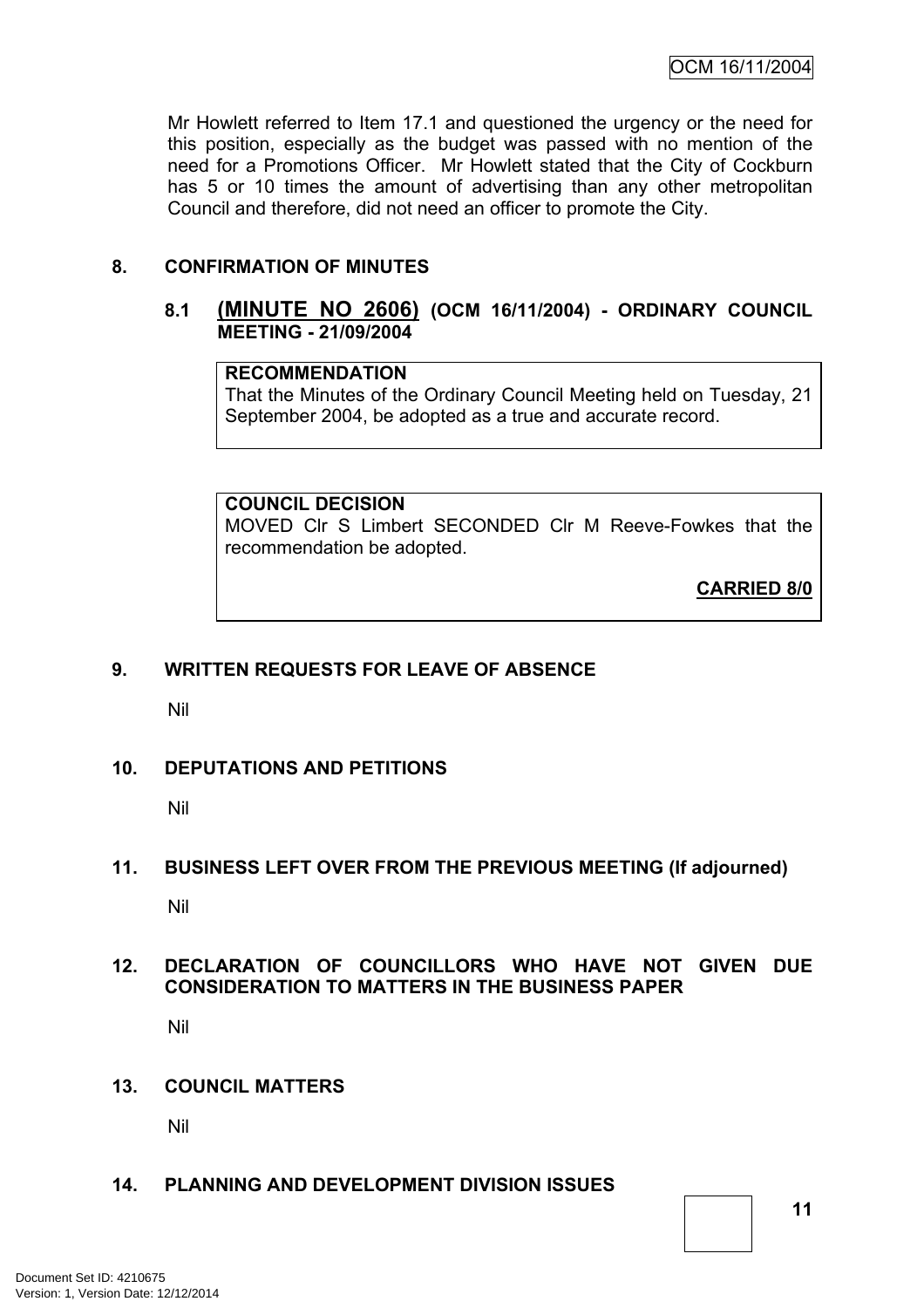## <span id="page-15-0"></span>**14.1 (MINUTE NO 2607) (OCM 16/11/2004) - CLOSURE OF PEDESTRIAN ACCESSWAY FOXALL PLACE TO ALLAMANDA DRIVE, SOUTH LAKE (450443) (KJS) (ATTACH)**

## **RECOMMENDATION**

That Council request the Minister for Planning and Infrastructure to close the pedestrian accessway between Foxall Place and Allamanda Drive, South Lake.

## **COUNCIL DECISION**

MOVED Clr I Whitfield SECONDED Clr M Reeve-Fowkes that the recommendation be adopted.

**CARRIED 8/0**

## **Background**

The pedestrian accessway (PAW) is approximately 3 metres wide and connects Foxall Place to Allamanda Drive, South Lake. The accessway is constructed and has been used since the area was subdivided in 1985.

## **Submission**

The two owners have formally advised of their willingness to purchase the land by letter.

## **Report**

The adjoining owners have complained about anti-social behaviour, break-ins and the use of the PAW by motor bikes.

A planning report was undertaken by the Planning Department who in summary found that:-

- The closure of the PAW will not affect people's accessibility to the South Lake Primary School, Hop Bush Park with the PAW between Whitlock Crescent and Mason Court remaining open.
- The PAW does not improve accessibility to public transport services.
- The PAW does not improve accessibility to Lakes Shopping Centre.
- The closure of the PAW will not affect the aged people's accessibility to community facilities.
- Alternative access routes to community facilities are available in the event of the PAW being closed, which will not substantially increase pedestrian's walking distance.

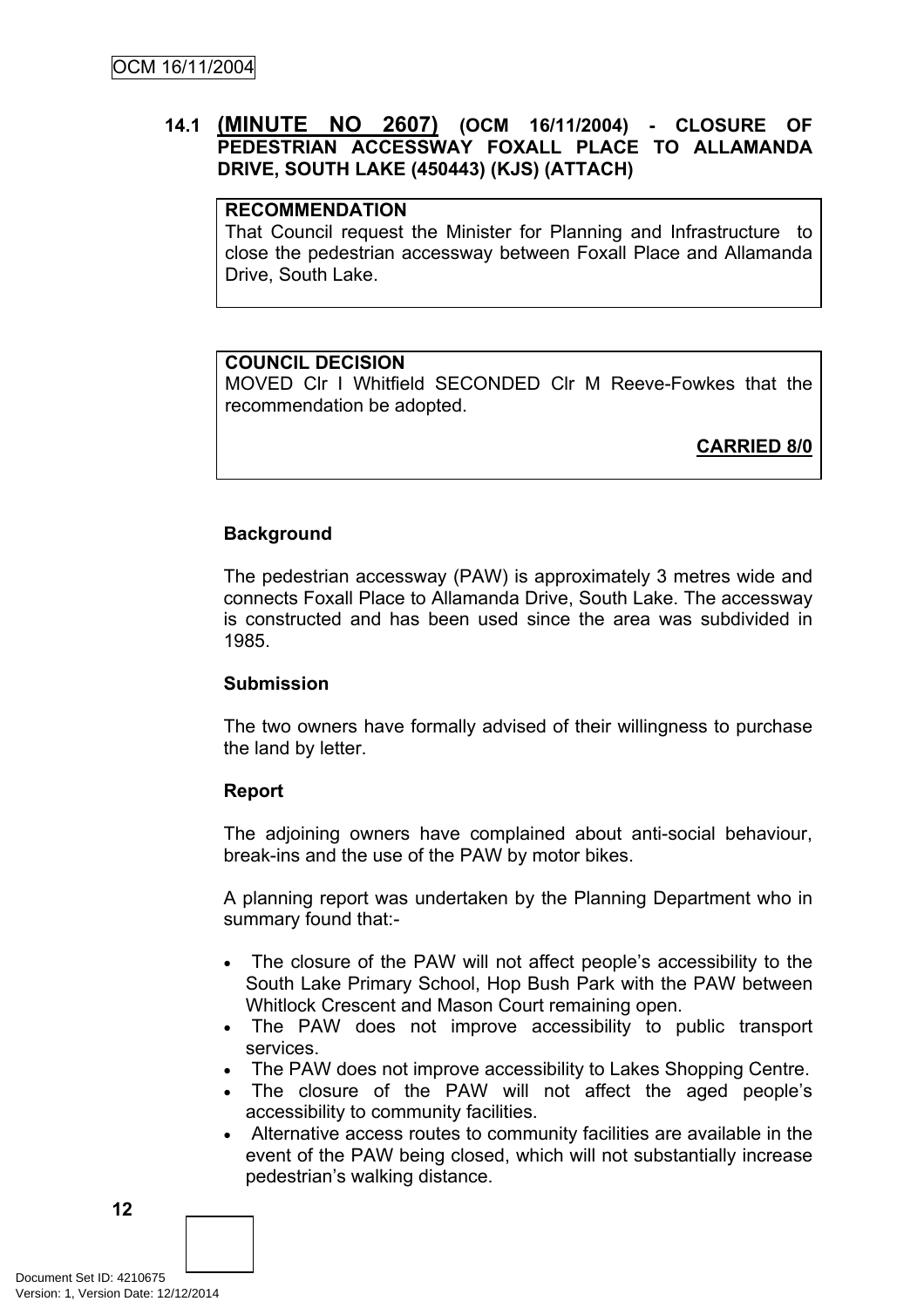The proposal to close the PAW was advertised locally. At the conclusion of the advertising period there was only one objection.

A copy of the officer's report was sent to the Western Australian Planning Commission for comment. The WAPC has raised no objection to the closure, provided that an alternative PAW between Mason Court and Whitlock Crescent "remains safe and convenient for use by local residents".

## **Strategic Plan/Policy Implications**

The Corporate Strategic Plan Key Result Areas which apply to this item are:-

- 2. Planning Your City
	- *"To ensure that the development will enhance the levels of amenity currently enjoyed by the community."*

## **Budget/Financial Implications**

Nil.

## **Legal Implications**

Nil.

## **Community Consultation**

Appropriate consultation has been undertaken.

## **Implications of Section 3.18(3) Local Government Act, 1995**

Nil.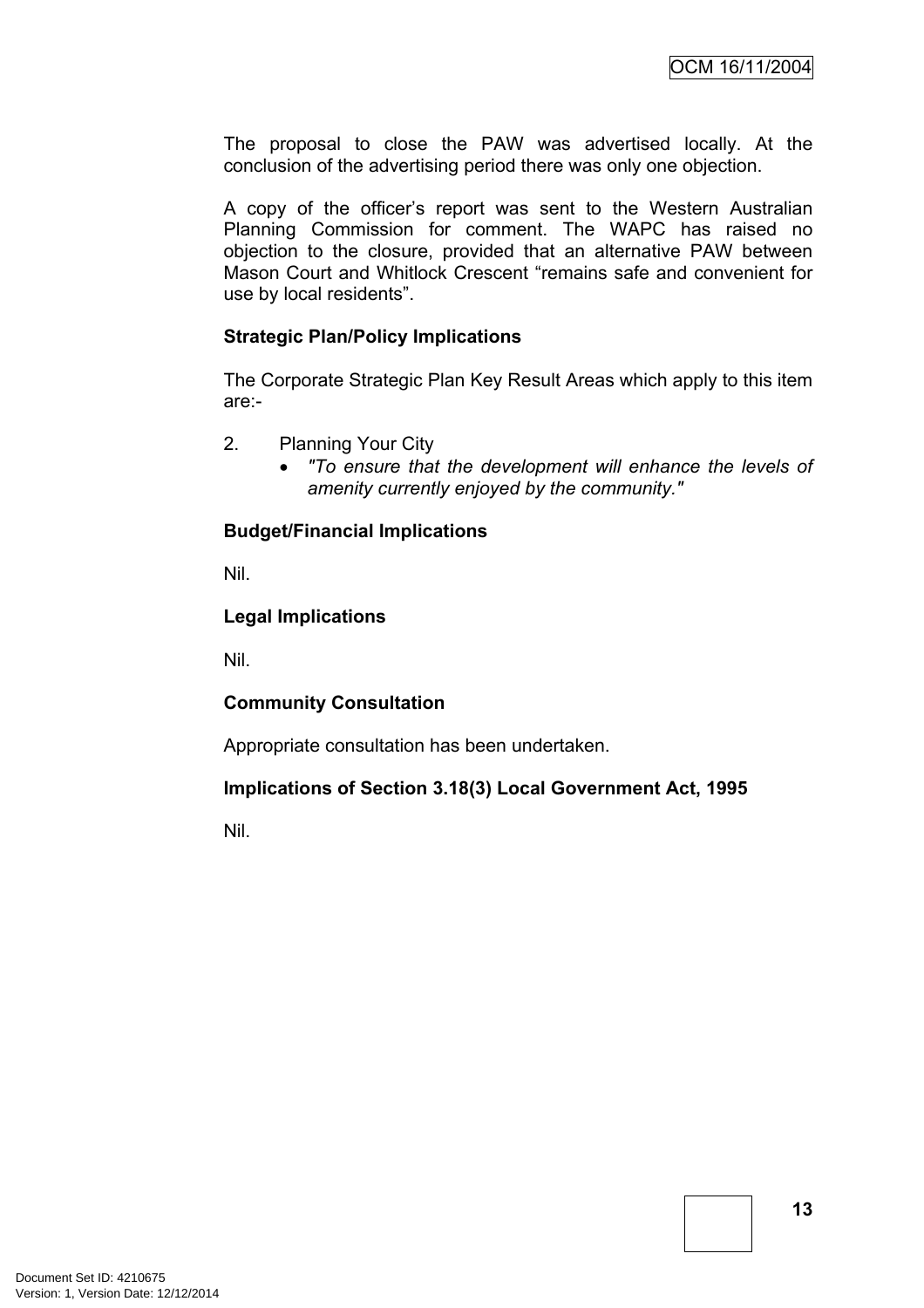<span id="page-17-0"></span>**14.2 (MINUTE NO 2608) (OCM 16/11/2004) - PHOENIX SHOPPING CENTRE - TWO STAGE EXTENSIONS - LOT 63; NO. 254 ROCKINGHAM ROAD, SPEARWOOD - OWNER: VOLLEY INVESTMENTS PTY LTD - APPLICANT: CAMERON CHISHOLM & NICOL (2206913) (VM) (ATTACH)** 

# **RECOMMENDATION**

That Council:

(1) grant approval to the extensions of the Phoenix Shopping Centre on Lot 63 (No. 254) Rockingham Road, Spearwood subject to the following conditions:

Standard Conditions

- 1. Development may be carried out only in accordance with the terms of the application as approved herein and any approved plan.
- 2. Nothing in the approval or these conditions shall excuse compliance with all relevant written laws in the commencement and carrying out of the development.
- 3. No person shall install or cause or permit the installation of outdoor lighting otherwise than in accordance with the requirements of Australian Standard AS 4282 – 1997 "Control of the Obtrusive Effects of Outdoor Lighting".
- 4. Retaining wall(s) being constructed in accordance with a suitably qualified Structural Engineer's design and a building licence being obtained prior to construction.
- 5. The premises shall be kept in a neat and tidy condition at all times by the owner/occupier to the satisfaction of the Council.
- 6. A plan or description of all signs for the proposed development (including signs painted on a building) shall be submitted to and approved by the Council as a separate application. The application (including detailed plans) and appropriate fee for a sign licence must be submitted to the Council prior to the erection of any signage on the site/building.
- 7. The extension and/or alterations shall be in the same materials, colour and design as the existing building.
- 8. Notwithstanding the detailed specifications required to be submitted for a Building Licence approval, a separate

Document Set ID: 4210675<br>Version: 1, Version Date: 12/12/2014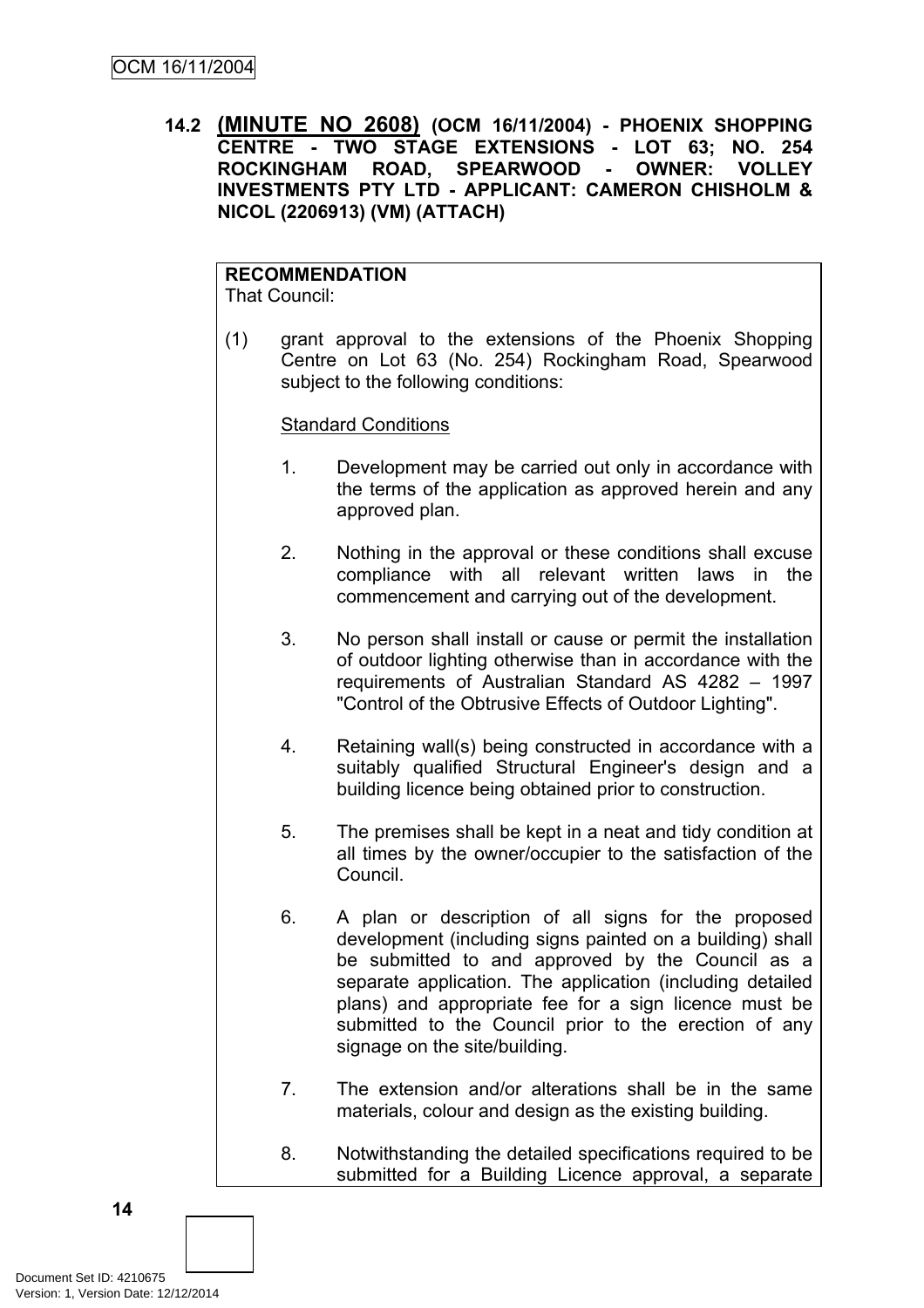schedule of the colour and texture of the building materials shall be submitted and approved to the satisfaction of the Council prior to applying for a Building Licence, and before the commencement or carrying out of any work or use authorised by this approval.

- 9. Landscaping and tree planting to be undertaken in accordance with the approved plan prior to the occupation of the site.
- 10. The landscaping installed in accordance with the approved detailed landscape plan, must be reticulated or irrigated and maintained to the satisfaction of the Council.
- 11. All stormwater being contained and disposed of on-site to the satisfaction of the Council.
- 12. Earthworks over the site and batters must be stabilised to prevent sand or dust blowing, and appropriate measures shall be implemented within the time and in the manner directed by the Council in the event that sand or dust is blown from the site.
- 13. The parking bay/s, driveway/s and points of ingress and egress to be designed in accordance with the Australian Standard for Offstreet Carparking (AS2890) unless otherwise specified by this approval and are to be constructed, drained and marked in accordance with the design and specifications certified by a suitably qualified practicing Engineer and are to be completed prior to the development being occupied and thereafter maintained to the satisfaction of the Council.
- 14. Carbay grades are not to exceed 6% and disabled carbays are to have a maximum grade 2.5%.
- 15. The provision of bicycle parking facilities in accordance with the approved plans is to be provided in the locations marked on the attached plans, and are to be installed prior to the development being occupied.
- 16. No wall, fence or landscaping greater than 0.75 metres in height measured from the natural ground level at the boundary, shall be constructed within 2.0 metres of a vehicular accessway unless the wall, fence or landscaping is constructed with a 3 metre truncation, as depicted on the approved plan.
- 17. A minimum of 15 disabled carbays designed in accordance with Australian Standard 2890.1 - 1993 is to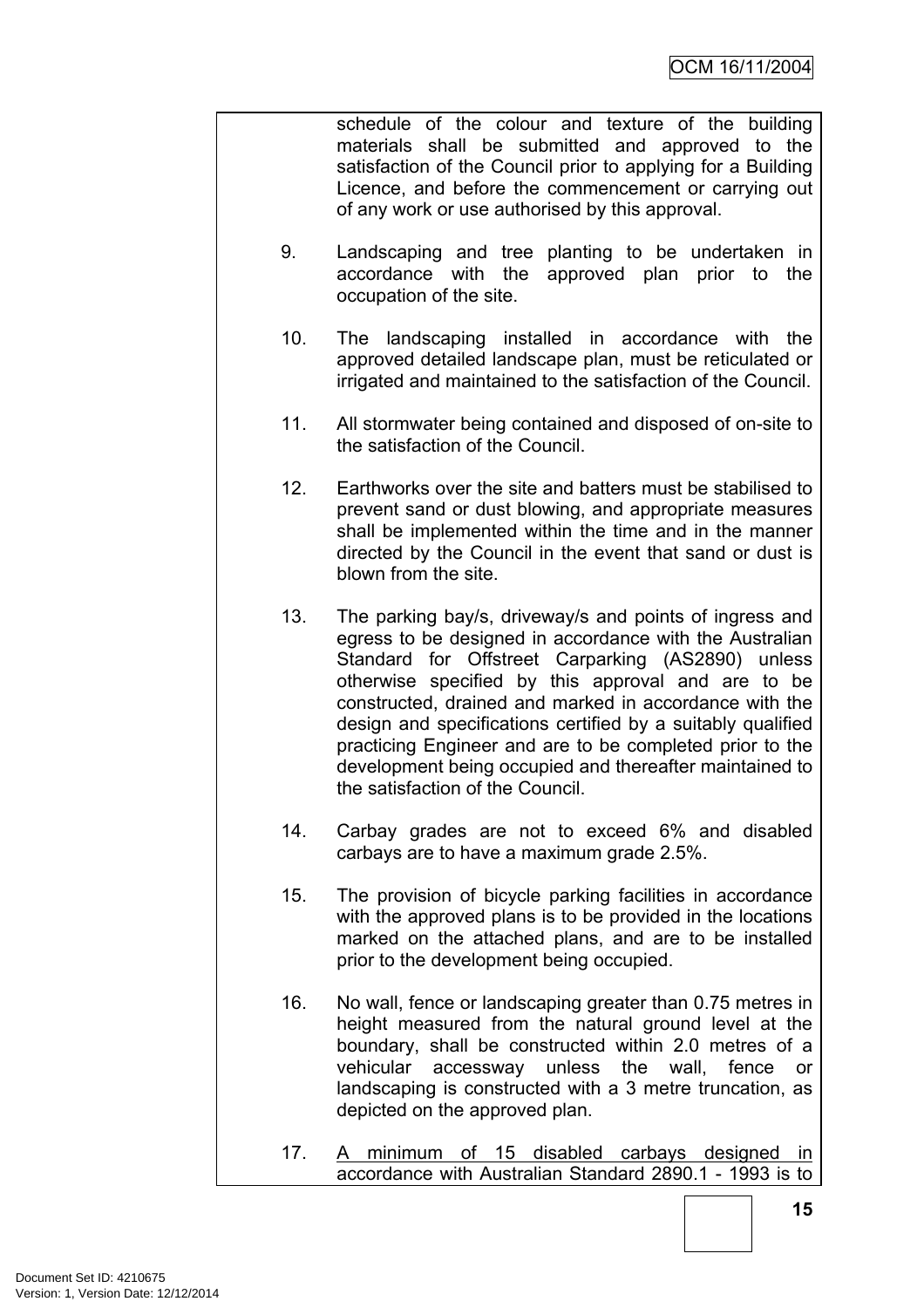be provided in a location convenient to, and connected to a continuous accessible path to, the main entrance of the building or facility. Design and signage of the bay(s) and path(s) is to be in accordance with Australian Standard 1428.1 - 1993. Detailed plans and specifications illustrating the means of compliance with this condition are to be submitted in conjunction with the Building Licence application.

- 18. Works depicted on the approved parking plan shall be maintained to the satisfaction of the Council.
- 19. Access onto the site shall be restricted to that shown on the plan approved by the Council.

## Conditions to be complied with prior to applying for a Building Licence

- 20. All stormwater drainage shall be designed in accordance with the document entitled "Australian Rainfall and Runoff 1987 (where amended) produced by the Institute of Engineers, Australia, and the design is to be certified by a suitably qualified practicing Engineer, to the satisfaction of the Council.
- 21. The applicant engaging a suitably qualified practicing Engineer to certify that the whole of the lot is suitable for the approved development to the satisfaction of the Council prior to applying for a Building Licence, and before the commencement or carrying out of any work or use authorised by this approval.
- 22. A landscape plan must be submitted to the Council and approved, prior to applying for building licence and shall include the following:
	- (1) the location, number and type of existing and proposed trees and shrubs, including calculations for the landscaping area being in conformity with the City of Cockburn Greening Plan.
	- (2) any lawns to be established
	- (3) any natural landscape areas to be retained;
	- (4) those areas to be reticulated or irrigated; and (5) verge treatments

Conditions to be complied with prior to occupation

23. The landscaping, car parking and drainage (certified by a practicing engineer) must be completed in accordance with an approved detailed landscape plan, prior to the

Document Set ID: 4210675<br>Version: 1, Version Date: 12/12/2014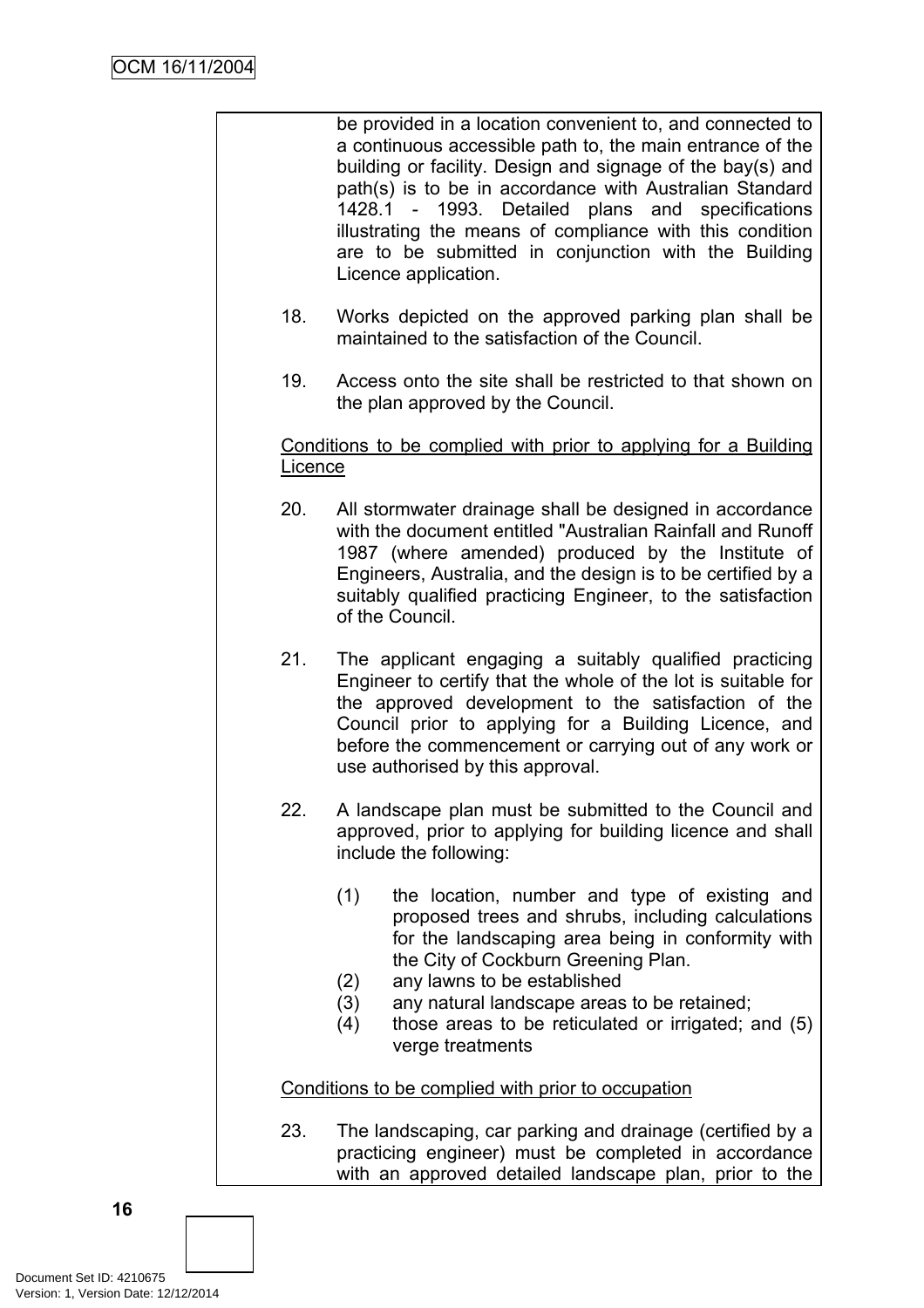occupation of the centre extensions.

Special Conditions

- 24. The total centre inclusive of the extensions herein approved is to include no more than two (2) supermarkets. For the purpose of this condition a supermarket is defined as a self service retail store or market, with a sales area of 400M2 Net Leasable Area (NLA) or greater, the main function of which is to sell a variety of ordinary fresh and/or packaged food and grocery items.
- 25. The proposed covered car parking is to be adequately ventilated to ensure that carbon monoxide concentrations within these areas complies with the Health (Carbon Monoxide) Regulations 1975. (Qualified Engineer)
- 26. The proposal to accommodate a minimum of 1484 car bays on site.
- 27. Design features such as the illustrated Lifestyle Banners and Lighting are required to be incorporated on the Coles wall and new car parking deck facing Rockingham Road and on the wall facing Lancaster Street that visually breaks up the building bulk.
- 28. The landscaping buffer along March Street to be retained and improved to the satisfaction of the Council.
- 29. A rendered screen wall to be constructed along the boundary of Rockingham Road to screen the transformers and carbays as shown on the plans.
- 30. A screen wall and a landscaping buffer to be included on the boundaries abutting Burgundy Crescent and Orleans Street to the satisfaction of the Council.
- 31. The northern and southern deck car parking to incorporate sails and potted trees (irrigated) as illustrated in red to the approved plans.
- 32. The link between Phoenix Park and the Council Civic Site being improved with the creation of a brick paved pedestrian crossing or similar on Coleville Crescent at the applicants cost.
- 33. The design and construction of the relocated bus stop on Rockingham Road being undertaken in accordance with the specifications approved by SKM on behalf of the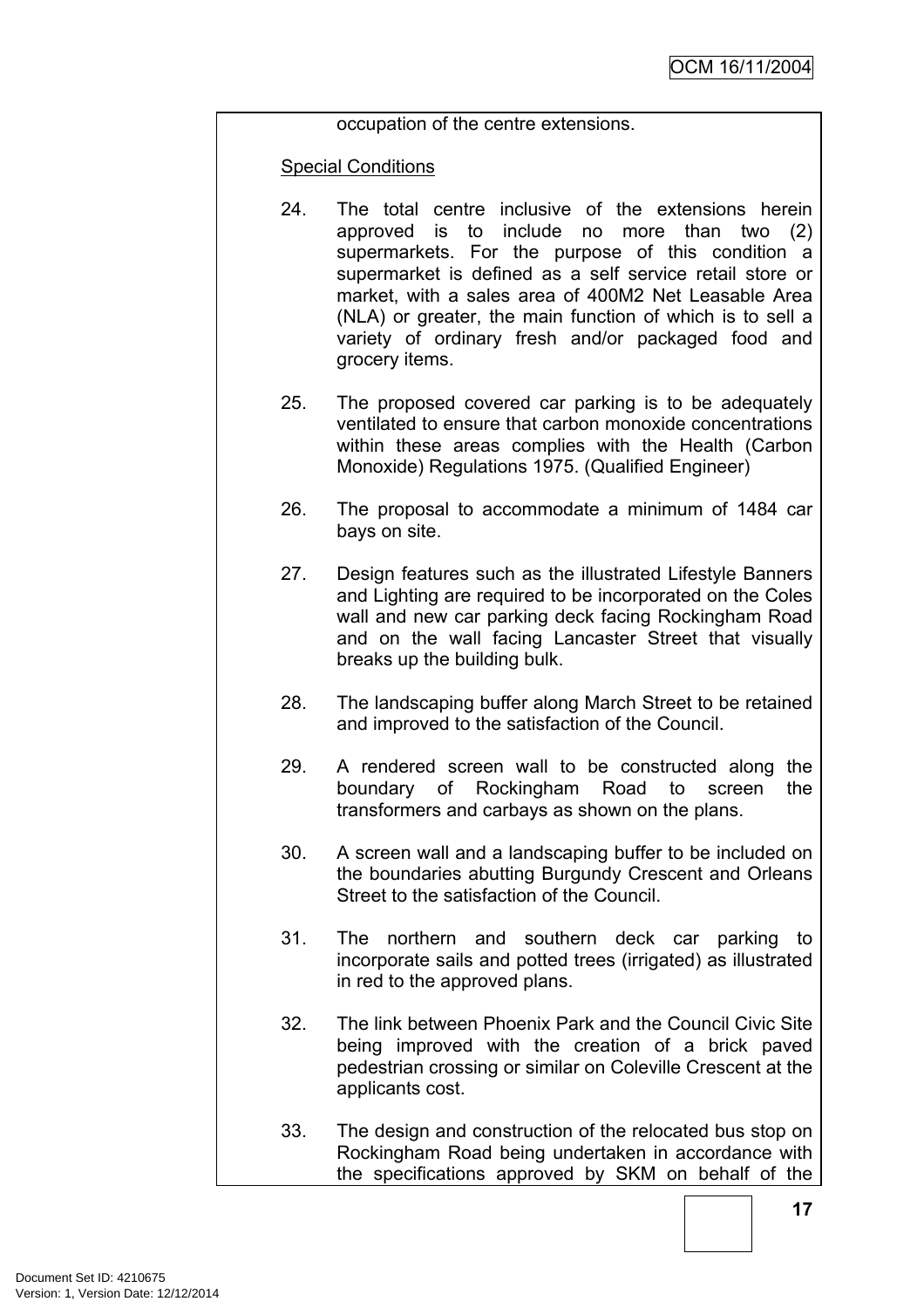Council and shall include a review of traffic and access into the centre and implications associated with the channelisation proposal for Rockingham Road.

- 34. Should traffic management in Coleville Crescent become unacceptable, then the proponent must install traffic control devices in accordance with the submitted Traffic Impact Statement.
- 35. In the event that the approval reduced car parking for the site is deemed to be inadequate the proponent is to mark out parallel parking in Coleville Crescent (at its cost) to the specification and satisfaction of the City.
- 36. The upper deck bridge pedestrian access to Coleville Crescent being aligned with the pedestrian access point on Council's Civic Site as shown in red on the approved plans.
- 37. The appearance of the existing building previously used by ANZ on the corner of Rockingham Road and Coleville Crescent to be upgraded externally to an equivalent maintenance standard to the rest of the development and surrounding area.
- 38. The access to the ramp to the upper deck from Rockingham Road, abutting McDonalds to be modified to ensure convenient and safe vehicle movements are achieved.

## **Footnotes**

- 1. Under the provisions of the Metropolitan Region Scheme, approval to commence development should be obtained from the Western Australian Planning Commission and therefore your application has been forwarded to the Department for Planning and Infrastructure for determination. Development should not be commenced until approval under the Metropolitan Region Scheme has been given.
- 2. Until the Council has issued a Certificate of Classification under Regulation 20 of the Building Regulations 1989, there shall be no approval to use the building for the purposes of the development herein conditionally approved and the land shall not be used for any such purpose.
- 3. Submission of mechanical engineering design drawings and specifications, together with certification by the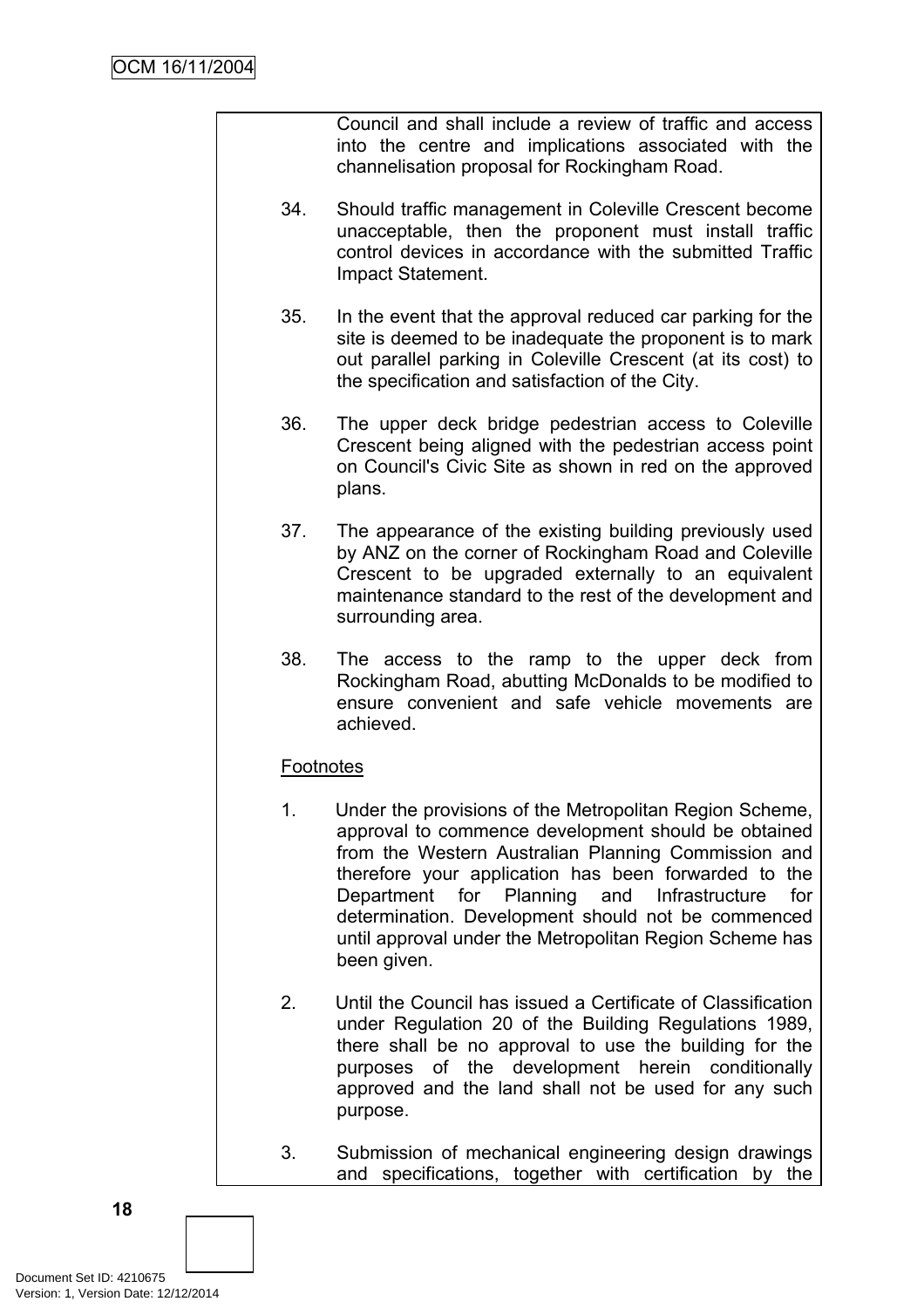design engineer that satisfy the requirements of the Australian Standard 3666 of 1989 for Air Handling and Water Systems, should be submitted in conjunction with the Building Licence application. Written approval from the Council's Health Service for the installation of air handling system, water system or cooling tower is to be obtained prior to the installation of the system.

- 4. A licence must be obtained from the Department of Environment, Water and Catchment Protection for the installation of a water bore, prior to the commencement of the development or the use of the land.
- 5. The development is to comply with the requirements of the Building Code of Australia.
- 6. The centre extensions must be connected to the reticulated sewerage system of the Water Corporation before commencement of any use.
- 7. Premises is to comply with the Health Act 1911 (as amended) and subsidiary legislation where applicable.
- 8. Where it is intended that a tenancy will sell food, detailed plans and specifications of premises are to be submitted to the City's Health Services for approval. The plans must comply with the Health (Food Hygiene) Regulations 1993 and Chapter 3 of the Australia New Zealand Food Standards Code. It is noted that individual tenancies are yet to be leased (therefore no plans for the internal fitout of these premises are available at this time), however Building Licence application plans for the tenancies must include information as per the above.
- 9. The number of toilet facilities within the centre upon completion of these works must comply with the minimum number as per table F2.3 of the Building Code of Australia.
- (2) instruct Council officers to prepare a separate report on car parking requirements for shopping centres as the basis for an amendment to the City of Cockburn Town Planning Scheme No. 3.

## **COUNCIL DECISION** MOVED Mayor S Lee SECONDED Clr S Limbert that Council:

(1) grant approval to the extensions of the Phoenix Shopping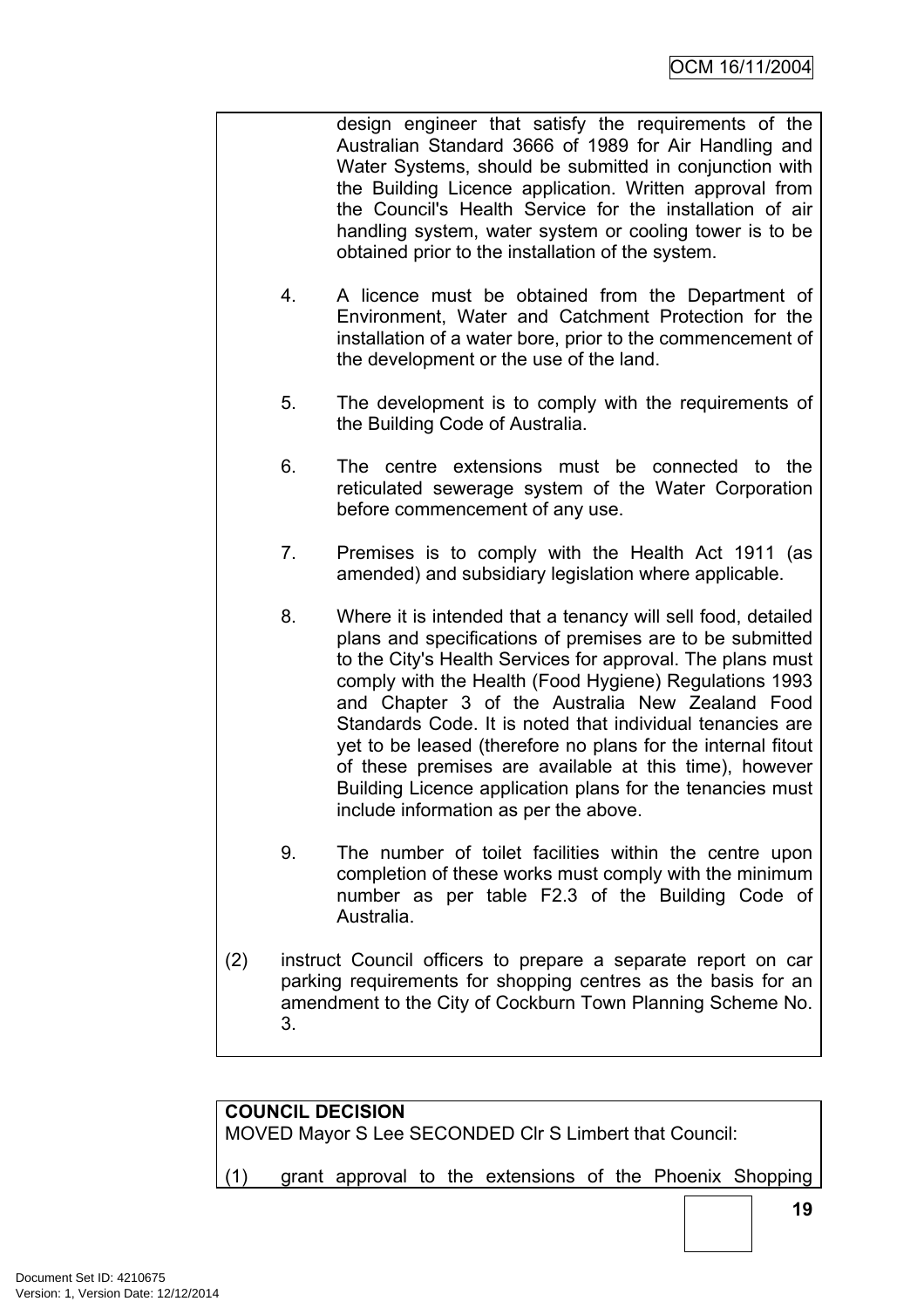Centre on Lot 63 (No. 254) Rockingham Road, Spearwood subject to the following conditions:

Standard Conditions

- 1. Development may be carried out only in accordance with the terms of the application as approved herein and any approved plan.
- 2. Nothing in the approval or these conditions shall excuse compliance with all relevant written laws in the commencement and carrying out of the development.
- 3. No person shall install or cause or permit the installation of outdoor lighting otherwise than in accordance with the requirements of Australian Standard AS 4282 – 1997 "Control of the Obtrusive Effects of Outdoor Lighting".
- 4. Retaining wall(s) being constructed in accordance with a suitably qualified Structural Engineer's design and a building licence being obtained prior to construction.
- 5. The premises shall be kept in a neat and tidy condition at all times by the owner/occupier to the satisfaction of the Council.
- 6. A plan or description of all signs for the proposed development (including signs painted on a building) shall be submitted to and approved by the Council as a separate application. The application (including detailed plans) and appropriate fee for a sign licence must be submitted to the Council prior to the erection of any signage on the site/building.
- 7. The extension and/or alterations shall be in the same materials, colour and design as the existing building.
- 8. Notwithstanding the detailed specifications required to be submitted for a Building Licence approval, a separate schedule of the colour and texture of the building materials shall be submitted and approved to the satisfaction of the Council prior to applying for a Building Licence, and before the commencement or carrying out of any work or use authorised by this approval.
- 9. Landscaping and tree planting to be undertaken in accordance with the approved plan prior to the occupation of the site.
- 10. The landscaping installed in accordance with the approved detailed landscape plan, must be reticulated or irrigated and maintained to the satisfaction of the Council.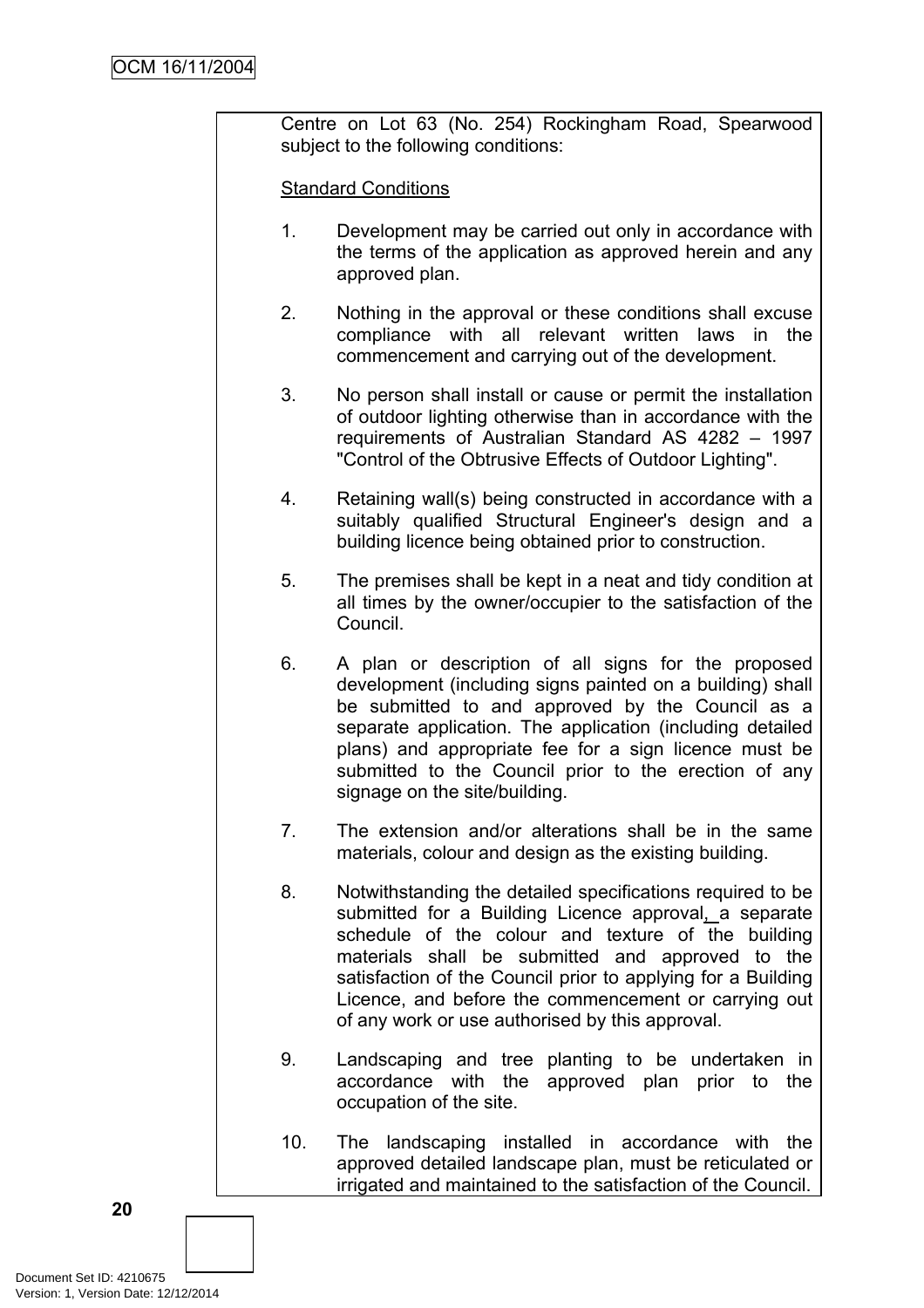- 11. All stormwater being contained and disposed of on-site to the satisfaction of the Council.
- 12. Earthworks over the site and batters must be stabilised to prevent sand or dust blowing, and appropriate measures shall be implemented within the time and in the manner directed by the Council in the event that sand or dust is blown from the site.
- 13. The parking bay/s, driveway/s and points of ingress and egress to be designed in accordance with the Australian Standard for Offstreet Carparking (AS2890) unless otherwise specified by this approval and are to be constructed, drained and marked in accordance with the design and specifications certified by a suitably qualified practicing Engineer and are to be completed prior to the development being occupied and thereafter maintained to the satisfaction of the Council.
- 14. Carbay grades are not to exceed 6% and disabled carbays are to have a maximum grade 2.5%.
- 15. The provision of bicycle parking facilities in accordance with the approved plans is to be provided in the locations marked on the attached plans, and are to be installed prior to the development being occupied.
- 16. No wall, fence or landscaping greater than 0.75 metres in height measured from the natural ground level at the boundary, shall be constructed within 2.0 metres of a vehicular accessway unless the wall, fence or landscaping is constructed with a 3 metre truncation, as depicted on the approved plan.
- 17. A minimum of 15 disabled carbays designed in accordance with Australian Standard 2890.1 - 1993 is to be provided in a location convenient to, and connected to a continuous accessible path to, the main entrance of the building or facility. Design and signage of the bay(s) and path(s) is to be in accordance with Australian Standard 1428.1 - 1993. Detailed plans and specifications illustrating the means of compliance with this condition are to be submitted in conjunction with the Building Licence application.
- 18. Works depicted on the approved parking plan shall be maintained to the satisfaction of the Council.
- 19. Access onto the site shall be restricted to that shown on the plan approved by the Council.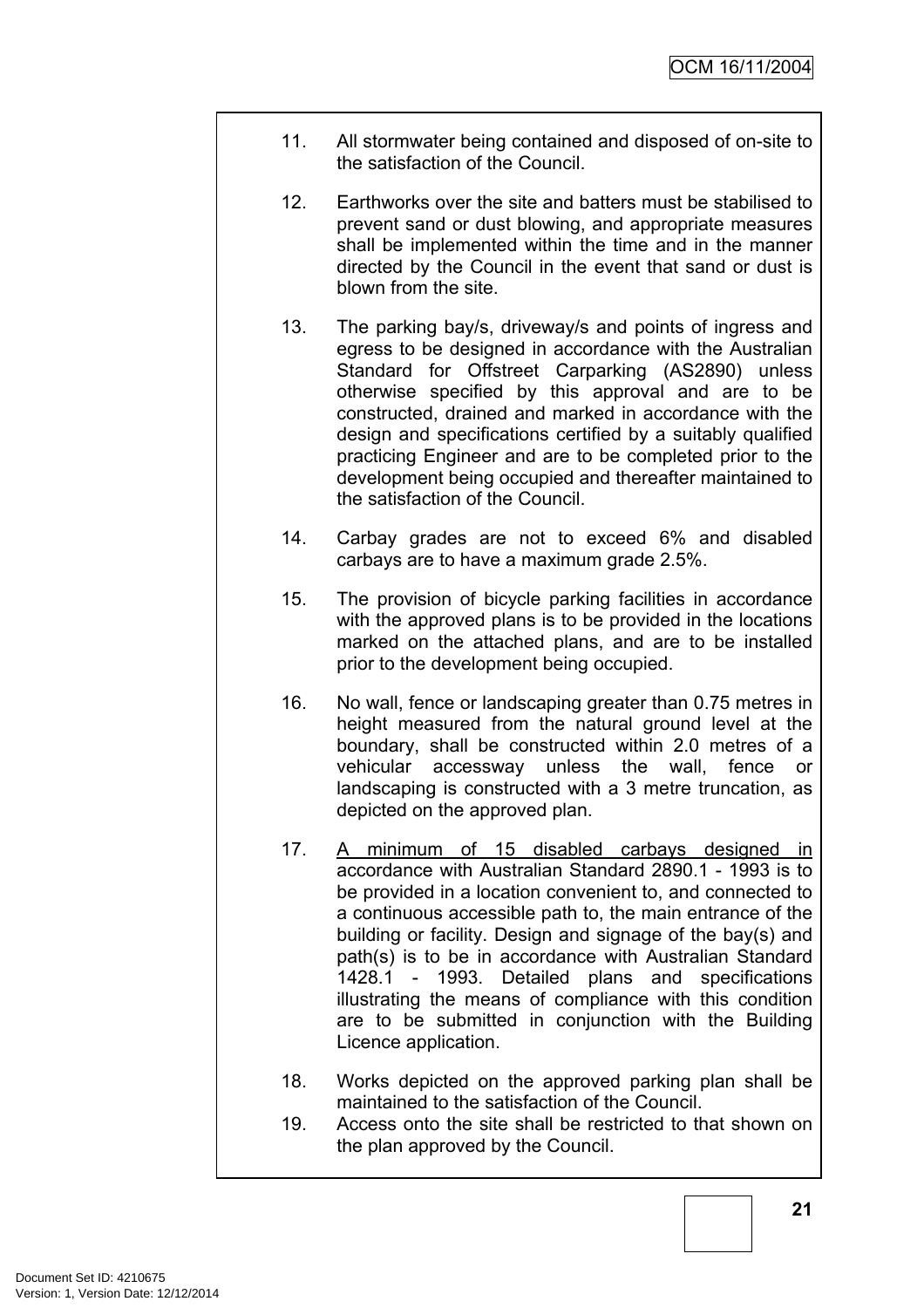Conditions to be complied with prior to applying for a Building Licence

- 20. All stormwater drainage shall be designed in accordance with the document entitled "Australian Rainfall and Runoff 1987 (where amended) produced by the Institute of Engineers, Australia, and the design is to be certified by a suitably qualified practicing Engineer, to the satisfaction of the Council.
- 21. The applicant engaging a suitably qualified practicing Engineer to certify that the whole of the lot is suitable for the approved development to the satisfaction of the Council prior to applying for a Building Licence, and before the commencement or carrying out of any work or use authorised by this approval.
- 22. A landscape plan must be submitted to the Council and approved, prior to applying for building licence and shall include the following:
	- (1) the location, number and type of existing and proposed trees and shrubs, including calculations for the landscaping area being in conformity with the City of Cockburn Greening Plan.
	- (2) any lawns to be established
	- (3) any natural landscape areas to be retained;
	- (4) those areas to be reticulated or irrigated; and (5) verge treatments

## Conditions to be complied with prior to occupation

23. The landscaping, car parking and drainage (certified by a practicing engineer) must be completed in accordance with an approved detailed landscape plan, prior to the occupation of the centre extensions.

## Special Conditions

- 24. The total centre inclusive of the extensions herein approved is to include no more than two (2) supermarkets. For the purpose of this condition a supermarket is defined as a self service retail store or market, with a sales area of 400M2 Net Leasable Area (NLA) or greater, the main function of which is to sell a variety of ordinary fresh and/or packaged food and grocery items.
- 25. The proposed covered car parking is to be adequately ventilated to ensure that carbon monoxide concentrations within these areas complies with the Health (Carbon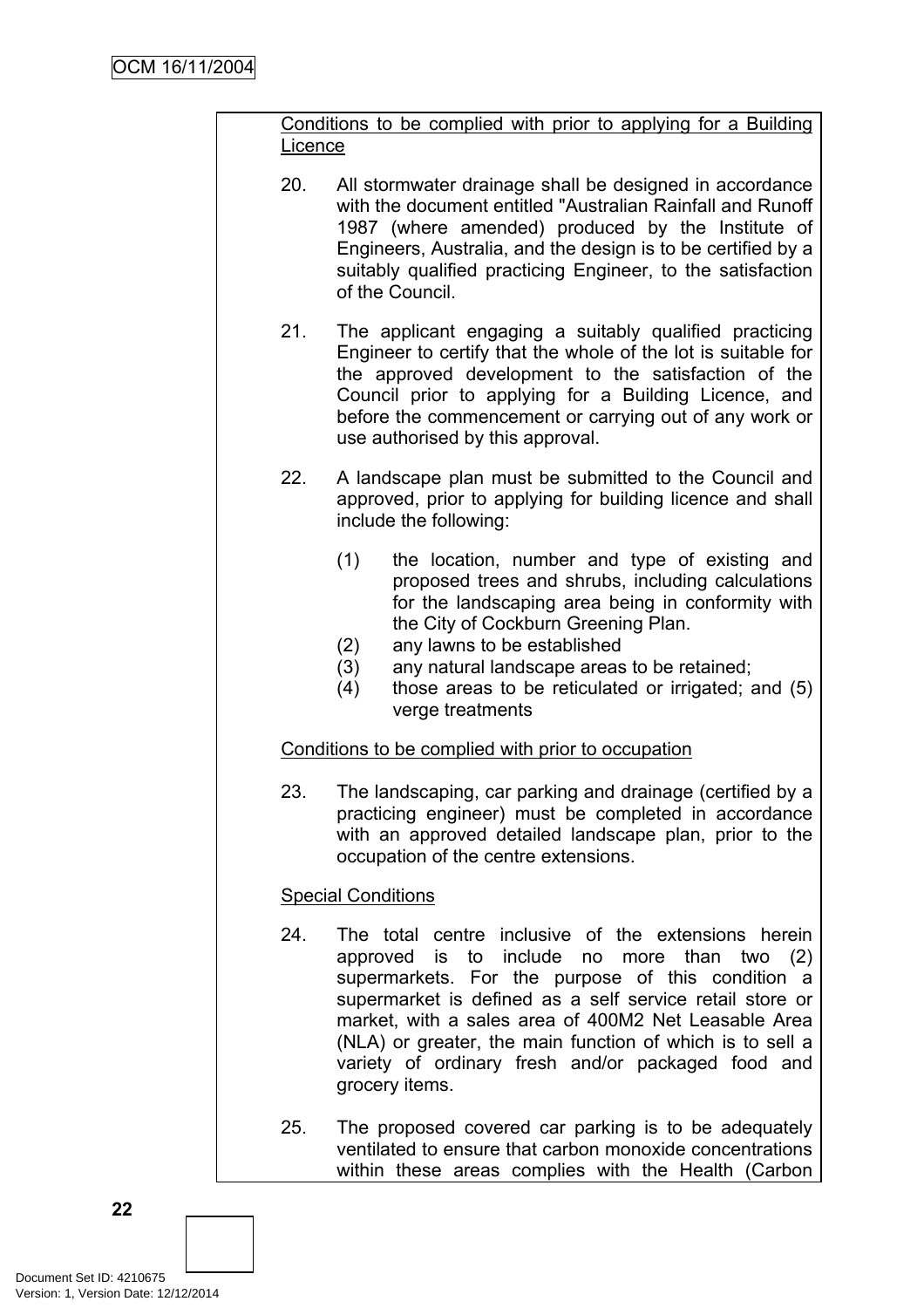Monoxide) Regulations 1975. (Qualified Engineer)

- 26. The proposal to accommodate a minimum of 1484 car bays on site.
- 27. Design features such as the illustrated Lifestyle Banners and Lighting are required to be incorporated on the Coles wall and new car parking deck facing Rockingham Road and on the wall facing Lancaster Street that visually breaks up the building bulk, including the wall created by the enclosure of the loading dock.
- 28. The landscaping buffer along March Street to be retained and improved to the satisfaction of the Council.
- 29. A rendered screen wall to be constructed along the boundary of Rockingham Road to screen the transformers and carbays as shown on the plans.
- 30. A screen wall and a landscaping buffer to be included on the boundaries abutting Burgundy Crescent and Orleans Street to the satisfaction of the Council.
- 31. The northern and southern deck car parking to incorporate sails and potted trees (irrigated) as illustrated in red to the approved plans.
- 32. The link between Phoenix Park and the Council Civic Site being improved with the creation of a brick paved pedestrian crossing or similar on Coleville Crescent at the applicants cost.
- 33. The design and construction of the relocated bus stop on Rockingham Road being undertaken in accordance with the specifications approved by SKM on behalf of the Council and shall include a review of traffic and access into the centre and implications associated with the channelisation proposal for Rockingham Road.
- 34. Should traffic management in Coleville Crescent become unacceptable, then the proponent must install traffic control devices in accordance with the submitted Traffic Impact Statement.
- 35. In the event that the approval reduced car parking for the site is deemed to be inadequate the proponent is to mark out parallel parking in Coleville Crescent (at its cost) to the specification and satisfaction of the City.
- 36. The upper deck bridge pedestrian access to Coleville Crescent being aligned with the pedestrian access point on Council's Civic Site as shown in red on the approved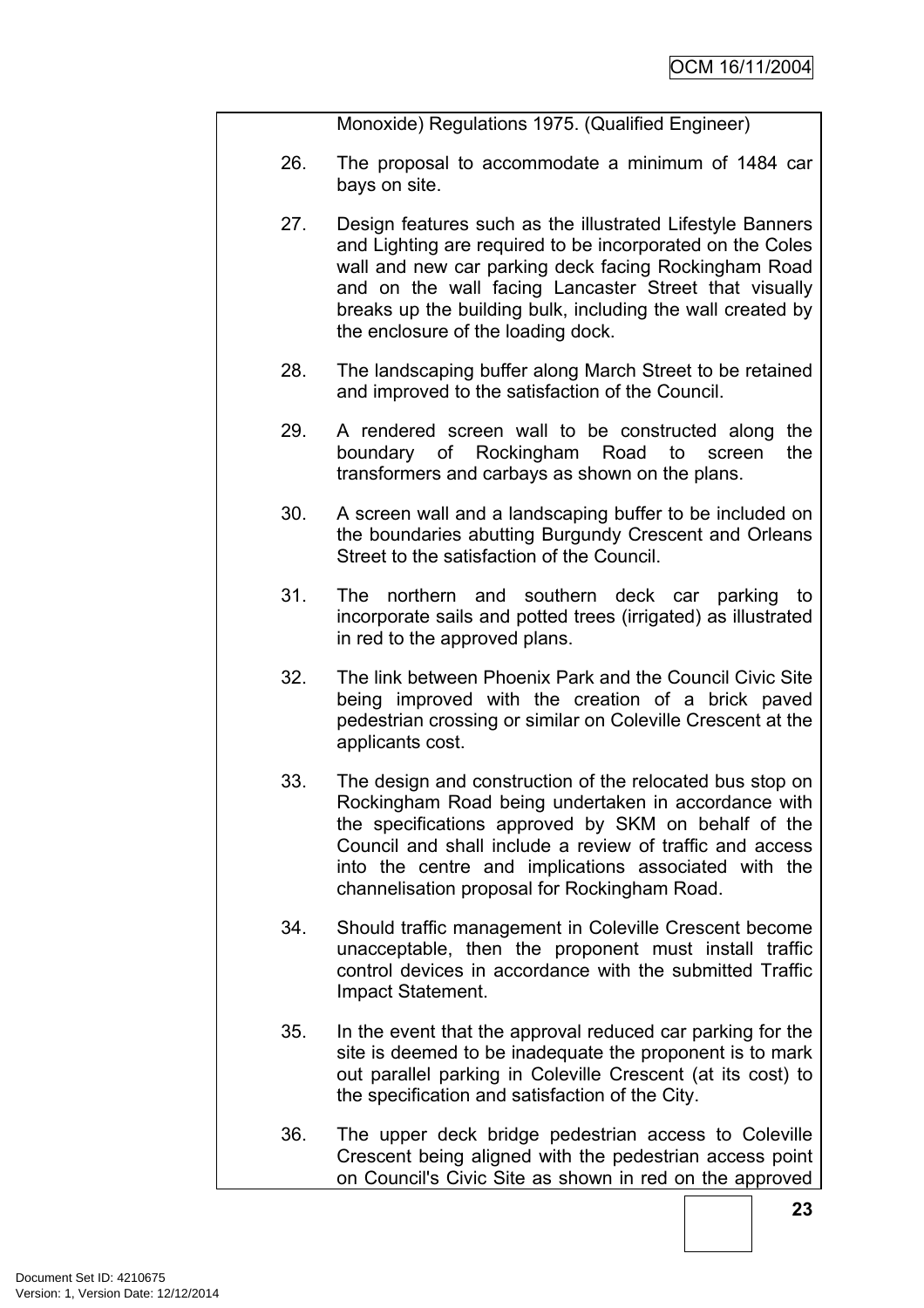plans.

- 37. The appearance of the existing building previously used by ANZ on the corner of Rockingham Road and Coleville Crescent to be upgraded externally to an equivalent maintenance standard to the rest of the development and surrounding area.
- 38. The access to the ramp to the upper deck from Rockingham Road, abutting McDonalds to be modified to ensure convenient and safe vehicle movements are achieved.

## **Footnotes**

- 1. Under the provisions of the Metropolitan Region Scheme, approval to commence development should be obtained from the Western Australian Planning Commission and therefore your application has been forwarded to the Department for Planning and Infrastructure for determination. Development should not be commenced until approval under the Metropolitan Region Scheme has been given.
- 2. Until the Council has issued a Certificate of Classification under Regulation 20 of the Building Regulations 1989, there shall be no approval to use the building for the purposes of the development herein conditionally approved and the land shall not be used for any such purpose.
- 3. Submission of mechanical engineering design drawings and specifications, together with certification by the design engineer that satisfy the requirements of the Australian Standard 3666 of 1989 for Air Handling and Water Systems, should be submitted in conjunction with the Building Licence application. Written approval from the Council's Health Service for the installation of air handling system, water system or cooling tower is to be obtained prior to the installation of the system.
- 4. A licence must be obtained from the Department of Environment, Water and Catchment Protection for the installation of a water bore, prior to the commencement of the development or the use of the land.
- 5. The development is to comply with the requirements of the Building Code of Australia.
- 6. The centre extensions must be connected to the reticulated sewerage system of the Water Corporation before commencement of any use.

Document Set ID: 4210675<br>Version: 1, Version Date: 12/12/2014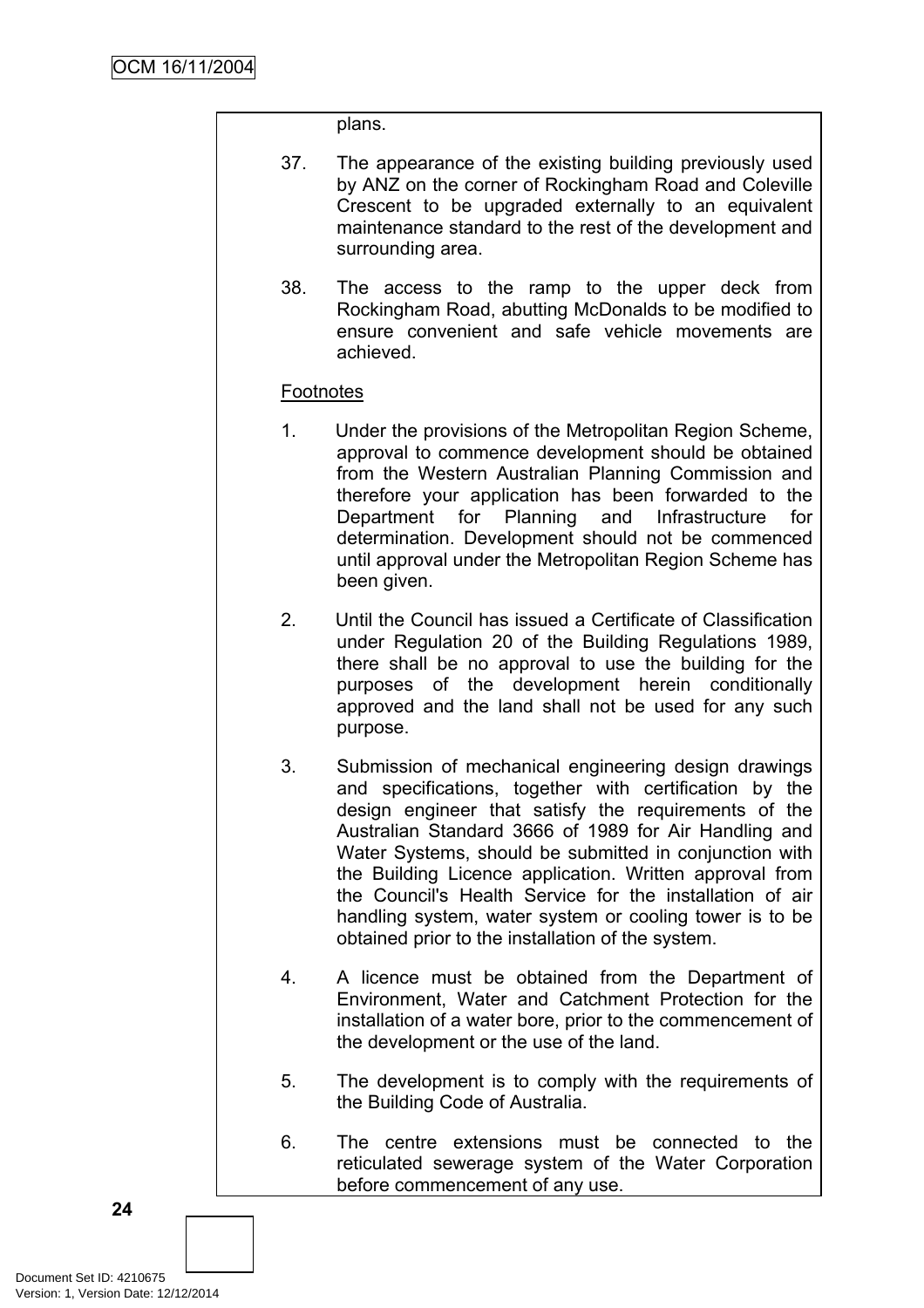- 7. Premises is to comply with the Health Act 1911 (as amended) and subsidiary legislation where applicable.
- 8. Where it is intended that a tenancy will sell food, detailed plans and specifications of premises are to be submitted to the City's Health Services for approval. The plans must comply with the Health (Food Hygiene) Regulations 1993 and Chapter 3 of the Australia New Zealand Food Standards Code. It is noted that individual tenancies are yet to be leased (therefore no plans for the internal fitout of these premises are available at this time), however Building Licence application plans for the tenancies must include information as per the above.
- 9. The number of toilet facilities within the centre upon completion of these works must comply with the minimum number as per table F2.3 of the Building Code of Australia.
- (2) instruct Council officers to prepare a separate report on car parking requirements for shopping centres as the basis for an amendment to the City of Cockburn Town Planning Scheme No. 3.

**CARRIED 8/0**

## **Explanation**

The Council should maximise the opportunities of breaking up the visual impact of the large concrete walls facing Rockingham Road and is to include the wall grated by the enclosure of the Coles loading dock in accordance with discussions at the briefing to Elected Members on Tuesday 9 November 2004.

## **Background**

| ZONING:    | MRS: Urban                                             |                         |  |  |
|------------|--------------------------------------------------------|-------------------------|--|--|
|            |                                                        | TPS3:   District Centre |  |  |
| LAND USE:  | <b>Cameron Chisholm &amp; Nicol</b>                    |                         |  |  |
| APPLICANT: | <b>Volley Investments Pty Ltd</b>                      |                         |  |  |
| OWNER:     | <b>Phoenix Shopping Centre and CentreLink Building</b> |                         |  |  |
| LOT SIZE:  | 5.7484ha                                               |                         |  |  |
| USE CLASS: |                                                        | Shop 'P' Permitted.     |  |  |

Various minor extensions have been approved over the past few years to the Phoenix Shopping Centre, most recently being the additions of the new BigW Garden Centre approved on 20 February 2002 and the new roof to pedestrian ramp enclosure on 25 March 2002. A second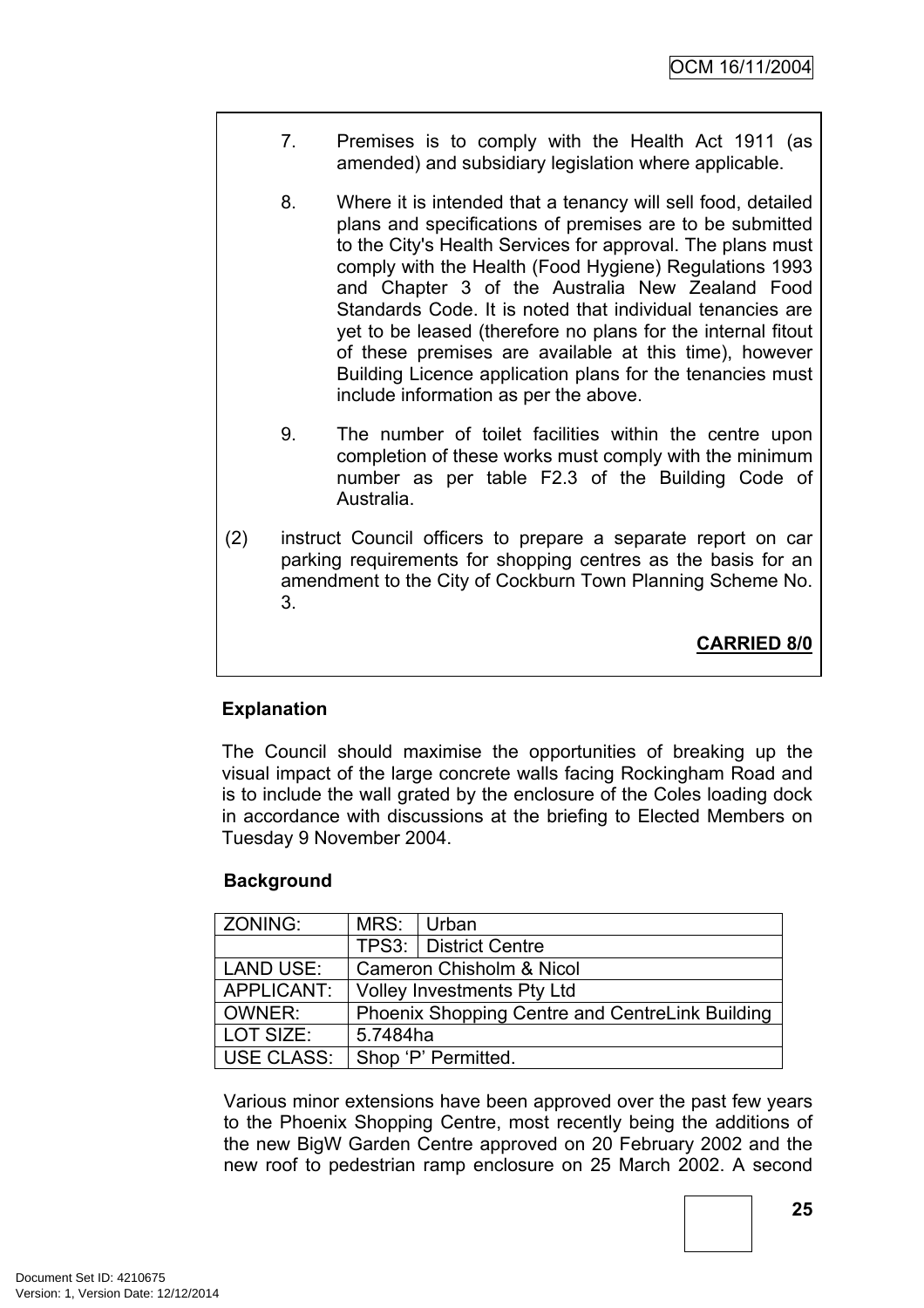car parking deck on Coleville Crescent car park was approved by Council on 18 February 2003, however it was never constructed.

The Phoenix Park Shopping Centre has two main car parking areas, one to the north with 925 bays and one to the south with 252 bays. This application proposes to increase the number of bays within the southern car park.

The southern car parking area in percentage terms is more utilised than the northern car parking area, given its proximity to Rockingham Road and easy access. The Shopping Centre car parks are currently accessed from Coleville Crescent, two access points along Rockingham Road and through Burgundy Crescent off Lancaster Street. The two access points onto Rockingham Road are utilised in a different way. The northern access between the Commonwealth Bank and McDonalds is not highly visible or convenient to the public along Rockingham Road, therefore the preference is to utilise the other access point, being the area the subject of this application.

The current car parking layout has been redesigned recently as a result of Council approving a Garden Centre extension to the Centre on 20 February 2002.

The current Carparking provision for the centre has a shortfall of 20 car parking bays. Town Planning Scheme No. 3 requires 1197 bays and 1177 are provided.

The application was referred to the Ordinary Council Meeting held on 17 August 2004. The Council at its meeting resolved as follows:

- *"(1) receive the report;*
- *(2) defer consideration of the application until the Council has had the opportunity to consider detailed proposals by the applicant/owner for the treatment of the:-* 
	- *1. Existing facade of the Coles store fronting Rockingham Road, together with the possibility of erecting a screen wall to the loading dock associated with some main street shopping.*
	- *2. Existing and proposed facades fronting Burgundy Crescent and March Streets.*
- *(3) advise the applicant/owner to arrange to meet with the Director Planning and Development to discuss the Council's requirements in order that proposals can be prepared to improve the visual amenity of the facades described in (2) above for the Council's consideration prior to reconsidering the application; and*

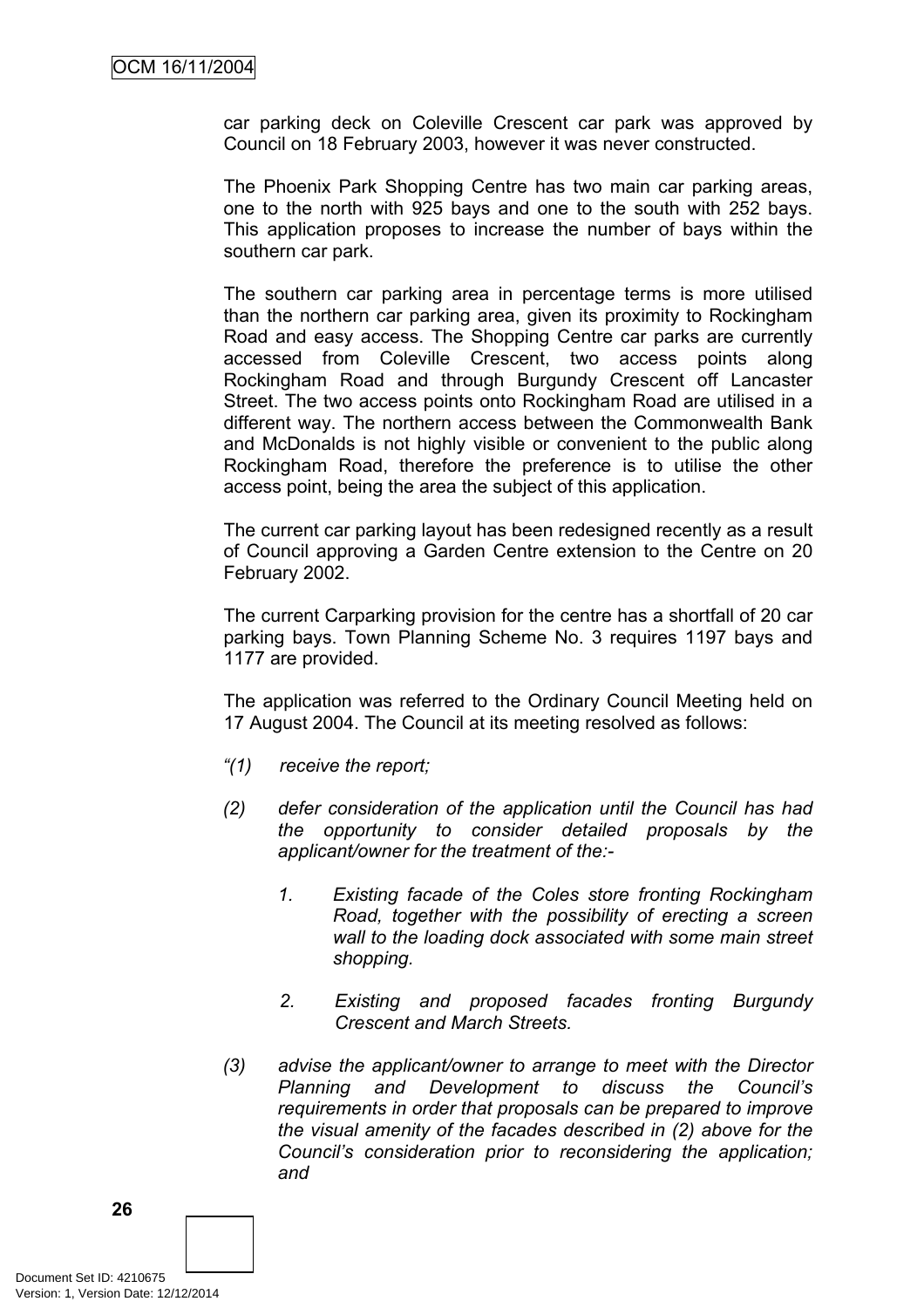*4) under Clause 10.9.2 of the Scheme, request the applicant to agree to an extension of time to determine the application to avoid a deemed refusal."* 

As a result of Council's decision, the landowner and the applicant met the Director of Planning and Development on 31 October 2004 and provided a letter dated 30 August 2004 (attached to the Agenda), together with elevations of the proposal in response to item (3) of Council's resolution.

The applicant at the meeting also served a Notice of Class 2 Appeal dated 30 August 2004 to the Town Planning Appeal Tribunal against the Deemed Refusal.

Following the site meeting the applicant has provided a photo montage of the proposed façade to Rockingham Road, including Lifestyle Banners, a screen wall and landscaping. The applicant also provided a photo montage of the proposed façade fronting Burgundy Crescent and March Streets.

## **Submission**

The applicant seeks approval to:-

- (1) extend the retail floor area of the centre by  $7775m^2$  on the northern part of the centre.
- (2) construct a car park deck on the southern car park abutting Coleville Crescent.
- (3) extend the car parking deck on the northern car park up to Lancaster Street and demolish the CentreLink building.

The applicant in a letter dated 29 April 2004, together with the application, explained the development stages as follows.

"*Stage 1: Regrading car park and construction of a car park deck at the south-west corner of Phoenix Shopping Centre bounded by Rockingham Road and Coleville Crescent. The deck will increase the carbay numbers from 250 to 392 (142 car bays) in the SouthWest Carpark. The car park minimum requirements of 6.25 car bays per 100m2 (existing complies with this requirement) will be exceeded for Stage 1.* 

*The car park deck will be accessed by a one way up ramp within the car park and by a two way ramp off Coleville Crescent. Pedestrian access is by lift, pedestrian ramp and stairs located at the perimeters of the deck. The car park deck is almost completely obscured by existing planting on Coleville Crescent and partially obscured by the existing freestanding tenancy located on Rockingham Road. It is proposed*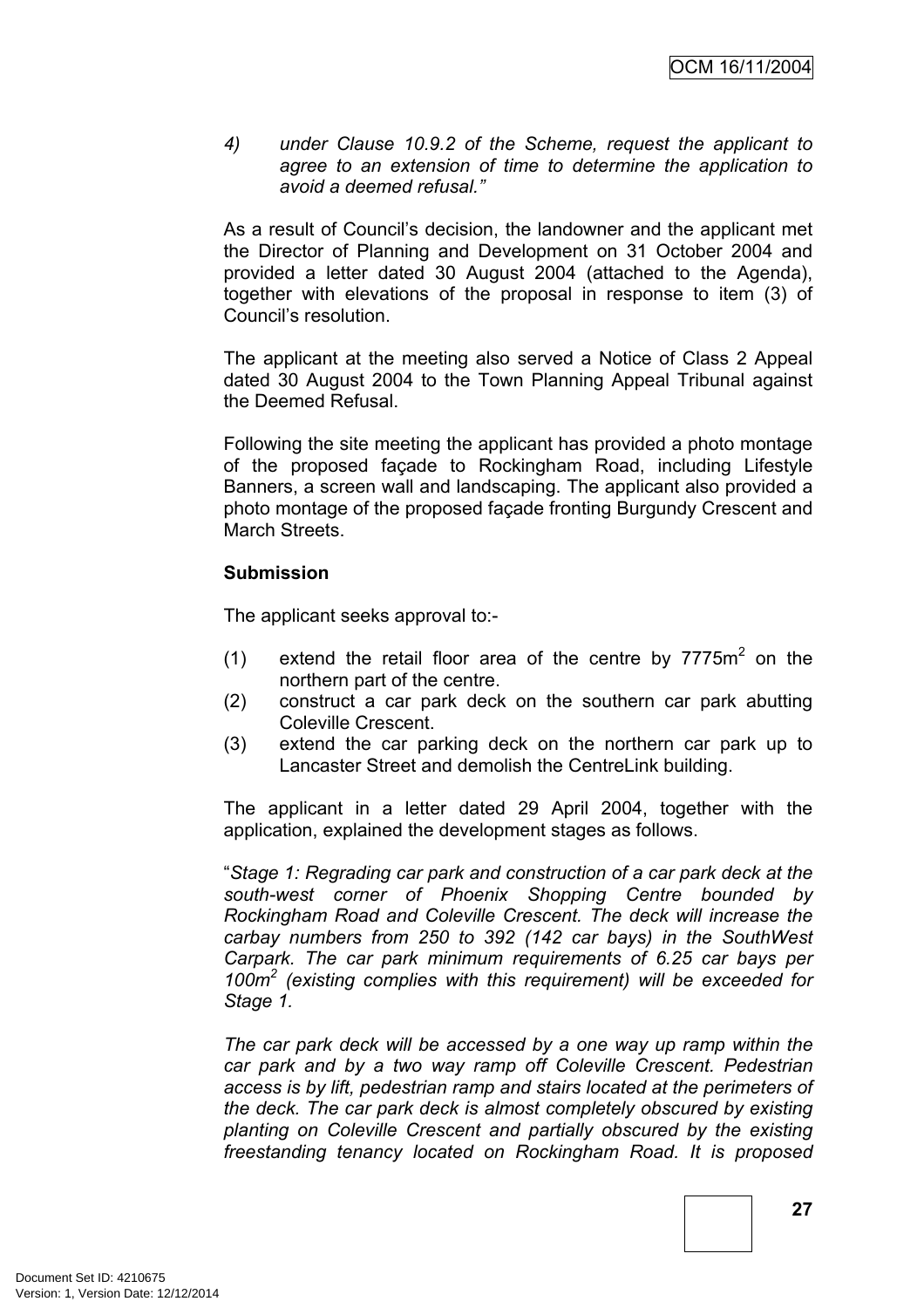*Stage 1 will be fully completed and operational prior to commencement of Stage 2/3.* 

*Stage 2/3: Demolition of the existing freestanding building (Centrelink) and a substantial proportion of the Northern Deck bounded by Lancaster Street and Rockingham Road and construction of a new additional retail totalling 7775m<sup>2</sup> GLA and a new car park deck fronting onto Lancaster Street.* 

*The total number of car bays provided for the total development (completion of Stage 2/3) is based on 5 car bays per 100m2 . This ratio is the same as Regional Shopping Centres like Lakeside Joondalup Shopping Centre and Armadale Shopping Centre. Currently Stirling City Council is considering a 4 carbays per 100m2 for Lakeside Joondalup Shopping Centre. We believe given the location, and the precedent of other similar Region Centres, 5 carbays per 100m2 is realistic."* 

#### **Report**

The proposed additions and car parking deck are permitted uses in the District Centre Zone of Town Planning Scheme No. 3. Accordingly there is no statutory requirement for the proposal to be advertised for public comment.

The proposal is located within a Clause 32 area Notice of Delegation 28/11/1998 under the Metropolitan Region Scheme. As the proposal consists of additions to the Shopping Centre plan area the application was referred to the Western Australian Planning Commission on 14 May 2004. No decision at this time has been made by the WAPC. A separate decision is required by Council pursuant to Town Planning Scheme No. 3. Accordingly both the approval from the Commission and Council are required to undertake the proposed development.

The Phoenix Shopping Centre under the City of Cockburn Local Commercial Strategy adopted by Council at its Ordinary meeting on 19 November 2002, allowed for the proposed expansion of Phoenix Shopping Centre to  $28,000m^2$ . The current centre has 18,700 $m^2$ , therefore with the addition of 7775 $m^2$  as proposed, to 26447 $m^2$ , the floorspace expansion complies with the Commercial Strategy. The Commercial Strategy also prescribed that any such addition should include non-food floorspace only. Under no circumstances should an additional supermarket be developed at Phoenix Park, as this could undermine the potential viability of several neighbourhood/local centres.

It was also noted that steps should be taken to improve the appearance and functionality of the Phoenix Park complex. The impetus for redevelopment should also be utilised by the Council to secure a better looking centre from the perspective of the public

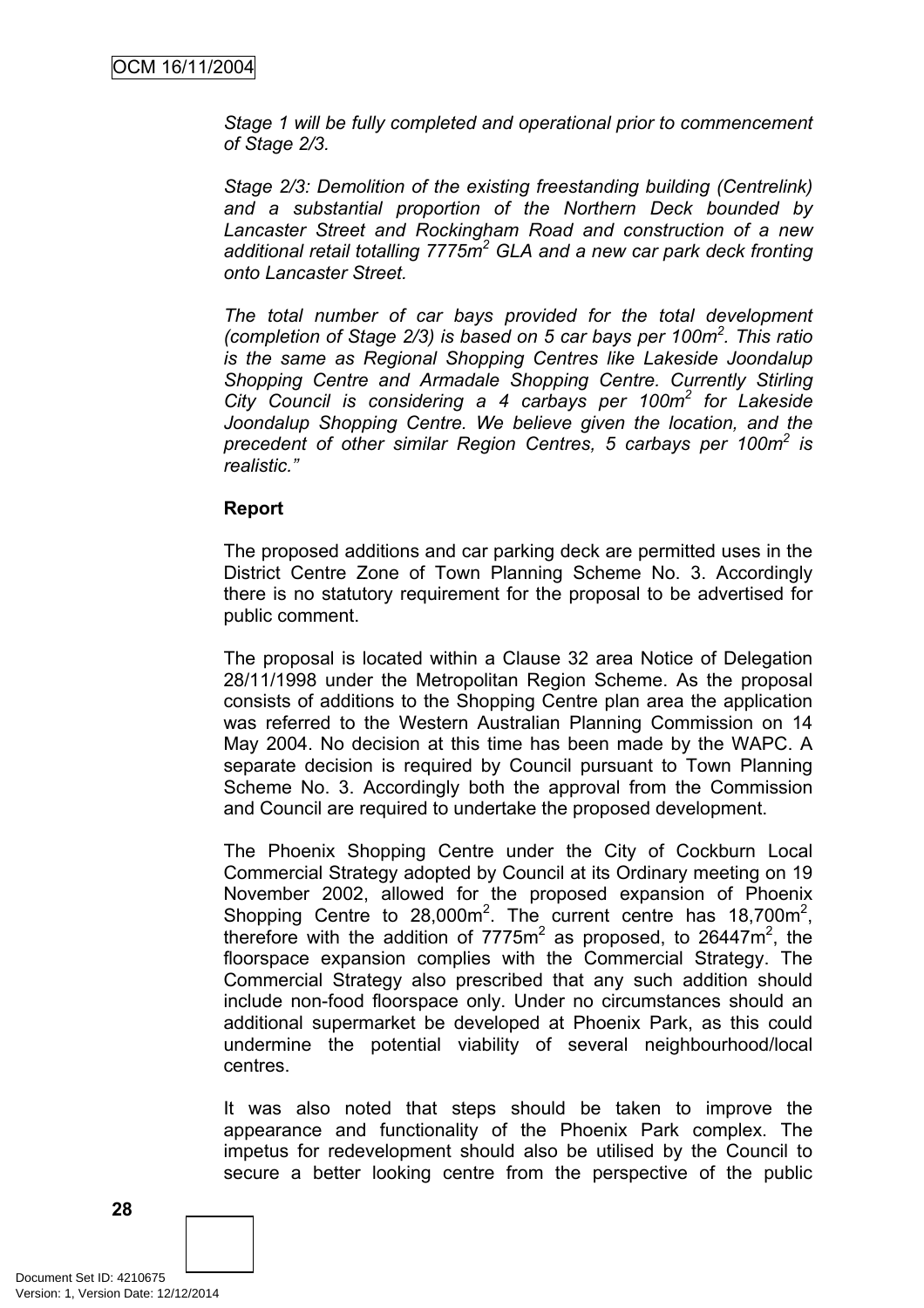domain. The Local Commercial Strategy is still to be endorsed by the WAPC.

The proposed additions will improve the functionality and range of goods that can be purchased at Phoenix Park, however, the applicant has sought Council's discretion to reduce the Scheme's car parking requirements. It was on this basis that the scheme requirements for car parking for large shopping centres was examined.

## Car Parking Assessment

A phone survey of surrounding Councils identified the City's car parking requirement of 1:16 NLA or 6.25 bays per 100m<sup>2</sup> of floor area of TPS3 was excessive. Some Councils are reducing their car parking requirements for large shopping centres in order to promote more usage of public transport. (Refer attached Table of Local Government Shopping Centre Car Parking Requirements).

Phoenix Park is a large centre with a diversity of speciality shops with a range of peak periods and broad customer base with a large number of on site bays. Coupled with commercial and civic surrounding land uses (Council car park) it was considered appropriate to accept a car parking ratio of 5.5 bays for 100 $m^2$  of floor area provided (ie 1:18 NLA), which is more consistent with the average spread of shopping centre car parking requirements of the metropolitan centres surveyed.

| <b>Carparking Requirements</b> |                  |            |                    |                                                        |                                                 |
|--------------------------------|------------------|------------|--------------------|--------------------------------------------------------|-------------------------------------------------|
| Development                    | Land Use         | Floor Area | Carparking<br>Rate | <b>Required</b><br><b>Number of</b><br><b>Carparks</b> | <b>Proposed</b><br>Number of<br><b>Carparks</b> |
| Existing                       | Retail           | 18672.2    | 1:16 NLA           | 1167                                                   |                                                 |
|                                | <b>McDonalds</b> | 291.5      | 1:15 NLA           | 19.4                                                   |                                                 |
|                                | ANZ              | 210        | 1:20 NLA           | 10.5                                                   |                                                 |
|                                |                  |            | Total              | 1197                                                   | 1173                                            |
| ITPS3 car                      | Retail           | 26447.2    | $1:16$ NLA         | 1653                                                   |                                                 |
| parking                        | <b>McDonalds</b> | 291.5      | $1:15$ NLA         | 19.4                                                   |                                                 |
| requirements                   | ANZ Bank         | 210        | 1:20 NLA           | 10.5                                                   |                                                 |
|                                |                  |            | Total              | 1683                                                   | 1458                                            |
| lRecommended                   | Retail           | 26447.2    | 1:18 NLA           | 1454                                                   |                                                 |
| rate car parking               | lMcDonalds       | 291.5      | 1:15 NLA           | 19.4                                                   |                                                 |
|                                | <b>ANZ Bank</b>  | 210        | 1:20 NLA           | 10.5                                                   |                                                 |
|                                |                  |            | Totall             | 1484                                                   | 1458                                            |

The following table details the car parking assessment:

With the requirement of 1 bay : 18 retail NLA bays the applicant is required to increase the proposed number of bays from 1365 to 1484 bays to comply with 1 bay : 5.5. retail NLA. In order to satisfy the recommended car parking rate above, the applicant has proposed an additional car park deck in a corner of Lancaster Street and March Street, developing a portion of the site into 3 car parking decks.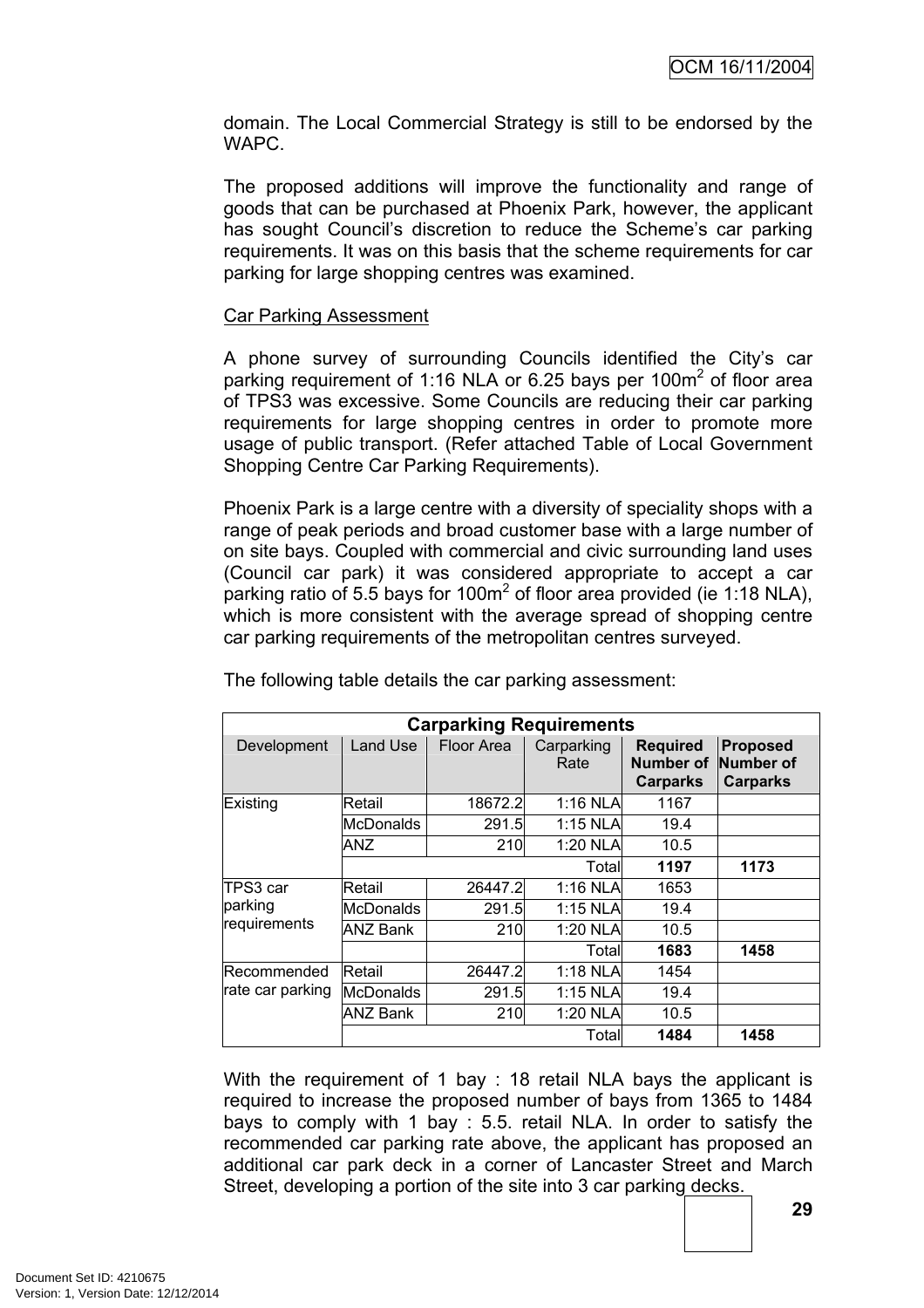Support of the centre expansion on what is a centre that is squeezed onto a small site is conditional on the improvement of the functionality, convenience and view of the public domain (ie visual amenity). The aspects of the centre that will be upgraded can be included as conditions of approval as follows:

- a) Improve the visual appearance to Rockingham Road. The Coles "blank wall" and new car park façade should incorporate design features such as columns, murals, moulds/frames to reduce the wall bulk impact to Rockingham Road.
- b) With the removal of the bus stop the landscaped area will be increased and will incorporate new brick paving and same pieces of art/furniture to create a focal point of meeting when coming to the centre in line with the City of Cockburn Refurbishment Project for Rockingham Road.
- c) To screen the visual appearance of the services on the top deck from the car parking area and to break the concrete car park appearance, sails and large pot plants will be provided on the decks. The sails are not required to cover the total car parking area given that 80% of the 1458 bays proposed are under cover, thus protecting patrons from the weather.
- d) The links between Phoenix Park and the Council Civic Site should be improved with the creation of brick paved pedestrian crossing, thus reducing the traffic speeds along Coleville Crescent.
- e) The area from the proposed deck abutting the adjoining properties will incorporate a 1.8 metre high screen wall and a landscaping strip (as shown on the plans) to ensure the amenity of the surrounding residential area on boundaries and Orleans Street is protected.
- f) The façade of the centre fronting Lancaster Street will also incorporate design features and opportunity for an alfresco café at the entrance.
- g) The landscaping strip along March Street will also be retained as a condition of approval to ensure the amenity of residents on March Street is protected.

Given the above benefits to be provided in terms of the expanded range of retail and improved aesthetics, and the proximity of extra carbays from Council area (not utilised during peak hours) the car parking assessment of 1 : 5.5 NLA can be supported subject to conditions.

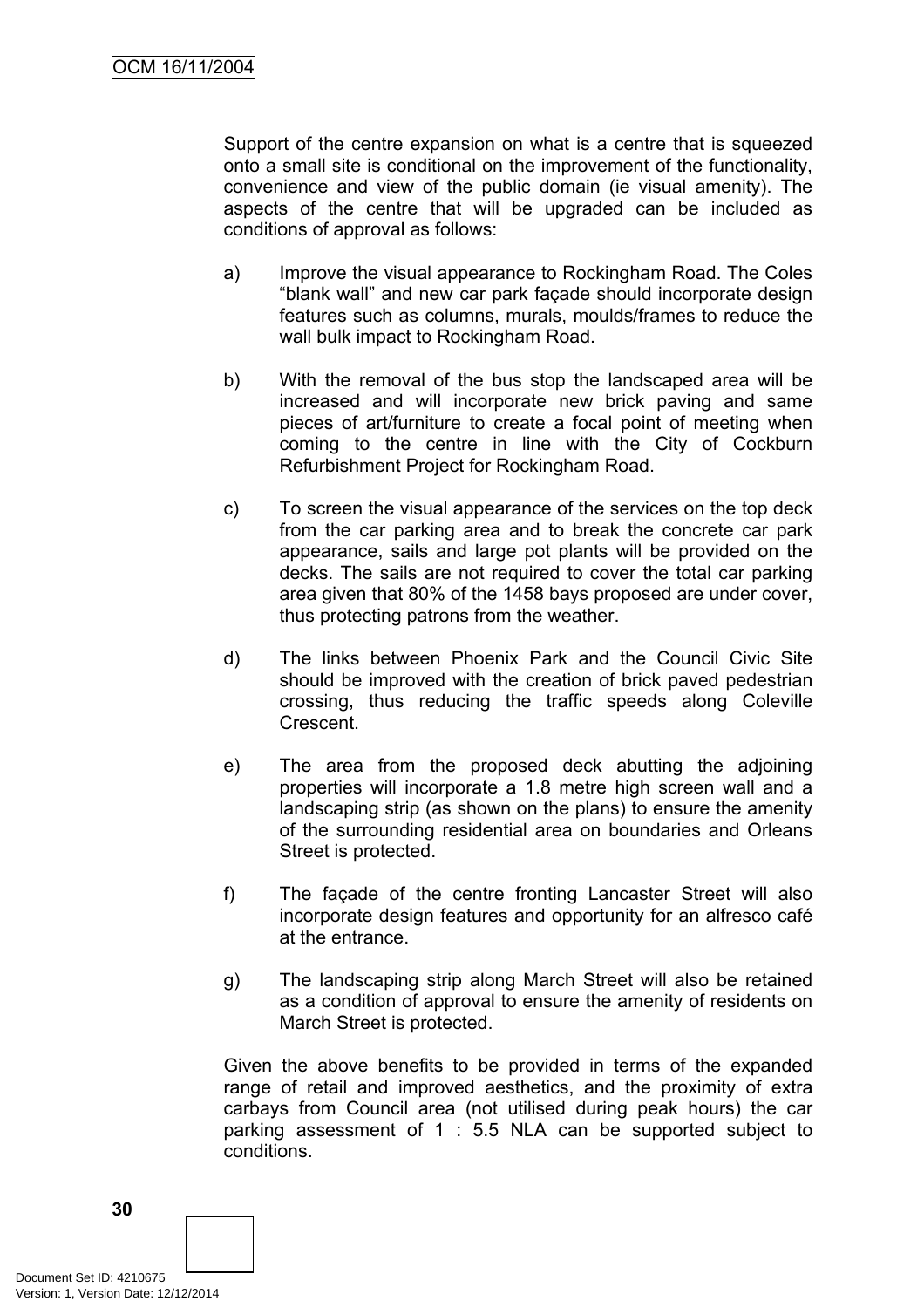If Council accepts a concession on the car parking requirements of Town Planning Scheme No. 3 for the expansion of Phoenix Park, it is recommended that a separate report be prepared to the next Ordinary meeting reviewing car parking requirements, to ensure car parking requirements for Shopping Centres are in line with metropolitan practice.

The proposal generally complies with the standard requirements of the Scheme with the exception of shade trees for car parking which can be addressed as conditions of approval. This will ensure that the top of the decked car parking area provides shade to cars and visually softens the deck with greenery.

As a result of discussions with the City the applicant has modified the proposal to improve the visual presentation of the deck to Rockingham Road. However, further treatment details of the deck will be required to be provided at building licence stage.

As a result of likely increased traffic along Coleville Crescent and Rockingham Road, the applicant was requested by the City to provide a traffic impact study. The traffic study dated 28 January 2003 is a revision of the initial study which was reviewed by Council Planning and Engineering Services. Modifications to the plans were required to ensure compliance with Australian Road Standards AS2890 – Parking Facilities.

As part of the conclusion of the Traffic Impact Statement (23 January 2003) the consultant recommended traffic control measures along Coleville Crescent to reduce traffic speeds and control parking signs on the road parking during peak periods on Coleville Crescent. These could be imposed as conditions of approval. The Traffic Impact Statement did not make recommendations in respect to any other adjoining roads.

The primary issue that requires further attention from the Traffic Study relates to the volume of traffic that will now use Coleville Crescent between the Shopping Centre and Spearwood Avenue.

The increase in traffic on Coleville Crescent south of the Centre will be noticeable but will be within the capacity of the road. Traffic control measures involving the construction of a Watts profile speed hump at the southern end of Coleville Crescent and just north of Goffe Street could be installed. The requirements for the parking should be finalised after the proposed alterations have been completed and the traffic pattern established.

The applicant's consultant engineer has also recommended some design changes to Coleville Crescent such as control parking signs for peak period, and the construction of two speed humps at the southern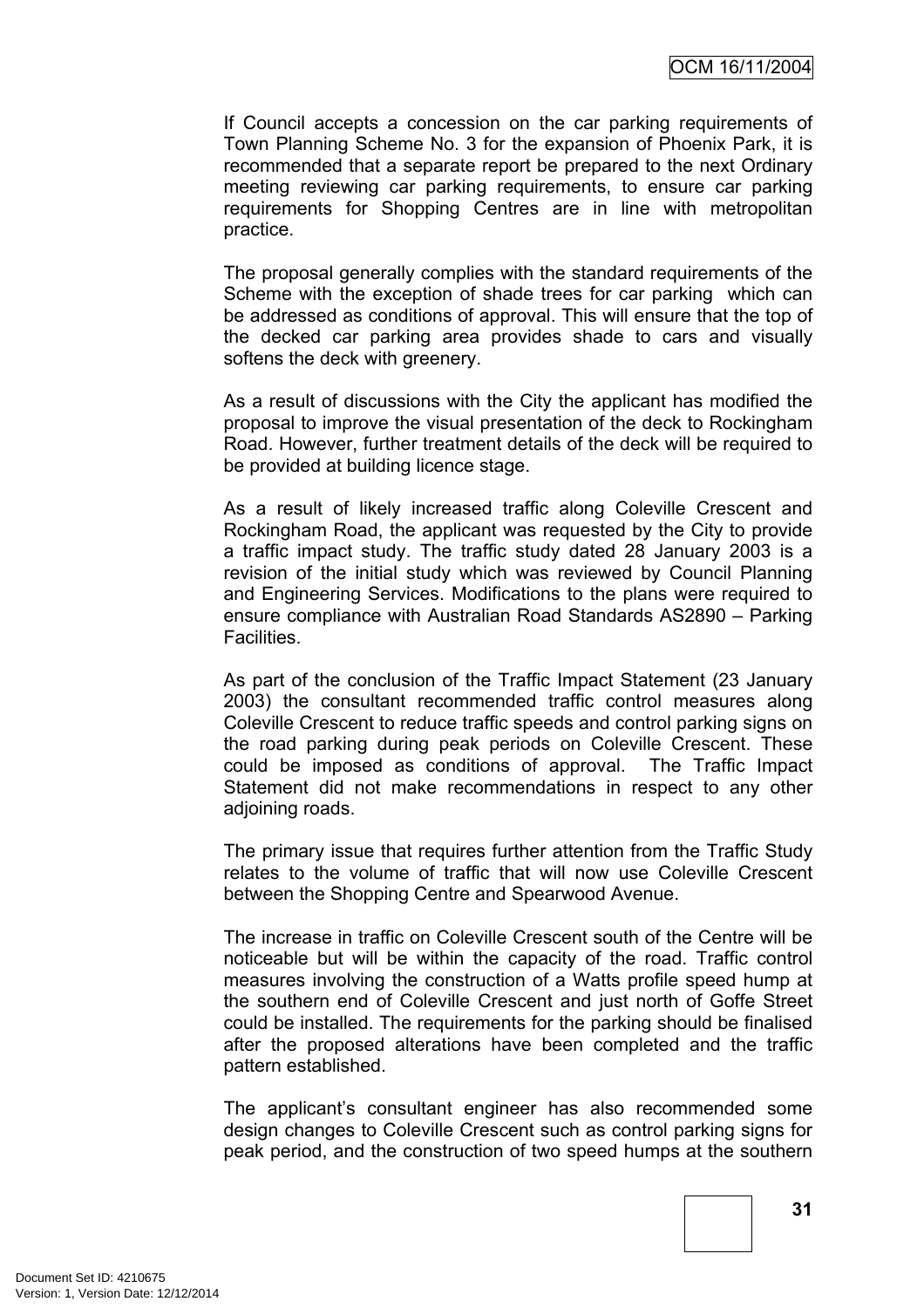end of Coleville Crescent and just north of Goffe Street to reduce traffic speeds. These requirements could be imposed as special conditions.

Council at its meeting held on 17 August 2004 provided the following explanation to its resolution:-

"*Because the Council intends to spend significant sums of money revitalising and rehabilitating Rockingham Road to improve the amenity and streetscape of the locality, it is important that the existing and proposed façades of the Phoenix Shopping Centre be treated in such a way that they do not detract from the visual appearance of the adjoining areas. The shopping centre owners should work with the City to address this matter. The application should be deferred until this has been achieved to the Council's satisfaction."* 

Further to the meeting with the Director Planning and Development it appears that the applicant has addressed Council's concerns and the application can be supported.

The applicant on 13 August 2004 prior to the Council Meeting requested an extension of time above the 60 day time period to deal with the application.

The applicant also advised that the Notice of Appeal submitted to the Town Planning Appeal Tribunal will be withdrawn if the application is dealt with. The current Notices of Appeal Hearing has been deferred to 19 November 2004 until a determination is made by Council.

The proposed photo montage is acceptable to the Director Planning and Development, however, the Mayor requested 2 additional Lifestyle Banners be incorporated on the façade to Rockingham Road, with additional low lying landscaping along the pylon sign area to ensure the hard bitumen area is removed and is visual aesthetic improved with greenery and colour, in line with the Rockingham Road Refurbishment Project being prepared by the City of Cockburn. The landscaping to be low lying to ensure adequate sightlines are achieved. These will be imposed as amendments in red to the approved plans.

The proposal also complies with Council Policy APD36 Shopping Centres and Service Stations.

Given the above it is recommended that the proposal be approved subject to conditions.

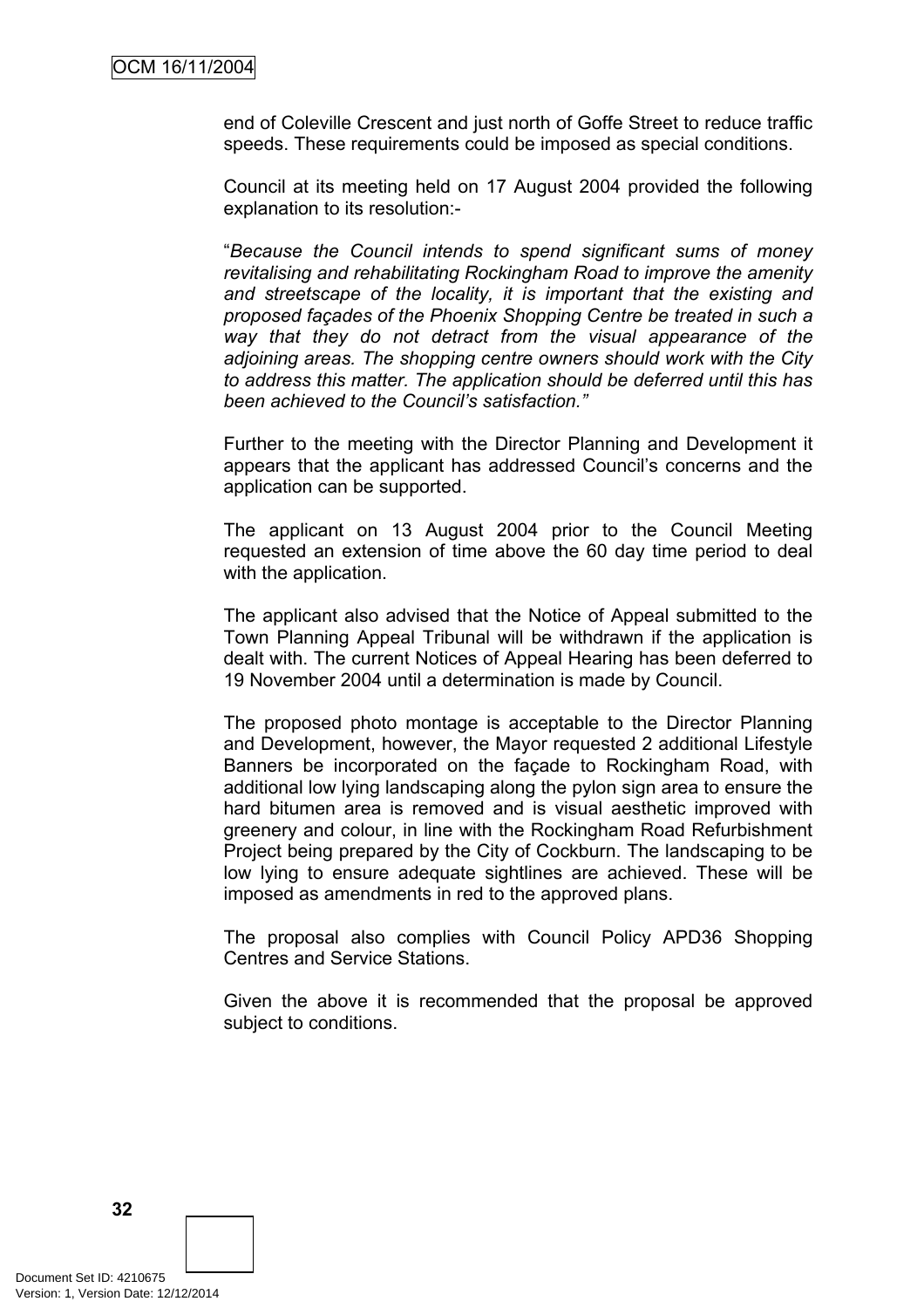## **Strategic Plan/Policy Implications**

The Corporate Strategic Plan Key Result Areas which apply to this item are:-

- 2. Planning Your City
	- *"To ensure that the planning of the City is based on an approach which has the potential to achieve high levels of convenience for its citizens."*
	- *"To ensure that the development will enhance the levels of amenity currently enjoyed by the community."*

The planning policies which apply to this item are:-

| APD <sub>17</sub> | <b>Standard Development Conditions and Footnotes</b> |
|-------------------|------------------------------------------------------|
| APD36             | <b>Shopping Centres and Service Stations</b>         |

### **Budget/Financial Implications**

N/A

### **Legal Implications**

Town Planning Scheme No. 3. A Notice of Class 2 Appeal (Appeal No. 214 of 2004) has been lodged with the Town Planning Appeal Tribunal and the Hearing has been deferred to 19 November 2004 in order to obtain a Council decision.

#### **Community Consultation**

Under Council's Scheme there is no requirement to advertise this development proposal.

#### **Implications of Section 3.18(3) Local Government Act, 1995**

Nil.

## **14.3 (MINUTE NO 2609) (OCM 16/11/2004) - DEMOLITION OF A HERITAGE LISTED DWELLING - PT LOT 10; 13 RIGBY AVENUE, SPEARWOOD (3315093) (6001680) (MR) (ATTACH)**

# **RECOMMENDATION**

That Council:

(1) approve the proposed demolition of part of the heritage listed dwelling on Pt Lot 10 (No 13) Rigby Avenue, Spearwood, subject to the following condition(s):-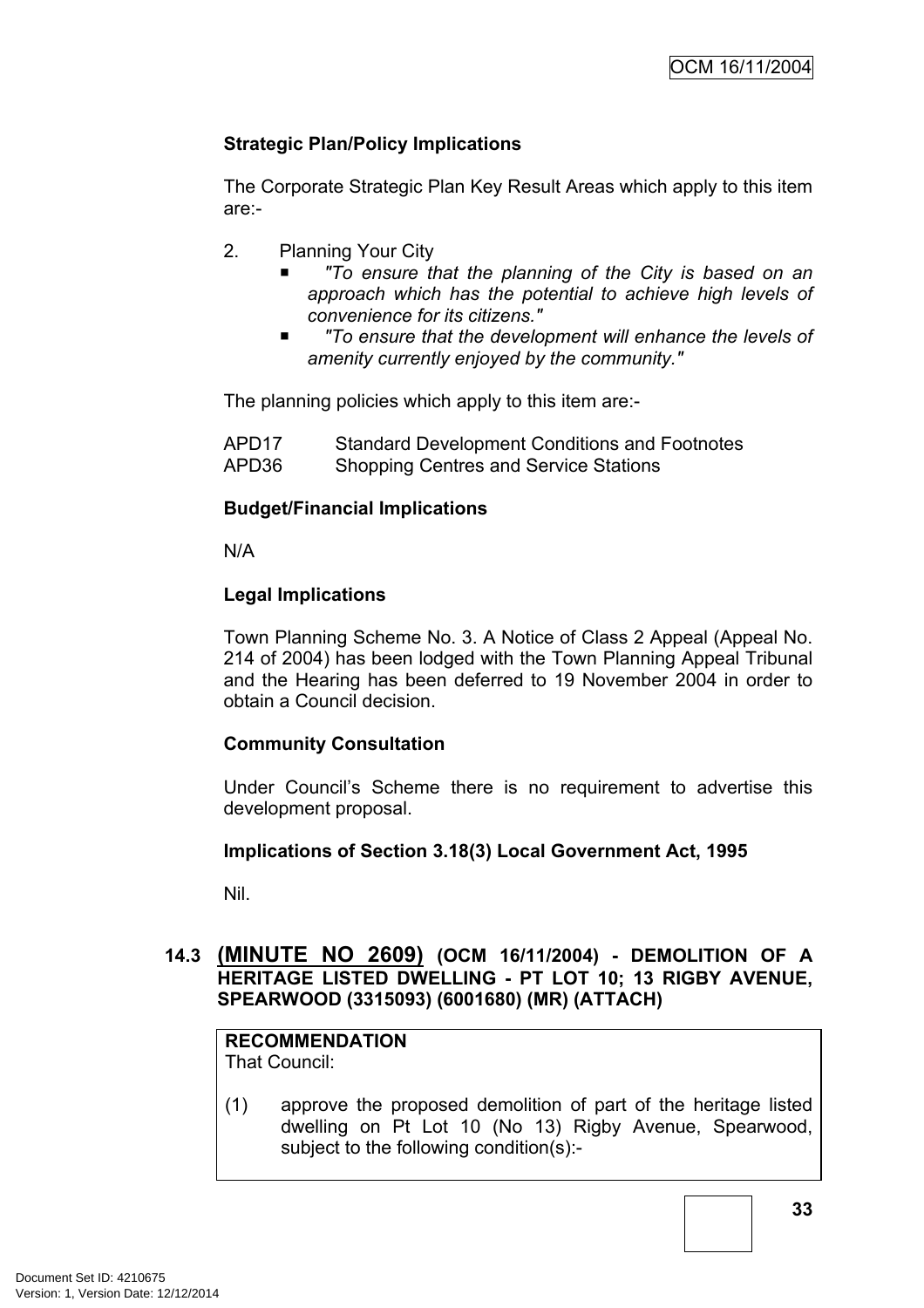- 1. The two front rooms of the limestone cottage and verandah being retained and incorporated into the design of one of the dwellings should the lot be redeveloped for residential units.
	- 2. The owner entering into a heritage agreement (at the applicant's cost) to ensure the on-going conservation protection of the place.
	- 3. Urgent conservation works being carried out to the two front rooms and verandah in accordance with a schedule of works prepared by a heritage architect. (ie weather proofing, roof replacement, guttering, drainage etc.);
- (2) confirm the redevelopment of the lot at Residential Design Codes density R-30;
- (3) issue a Planning Approval for the demolition of only part of the existing dwelling (rear portion as shown as amendments in red) subject to the following conditions:-
	- 1. Development may be carried out only in accordance with the terms of the application as approved herein and any approved plan.
	- 2. No activities causing noise and/or inconvenience to neighbours being carried out after 7.00pm or before 7.00am, Monday to Saturday, and not at all on Sunday or Public Holidays.
	- 3. The premises shall be kept in a neat and tidy condition at all times by the owner/occupier to the satisfaction of the Council.
	- 4. The applicant is to apply for a Demolition Licence and approval issued prior to any demolition works on site.

## Footnote

1. The development is to comply with the requirements of the Building Code of Australia.

# **COUNCIL DECISION**

MOVED Clr V Oliver SECONDED Clr K Allen that Council:-

(1) approve the proposed demolition of the heritage listed dwelling on Pt Lot 10 (No 13) Rigby Avenue, Spearwood, subject to the cottage being photographed for archival purposes and a plaque

**34**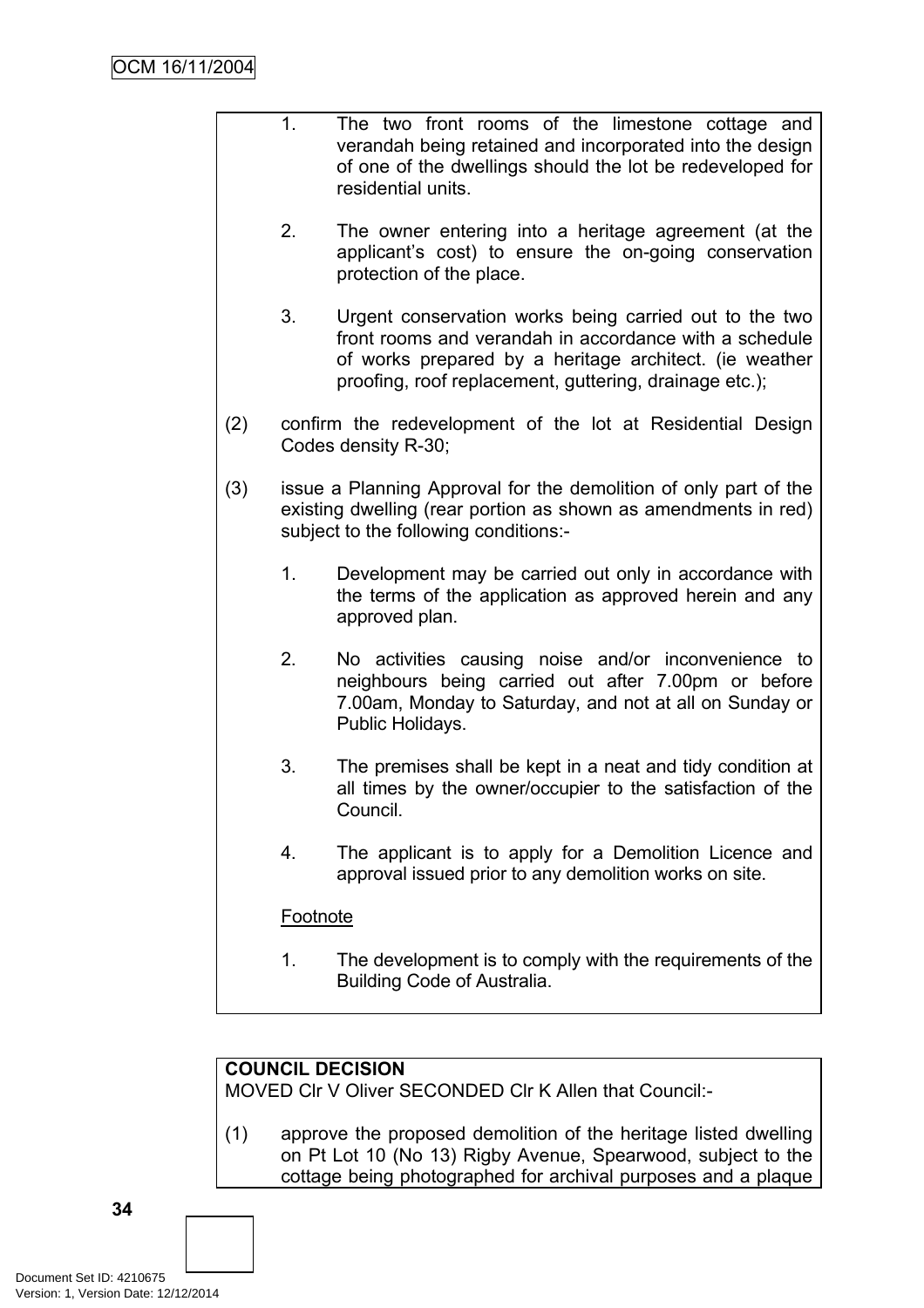being erected to acknowledge the existence of the building to the satisfaction of the Director Planning and Development;

- (2) confirm the redevelopment of the lot at Residential Design Codes density R30;
- (3) issue a planning approval for the demolition of the existing dwelling subject to the following conditions:-
	- 1. Development may be carried out only in accordance with the terms of the application as approved herein and any approved plan.
	- 2. No activities causing noise and/or inconvenience to neighbours being carried out after 7.00pm or before 7.00am, Monday to Saturday, and not at all on Sunday or Public Holidays.
	- 3. The premises shall be kept in a neat and tidy condition at all times by the owner/occupier to the satisfaction of the Council.
	- 4. The applicant is to apply for a Demolition Licence and approval issued prior to any demolition works on site.

## Footnote

1. The development is to comply with the requirements of the Building Code of Australia.

# **MOTION LOST 2/6**

MOVED Clr S Limbert SECONDED Clr I WHITFIELD that Council:

- (1) approve the proposed demolition of part of the heritage listed dwelling on Pt Lot 10 (No 13) Rigby Avenue, Spearwood, subject to the following condition(s):-
	- 1. The two front rooms of the limestone cottage and verandah being retained and incorporated into the design of one of the dwellings should the lot be redeveloped for residential units.
	- 2. The owner entering into a heritage agreement (at the applicant's cost) to ensure the on-going conservation protection of the place.
	- 3. Urgent conservation works being carried out to the two front rooms and verandah in accordance with a schedule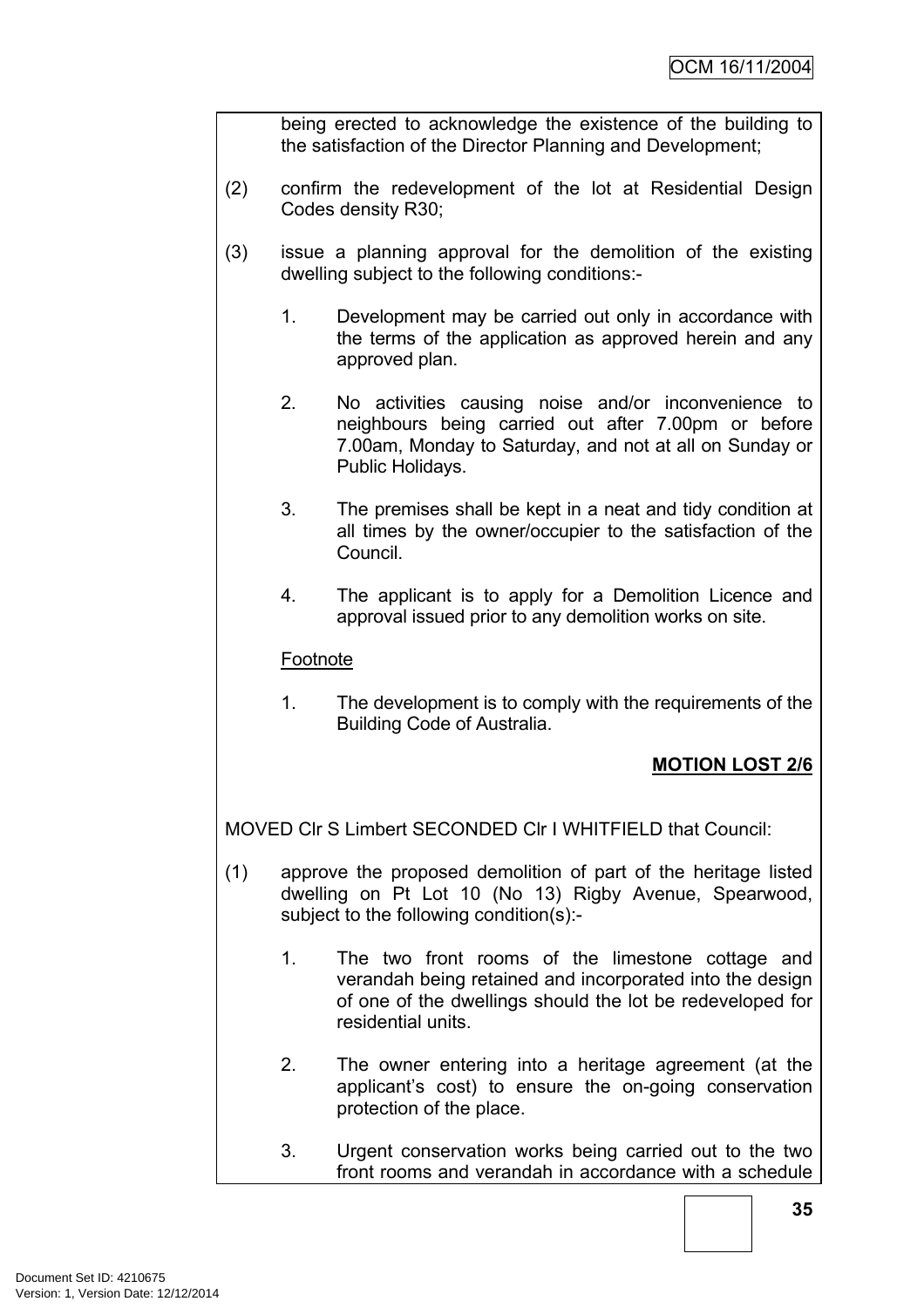of works prepared by a heritage architect. (ie weather proofing, roof replacement, guttering, drainage etc.).

- 4. A photo/plaque be erected on-site following the redevelopment of the lot.
- (2) confirm the redevelopment of the lot at Residential Design Codes density R-30;
- (3) issue a Planning Approval for the demolition of only part of the existing dwelling (rear portion as shown as amendments in red) subject to the following conditions:-
	- 1. Development may be carried out only in accordance with the terms of the application as approved herein and any approved plan.
	- 2. No activities causing noise and/or inconvenience to neighbours being carried out after 7.00pm or before 7.00am, Monday to Saturday, and not at all on Sunday or Public Holidays.
	- 3. The premises shall be kept in a neat and tidy condition at all times by the owner/occupier to the satisfaction of the Council.
	- 4. The applicant is to apply for a Demolition Licence and approval issued prior to any demolition works on site.

#### Footnote

1. The development is to comply with the requirements of the Building Code of Australia.

## **CARRIED 7/1**

## **Explanation**

The retention and conservation of the front two rooms and verandah, which are the most significant parts of the building is important. The cottage is a typical workers house for the period, being built in the 1900's. This limestone and corrugated iron building was owned by the Straughair family, with Mr Bill Straughair being a returned serviceman from WW1. Mr Straughair worked as a carrier around the district, taking fruit and vegetables to market. The house is reported as having architectural significance. The building is important because there are few stone cottages built in the area.

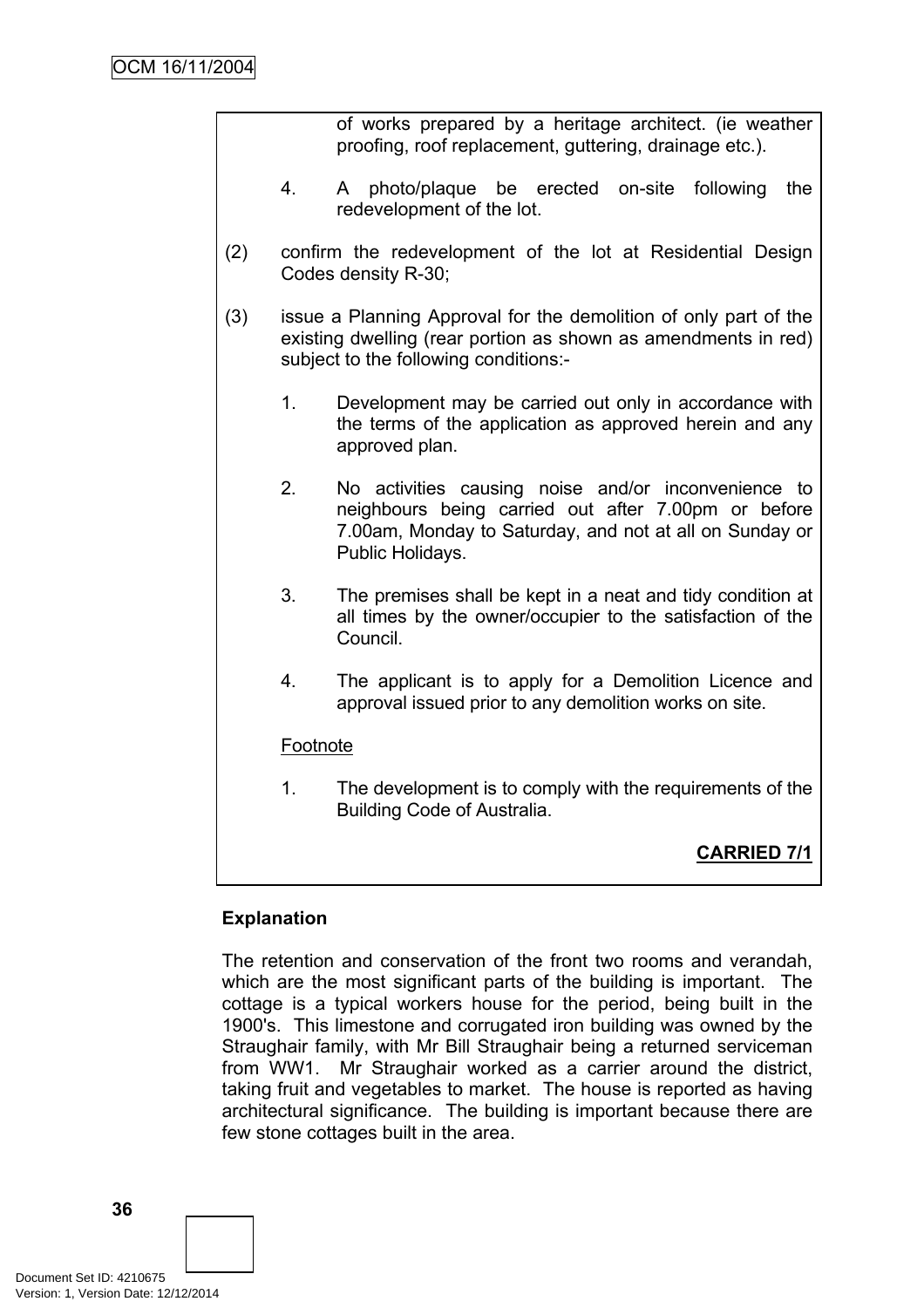### **Background**

| ZONING:    | MRS:      | Urban                         |
|------------|-----------|-------------------------------|
|            |           | TPS3   Residential R30        |
| LAND USE:  |           | <b>Existing House</b>         |
| APPLICANT: |           | D & M Donjerkovic             |
| OWNER:     | As above  |                               |
| LOT SIZE:  | $1401m^2$ |                               |
| USE CLASS: |           | Use Not Listed ("Demolition") |

Council at its Ordinary Meeting on 16 July 2002 refused planning approval to demolish the existing heritage listed building for the following reason.

*"The proposed demolition would result in the destruction of a building that is considered by the Council to have cultural heritage significance as outlined in the City of Cockburn Municipal Heritage Inventory and supported by a heritage assessment report prepared by KTA Partnership Architects."* 

#### **Submission**

The applicant seeks approval from Council to demolish the dwelling and has employed Phillips Fox Lawyers and Ronald Bodycoat – Architect in support of the proposal.

Phillips Fox have argued that the local heritage listing is not determinative and doesn't preclude the demolition but instead makes heritage values factor of relevance in the assessment of orderly and proper planning.

Mr Bodycoat a heritage architect assessed the building and determined that:-

*"The place no longer shows aesthetic significance and retains only some social history relevance in the context of a former house associated with a market gardening family in the Spearwood locality…*

*..The cultural heritage significance of the place is now low as an outcome of the change in context following subdivision of the former market garden, and the alerted poor condition of the surviving house.* 

*…My assessment of the conclusions of the Municipal Inventory directive and the Summary of the Heritage Assessment is that the level of significance is low (Category C) and that redevelopment or demolition is allowed (expected or likely), and that a photographic record (Archival Record) should be prepared prior to such action.".*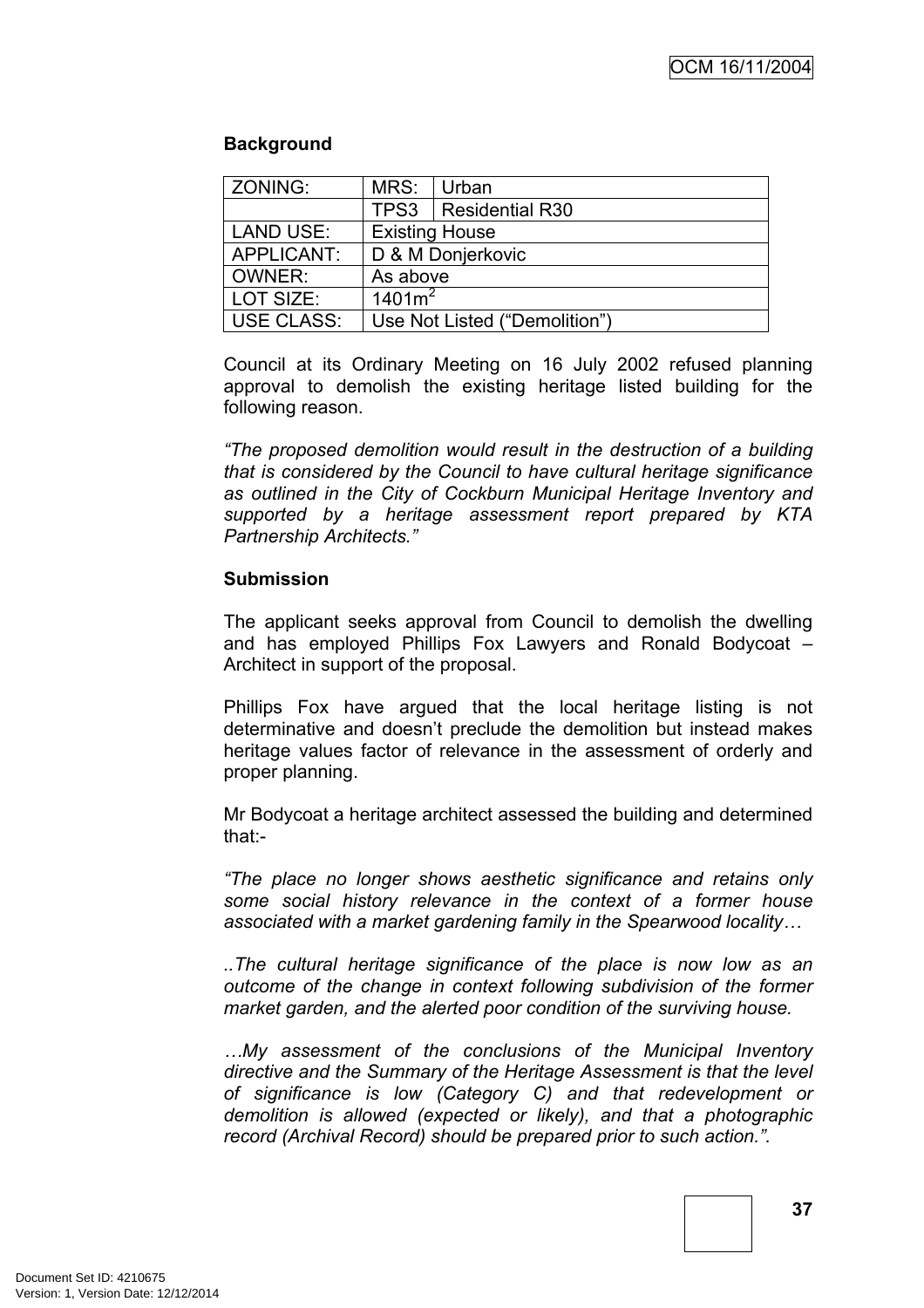## **Report**

The City's Municipal Heritage Inventory lists Straughair's House (place No 56). The front two rooms are constructed from limestone in early 1900's or earlier and altered in the 1920's. The inventory management category is:-

*"Retain and conserve if possible: endeavour to conserve the significance of the place through the provisions of the Town Planning Scheme: more detailed Heritage Assessment to be undertaken before approval given for any major redevelopment or demolition: photographically record the place prior to any major redevelopment or demolition."* 

The listing on the Municipal Heritage Inventory is recognition of the place as being of cultural heritage significance. The inventory management category is of relevance in considering this application, which proposes to demolish the place. A heritage listing is a relevant planning consideration in determining this application but it is not the only consideration to be made under the circumstances. The Council is also required to consider the merits of the application, which would facilitate the redevelopment of the site into residential units. Clearly the optimum development of the property has planning relevance and this needs to be balanced against the cultural heritage significance of the place.

The City's Heritage Architect was previously engaged to undertake a detailed heritage assessment of the place to determine if the demolition of the building is appropriate or not from a cultural heritage perspective. The dwelling was assessed in accordance with the criteria for assessing cultural heritage significance adopted by the Heritage Council in November 1996. The exterior and interior of the building was assessed and it was concluded that the dwelling is significant and warrants part retention. The place has cultural heritage significance for the following reasons:-

- Aesthetic Value stone cottage front 2 rooms;
- Historic Value typical minimal workers house for the period;
- Social Value culturally associated with members of the community;
- Rarity Value few stone cottages were built in this area;
- Representative workers housing;
- Condition reasonable to poor. In need of maintenance and in some cases rebuilding – ie lean to area at rear which is not significant. There is evidence of minimal maintenance work being carried out.
- Integrity the front portion of the house is good; and
- Authenticity the basic house plan is good.

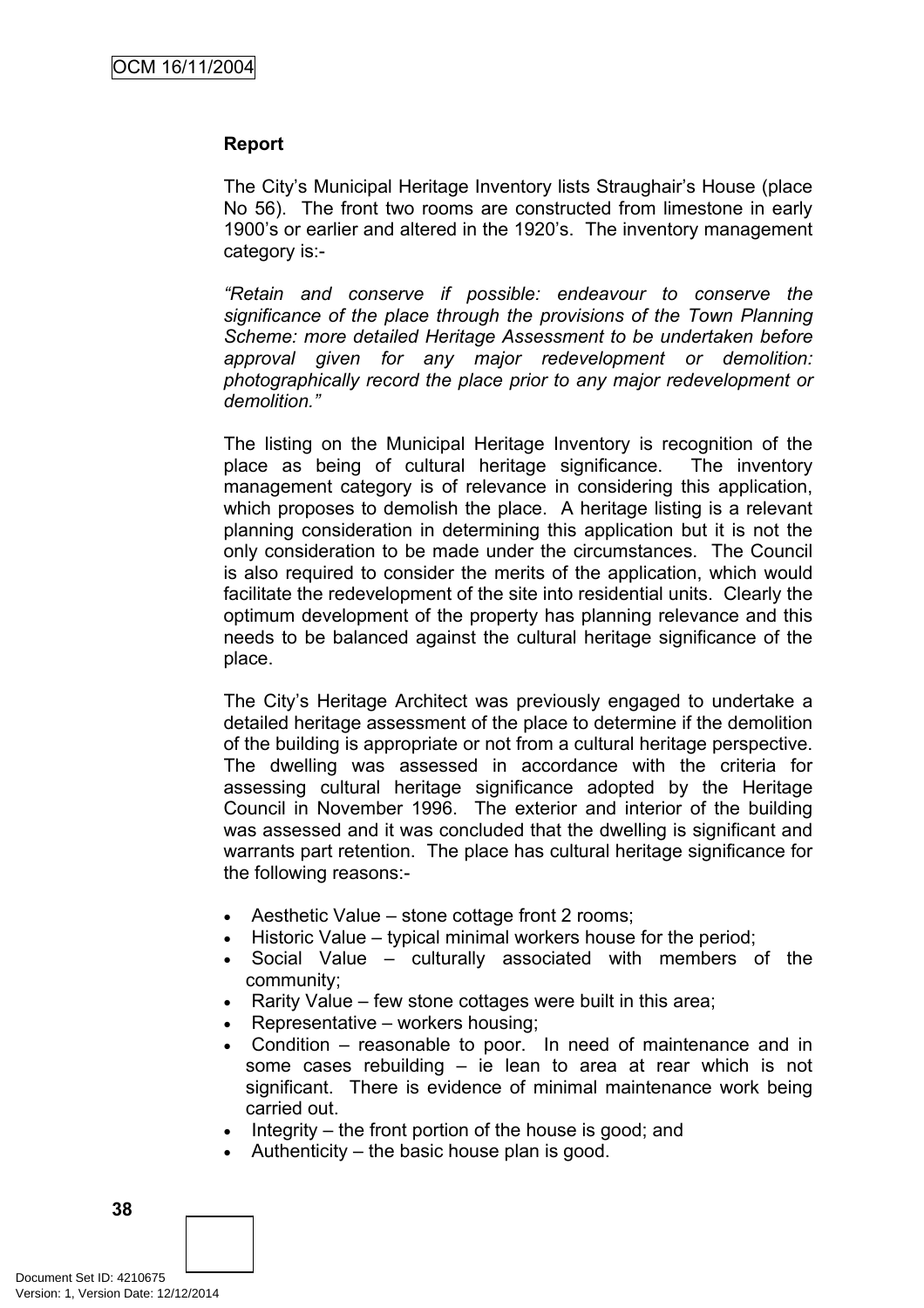The Council's Heritage Architect has advised as follows:-

*"It is recommended that every endeavour be taken to retain the front two rooms of this cottage, which are limestone with corrugated iron roof and timber floors*." (It should be noted that this application is for the demolition of the whole building).

*"The Council should be encouraged to fit the development within the remainder and preferably retain the scale of the housing in the street."* 

It is recommended that a photo/plaque be erected on-site after new development has taken place, Council should encourage the developer to retain the scale of the housing in the street."

The detailed heritage assessment is included as an attachment to this report.

There are good examples in the Perth Metropolitan area where heritage listed cottages have been retained and restored as a condition imposed by the Western Australian Planning Commission on the subdivision of land into 2 lots or 3 lots using a battleaxe lot configuration. The retention and conservation of the existing house is a realistic option and costs could be offset by the future residential development of the balance portion of the land.

It is recommended that the Council approve the proposed demolition subject to the retention and conservation of the front two rooms and verandah, which are the most significant parts of the building. This demolition proposal does not include a replacement building or proposal in its place other than preparing the land for future development. As an incentive to the conservation of the building, it is recommended that Council support the development of additional units on the property based on the R30 Code.

#### **Strategic Plan/Policy Implications**

The Corporate Strategic Plan Key Result Areas which apply to this item are:-

- 2. Planning Your City
	- *"To ensure that the planning of the City is based on an approach which has the potential to achieve high levels of convenience for its citizens."*  •

#### **Budget/Financial Implications**

Council's decision is appealable. Legal representation will be required if an appeal is lodged with the Tribunal.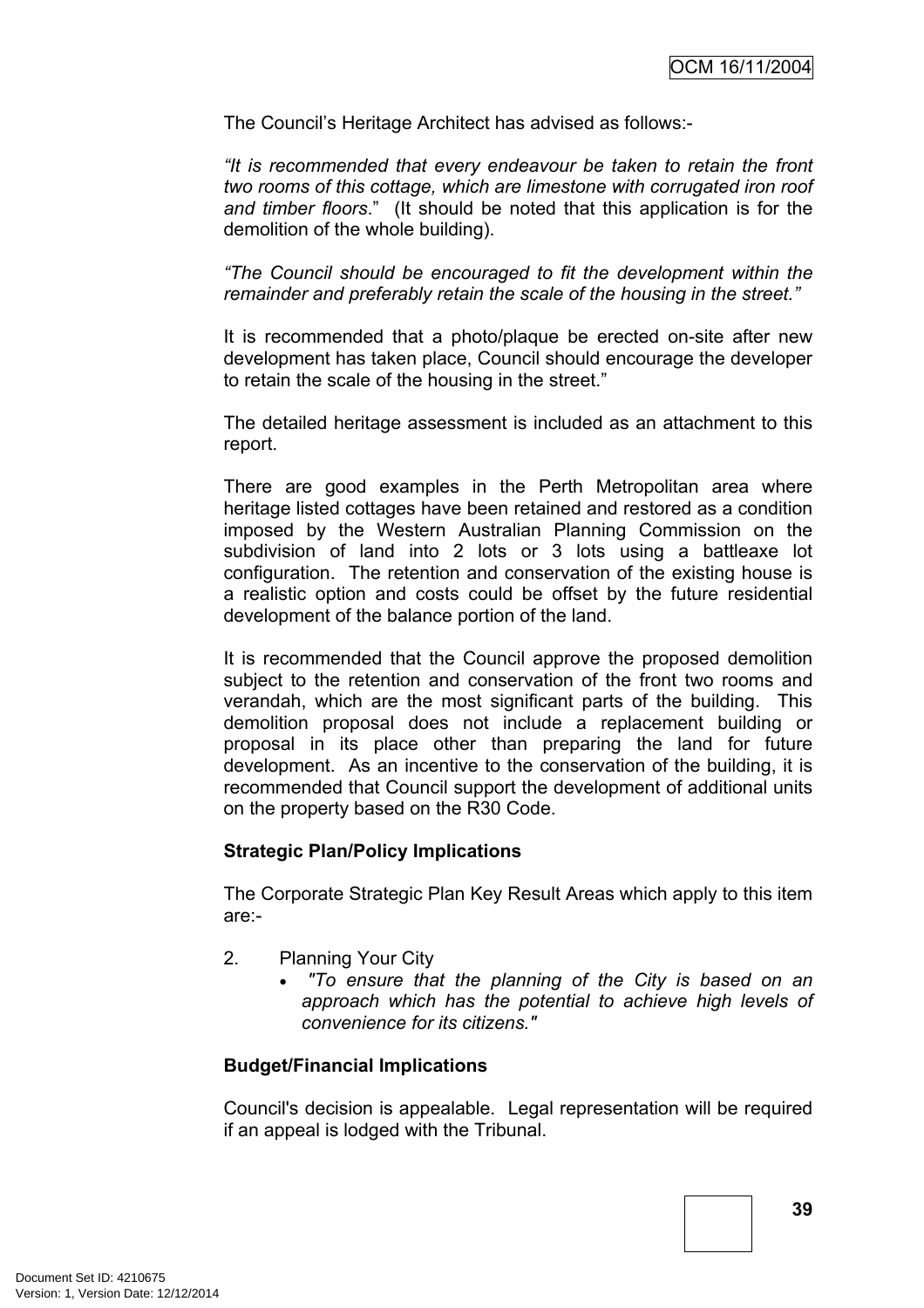# **Legal Implications**

Town Planning Scheme No 3 Heritage Act of Western Australia (Section 45 – compiling and maintaining municipal inventory)

## **Community Consultation**

N/A

## **Implications of Section 3.18(3) Local Government Act, 1995**

Nil.

# **14.4 (MINUTE NO 2610) (OCM 16/11/2004) - NETWORK CITY SUBMISSION (9165) (SMH)**

# **RECOMMENDATION**

That Council:

- (1) receive the report;
- (2) adopt the report as the basis of a submission on Network City;
- (3) lodge a submission with Network City Administration, WA Planning Commission, 469 Wellington Street, Perth WA 6000.

## **COUNCIL DECISION**

MOVED Deputy Mayor R Graham SECONDED Mayor S Lee that Council:

- (1) receive the report;
- (2) adopt the report as the basis of a submission on Network City with the exception of pp27 which should be substituted with the following:-
	- pp27 The role of local government is not currently central to the planning process and this needs to be addressed so that there is a greater balance in the roles and responsibilities of each level of government. Local government is important in achieving the goals of Network City;
- (3) lodge a submission with Network City Administration, WA Planning Commission, 469 Wellington Street, Perth WA 6000.

**CARRIED 8/0**

**40**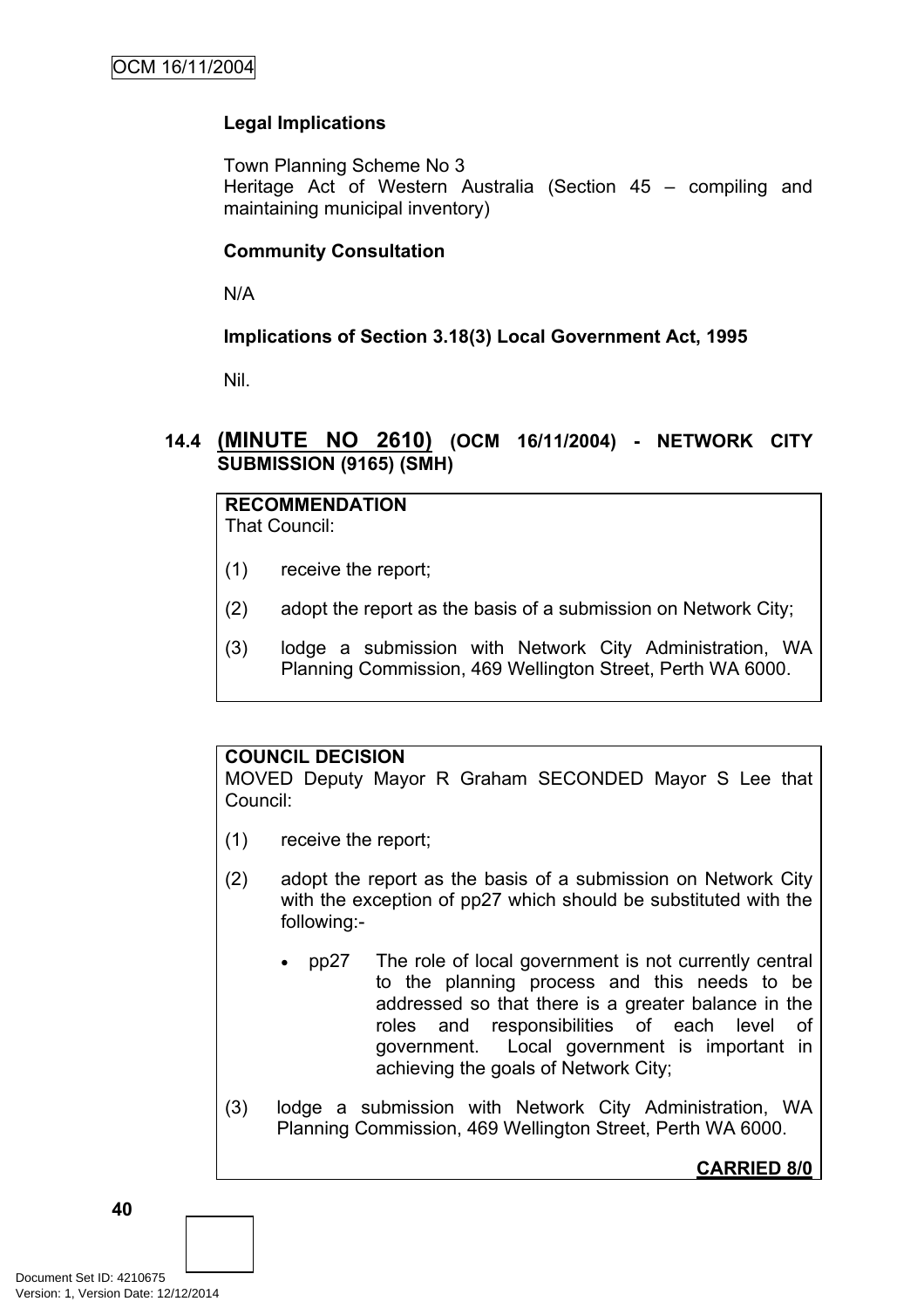## **Explanation**

Although the officer's comment on pp27 of Network City may reflect the current situation, it is important that the imbalance be addressed so that there is greater equity in the roles and responsibilities between the State and Local governments in the planning process.

#### **Background**

The State Government has requested comments on the recently released (September 2004) *"Network City" – Community Planning Strategy for Perth and Peel*.

The strategy was developed through the *Dialogue with the city* forum. The strategy has taken the principles set down by the forum and by a city wide survey. The strategy has been endorsed in principle by the State Government and the WA Planning Commission and is seeking public comment.

#### **Submission**

Network City – Community Planning Strategy for Perth and Peel.

This 122 page document is open for public comment, which closes at 5:00 pm on Tuesday 7 December 2004.

## **Report**

Network City is a large comprehensive and complicated strategy that contains a number of issues and approaches relating to the development of the Perth/Peel region over the next 2 decades.

Given that most of the issues and approaches are philosophically based, it is difficult to provide a professional view, and therefore for the purpose of preparing a possible response from the Council of the City of Cockburn, comments have been confined to those aspects that relate to the City specifically or local government generally.

The following comments are provided:-

- pp6 The concept of an whole of government approach to strategic metropolitan planning is supported together with establishing partnerships with local government to identify goals and for setting targets. However, such arrangements should be voluntary, not compulsory and be based on equality of responsibility and mutual benefits. •
- pp7 The term "social and cultural" capital is not understood. Therefore the form and purpose of •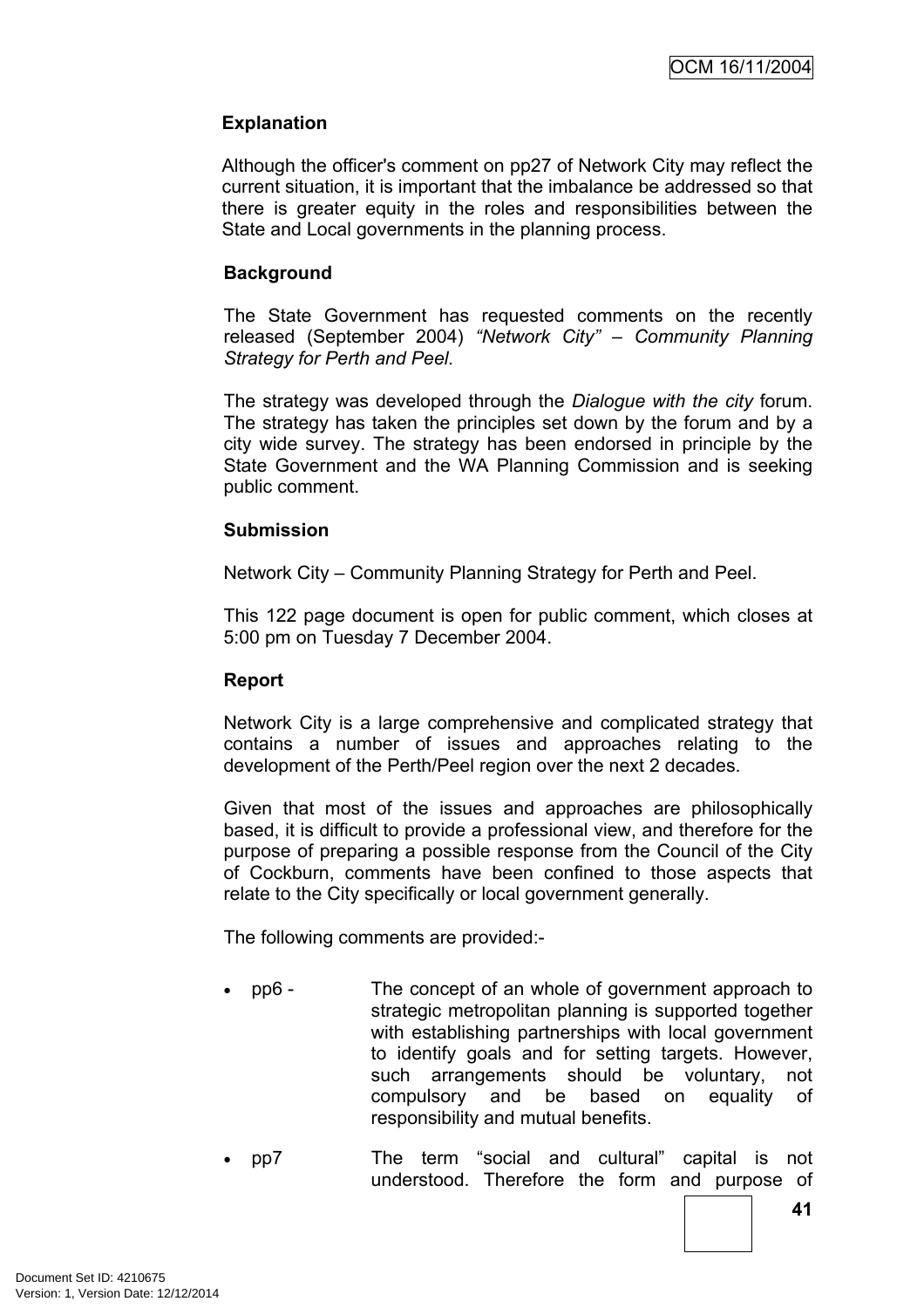"*locally based cultural planning strategies and plans*" needs further explanation.

- pp7 Local government would have difficulty preparing integrated local planning and economic development strategies, because of its limited influence in promoting and implementing economic decisions. Therefore it is not clear what effective role local government can have, when its responsibilities in planning are limited to processing development applications. In addition any economic strategy would need to have regard for social and environmental objectives adopted by the local government.
- pp8 Local government already has powers or obligations to protect and conserve places and sites of European and aboriginal significance. These are community based processes, and therefore it is not clear what is meant by "*empowerment*" or "*engaging the community*" in developing local actions to achieve such outcomes.
- pp13 The Network City Framework (Figure 1.3) in relation to the City of Cockburn does not appear to include:
	- The planned Port Coogee Marina project.
	- The planned Outer Harbour project.

Russell Road, Rowley Road and Anketell Road, should all be shown as "*Transport corridors for cars, trucks and express buses*" as they are direct road links between the Kwinana Freeway and the major industrial activity centres of the Australian Marine Complex, Hope Valley-Wattleup Redevelopment Area and the planned outer harbour.

- pp16 DPI Action 1-1(e) will involve significant legislative change to enable local government to become involved in the "provision" of primary and secondary activity centres and activity corridors. The statement is not clear and needs rewording, ie "*in the provision of place-based capacity to manage and development and implementation of*".
- pp27 The claim that local government's role in the planning process is "*central*" is an over statement, given that the only decision making role local government has in planning is limited to determining development applications, unless the WAPC has not delegated its powers under the MRS. Local government only makes recommendations in respect to scheme amendments and subdivisions, the same as any

**42**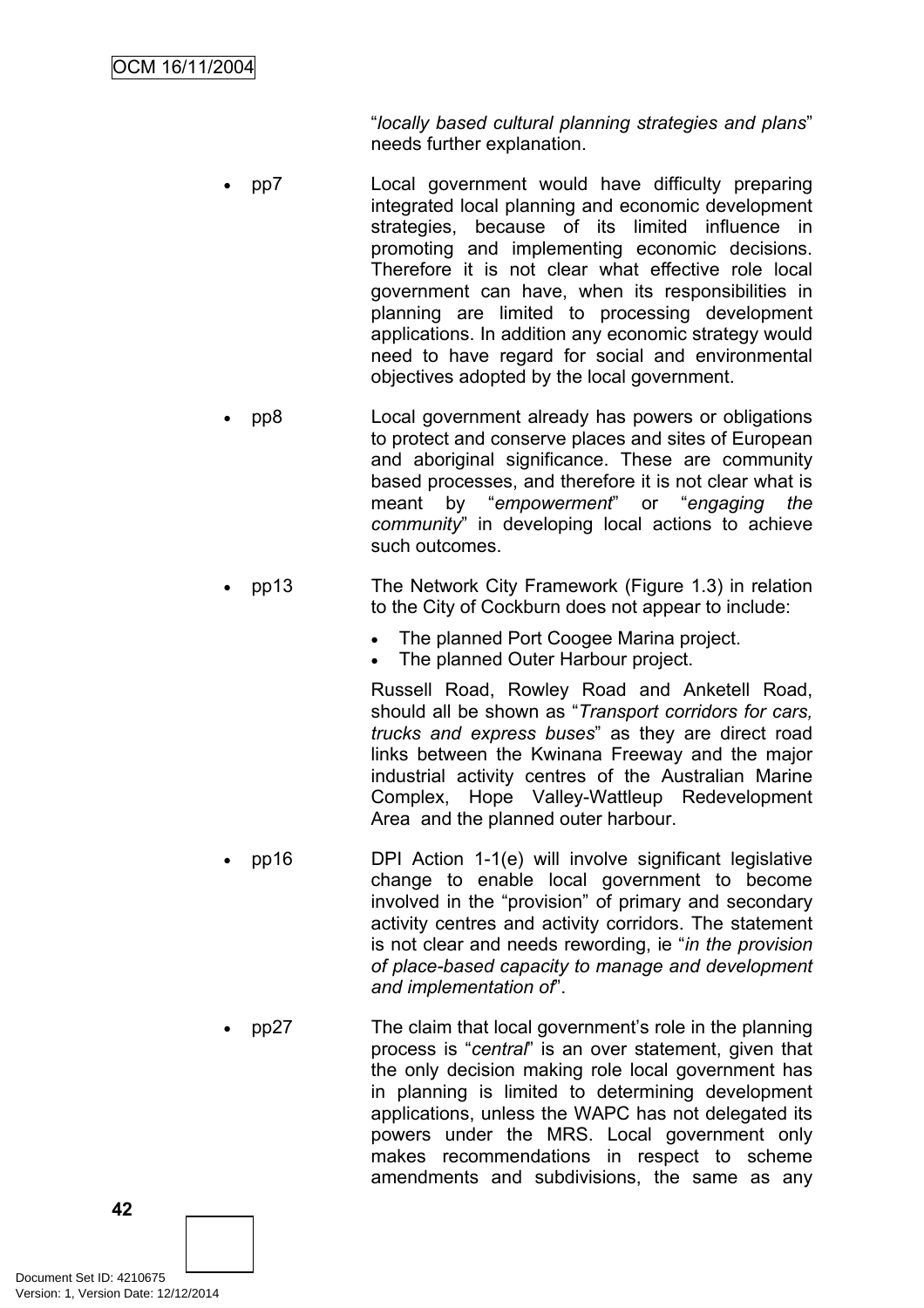other agency. Moreover, local government is the subject of State Acts, Regulations and Policies. Never-the-less the need for an "*whole-ofgovernment*" approach to planning is supported, in the interests of co-ordination, co-operation and better planning outcomes.

• pp32 The application of population targets to MRS Amendments (Figure 2.1) is difficult to interpret in respect to the role of local government in that local government usually relies on the DPI, ABS and the Metropolitan Land Development Strategy as the basis to understanding what the future district population is projected to be.

> For metropolitan local governments, the MRS is the development strategy. The residential densities to be applied are subject to State approval. R-Code densities are maximums not minimums and therefore population outcomes are dependent upon the development industries response to the prevailing market.

> A great deal more thought needs to be given to the way in which local governments and their local communities can be meaningfully involved in the proposed housing, population and economic development process.

- pp33 DPI/WAPC/Local Government Action 2-10(b), it is not certain how local schemes "*will be revised in a timely manner to give effect to the Network City*", given the current legal constraints, ie cannot review a scheme before 5 years, and it can take as long to have a new scheme approved. The availability of adequate resources to revise town planning schemes may not be the limiting factor.
- pp34 Action 2-10(d), to review the WAPC Committee System and the role and function of the District Planning Committee is supported.
- pp34 DPI Action 2-10(b), has potential difficulties in that the State Strategic Plan may not be aligned with respective local government Corporate Strategic Plans and financial plans to achieve the long term outcomes promoted in Network City.
- pp38 WAPC Action 3-1(c), is not clear as to what is meant by "*cultural and social planning*" in the local government context and how this will relate to local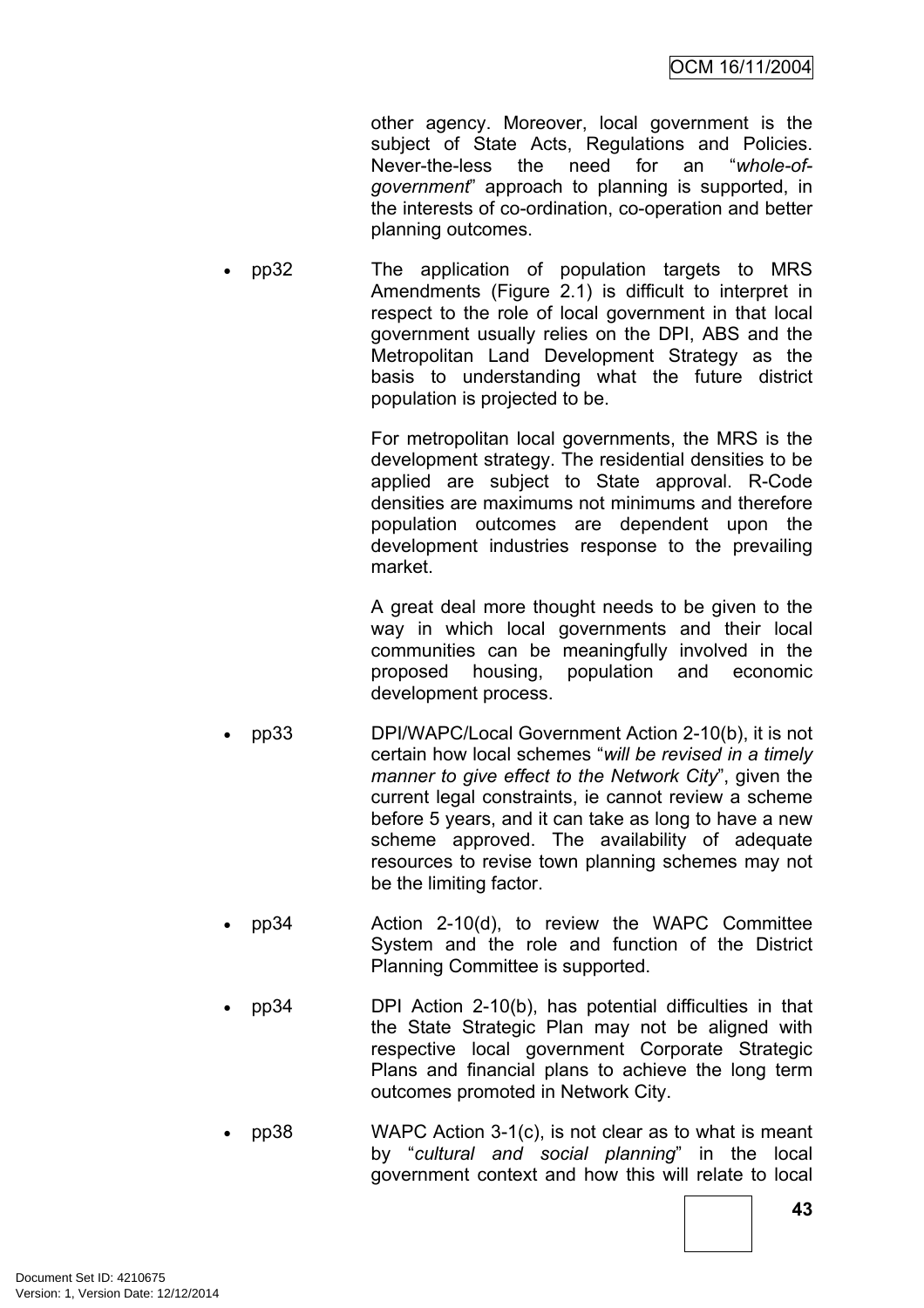governments legal and corporate obligations financed by annual budgets and financial plans. The prioritisation of the delivery of local government services and facilities is commonly based on community surveys and on the availability of resources, capacity and capability of the organisation. This may not reflect the priorities of Network City.

- pp41 The provision of local improvement grants is supported, together with technical assistance programs.
- pp42 The BCA has recently been amended to provide for environmental considerations. However, it must be pointed out that the BCA is implemented and administered under the Local Government Act.
- pp46 DCA Action 3-14(a), requires elaboration as it is not clear what "*locally based cultural planning strategies and plans*" involve and why such initiatives are to be limited to areas undergoing revitalisation.
- pp55 The existing town planning scheme to regulate land use and development by zoning is outdated, cumbersome and is not responsive to change. A more flexible approach to land use and development needs to be explored, based on a "*structure planning*" approach that would facilitate a more responsive and flexible system than zoning. There is no point in examining "*zoning overlays*" or other techniques, all this does is add to the quagmire of the current system.
- pp55 DPI/DOIR Action 4-14(b), is fraught with problems as employment potential is not recognised as a valid planning reason for approving or refusing a planning application. It is not clear how this approach could apply to subdivision. In addition, it would be expected that applications with "*employment*" consequences would be confined to employment and activity centres.
- pp57 To revise the planning system to support and promote a strategic approach by local government is supported. However, it needs to be acknowledged that the statutory role and responsibilities of local government limit its ability to think and act strategically.
- pp59 WAPC Action 5-2(a), needs to recognise that local

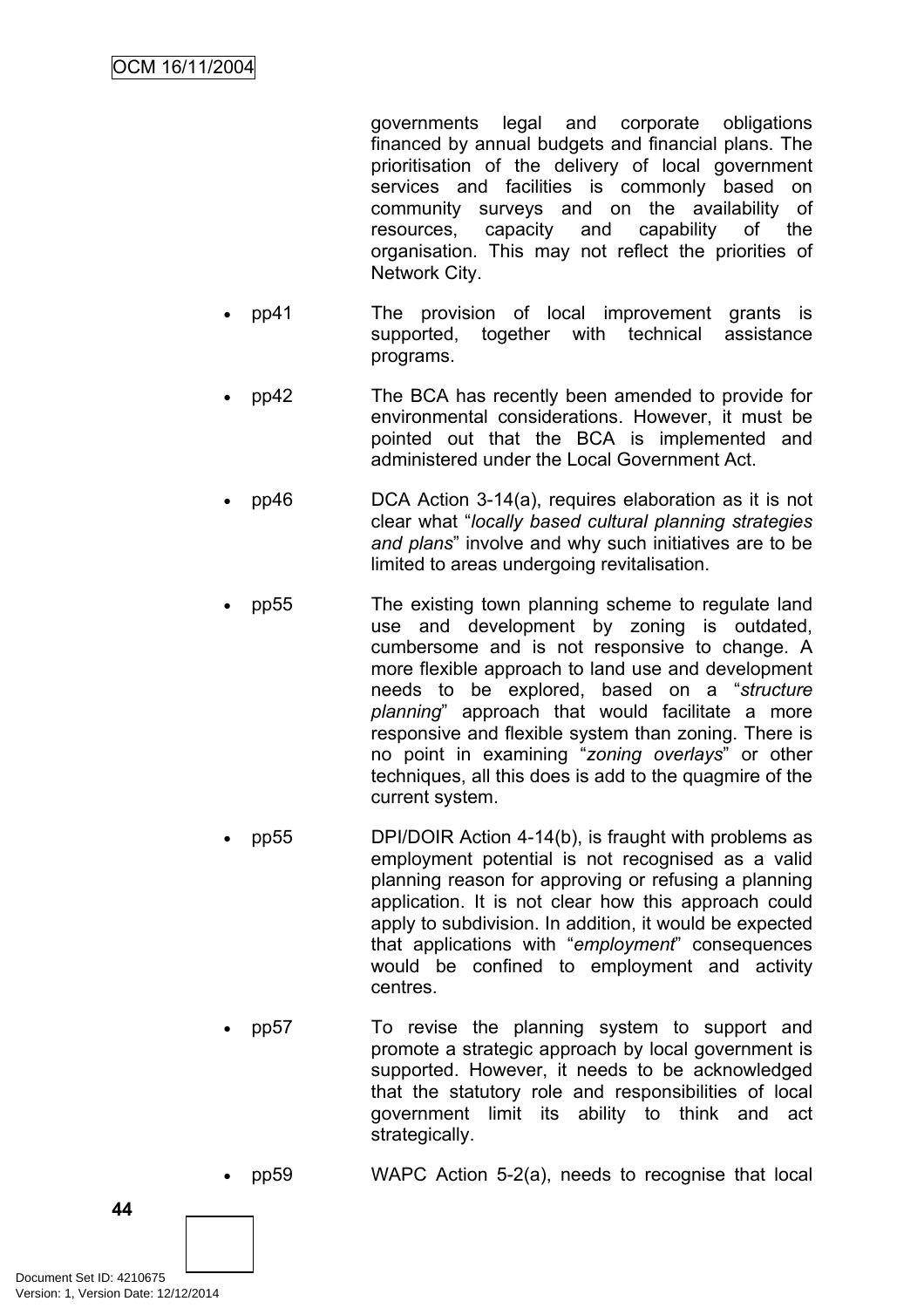government has limited expertise in the areas of heritage, water quality, energy efficiency, biodiversity, drainage, air quality and waste management/ resource consumption. Local government relies on the advice of others, expert in these areas.

- pp59 Local Government Action 5-2(c), to prepare environmental action plans to promote environmental and heritage conservation is supported, subject to such actions being done in partnership with the other responsible agencies.
- pp59 DoE/WAPC Action 5-2(d), could be assisted by the application of Dialogue with the City program funds, to engage the local community in the preparation of environmental action plans. Such exercises could require significant resources to promote and conduct community participation and to rationalise and prioritise the outcomes into implementable plans.
- pp60 DoE/WAPC Action 5-3(a)(f), provides for rate relief. This approach has limited benefits to the landowner and the local government. This is because the local government rate is relatively insignificant compared to other taxes and charges levied by the State.
- pp61 HCWA Action 5-5(a)(b), to review permitted densities affecting heritage places has merit, however, it should also be reviewed as a method of achieving other outcomes relating to parking, open space, urban art and conservation.
- pp62 LandCorp/Local Government Action 5-6(b), to undertake landscaping projects in industrial areas is fully supported. However, it is not sure why the projects should be limited to "*native*" vegetation, but instead should refer to "*low maintenance*" vegetation. There is no reason why exotic plants cannot provide the same performance outcome as native plants in some environments. Exotic species can be more attractive, practical and disease tolerant.
- pp72 MRWA/Local Government Action 6-3(c), is an ongoing action of local government, however, road safety and efficiency are not mutually inclusive, and in many instances road efficiency is forsaken for safety. The two actions therefore should be separated.
- pp73 DPI Action 6-4(c), the Council fully supports the accelerated planning and implementation of the new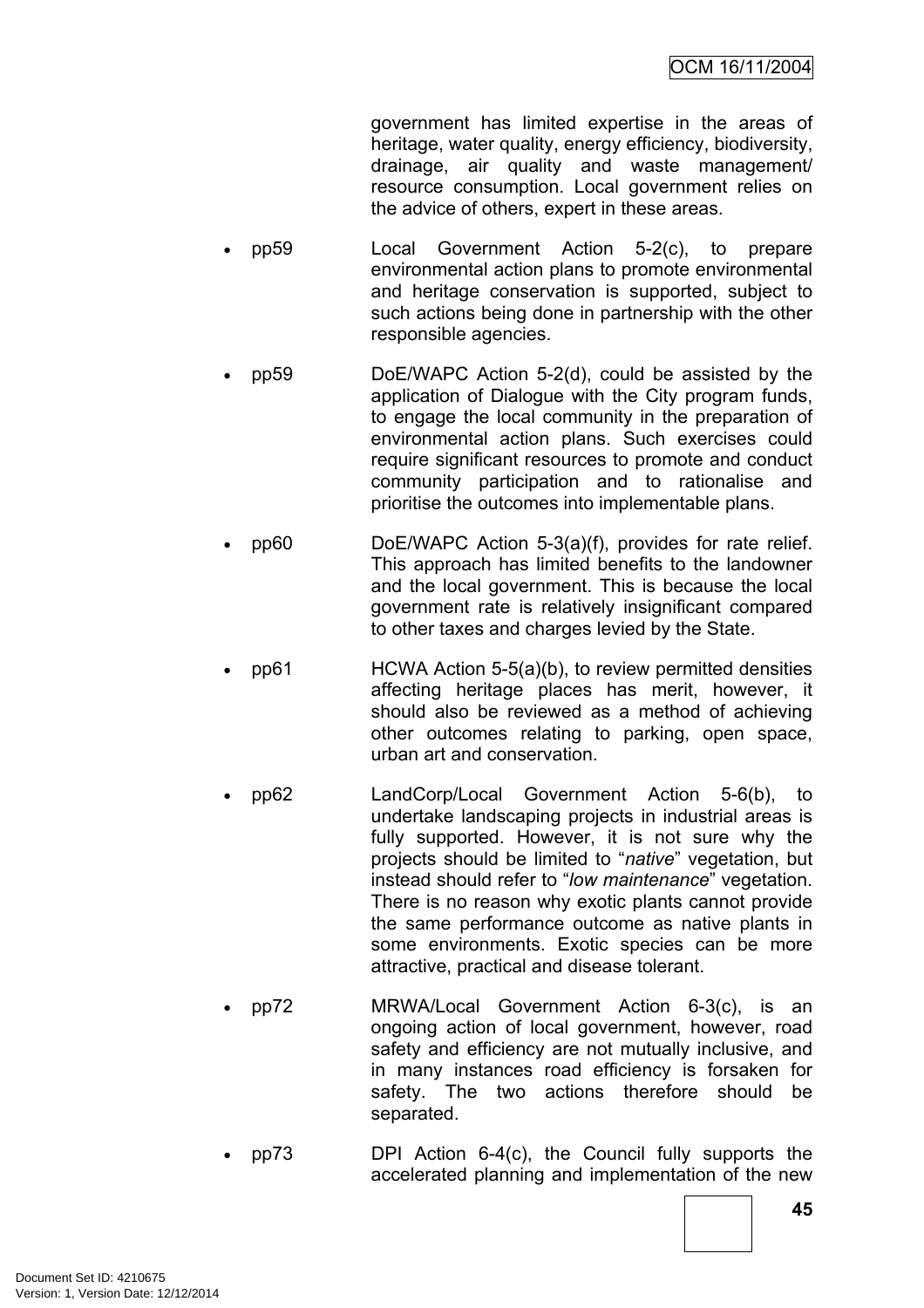inter-modal terminals at Hope Valley/Wattleup.

• pp74 Network City Framework (Figure 6.1) needs to include the planned outer harbour and Russell Road, Rowley Road and Anketell Road as primary roads for "*cars, trucks and public transport*" to serve the port, the Australian Marine Complex and the Hope Valley-Wattleup Redevelopment Area west of the Kwinana Freeway.

> In addition, consideration should be given to the importance of "*Cockburn Central*" as an activity centre that will bring people together in terms of commercial, employment and transit services.

- pp80 Service Agencies Action 7-1(a), to develop strategies to protect essential public infrastructure from encroachment by incompatible land uses is fully supported, given the encroachment issues associated with the Woodman Point Waste Water Treatment Plant buffer, the Watsons Abattoir buffer, the Beenyup Water Treatment Plant buffer and the noise affected land surrounding Jandakot Airport within the City of Cockburn. It is essential that a strong regional planning stand be taken to minimise the impacts and landowner expectations.
- pp83 WAPC-ICC Action 7-2(a), to investigate opportunities for joint funding is supported subject to measurable benefits being derived by local government from its participation and not simply a means of shifting the cost burden.
- pp84 WAPC/Sustainability Round Table Action 7-3(a), supports in principle the investigation of the potential benefits of a Building Sustainability Index, such as BASIX. However, it must be approached with caution to ensure real benefits are gained, because the NSW version of BASIX has some application and outcome limitations.

In conclusion the Network City is a very comprehensive and complex document that attempts to integrate economic, social and planning objectives into a single strategic plan utilising zoning, subdivision and development techniques and processes for both short and long term outcomes. Because Network City is philosophically based, it is likely to be difficult to apply by local governments, never-the-less it may lead to a more co-ordinated and co-operative approach to the planning and development of the Perth and Peel Region, which would be beneficial.

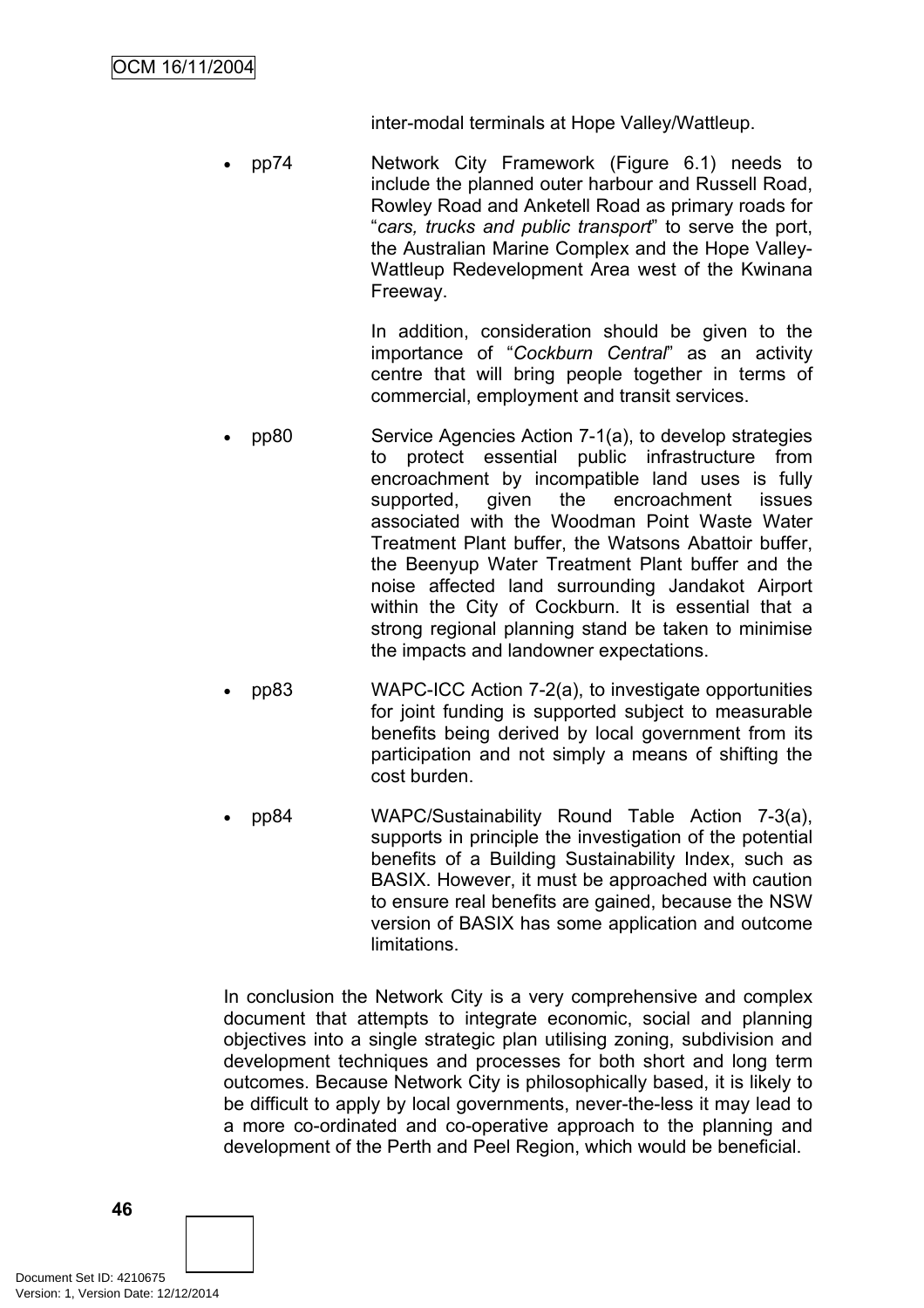Subject to Council acceptance, this document be used as the basis of the Council response to the proposed Network City Plan.

# **Strategic Plan/Policy Implications**

The Corporate Strategic Plan Key Result Areas which apply to this item are:-

- 1. Managing Your City
	- *"To deliver services and to manage resources in a way that is cost effective without compromising quality."*
	- *"To conduct Council business in open public forums and to manage Council affairs by employing publicly accountable practices."*
	- *"To provide effective monitoring and regulatory services that administer relevant legislation and local laws in a fair and impartial way."*
- 2. Planning Your City
	- *"To ensure that the planning of the City is based on an approach which has the potential to achieve high levels of convenience for its citizens."*
	- *"To ensure that the development will enhance the levels of amenity currently enjoyed by the community."*
	- *"To foster a sense of community within the district generally and neighbourhoods in particular."*
- 3. Conserving and Improving Your Environment
	- *"To conserve the quality, extent and uniqueness of the natural environment that exists within the district."*
	- *"To conserve the character and historic value of the human and built environment."*
	- *"To ensure that the development of the district is undertaken in such a way that the balance between the natural and human environment is maintained."*
	- *"To manage the City's waste stream in an environmentally acceptable manner."*
- 4. Facilitating the needs of Your Community
	- *"To facilitate and provide an optimum range of community services."*
	- $\bullet$  "To identify current community needs, aspirations, *expectations and priorities of the services provided by the Council."*
	- *"To determine by best practice, the most appropriate range of recreation areas to be provided within the district to meet the needs of all age groups within the community."*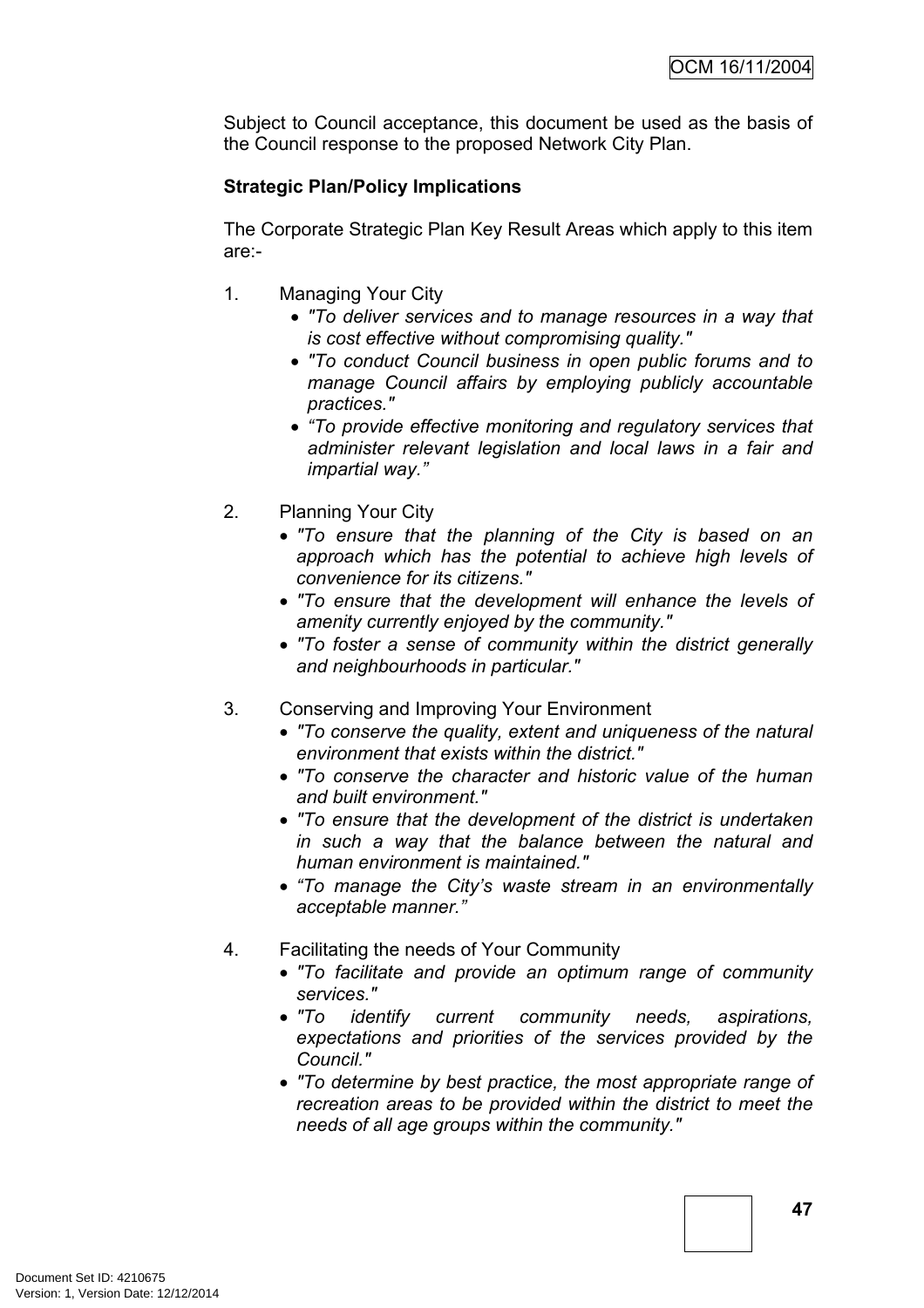- 5. Maintaining Your Community Facilities
	- *"To construct and maintain roads, which are the responsibility of the Council, in accordance with recognised standards, and convenient and safe for use by vehicles, cyclists and pedestrians."*
	- *"To construct and maintain parks which are owned or vested in the Council, in accordance with recognised standards and convenient and safe for public use."*
	- *"To construct and maintain community buildings which are owned or managed by the Council, to meet community needs."*

# **Budget/Financial Implications**

N/A

### **Legal Implications**

Nil.

## **Community Consultation**

The Network City document is currently open for public comment. The public participation process is the responsibility of WAPC.

#### **Implications of Section 3.18(3) Local Government Act, 1995**

Nil.

**14.5 (MINUTE NO 2611) (OCM 16/11/2004) - CHANGE OF USE - RETAIL, REPAIR AND COPY SHOP - LOT 2; 2/14-16 COCKBURN ROAD, HAMILTON HILL - OWNER: D GALVIN & T STEVENS - APPLICANT: T B STEVENS (2212334) (MD) (ATTACH)**

# **RECOMMENDATION**

That Council:

- (1) in accordance with Section 3.2.5(b) of Town Planning Scheme No. 3 determines that a Retail Repair and Copy Shop is a use which may be consistent with the objectives and purpose of the Local Centre Zone.
- (2) approves an application for a change of use to a Retail Repair and Copy Shop on Lot 2 (No. 2/14-16) Cockburn Road, Hamilton Hill subject to the following conditions:-



**48**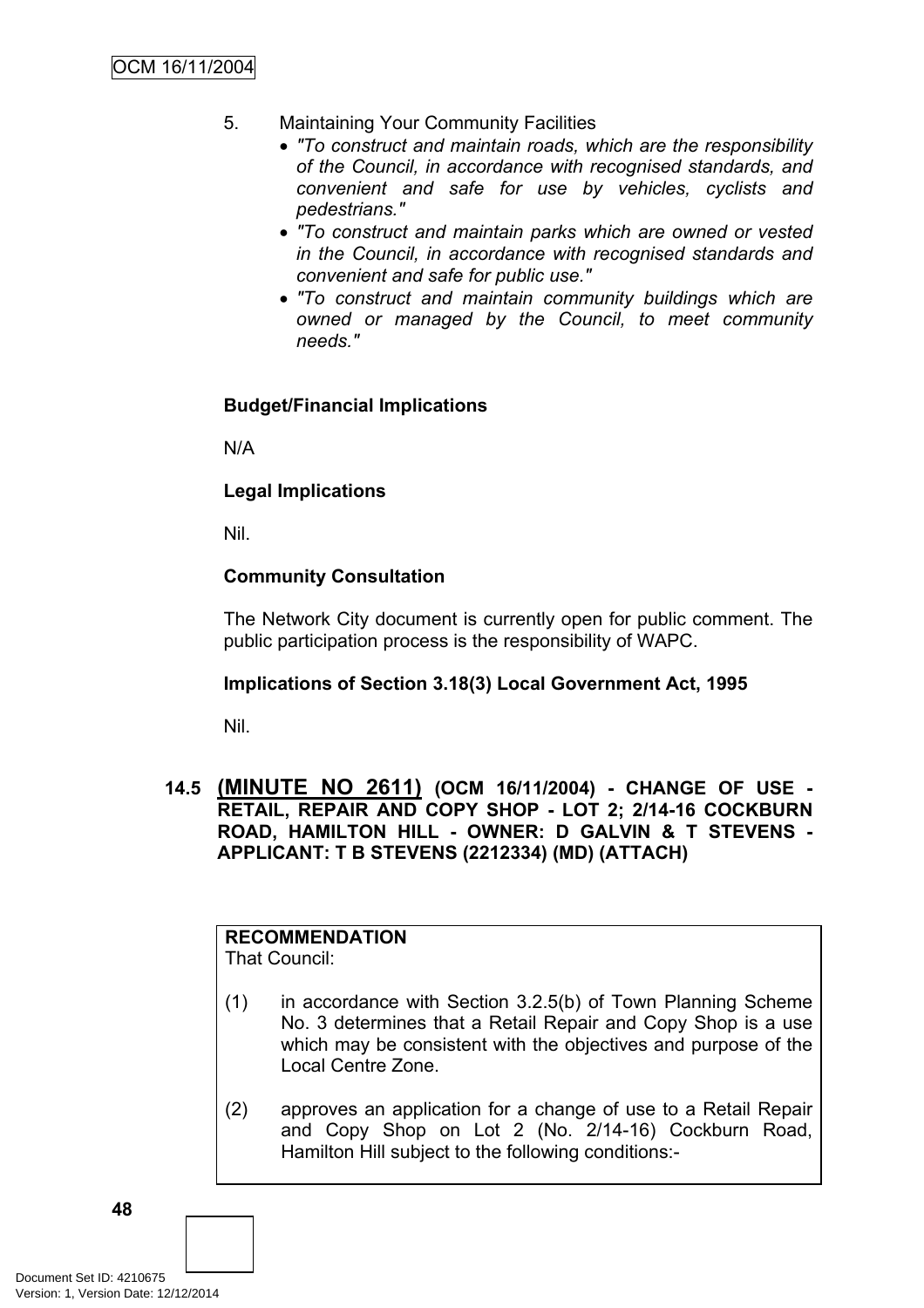#### STANDARD CONDITIONS

- 1. Development may be carried out only in accordance with the terms of the application as approved herein and any approved plan;
- 2. Nothing in the approval or these conditions shall excuse compliance with all relevant written laws in the commencement and carrying out of the development.
- 3. The premises shall be kept in a neat and tidy condition at all times by the owner/occupier to the satisfaction of the Council.
- 4. All stormwater being contained and disposed of on-site to the satisfaction of the Council.
- 5. The development must display the street number and where there is no street number allocated to the property, the lot number shall be displayed instead.

### FOOTNOTES

- 1. The development is to comply with the requirements of the Building Code of Australia.
- 2. Access and facilities for disabled persons is to be provided in accordance with the requirements of the Building Code of Australia.
- 3. Bin storage facilities to be provided to the satisfaction of the Council's Health Services. Such facilities are to be enclosed, graded to a central drain.
- 4. The development site must be connected to the reticulated sewerage system of the Water Corporation before commencement of any use.
- 5. Until the Council has issued a Certificate of Classification under Regulation 20 of the Building Regulations 1989, there shall be no approval to use the building for the purposes of the development herein conditionally approved and the land shall not be used for any such purpose.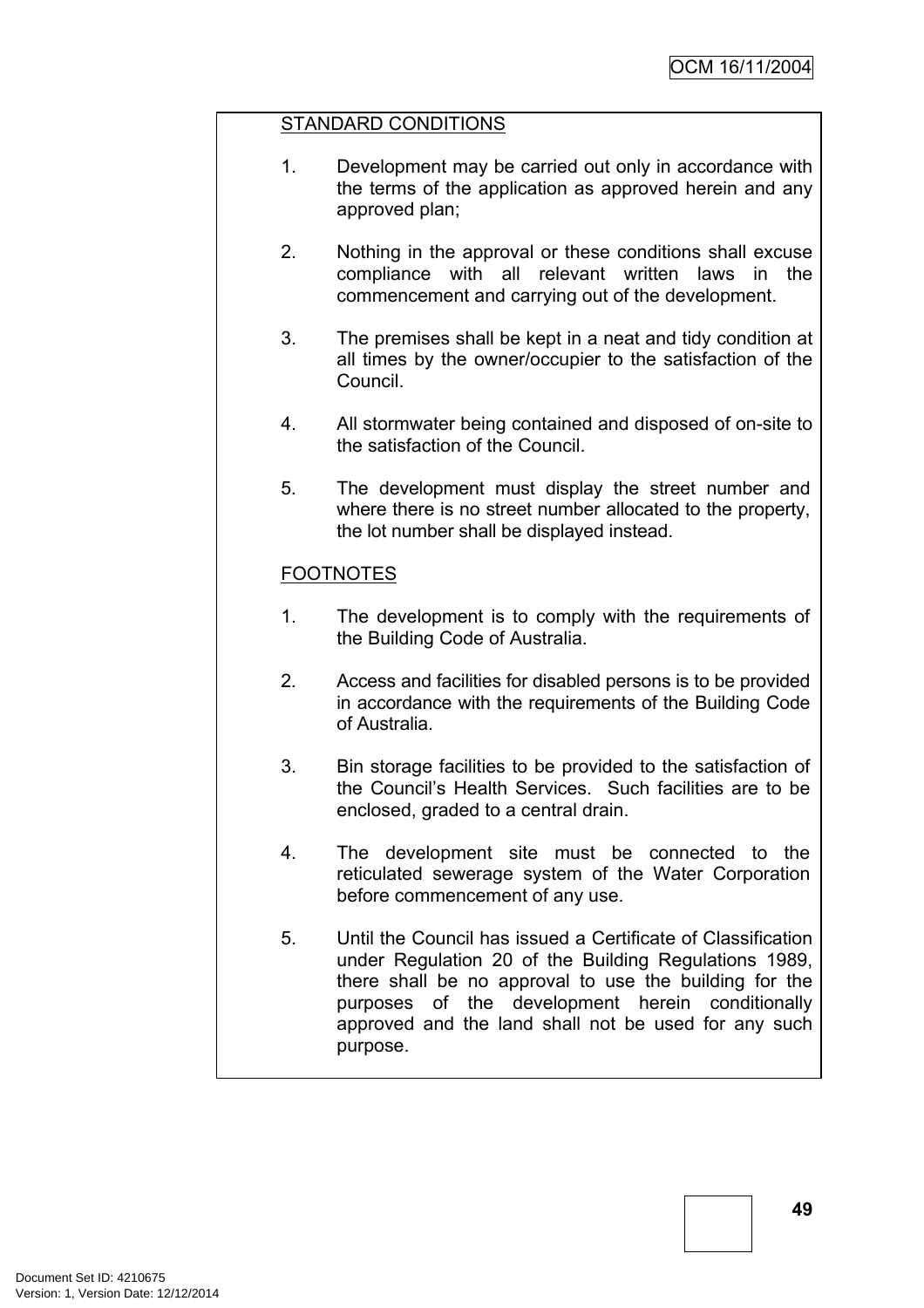#### **COUNCIL DECISION**

MOVED Clr M Reeve-Fowkes SECONDED Clr S Limbert that the recommendation be adopted.

# **CARRIED 8/0**

#### **Background**

| ZONING:          | MRS: Urban         |                      |
|------------------|--------------------|----------------------|
|                  |                    | TPS3:   Local Centre |
| <b>LAND USE:</b> | Vacant             |                      |
| LOT SIZE:        | 1380m <sup>2</sup> |                      |
| UNIT AREA:       | 105m <sup>2</sup>  |                      |
| USE CLASS:       | Use Not Listed     |                      |

#### **Submission**

The application proposes a retail repair and copy shop that includes the following uses:-

- Copy shop this will be a print shop similar to 'Worldwide Printing' providing colour printing and photocopying services to local residents and businesses. The majority of printing will be carried out off site. There will only be two photocopiers contained within the unit.
- Fremantle Ocean Canvas This will be a retail shop selling bags and other canvas products. It is also intended to have a small sewing area to the rear of the shop to carry out repairs for retail customers.

Refer plan contained with the Agenda Attachments.

#### **Report**

The proposed retail repair and copy shop is considered a use not listed under the City's Town Planning Scheme No. 3.

The objectives of the Local Centre zone are as follows:

*"To provide for convenience retailing, local offices, health, welfare and community facilities which serve the local community, consistent with the local –serving role of the centre".* 

It is considered that the proposed retail repair and copy shop is a use that is consistent with the objectives of the Local Centre zone in that it

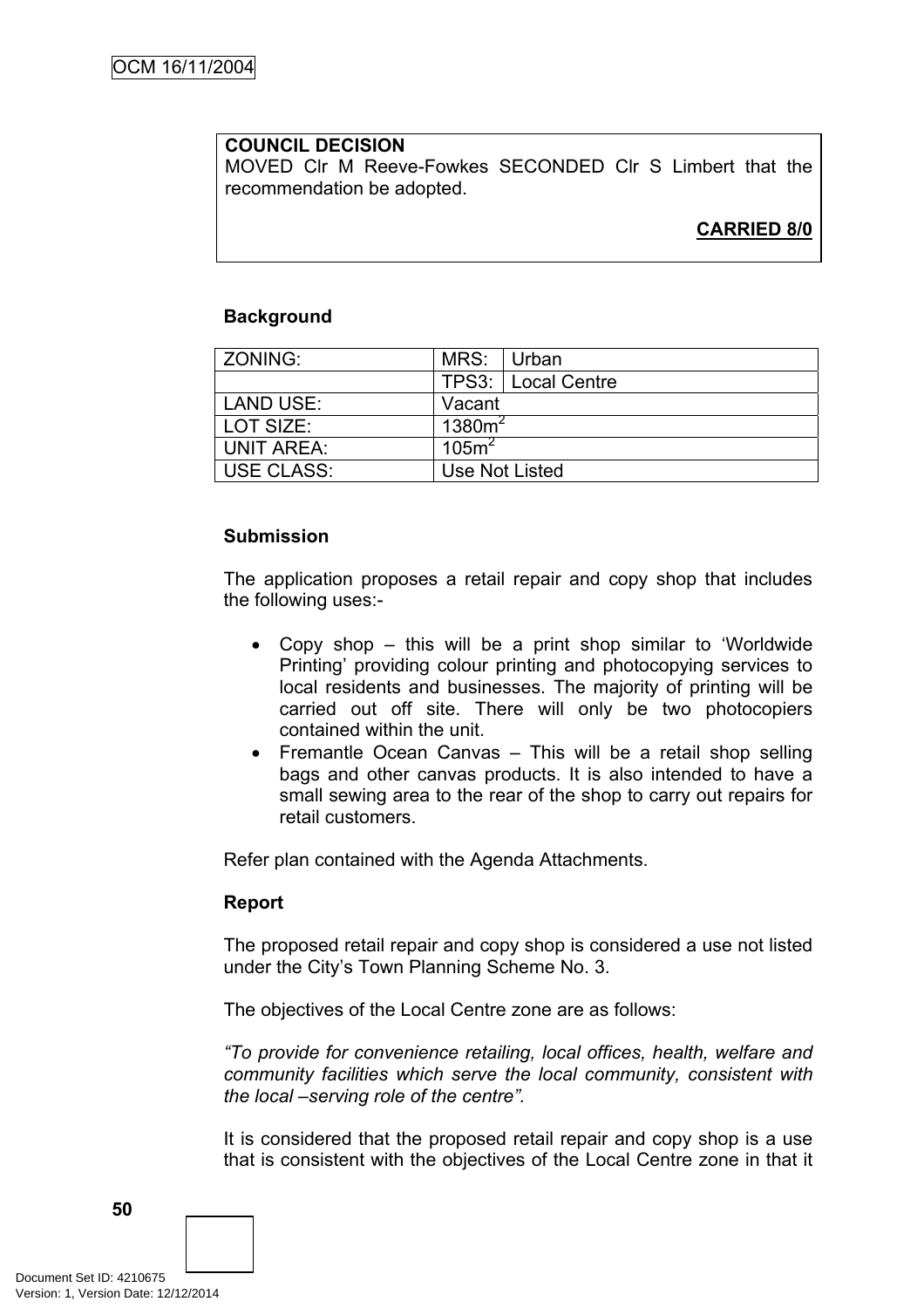provides convenient photocopying services, sewing repairs and a bag and canvas supplies to the local community.

## **Strategic Plan/Policy Implications**

The Corporate Strategic Plan Key Result Areas which apply to this item are:-

- 2. Planning Your City
	- *"To ensure that the planning of the City is based on an approach which has the potential to achieve high levels of convenience for its citizens."*
	- *"To ensure that the development will enhance the levels of amenity currently enjoyed by the community."*
	- *"To foster a sense of community within the district generally and neighbourhoods in particular."*

## **Budget/Financial Implications**

Any decision to refuse or approve (with conditions) is appealable where Council could incur costs in defending an appeal.

### **Legal Implications**

Town Planning Scheme No. 3.

## **Community Consultation**

- Application was advertised to adjoining landowners in accordance with Clause 9.4.3 of the City's Town Planning Scheme No. 3.
- Two letters of no objection were received.

## **Implications of Section 3.18(3) Local Government Act, 1995**

Nil.

## **14.6 (MINUTE NO 2612) (OCM 16/11/2004) - TENDER NO. RFT28/2004 - TENDER FOR ENVIRONMENTAL CONSULTANCY SERVICES (RFT28/2004) (JM)**

# **RECOMMENDATION**

That Council:

(1) accept Tender No. RFT 28/2004 for the provision of environmental consultancy services for the City of Cockburn, to form a panel from the following firms for a period of 1 year commencing 1 December 2004 with an option of extending the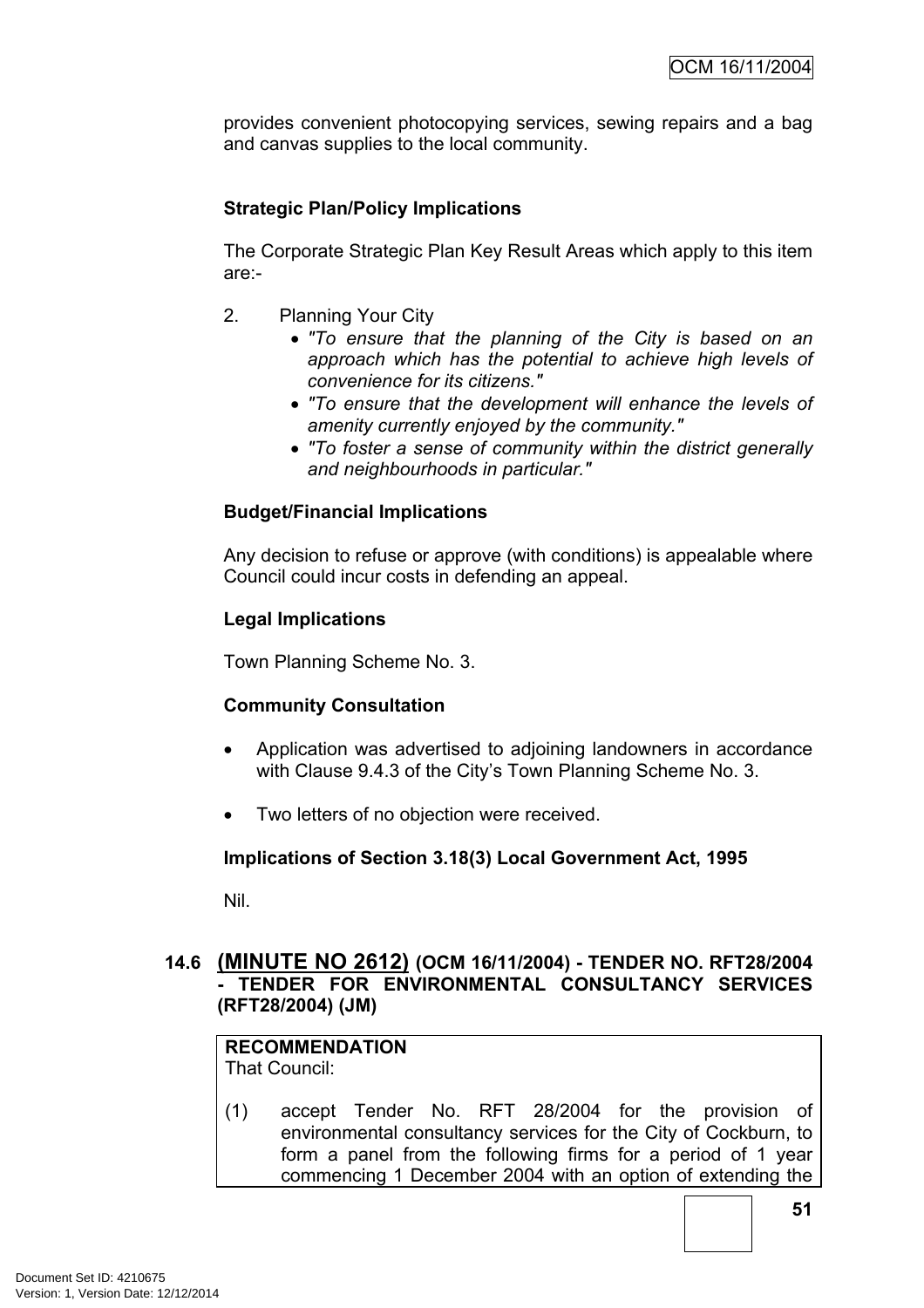consultancy for two additional 12 month periods:

- 1. Aquaterra.
- 2. Bowman Bishaw Gorman.
- 3. GHD.
- 4. Ecologia.
- (2) advise the tenderers of the Council's decision.

### **COUNCIL DECISION**

MOVED Clr M Reeve-Fowkes SECONDED Clr S Limbert that the recommendation be adopted.

**CARRIED 8/0**

## **Background**

Following the resignation of Council Senior Environmental Officer in June 2004 the Council twice advertised unsuccessfully for a replacement staff member. It is apparent that there is currently a shortage in suitably qualified and experienced applicants in the market at present.

As such it was decided that it would be appropriate to review the responsibilities of existing environmental services staff and complement the team with the services of a panel of environmental consultants.

The City will call on the consultants' services when required to undertake environmental assessments of major projects and respond to new environmental legislation and guidelines. The environmental consultancy services will be used in specialised areas such as the review of environmental impact assessment documentation, policy development, assessment of environmental impacts of rezoning, planning strategies, developments and strategic planning developments.

Accordingly tenders were called for the provision of environmental services for a period of one year with the potential to extend the contract for an additional two years. Tenders for the provision of environmental consultancy services for the City of Cockburn were advertised in *The West Australian* and closed on 5 October 2004.

## **Submission**

Nine (9) tenders were received in response to the advertised tender request. These were:

**52**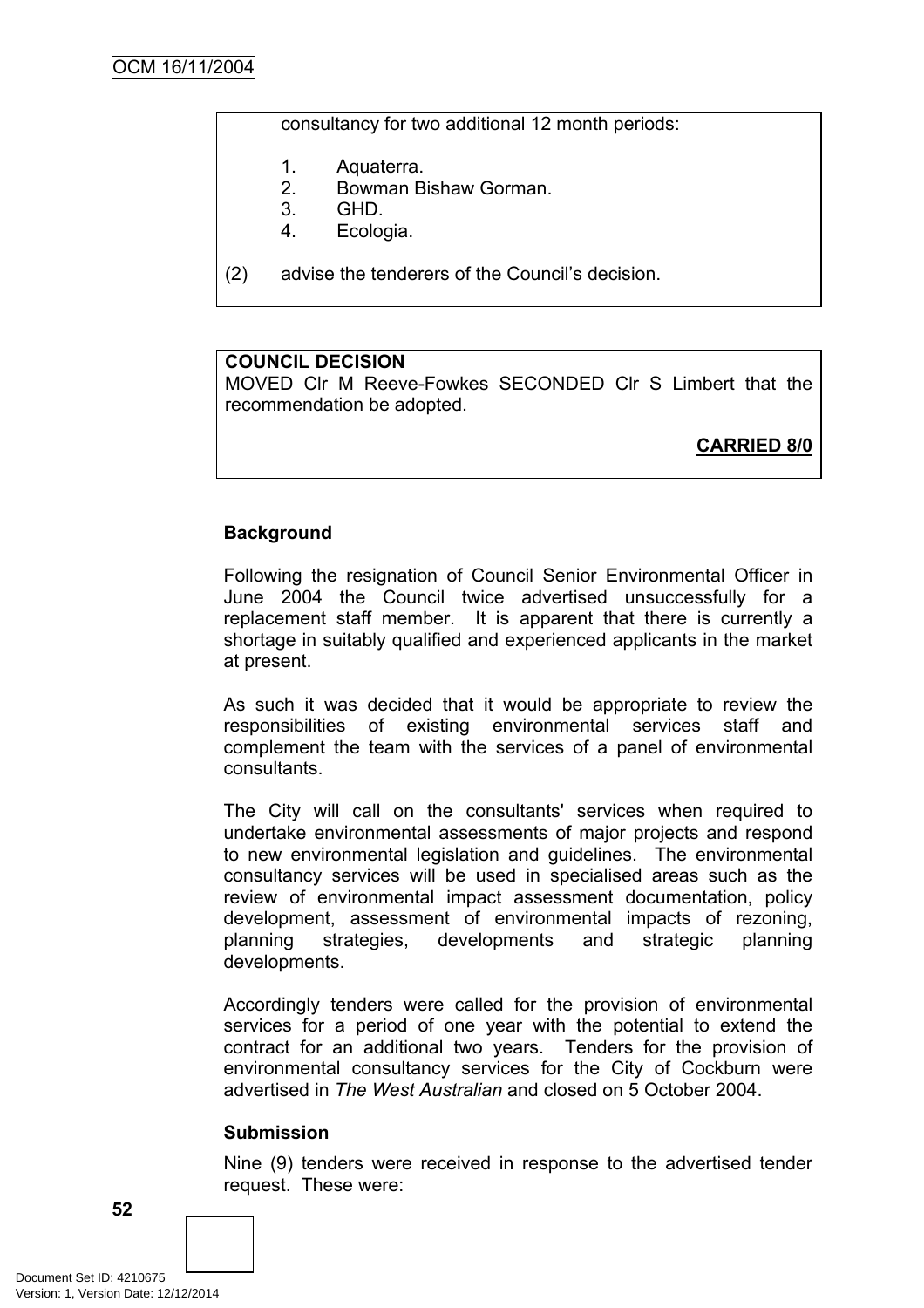- 1. Kabay.
- 2. Belton-Taylforth.
- 3. Naragebup Rockingham Regional Environment Centre.
- 4. 360 Environmental.
- 5. MPL.
- 6. Ecologia.
- 7. GHD.
- 8. Aquaterra.
- 9. Bowman Bishaw Gorman.

#### **Report**

All of the nine tenders were considered to be compliant tenders. The criteria used in the evaluation process were:

| <b>Assessment Criteria</b>           | <b>Weighting Percentage</b> |  |
|--------------------------------------|-----------------------------|--|
| Tendered fees                        | 40%                         |  |
| Demonstrated experience in supplying | 30%                         |  |
| similar services.                    |                             |  |
| Skills and experience of key         | 30%                         |  |
| personnel to be used by the tenderer |                             |  |
| to provide the services.             |                             |  |

The purpose of the tender was to select a panel of firms that were suitable to provide environmental consultancy services for the City of Cockburn. The Scope of Services as set out in the Tender Brief were:

- 1. Legislative Acts, Policies, Procedures, Guidelines and Licences.
	- a. Interpretation.
	- b. Policy / Guideline development and review.
	- c. Compliance advice.
- 2. Town Planning and Development Issues
- a. Environmental assessment of development proposals and applications.
- b. Provision of input on structure and subdivision plans.
- c. Reviews of existing development operations.
- d. Reviews of environmental impact statements.
- e. Preparation of environmental protection and management strategies.
- 3. Review of Technical reports
	- a. Contamination Reports.
	- b. Coastal Assessments.
	- c. Odour Buffer reports.

Assessment of the tenders was carried out by:

- J. Meggitt **Acting Manager, Planning Services.**
- P. Strano **Environmental Officer**
- C. Beaton Environmental Officer.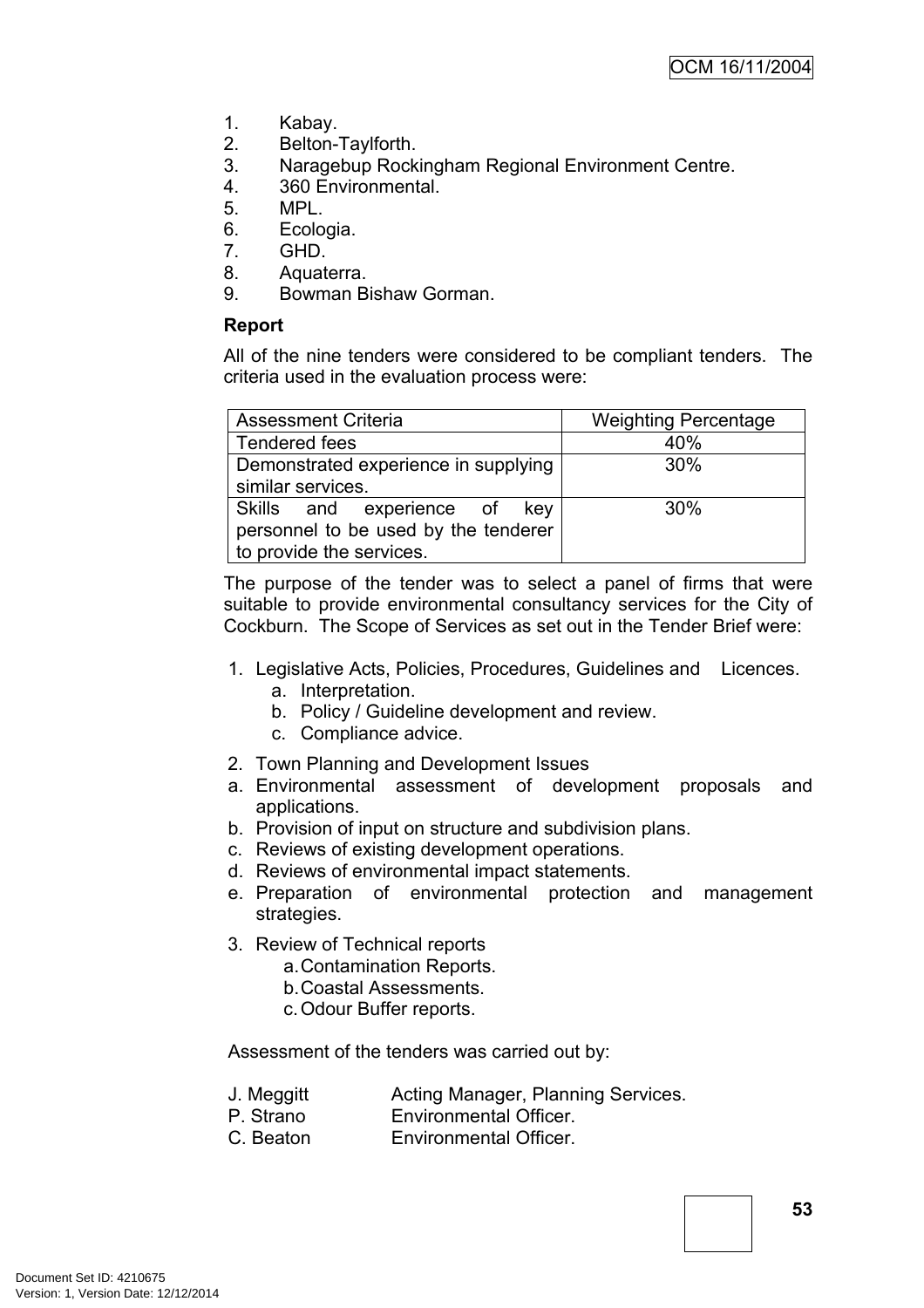A schedule of rates rather than a lump sum fee was used in addressing the cost criteria for this tender. Scores were assessed as follows:

| Scores:                           |            |               |                    |
|-----------------------------------|------------|---------------|--------------------|
| <b>Tenderers</b>                  | Non-cost   | Cost criteria | <b>Total Score</b> |
| /Respondents                      | criteria   | assessment    |                    |
| Name                              | assessment | score         |                    |
|                                   | score      |               |                    |
| Naragebup                         | 15%        | 40%           | 55%                |
| Rockingham                        |            |               |                    |
| Regional                          |            |               |                    |
| <b>Environment Centre</b>         |            |               |                    |
| Kabay                             | 25%        | 35%           | 60%                |
| Belton-Taylforth                  | 20%        | 40%           | 60%                |
| 360 Environmental                 | 25%        | 35%           | 60%                |
| <b>MPL</b>                        | 30%        | 40%           | 70%                |
| Ecologia                          | 35%        | 40%           | 75%                |
| GHD                               | 50%        | 30%           | 80%                |
| Aquaterra                         | 40%        | 40%           | 80%                |
| <b>Bishaw</b><br>Bowman<br>Gorman | 50%        | 35%           | 85%                |

After evaluating the tenders from these firms, it is believed that Bowman Bishop Gorman, Aquaterra, GHD and Ecologia would be suitable firms to form a panel of environmental consultants for Council environmental services.

These firms have relevant experience in addressing the impacts of a wide range of development proposals within sensitive urban environments, have particular experience within the Cockburn area and demonstrated that they were experienced in addressing the legislative and policy assessment framework for major projects.

#### **Strategic Plan/Policy Implications**

The Tendering Procedures Policy of the City of Cockburn was followed in the course of the preparation of this tender..

#### **Budget/Financial Implications**

Funds are contained in Council's annual budget for environmental services.

#### **Legal Implications**

The firms appointed would be available to provide environmental consultancy advice to Council.

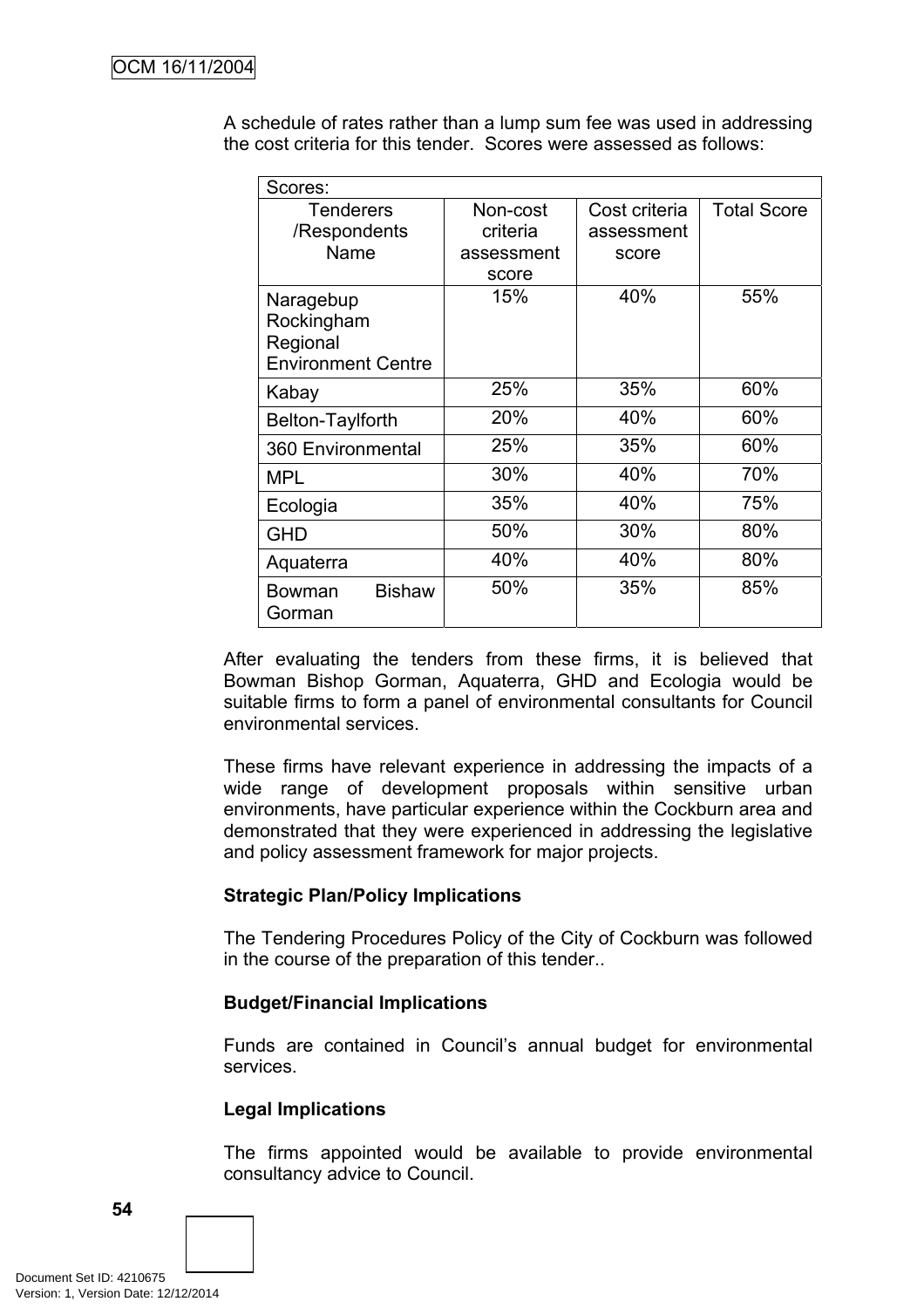## **Community Consultation**

N/A

**Implications of Section 3.18(3) Local Government Act, 1995**

Nil.

# **DECLARATION OF INTEREST**

Clr Allen declared a Conflict of Interest in item 14.7, the nature being that he is an Office Bearer of the Coogee Beach Progress Association who made a submission on this issue on behalf of the residents.

AT THIS STAGE, THE TIME BEING 8.03 PM, CLR ALLEN LEFT THE MEETING.

**14.7 (MINUTE NO 2613) (OCM 16/11/2004) - MATTER FOR INVESTIGATION - WOODMAN POINT WWTP ODOUR BUFFER (03019) (MR) (ATTACH)** 

#### **RECOMMENDATION** That Council:

- (1) receive the Report;
- (2) require the preparation of a Scheme Amendment Report for the December 2004 Council meeting, outlining an alternative Rural Living Zoning under Town Planning Scheme No 3 for land or portions thereof within the odour buffer of the Woodman Point Waste Water Treatment Plant and if the Odour Buffer is modified by the EPA as part of its appraisal of the WWTP Odour Review Study Outcomes prior to the final adoption of the Amendment by the Council, then the Scheme Amendment Report and Map be modified to reflect the re-alignment.

## **COUNCIL DECISION**

MOVED Mayor S Lee SECONDED Clr L Goncalves that Council:

- (1) receive the Report;
- (2) defer consideration to initiate a scheme amendment for the land affected by the Woodman Point Waste Water Treatment Plant odour buffer, until such time as:-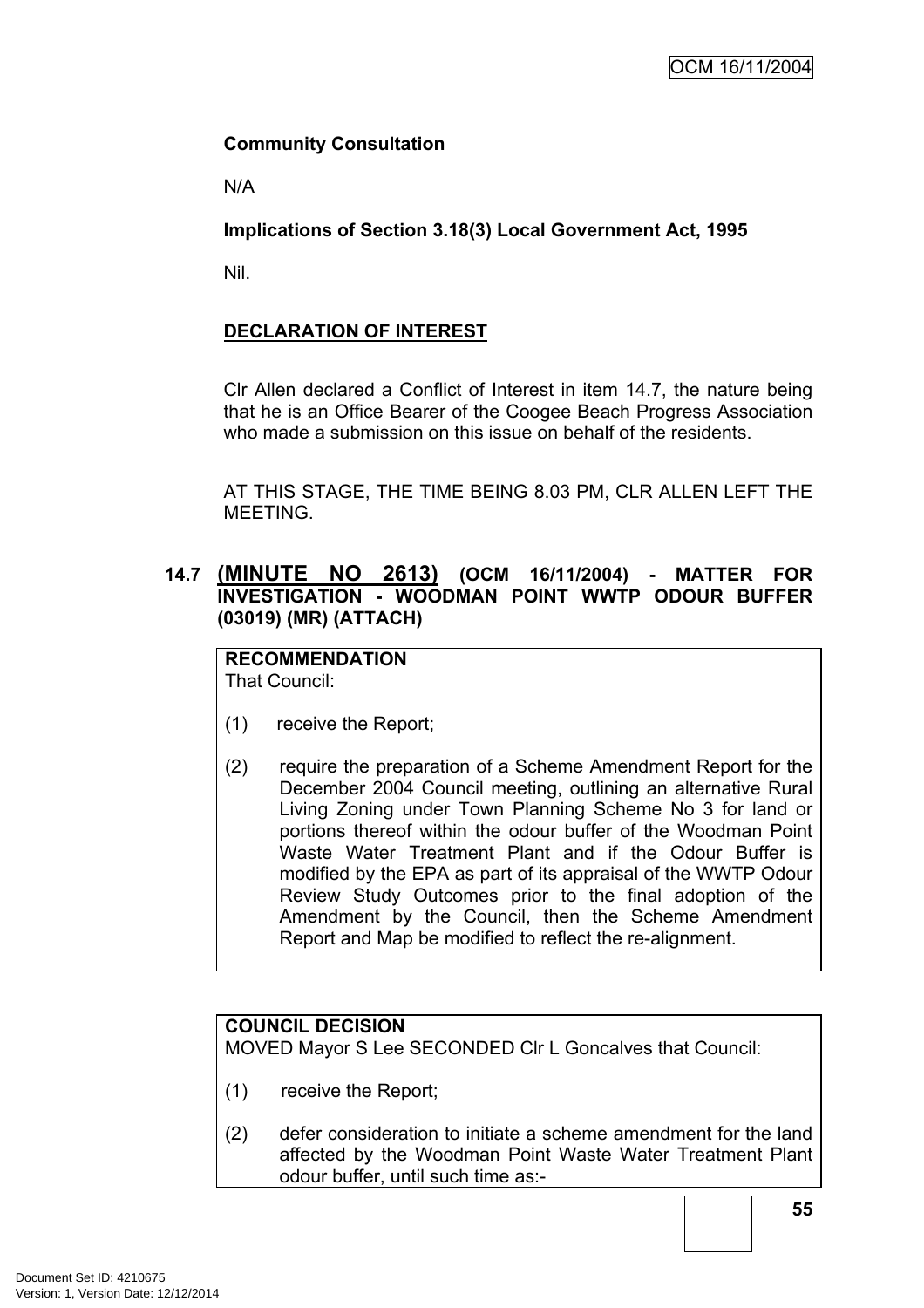- 1. the letter from the Mayor to the Director General of Water Corporation, Dr Jim Gill, dated 9 November 2004 has been responded to and said response has been considered by Council.
- 2. extensive consultation has been undertaken seeking public comment on the future use of the land affected by the Woodman Point Waste Water Treatment Plant odour buffer;
- (3) following consideration of the response from Dr Gill, and subject to there being no conflict with the Water Corporation's position, commence the public consultation referred to in (2) 2. above by:-
	- 1. conducting a telephone survey by a suitably qualified consultant of residents and ratepayers living in the district, to ascertain their opinion about the future of the land affected by the odour buffer, including but not limited to residential, rural living and recreational (golf course) uses;
	- 2. including a survey in an issue of the Cockburn Soundings, with the survey questionnaire being the same as that used in the telephone survey;
	- 3. undertaking a letter drop of property owners living in the vicinity, namely between Cockburn Road and Stock Road and between Mayor Road and Russell Road, with the questionnaire being the same as that used in the telephone survey;
- (4) reconsider the matter at a subsequent meeting of Council, following the closing of public comment period.

**CARRIED 7/0**

## **Explanation**

The Council should not be progressing this matter further until it has fully established as many facts as possible with regard to the restrictions, if any, on the land and the desires of the landowners and stakeholders.

## **Background**

According to the Water Corporation the Waste Water Treatment plant was established in 1966 on the Woodman Point Site. A large primary treatment plant was constructed in 1984 on-site. In 1992 the Corporation reduced the nominal 1 kilometre buffer to the existing

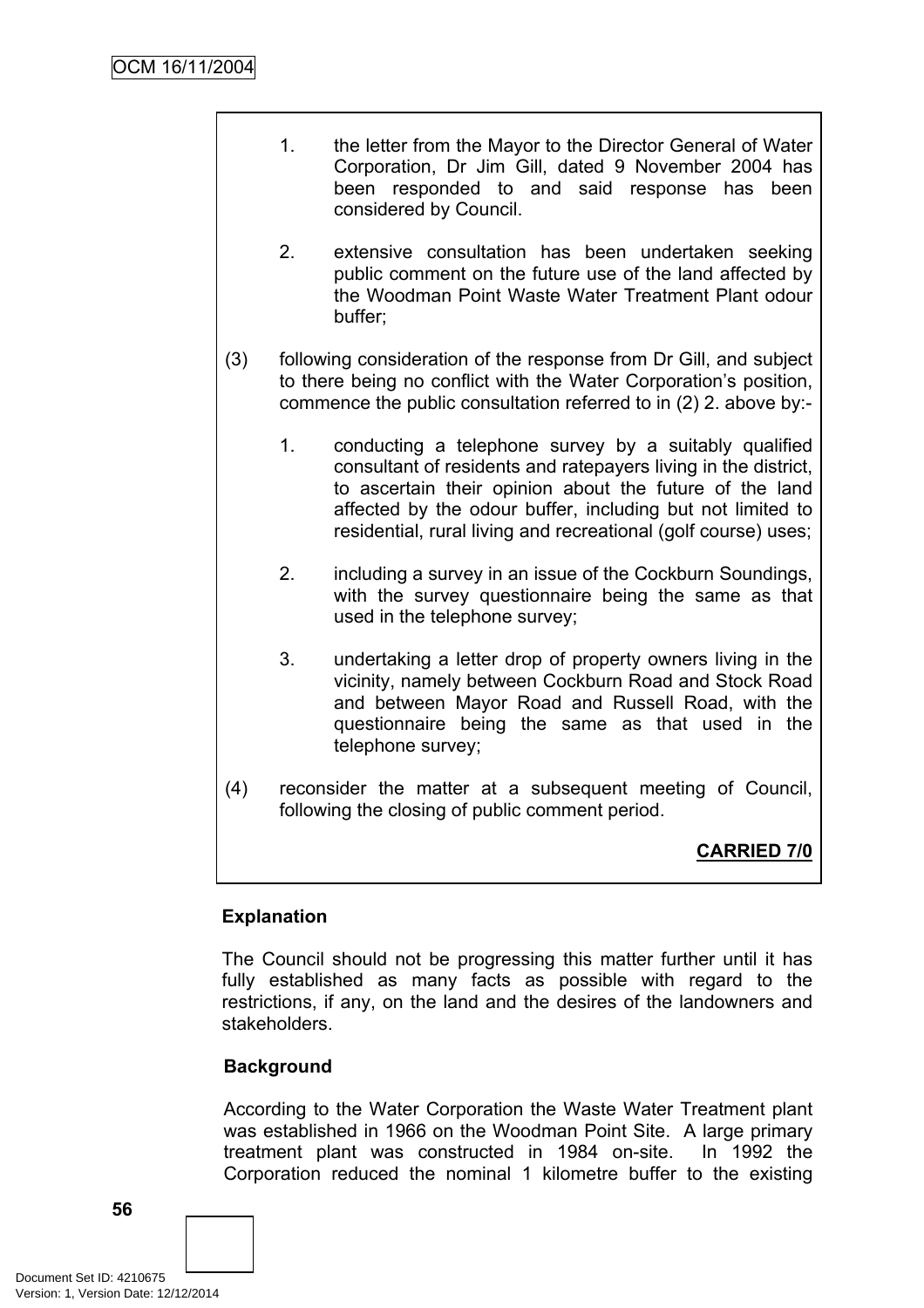750m buffer. The more advanced secondary treatment plant became operational in 2002. The upgraded plant is designed to handle 160 mg/l per day and long term planning could see this expanded to 320 mg/l per day. A major odour study was undertaken following the plant upgrade. The results of the modelling indicate that the existing buffer should be retained because of the more stringent odour criteria.

The Odour Buffer Report is the subject of an official Ministerial direction under Section 16 of the EP Act by the Minister for Environment for the EPA to identify the nature and extent of the buffer. The affected landowners have expressed strong concerns over their land being included within an odour buffer and believe the Corporation should undertake further works to reduce the odour buffer to the east edge of Lake Coogee. The Corporation accept that the recent upgrade of the plant significantly reduced odour emissions, it was accepted that more work has to be done to reduce odour impacts. An Odour Reduction Program has been initiated to progress works to ensure that existing urban residential areas are not adversely impacted on by odours from the plant.

The Council doesn't have any role in relation to the definition or enforcement of the odour buffer. It is the role of the Department of Environment to make recommendations to the EPA and Minister if required. Once finalised the Western Australian Planning Commission is then responsible for administering any zoning changes in the Metropolitan Region Scheme as a consequence of changes in the alignment of the odour buffer. The Council's role is to ensure its Town Planning Scheme No 3 is made consistent with the Metropolitan Region Scheme.

The Woodman Point WWTP has the capacity to be expanded to provide for future metropolitan growth and this expansion needs to be protected to maintain the operational integrity of this regional facility in the wider public interest. In 1992 the WWTP plant served 400,000 people which has significantly increased commensurate with the population occurring in the southern metropolitan area. The Water Corporation (WC) spent \$160 Million upgrading the WWTP (relocation of the Mayor Road pump station within boundary of WWTP). This facility is of State importance and must be protected using a range of economic and planning mechanisms.

In 1997 Amendment No 939/33 was approved by the Minister which rezoned land within the buffer in the Metropolitan Region Scheme ("MRS") from Rural to Urban Deferred. The amendment also rezoned land not constrained by buffers from Rural to Urban. Prior to the gazettal of the MRS Amendment in 1995 the Minister for the Environment WA issued a statement that the proposal may be implemented subject to conditions which are summarised below:-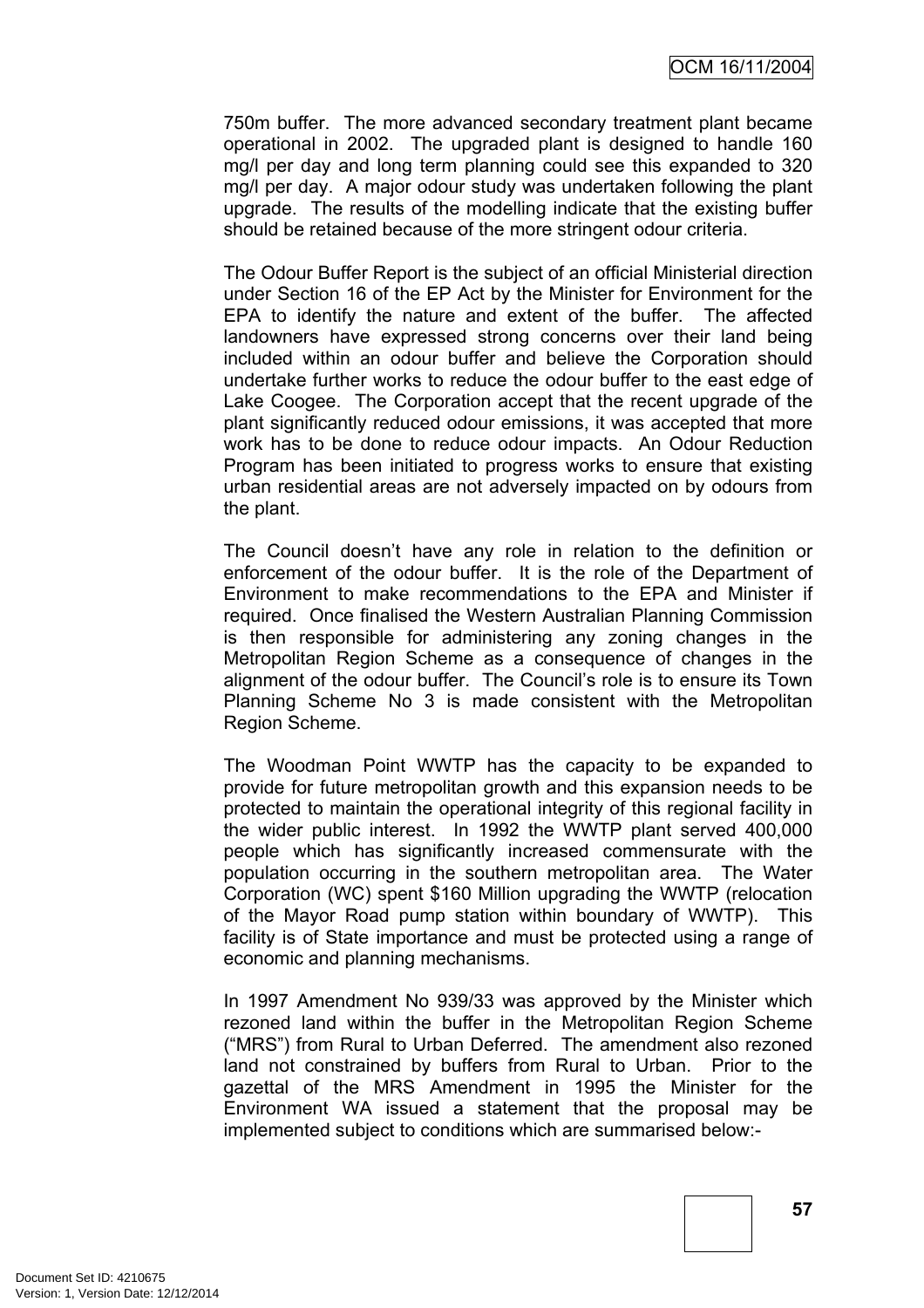- The construction of residential dwellings on any lot requiring the subdivision of land is not permitted.
- Short stay accommodation (eg hotels and motels) are not permitted.
- Developments which compel the public to remain on the lot(s) for long periods of time (eg primary schools and hospitals) are not permitted.

In 1997 the State Industrial Buffer Policy was gazetted. The Policy was prepared by the Western Australian Planning Commission as a Statement of Planning Policy under the TP&D Act. The purpose of the Policy is to provide a consistent approach in the State for the protection and long-term security of industrial zones and other utilities and special uses. The policy also has regard to the safety and amenity of surrounding land uses and landowners. The Council is obligated under section 7 of the Act to have regard to any approved statement of planning policy prepared under section 5AA which affects its district when amending or reviewing its district Scheme. While the focus of the Policy relates to new industries, the Policy has relevance in so far as the objectives and principles. For example:-

*"(2) To protect industry, infrastructure and special uses from the encroachment of incompatible land uses.* 

*(3) To provide for the safety and amenity of land uses surrounding industry, infrastructure and special uses.* 

*(4) To recognise the interests of existing landowners within buffer areas who may be affected by residual emissions and risks, as well as the interests, needs and economic benefits of existing industry and infrastructure which may be affected by encroaching incompatible land uses."* 

The Principles of the Policy of relevance are:-

*"(1) Industries, infrastructure and Special Uses requiring off-site buffer areas are an important component of economic growth in Western Australia and are essential for the maintenance of our quality of life. These facilities and associated buffer areas must be planned for.* 

*(2) Off-site buffer areas shall be defined for new industry, infrastructure and special uses where necessary to comply with accepted environmental criteria. Off-site buffer areas shall also be defined for established industry and infrastructure to comply with accepted environmental criteria where there are existing land use conflicts or where there is the potential for land use conflicts to occur.* 

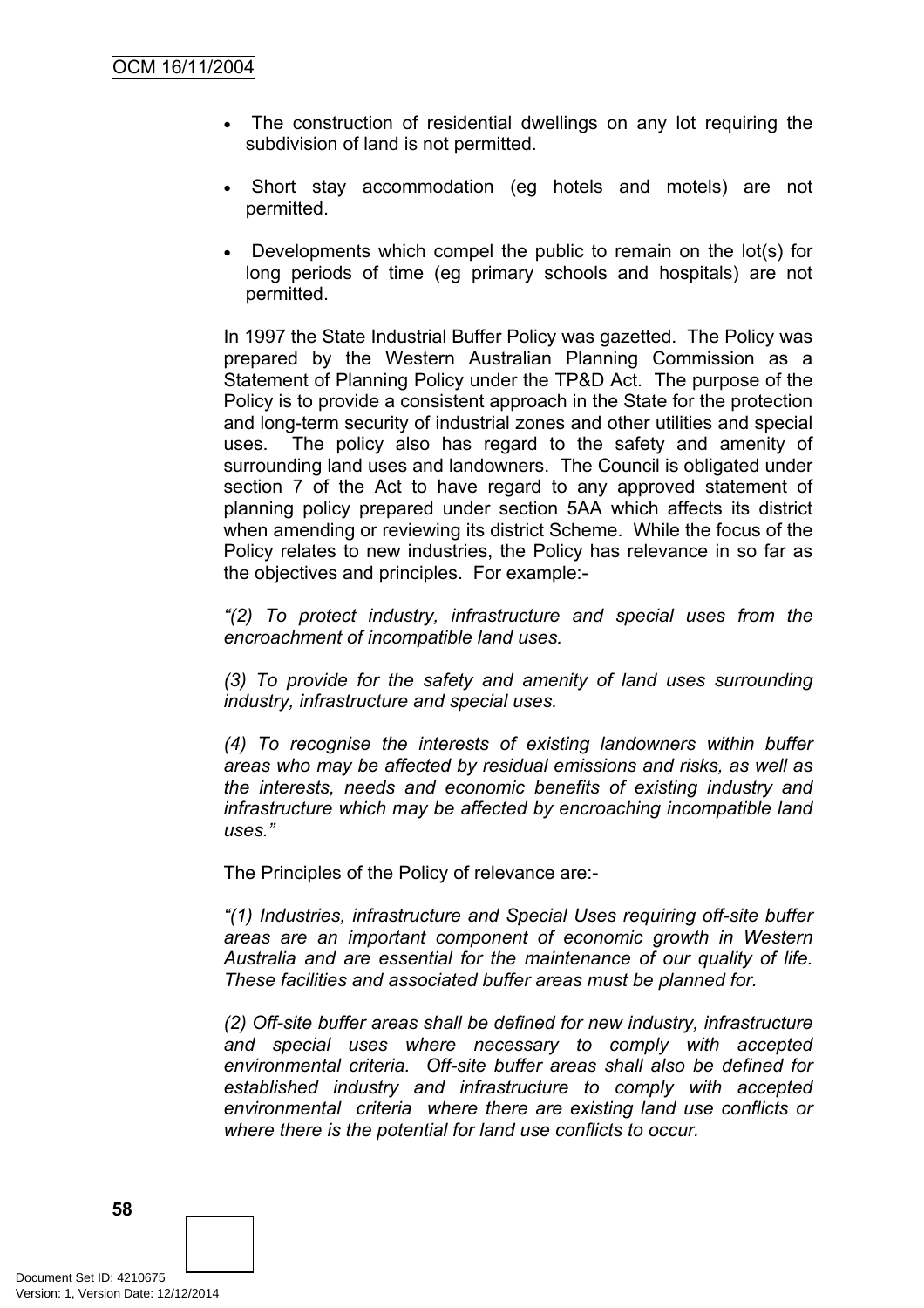*(3) Once an off-site buffer is defined, the boundary should not be varied unless justified in a scientifically based study (e.g. the impacts of industry/infrastructure should be maintained within the buffer and it should not be encroached upon by sensitive uses.)* 

*(4) It is essential that once an off-site buffer area is defined, it must be recognised in a town planning scheme.* 

*(5) Where a buffer area is included as part of a town planning scheme, all issues relating to restrictions on land use and development, and the effect on landowners and existing industry, shall be addressed by the scheme."* 

Industry and Infrastructure would normally comply with adopted environmental and planning criteria through a combination of –

- Appropriate management practices which don't unreasonably inhibit infrastructure usage; and
- Off-site buffer areas.

The policy describes that the size of the buffer area is dependant on the management practices used. The buffer is normally based on weighing up the economic viability of incorporating management practices versus the availability and cost of securing a buffer area. In practice BEMP will be a matter of negotiation between the Water Corporation in this instance, the Department of Environmental Protection, other adjacent landowners, infrastructure operators and planning authorities (Western Australian Planning Commission and local governments).

Section 5 of the Buffer Policy discusses the application of Planning mechanisms to prevent incompatible land uses being developed within the buffer area. Buffer areas should be incorporated into town planning schemes through appropriate land use designations, zoning and development controls. In a rural zone a scheme text could specifically deal with further subdivision or residential development within the buffer area. The Policy also explains that it doesn't affect the legal position in Western Australia where compensation is generally not liable for zoning (and development control) restrictions through town planning schemes.

The land is currently in the Development Zone in the City's Town Planning Scheme No 3. The Development Area 5 and Development Contribution Area 6 also apply due to the Development Zone. The objective of the Development Zone in TPS3 is as follows:-

*"To provide for future residential, industrial or commercial development in accordance with a comprehensive Structure Plan prepared under the Scheme."*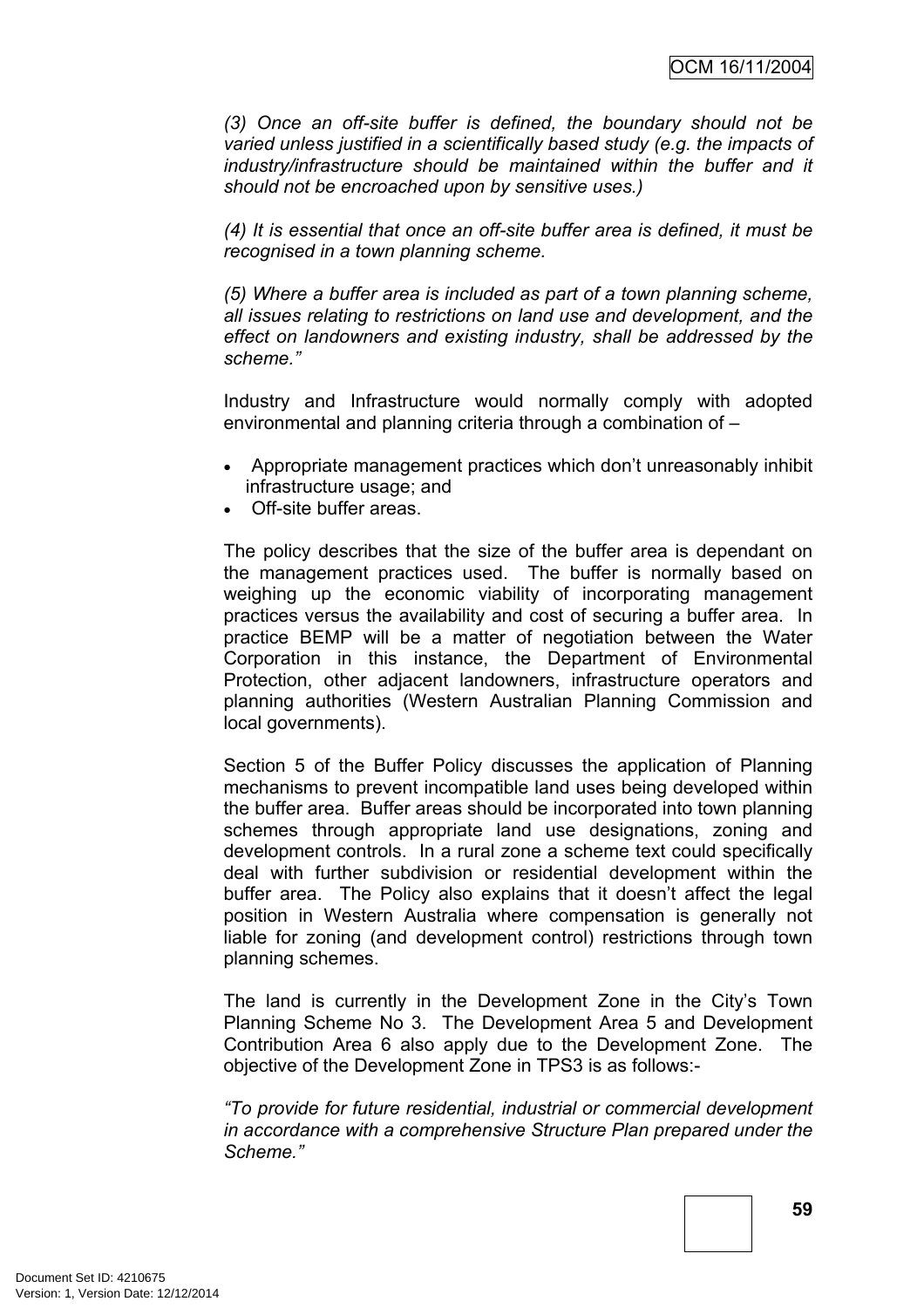At the time of preparing TPS3 it was believed that the odour buffer in future may be changed so the Development Zone was chosen to maintain future planning options for the land affected by the odour buffer around the WWTP. It is now apparent that the odour buffer following the recent review is unlikely to change. The Development Zone now gives a "false indication" that residential development could occur. Furthermore Development Area 5 includes statutory scheme requirements that Council must comply with that preclude residential development occurring within the buffer to the Woodman Point WWTP as follows:-

*"2. To provide for residential development except within the buffers to the Woodman Point WWTP, Munster Pump Station and Cockburn Cement."* 

*3. The Local Government will not recommend subdivision approval or approve land use and development for residential purposes contrary to Western Australian Planning Commission and Environmental Protection Authority Policy on land within the Cockburn Cement Buffer zone."* 

On 30 July 2004 the Water Corporation advised concerned landowners represented at a meeting that it was not going to proceed with a preliminary proposal to establish a golf course over land affected by the WWTP Buffer east of Lake Coogee. This proposal previously drew public criticism from the recently formed Lake Coogee Precinct Landowners Group as reported by the media.

Through statements made in the media some residents have indicated that they do not want to sell, however they do want to continue on their rural properties. There is also a perception that landowners were occupying their property first. This however is not correct since many of the landowners have occupied their land after the initial WWTP was established. Media reports have also indicated that landowners within the WWTP buffer have been enjoying the benefits of rural living for some time and again wish this to continue.

The City has also made available significant information contained in its records under the Freedom of Information Act to the Lake Coogee Precinct Landowners Group. City Officers have openly provided information together with other assistance to this Group.

It should also be noted that Council has a Midge Policy, which discourages development around wetlands where there is a known midge problem. This includes Lake Coogee. The policy suggests there should be no residential development or subdivision within 500m of a lake with a known midge problem, and that development within 500m and 800 metres of such a lake should contain a memorialadvising owners of the potential midge problem. The policy is one adopted by the Council and can, where appropriate, be modified to suit

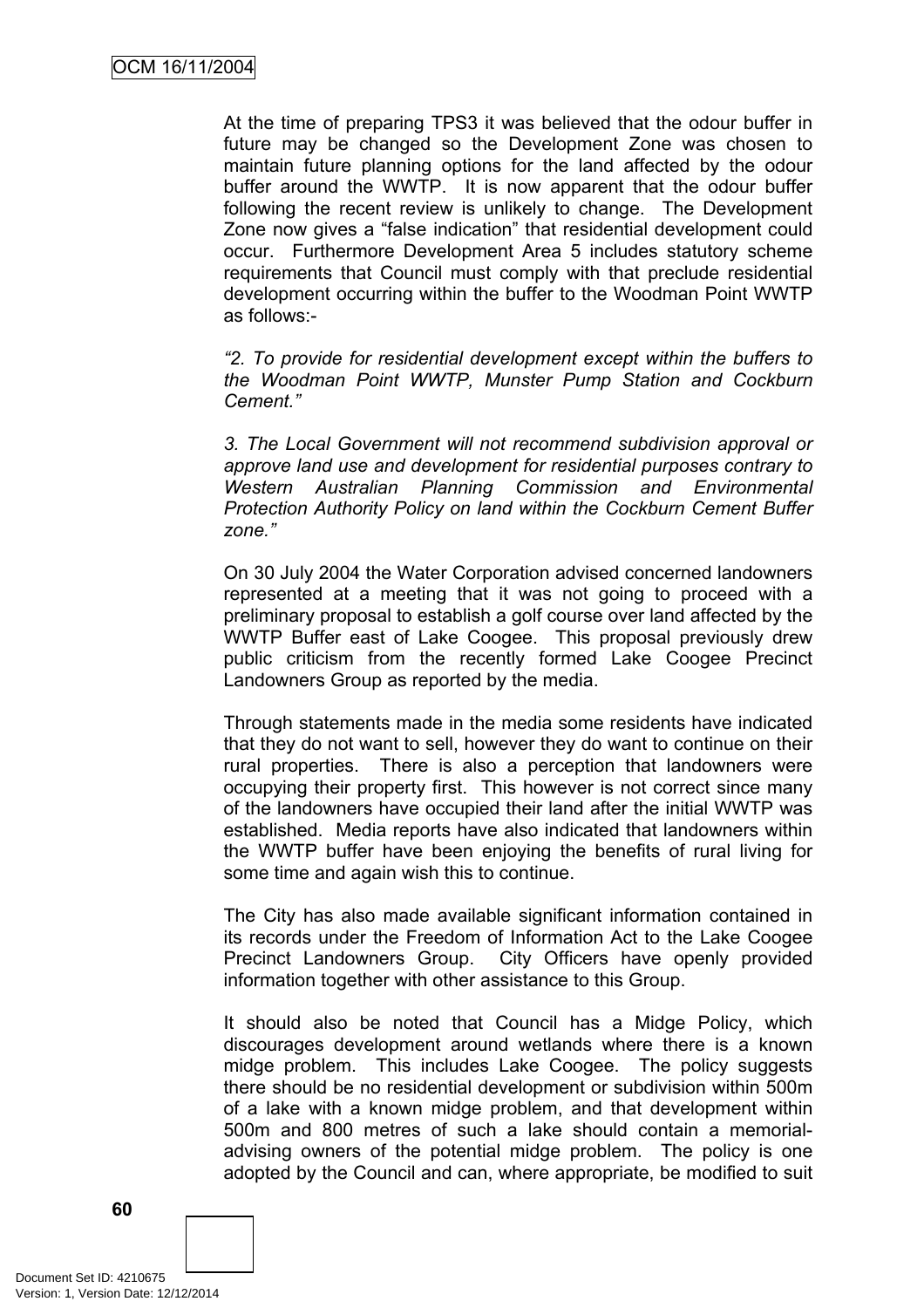a particular application, where it can be demonstrated that there is no midge problem or potential midge problem, or the proponent has demonstrated that they can minimise or eliminate any potential midge problem.

Furthermore Lake Coogee is an environmentally significant lake reserve in the Metropolitan Region Scheme ("MRS") for Parks and Recreation. Lake Coogee is an "A Class Reserve" vested in the City of Cockburn, and is a registered Environmental Protection Policy ("EPP") Wetland. The lake is 63ha in area and its key conservation value is the presence of saltwater paperbarks with the predominance of salt marsh reeds, according to the DoE. Lake Coogee is a Conservation Category Wetland where its management priority is to preserve the wetland attributes and functions through reservation in national parks, crown reserves, state owned land and protection under environmental protection policies. The current approach to residential development is to apply a zone of influence around the lake of 200m in width whereby any development within this area should demonstrate a net reduction in impacts on the Lake as part of a negotiated outcome process between land owners and the City, DPI and DoE. Impacts of development must be offset with environmental benefits that could be in the form of revegetation around the lake, nutrient retentive stormwater management and agreed minimum setbacks to wetland dependant vegetation and flood areas.

#### **Submission**

Clr Limbert raised a matter to be noted for investigation without debate in Item 22 of the Ordinary Meeting of Council on 20 July 2004 by requesting that Council investigate the proposed buffer around the Waste Water Treatment Plant at Lake Coogee and ascertain the impact on local residents.

## **Report**

The subject land is zoned Development Zone (DA5) (DCA6) in Town Planning Scheme No 3. The land is also included within the existing 750m odour buffer area around the Water Corporation Woodman Point Waste Water Treatment Plant. The buffer area extends into Development Area 5 – Munster as depicted on the Scheme Maps.

The buffer areas also extend into land, which is zoned, Special Use 9 – Marine Technology Park, Special Use 11 – Cockburn Cement, Special Use 2 – Henderson Ship Building Precinct, General Industry, Light Industry, Local Centre, Parks and Woodman Point Recreation and Reserves for Public Purpose – Special Use (Water Authority of WA). Most of the zones and reserves in TPS3 are such that they do not conflict with the WWTP buffer area. The exception to this is the land and portions that are in the Development Zone where development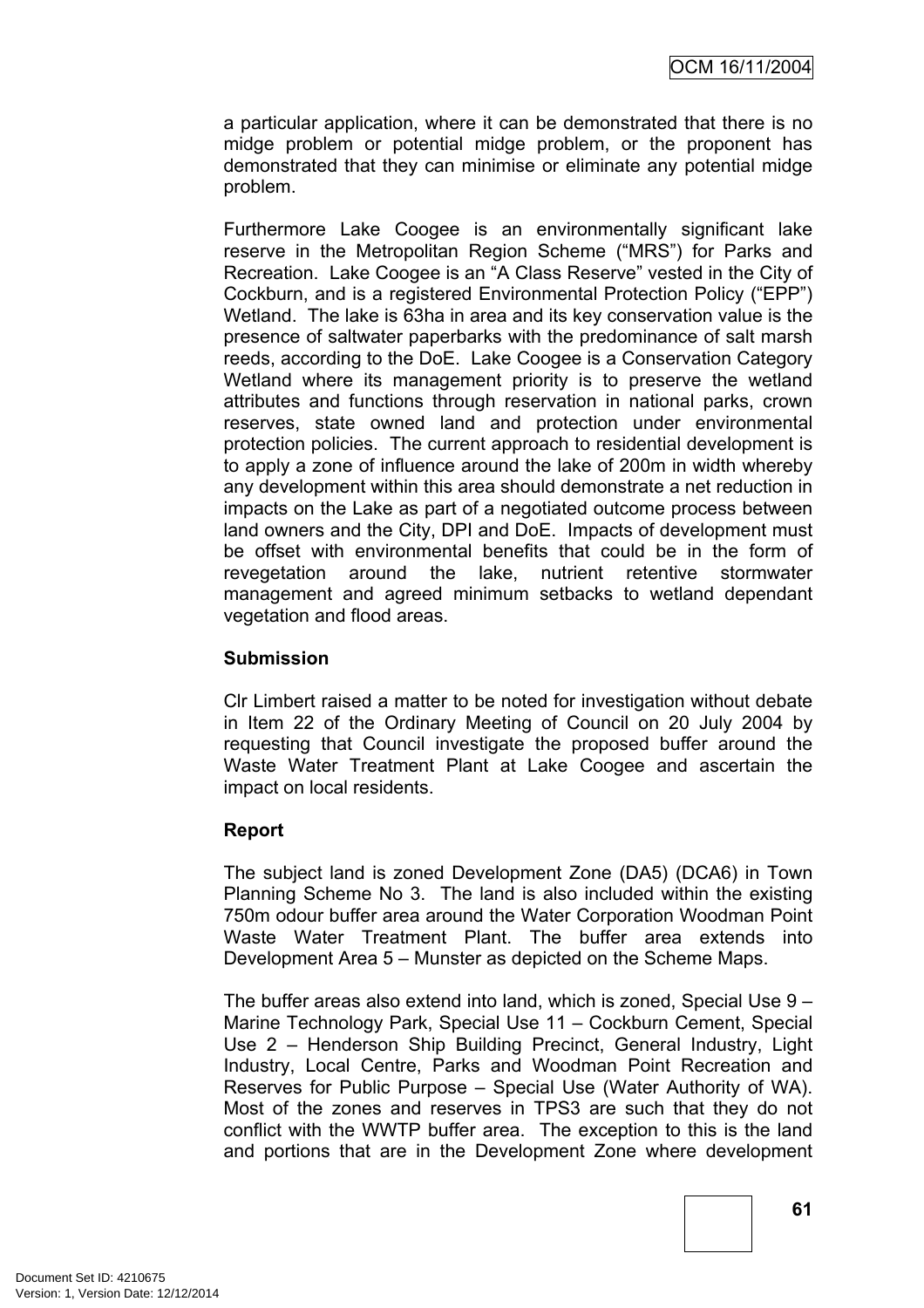expectations of landowners has arisen in conflict with the nominated buffer areas.

There is no adverse impact on the current rural use of land within the WWTP buffer area. The impact upon land arises when considering future development options for the land that are incompatible with the odour buffer.

Various landowners in Munster are seeking the Water Corporation to reduce the odour buffer to enable the lifting of the Urban Deferred Zoning in the MRS to facilitate residential development of their land. The Development Zone however is no longer an option that can be supported on planning grounds due to the potential for odours to adversely impact on the amenity of future residents. The Development Zone should be realigned to coincide with the boundary of the Urban Zone in the MRS.

There are 26 privately owned lots within the Odour Buffer to the WWTP. The 1966 the primary treatment WWTP was established well before any current landowners purchased their properties. From 1974 to 2002 the land was in the Rural Zone under both Town Planning Scheme No 1 (gazetted in 1974) and District Zoning Scheme No 2 (gazetted in 1992). The Rural Zoning was only recently changed with the gazettal of Town Planning Scheme No 3 in 2002. In 1997 the land was zoned Urban Deferred in the MRS. Some landowners have campaigned strongly against the imposition of the odour buffer despite that it was in existence before they purchased their land. Development is not an "as of right" of any landowner, as development constraints and opportunities must be identified and addressed prior to considering land use options that are in the interests of orderly and proper planning.

Through the assessment of the buffer impact it has been demonstrated that the current zoning is inappropriate and should be reviewed by Council for the following reasons:-

- 1. The existing Development Zone suggests a development right that is inconsistent with the Urban Deferred Zoning in the MRS. Council has a legal obligation to ensure under Section 35 of the MRS Act that the Council's Scheme is consistent with the MRS. Land zoned Urban Deferred in the MRS commonly has a Rural Zone or other compatible zone which only changes when the Urban Deferred Zoning is lifted.
- 2. There is also an obligation under Council's TPS3 to ensure that no residential development occurs within the WWTP odour buffer.
- 3. The Zoning should be reviewed in the context of the statement issued by the Minister for the Environment WA that the MRS

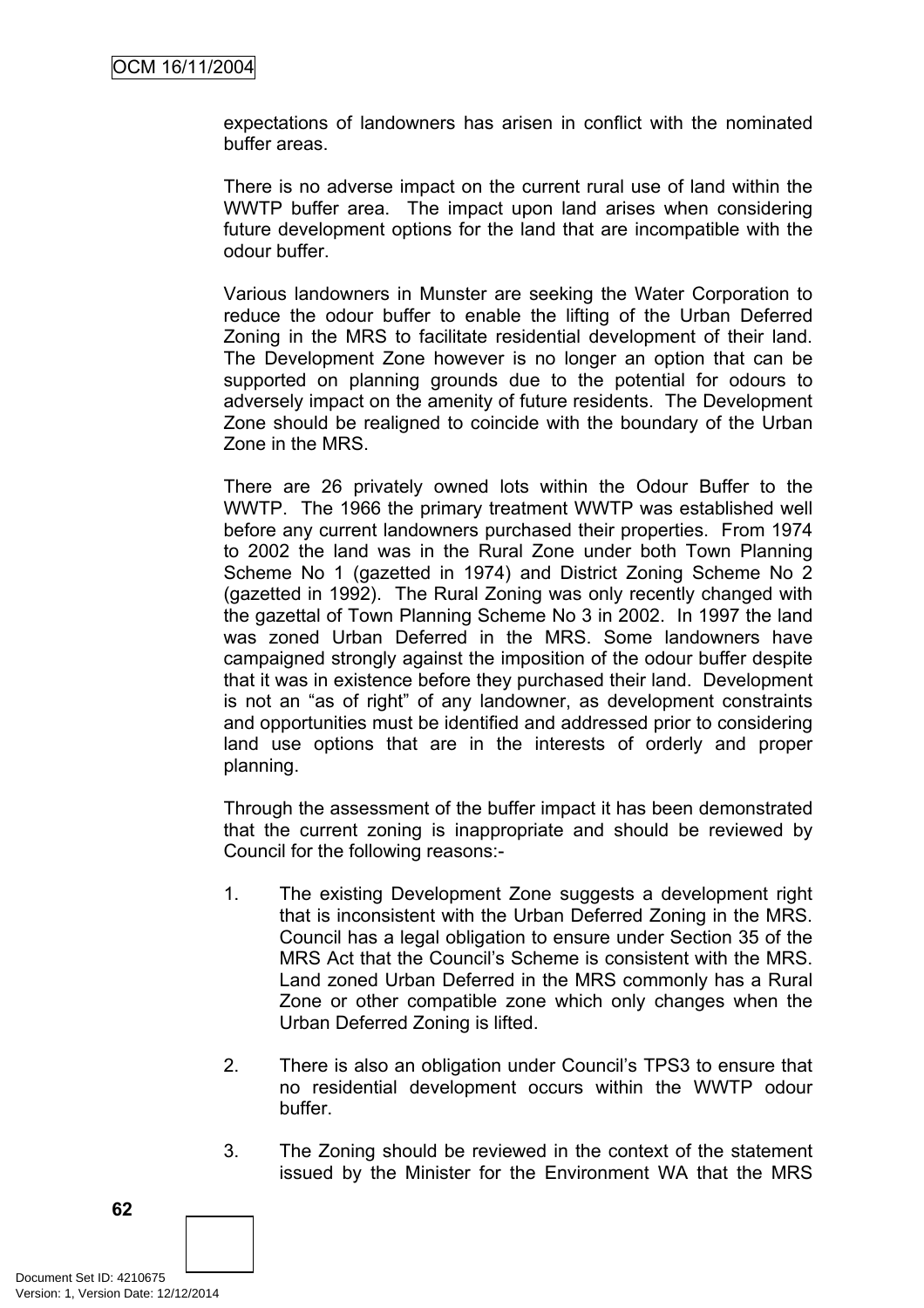amendment proposal in 1997 may be implemented subject to conditions, which are summarised below.

- The construction of residential dwellings on any lot requiring the subdivision of land is not permitted.
- Short stay accommodation (eg hotels and motels) are not permitted.
- Developments which compel the public to remain on the lot(s) for long periods of time (eg primary schools and hospitals) are not permitted.

The following options outline suitable zonings for land within air quality buffer area of Development Area 5 only. These are:-

- Option One Rural Land This option provides for the maintenance of existing Rural Land uses and meets the desired planning outcomes by resolving land use conflicts. This option will not impact on the amenity of the rural area or current land uses. Large areas east of the Hope Valley Wattleup Redevelopment Area are already in the Rural Zone, which is one of two remaining rural zones in the district. The objective of the Rural Zone in TPS3 is *"to provide a range of rural pursuits which are compatible with the capability of the land and retain the rural character and amenity of the locality."*
- Option Two Rural Living Zone This option resolves the land use conflicts in the area and provides for the retention of existing residential uses on rural lifestyle lots that have historically been used for market gardening and other rural uses. The objective of the Rural Living Zone in TPS3 is *"to provide for residential use in a rural environment."*
- Option Three Special Use  $9$  This option also resolves the land use conflicts in Development Area 5 but would not apply to Development Area 4 and Development Area 3 and therefore has limited application. The Special Use Zone could provide for the extension of the Marine Technology Park to the south of DA5. The extension of the SU9 Zone would require consultation with LandCorp but given the fragmented location of the land it may not be suitable to include in the current development area. An alternative to this would be light or high technology industrial uses, such as technology parks and business parks.
- Option Four Maintain the Status Quo This option doesn't adequately clarify the owner expectations for the land.

In all four options above within Development Area 3 and Development Area 4 can be excluded because the land affected by the EPP Buffer should be changed to Local Reserve – Parks and Recreation and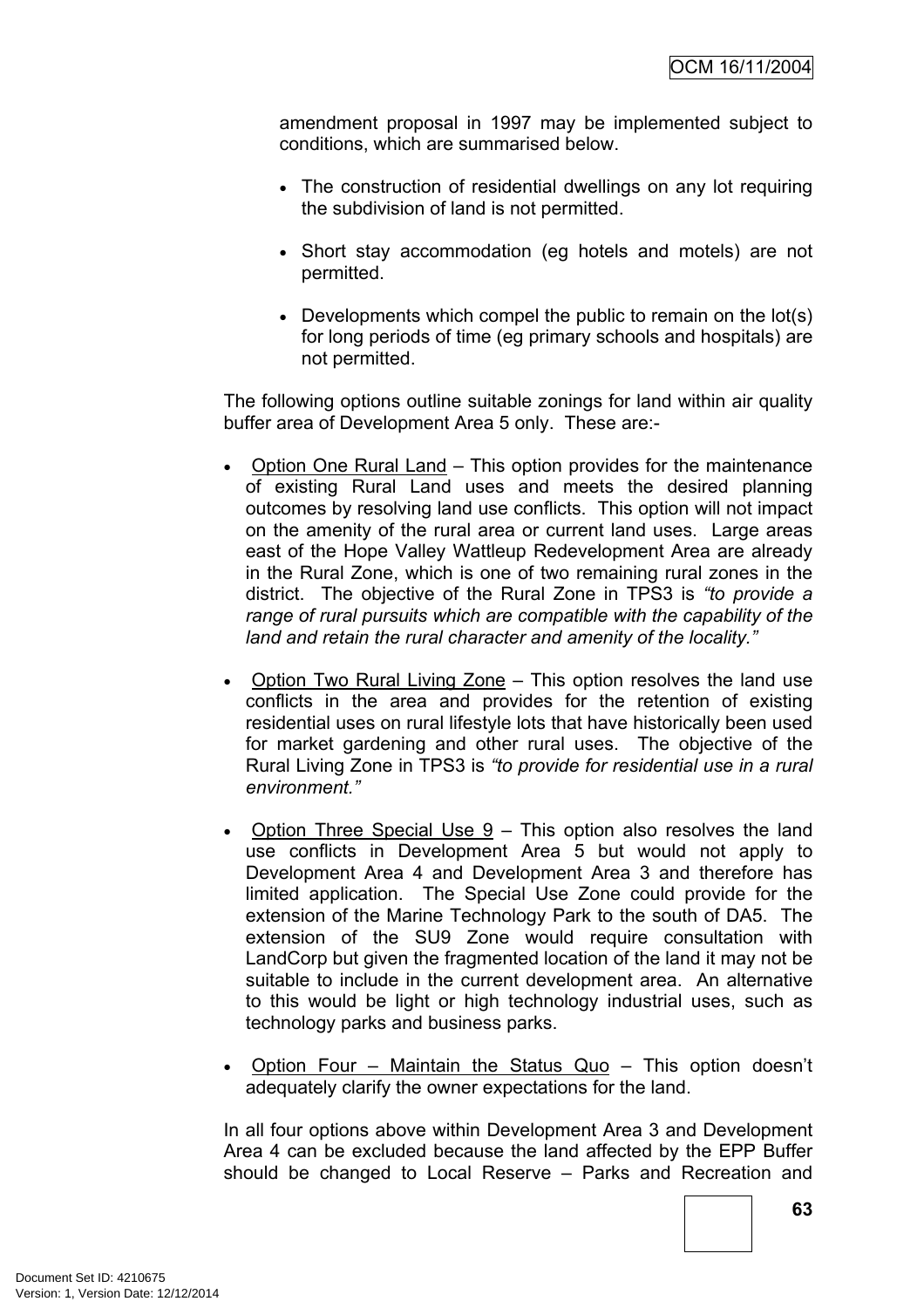Lakes and Drainage for consistency with the adopted Structure Plans for these areas. There are no land use conflicts associated with these reserves occurring within the EPP Buffer area.

Having due regard to the above options it is important that future land uses and development co-exist without any uses experiencing a negative impact. The preferred option from those listed above is Option Two, which seeks to mitigate future land use conflicts by rezoning the land from a Development Zone to a Rural Living Zone. This is the same zoning approach that has been applied to land on the east side of Stock Road within the EPP Buffer (Cockburn Cement). No inappropriate development expectations have been raised by landowners in this area because the zoning clearly identifies the purpose and intent of the land. This zoning supports rural lifestyle uses, which can co-exist within buffer areas.

This Rural Living zoning approach also gives certainty for the land.

If Council agrees to initiate a Scheme amendment it would then be referred to the EPA for advice on the level of assessment under the EP Act. The EPA would also place the amendment into context within the recent odour buffer study outcomes. If the scheme amendment is not formally assessed the Council could proceed and seek public comment on the proposal prior to considering the final adoption of the amendment.

There is no immediate impact on the current use of land for rural living purposes. Existing land uses are consistent with the previous rural zoning that applied under District Zoning Scheme No 3.

Subdivision and development is not a right of every landowner. In the case of the WWTP buffer land it is not zoned Urban in the MRS due to the existence of the 750m buffer which following a review has recommended of the same. The Council is not responsible for administering the MRS nor is it responsible for determining the alignment of the odour buffer. It is the responsibly of the DoE to make recommendations to the Minster for the Environment on the ultimate alignment of the WWTP buffer in consultation with the WAPC. It is an obligation of the Water Corporation to operate its plant in accordance with its licence, which is enforced by the DoE.

#### **Strategic Plan/Policy Implications**

The Corporate Strategic Plan Key Result Areas which apply to this item are:-

- 2. Planning Your City
	- *"To ensure that the planning of the City is based on an approach which has the potential to achieve high levels of convenience for its citizens."*

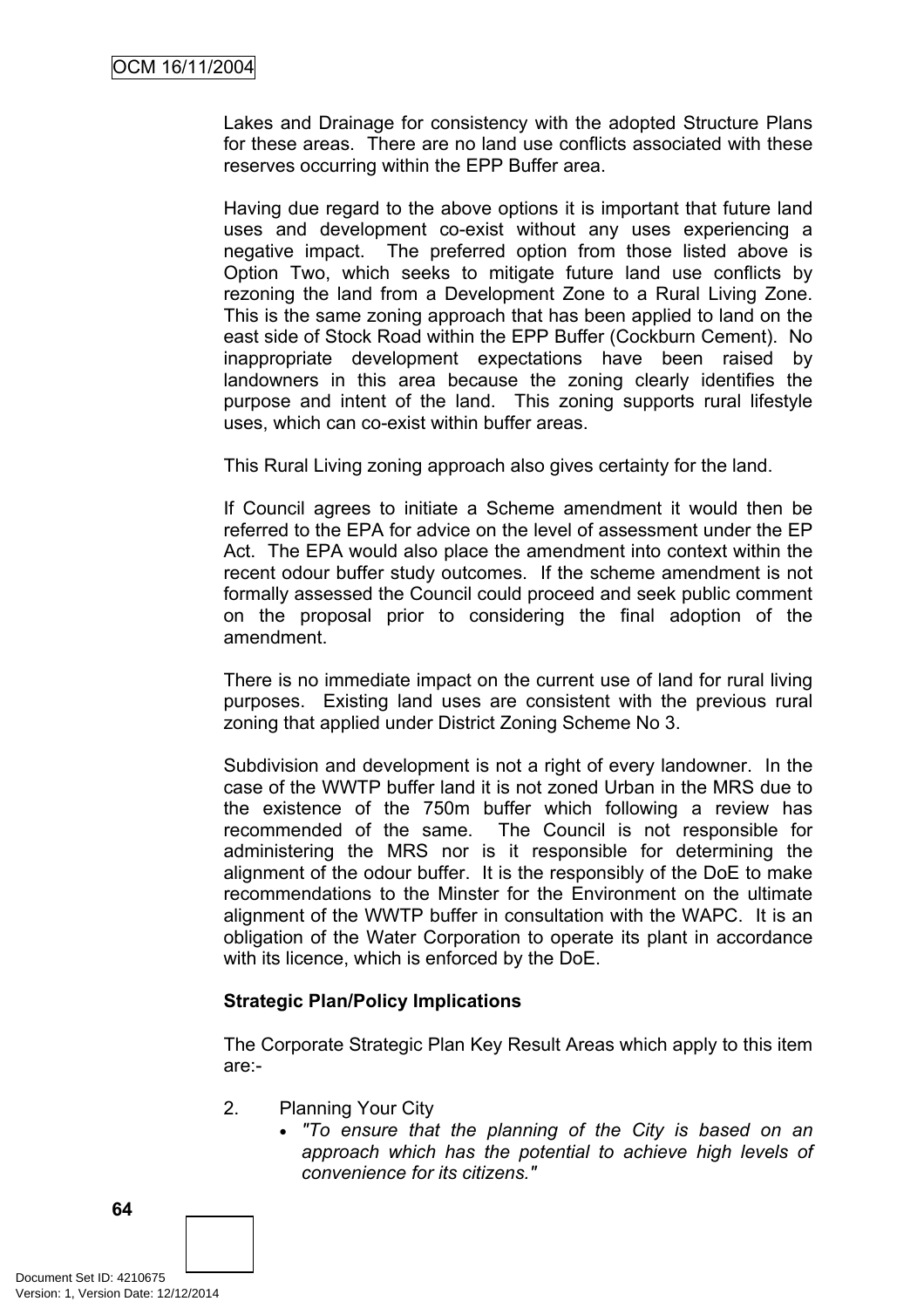## **Budget/Financial Implications**

Costs incurred relate to the administration, advertising of the scheme amendment documents and reporting to the Council.

## **Legal Implications**

City of Cockburn Town Planning Scheme No 3. Town Planning & Development Act 1928 (as amended) Metropolitan Region Scheme Planning Regulations

### **Community Consultation**

The proposed Scheme Amendment would be subject to community consultation requirements as set out in the Planning Regulations.

#### **Implications of Section 3.18(3) Local Government Act, 1995**

Nil

AT THIS STAGE, CLR ALLEN RETURNED TO THE MEETING, THE TIME BEING 8.07 PM.

#### **14.8 (MINUTE NO 2614) (OCM 16/11/2004) - SALE OF PORTION OF LOT 101 BEELIAR DRIVE, BEELIAR TO COBURG NOMINEES PTY LTD (4414000) (KJS) (ATTACH)**

**RECOMMENDATION** That Council:

- (1) accept the offer to purchase portion of Lot 101 Beeliar Drive area 1583 square metres for a consideration of \$95,000 from Coburg Nominees Pty Ltd subject to:
	- 1. The sale price being at least market value as determined by a Licensed Valuer; and
	- 2. The provisions of Section 3.58 of the Local Government Act 1995 being complied with.

## **COUNCIL DECISION**

MOVED Clr M Reeve-Fowkes SECONDED Clr I Whitfield that Council defer consideration of the sale of portion of Lot 101 Beeliar Drive to Coburg Nominees Pty Ltd, until the valuation advice has been received.

# **CARRIED 8/0**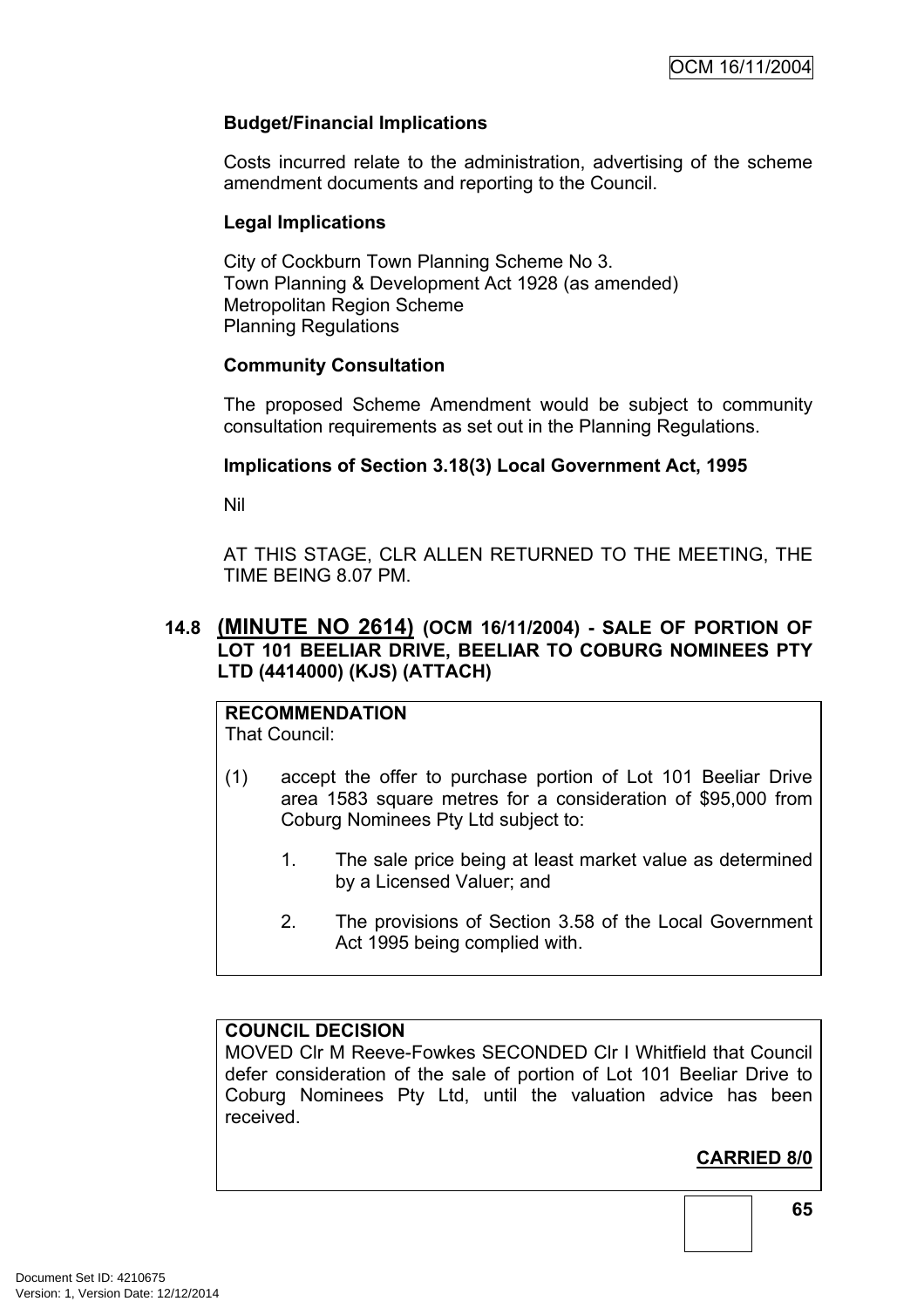#### **Explanation**

McGees, the property consultants, are completing a valuation for the land and it would be preferable to defer consideration of this matter until the valuation report has been fully considered.

#### **Background**

Lot 101 is a freehold lot purchased to facilitate the construction of Beeliar Drive. The land in excess of the requirements for the road reserve is available for sale.

Council at its meeting held on 20 April 2004 resolved to:

- (1) allocate \$30,000 to cover the costs of consultants required to provide information for the preparation of a Business Plan for the development and sale of multi lots on portion of Lot 101 Beeliar Drive, Beeliar.
- (2) with funds to be drawn from Account GL 116-6218 Business Plans.

#### **Report**

The area of land within Lot 101 required for the Beeliar Drive road reserve has been identified . Excess land north and south of the road land has been identified and divided into sub lots that can be developed as multi unit sites or in case of the land the subject of this item only suitable for inclusion into the adjoining Lot 77 Birchley Road.

The offer by Coburg is consistent with recent sales of undeveloped land in the vicinity. The Local Government Act requires that if Council land is to be sold by private treaty as is proposed then the purchase price needs to be advertised with details of recent valuation by a Licensed Valuer.

An application has been made to Western Australian Planning Commission to subdivide Lot 101 to create the Beeliar Drive road reserve, one lot north of Beeliar Drive, one lot on the south of Beeliar Drive and on the corner of Beeliar Drive and Birchley Drive the land will be shown as an internal road and part residential lots. All costs associated with the creation of the internal road and part lots will be borne by Coburg Nominees.

Engineering consultants have been instructed to prepare costs estimates for the development of the other lots the subject of the subdivision application. Once these costs have been determined the business plan as identified in the May 2004 Council meeting will be finalised.

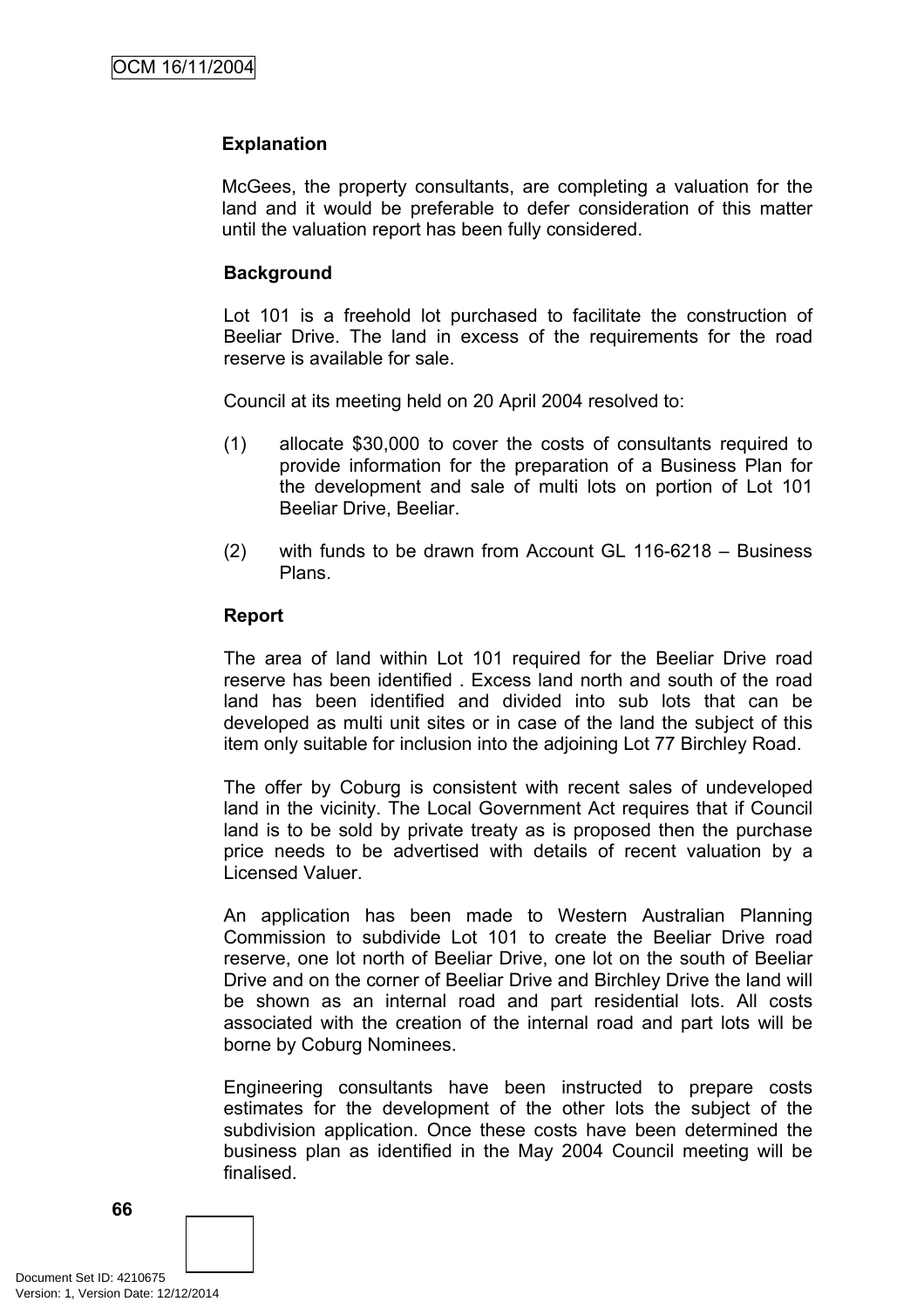## **Strategic Plan/Policy Implications**

The Corporate Strategic Plan Key Result Areas which apply to this item are:-

- 1. Managing Your City
	- *"To deliver services and to manage resources in a way that is cost effective without compromising quality."*
	- *"To conduct Council business in open public forums and to manage Council affairs by employing publicly accountable practices."*
	- *"To provide effective monitoring and regulatory services that administer relevant legislation and local laws in a fair and impartial way."*
	- *"To maintain a professional and well trained workforce that is responsive to the community's needs."*
	- *"To manage a fleet of plant and vehicles that contribute to the efficient operation of Council's services."*

### **Budget/Financial Implications**

Funds have been allocated for the project in the current budget.

#### **Legal Implications**

3.58 of the Local Government Act.

#### **Community Consultation**

Advertising will be undertaken in the local paper pursuant to the requirements of the Local Government Act.

#### **Implications of Section 3.18(3) Local Government Act, 1995**

Nil.

#### **14.9 (MINUTE NO 2615) (OCM 16/11/2004) - PROPOSED SCHEME AMENDMENT NO. 17 - INTRODUCTION OF DEVELOPMENT CONTRIBUTION AREA NO. 7, AUBIN GROVE - TOWN PLANNING SCHEME NO. 3 - DEVELOPMENT AREA NO. 11 (93010) (JLU) (ATTACH)**

#### **RECOMMENDATION** That Council:

(1) adopt the recommendations made in the Schedule of Submissions attached to the Agenda;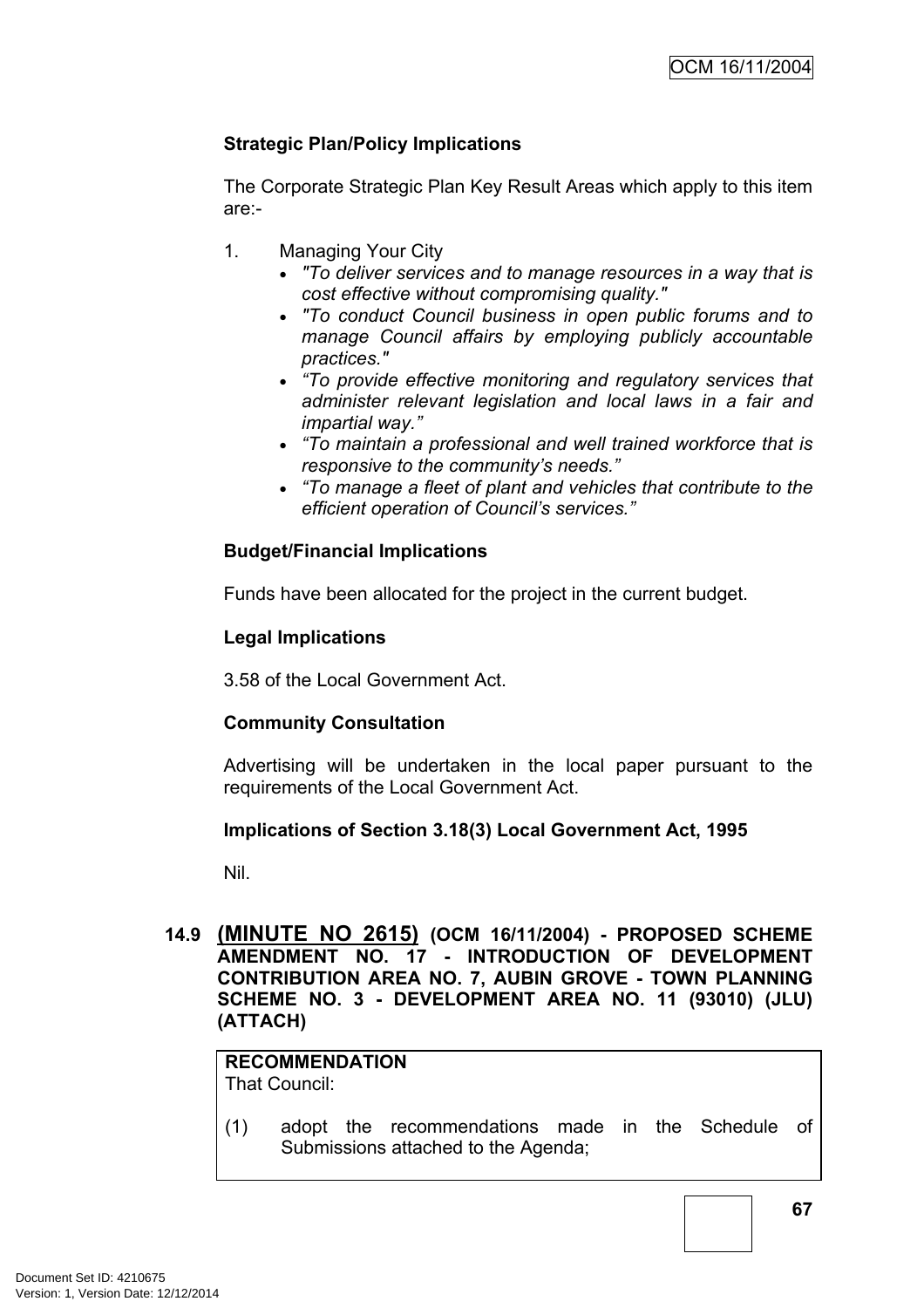| (2)                  | Commission:- | finally adopt the following amendment, the documents be<br>signed, sealed and forward to the Western Australian Planning                                                                                                                                                                                                                                                               |
|----------------------|--------------|----------------------------------------------------------------------------------------------------------------------------------------------------------------------------------------------------------------------------------------------------------------------------------------------------------------------------------------------------------------------------------------|
|                      | AMENDED)     | TOWN PLANNING AND DEVELOPMENT ACT 1928 (AS                                                                                                                                                                                                                                                                                                                                             |
|                      | <b>NO.3</b>  | RESOLUTION DECIDING TO AMEND CITY OF COCKBURN<br>TOWN PLANNING SCHEME - DISTRICT ZONING SCHEME                                                                                                                                                                                                                                                                                         |
|                      |              | <b>AMENDMENT NO. 17</b>                                                                                                                                                                                                                                                                                                                                                                |
|                      |              | Resolved that Council, in pursuance of Section 7 of the Town<br>Planning and Development Act 1928 amend the above Town<br>Planning Scheme by:                                                                                                                                                                                                                                          |
|                      | 1.           | Including the following in Schedule $12 -$ Development<br>Contribution Plan of the Scheme:                                                                                                                                                                                                                                                                                             |
| Ref No:              |              | DCA <sub>7</sub>                                                                                                                                                                                                                                                                                                                                                                       |
| Area:<br>Provisions: |              | <b>Aubin Grove</b>                                                                                                                                                                                                                                                                                                                                                                     |
|                      |              | All landowners within DCA 7 with the exception of<br>Part of Lot 199 Gaebler Road identified as Bush<br>Forever Site No. 492 and the Water Corporation bore<br>sites shall make a proportional contribution to the cost<br>of regional drainage infrastructure in accordance with<br>the Russell Road Arterial Drainage Scheme.<br>In relation to Lot 448 Lyon Road, Aubin Grove which |
|                      |              | has been identified for a primary school, if this site is<br>not developed for a primary school in the future a<br>proportional contribution to the cost of regional<br>drainage infrastructure will be required.                                                                                                                                                                      |
|                      |              | There may be such other land owners as agreed to, in<br>Development Contribution Area No. 3 (DCA 3) located<br>between Barfield Road and the Kwinana Freeway that<br>shall also make proportional contributions towards the<br>regional drainage infrastructure.                                                                                                                       |
|                      |              | The proportional contribution is to be determined in<br>accordance with the provisions of clause 6.3 and<br>contained on the Development Contribution Plan.                                                                                                                                                                                                                            |
|                      |              | Contributions shall be made towards the following<br>items:                                                                                                                                                                                                                                                                                                                            |
|                      |              |                                                                                                                                                                                                                                                                                                                                                                                        |

Document Set ID: 4210675<br>Version: 1, Version Date: 12/12/2014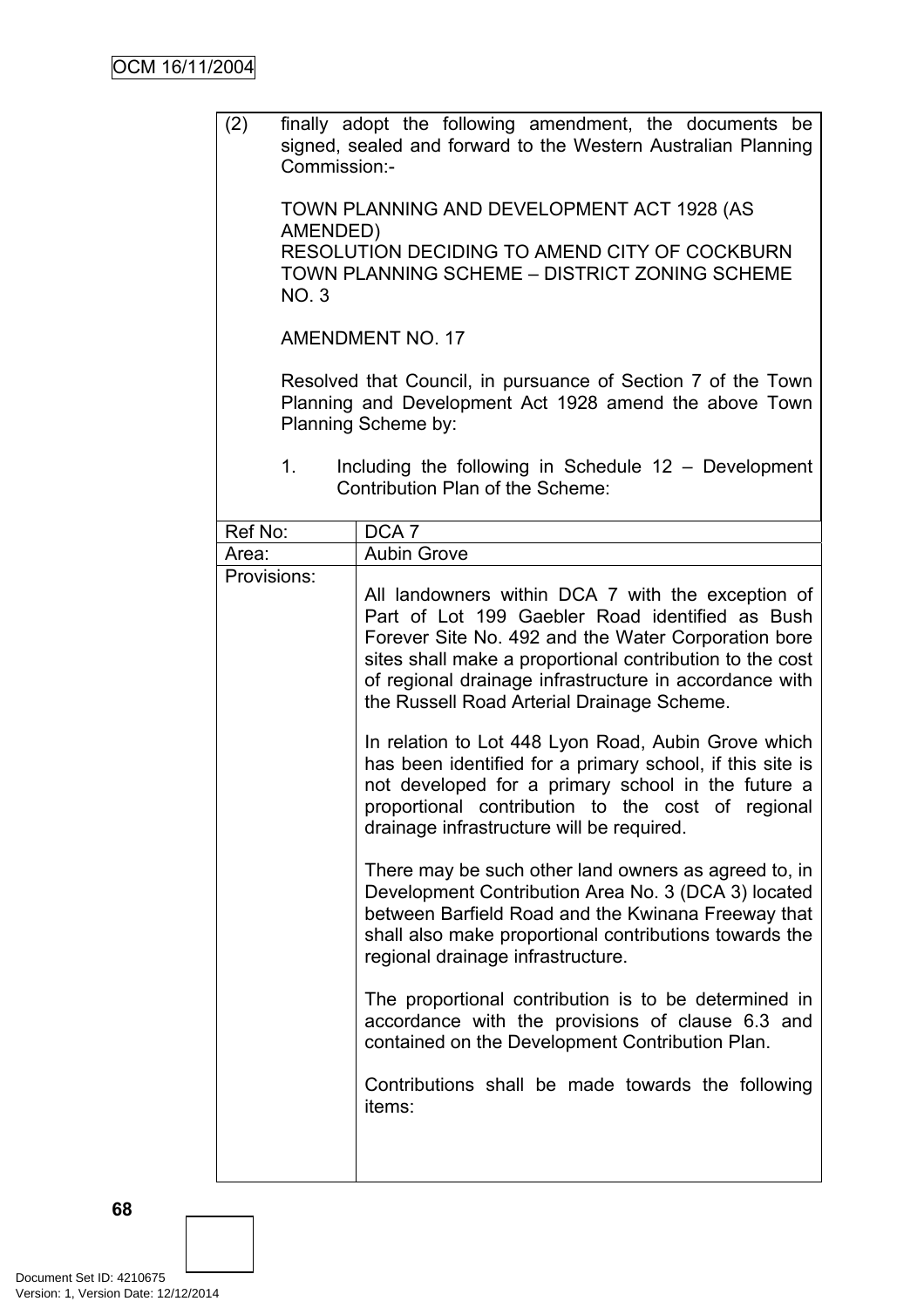|                                       | Costs associated with the provision of regional<br>drainage infrastructure including the cost of the<br>Freeway Swale area and connection to Lake<br>Kopulup;<br>Costs associated with boring under the Kwinana<br>Freeway to provide the pipe channel to the<br>Freeway swale outlet;<br>Costs associated with the relocation of servicing<br>infrastructure resulting from the implementation of<br>this scheme, where appropriate;<br>Costs associated with the landscaping of the linear<br>swale;<br>Costs to administer cost sharing arrangements<br>including preliminary engineering design and<br>costings, valuations, annual reviews and audits<br>and administration costs. |
|---------------------------------------|-----------------------------------------------------------------------------------------------------------------------------------------------------------------------------------------------------------------------------------------------------------------------------------------------------------------------------------------------------------------------------------------------------------------------------------------------------------------------------------------------------------------------------------------------------------------------------------------------------------------------------------------------------------------------------------------|
| Participants<br>and<br>Contributions: | In accordance with the Cost Contribution Schedule<br>adopted by the local government for DCA 7.                                                                                                                                                                                                                                                                                                                                                                                                                                                                                                                                                                                         |
| 2 <sup>1</sup>                        |                                                                                                                                                                                                                                                                                                                                                                                                                                                                                                                                                                                                                                                                                         |
|                                       | Amending the Scheme Map to include Development<br>Contribution Area No. 7 accordingly.                                                                                                                                                                                                                                                                                                                                                                                                                                                                                                                                                                                                  |
|                                       | Dated this  day of  2004.                                                                                                                                                                                                                                                                                                                                                                                                                                                                                                                                                                                                                                                               |
|                                       | <b>Chief Executive Officer</b>                                                                                                                                                                                                                                                                                                                                                                                                                                                                                                                                                                                                                                                          |
| (3)<br>accordingly.                   | advise those who made submissions of Council's decision                                                                                                                                                                                                                                                                                                                                                                                                                                                                                                                                                                                                                                 |

### **COUNCIL DECISION**

MOVED Clr S Limbert SECONDED Clr I Whitfield that the recommendation be adopted.

# **CARRIED 8/0**

### **Background**

At its meeting on the 15 June 2004 Council resolved to initiate Town Planning Scheme Amendment No. 17 to introduce 'Development Contribution Area No. 7' which will require contributions by all developers towards the proposed integrated regional drainage infrastructure. The Amendment has been advertised and is referred to Council for final consideration.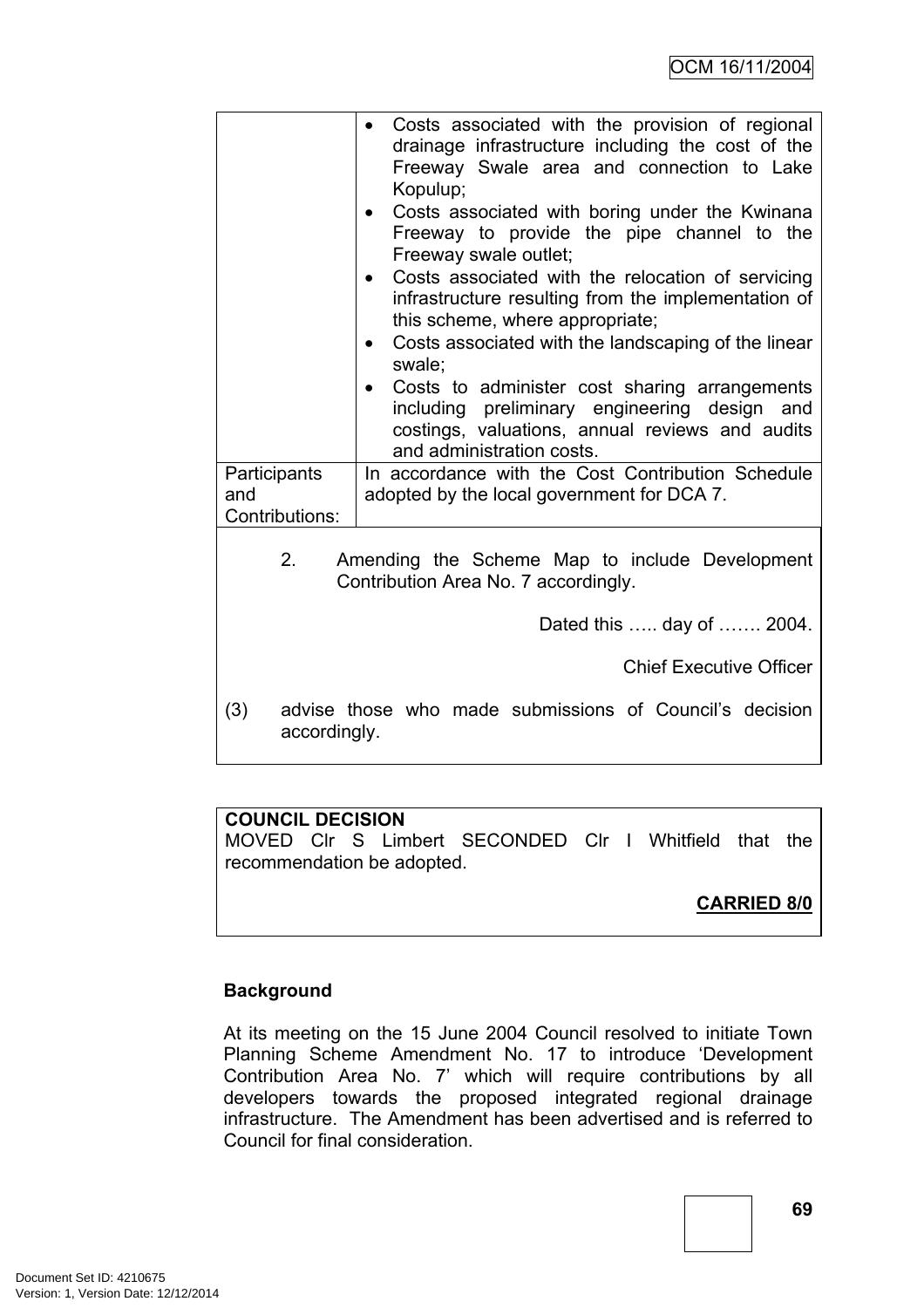## **Submission**

N/A

### **Report**

The amendment was forward to the Environmental Protection Authority (EPA) in July 2004. The amendment was not assessed by the EPA and no environmental advice was provided.

All relevant Government agencies and 41 affected, surrounding properties and relevant planning consultants were notified in writing of the Amendment and invited to make comments. Seven submissions were received during the advertising period and one outside the advertising period. There were no objections, however, a number of questions and issues were raised.

The main issue raised in the submissions and the Officer's response is provided below:

- 1. Calculation of contribution rate Clause 6.3.4(c) specifies that when calculating the total area of the owners land required to pay the contribution against that;
	- roads designated under the Metropolitan Region Scheme as primary regional roads and other regional roads;
	- existing public open space;
	- government primary and secondary schools; and
	- such other land as is set out in the Development Contribution Plan,

is to be excluded from the calculation.

Given the above and the land described in Schedule 12 (Part of Lot 199 Gaebler Road identified as Bush Forever Site No. 492, the Water Corporation bore sites and Lot 448 Lyon Road identified as a primary school) the following table provides a breakdown of the land subject to the calculation:

| <b>Description</b>                                                       | <b>Land Area</b> |
|--------------------------------------------------------------------------|------------------|
| Total area of land shown as DCA No. 7                                    | 148.7466ha       |
| Total are of land to be excluded from DCA No. 7 as described in   4.56ha |                  |
| Schedule 12                                                              |                  |
| Total area of land development contribution applicable to                | 144.1866ha       |

The above calculation does not include the land on the western side of the Kwinana Freeway between Barfield and Gaebler Roads. Until confirmation at the subdivision stage that these properties have not been included in the calculations.

Council's Engineering Services in conjunction with the project engineers for the development of The Sanctuary (Lot 199 Gaebler

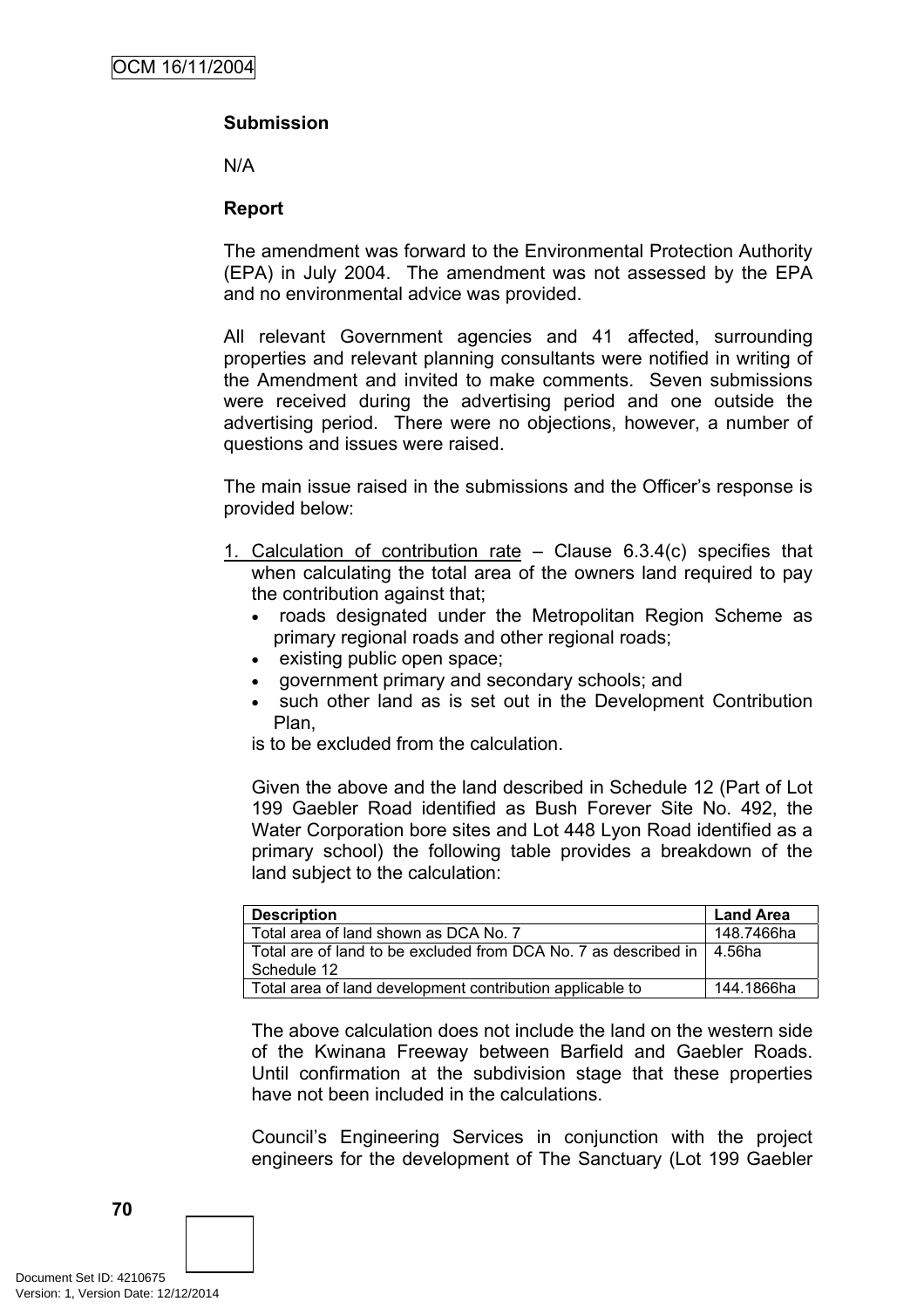Road) have provided the following estimated costs of the regional drainage infrastructure:

# **Estimate of works to be carried out on Lot 199 Gaebler Road**

|           |                                     | Qty | Unit | Rate       | <b>Amount</b> |
|-----------|-------------------------------------|-----|------|------------|---------------|
| 1.        | Earthworks,<br>supply<br>and<br>lav | 365 | М    | \$40.62    | \$29,170.56   |
|           | 375mm pipe                          |     |      |            |               |
| 2.        | Concrete manholes 1092 dia.         | 4   | Ea   | \$1,482.74 | \$5,930.96    |
| 3.        | Subsoil drainage                    | 335 | м    | \$36.49    | \$12,246.04   |
| 4.        | insitu<br>install<br>Supply<br>and  |     | Ea   | \$1,500.00 | \$1,500.00    |
|           | headwalls                           |     |      |            |               |
| 5.        | Survey costs                        |     | Item | \$2,000.00 | \$2,000.00    |
| 6.        | Design/supervision/engineering      |     | Item | \$3,813.57 | \$3,813.57    |
|           | costs at 7.5%                       |     |      |            |               |
| Sub total |                                     |     |      |            | \$54,661.13   |

### **Estimate of works to be carried out to connect to drainage system on the western side of the Kwinana Freeway**

|                                        | Qty  | Unit           | Rate       | <b>Amount</b> |
|----------------------------------------|------|----------------|------------|---------------|
| 1.<br>Earthworks, supply<br>and<br>lav | 447  | Μ              | \$87.00    | \$38,889.00   |
| 375mm pipe                             |      |                |            |               |
| 2.<br>Earthworks, supply and<br>lav    | 484  | M              | \$130.00   | \$62,920.00   |
| 525mm pipe                             |      |                |            |               |
| 3.<br>Kwinana<br>the<br>Bore<br>under  | 100  | M              | \$650.00   | \$65,000.00   |
| Freeway                                |      |                |            |               |
| 4.<br>Concrete manholes 1092 dia.      | 10   | Ea             | \$1,482.74 | \$14,827.40   |
| 5.<br>Subsoil drainage                 | 447  | Μ              | \$70.00    | \$31,290.00   |
| 6.<br>Supply and<br>install<br>insitu  | 4    | Ea             | \$1,500.00 | \$6,000.00    |
| headwalls                              |      |                |            |               |
| 7.<br>Earthworks - cut to spoil        | 2390 | M <sup>3</sup> | \$6.00     | \$143,400.00  |
|                                        | 0    |                |            |               |
| 8.<br>Survey costs                     | 1    | Item           | \$5,000.00 | \$5,000.00    |
| 9.<br>Design/supervision/engineerin    | 1    | Item           | \$3,813.57 | \$28,661.54   |
| g costs at 7.5%                        |      |                |            |               |
| 10.<br>Landscaping of linear swale     | 1    | Item           |            | \$231,953.00  |
| (including<br>annual                   |      |                |            |               |
| maintenance)                           |      |                |            |               |
| 11.<br>10% contingency                 | 1    | Item           |            | \$55,659.39   |
| Securing easement for swale<br>12.     | 1    | Item           |            | \$85,000.00   |
| Sub total                              |      |                |            | \$768,600.33  |

# **Estimate of administration costs**

|                                         |                                                              | <b>Amount</b> |  |
|-----------------------------------------|--------------------------------------------------------------|---------------|--|
| 1.                                      | Initial costs of Engineering Report by David Wills and       | \$30,000.00   |  |
|                                         | Associates                                                   |               |  |
| 2.                                      | Landscape masterplan and cost estimates                      | \$10,000.00   |  |
| 3.                                      | Annual landscape cost estimate review (5 years @ \$1,000/yr) | \$5,000.00    |  |
| 4.                                      | Infrastructure cost estimates (5 years @ \$1,500/yr)         | \$7,500.00    |  |
| 5.                                      | Annual audit cost (5 years @ \$700/yr)                       | \$3,500.00    |  |
| 6.                                      | Council administration (5 years @ \$3000/yr)                 | \$15,000.00   |  |
| Sub total                               | \$71,000.00                                                  |               |  |
|                                         |                                                              |               |  |
| TOTAL ENGINEERING COSTS<br>\$768,600.33 |                                                              |               |  |
|                                         | TOTAL ADMINISTRATION COSTS                                   | \$71,000.00   |  |
| <b>TOTAL</b>                            |                                                              | \$839,600.33  |  |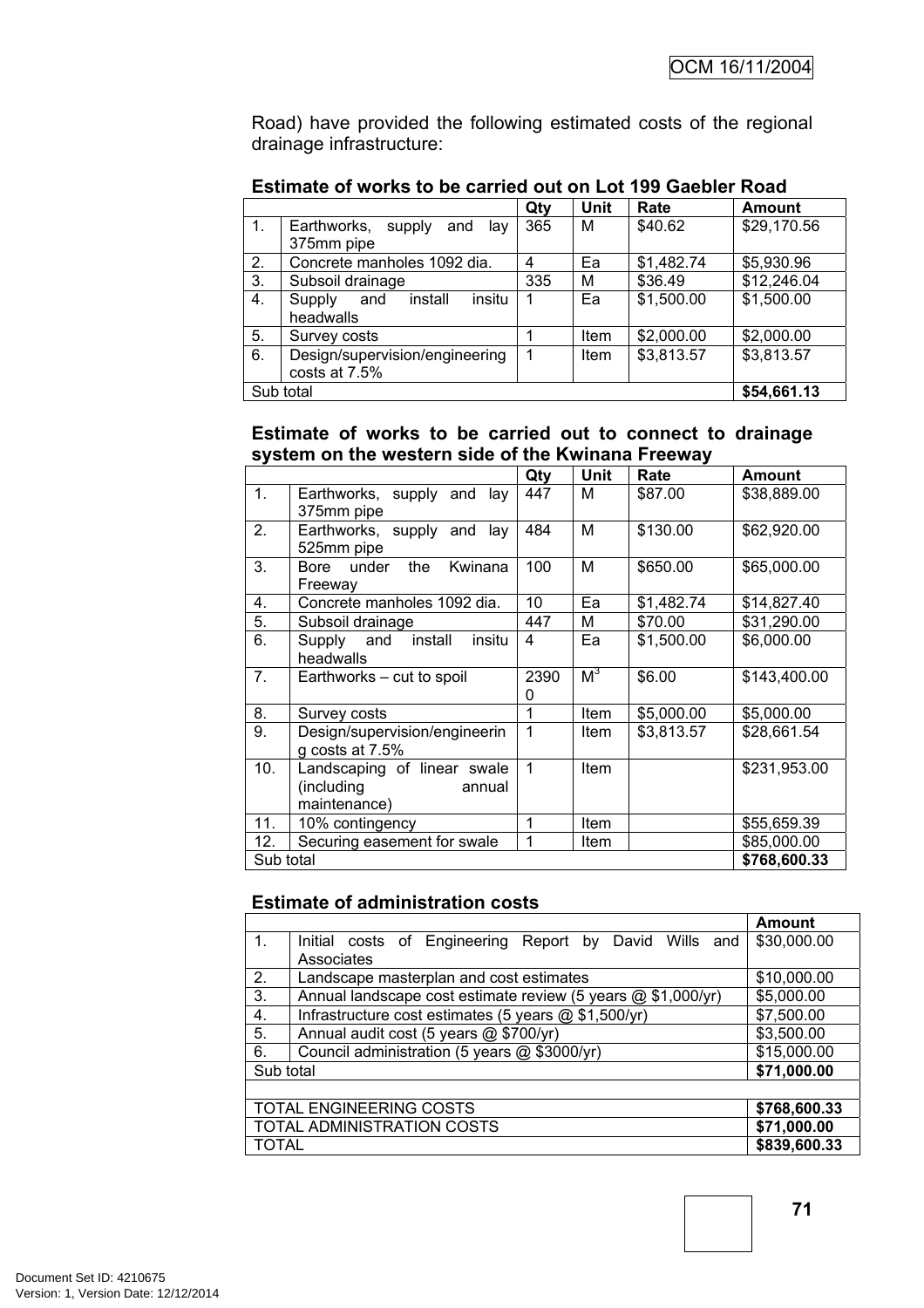These estimates show that the per hectare rate from DCA No. 7 will be \$5,823.01. The above figures are indicative only and will be reviewed at the time of receiving more detailed designs for each section of the infrastructure.

- 2. Details of infrastructure requirements Detailed engineering design details for the infrastructure will be produced and available for all affected landowners once they have been produced by Stocklands as part of the subdivision process for the development of Lot 199 Gaebler Road. All landowners within the DCA will have the opportunity to provide comment on the cost schedule proposed for the area and these will be reviewed annually in accordance with Clause 6.3.4 (d).
- 3. Contribution area One of the submissions argued that Lot 204 Gibbs Road should be included in the DCA.

The submission goes onto further suggest that Pt Lots 3 and 4 Lyon Road should not be included in the DCA as they are outside the 'Declared Water Corporation Drainage Boundary'. The David Will's Report confirms that the catchment boundary for the Russell Road Buffer Lake and the area contributing to the Arterial Drainage System is assumed to be the Water Corporation Declared Drainage System. Pt Lots 1 to 4 Lyon Road are outside this area and therefore the DCA should be modified to delete these properties. The Report goes on to further suggest that this land can be developed using either on site soakage or discharge into the Water Corporation's Peel Main Drain.

Since advertising the amendment Peet and Co, developers of Lots 203 and 11 Barfield Road, have approached Council seeking approval to dispose stormwater drainage into the 'Freeway Swale Channel' on the western side of the Kwinana Freeway. It is possible for the properties between Barfield Road and the Kwinana Freeway to disposed of drainage into the swale, however, as the swale forms part of the regional drainage system network proportional contributions to this network will be required. Development of land in this area can either be drained into the swale or on site drainage systems will be required. Council officers have written to all those land owners between Barfield Road and the Kwinana Freeway seeking their comments of the inclusion of this area into the amendment. At the time of writing this report no responses had been received from these owners, however a clause has been inserted into the amendment to include these properties if required.

### **Conclusion**

The introduction of 'Development Contribution Area No. 7' to Schedule 12 of Town Planning Scheme No. 3 will ensure that a coordinated

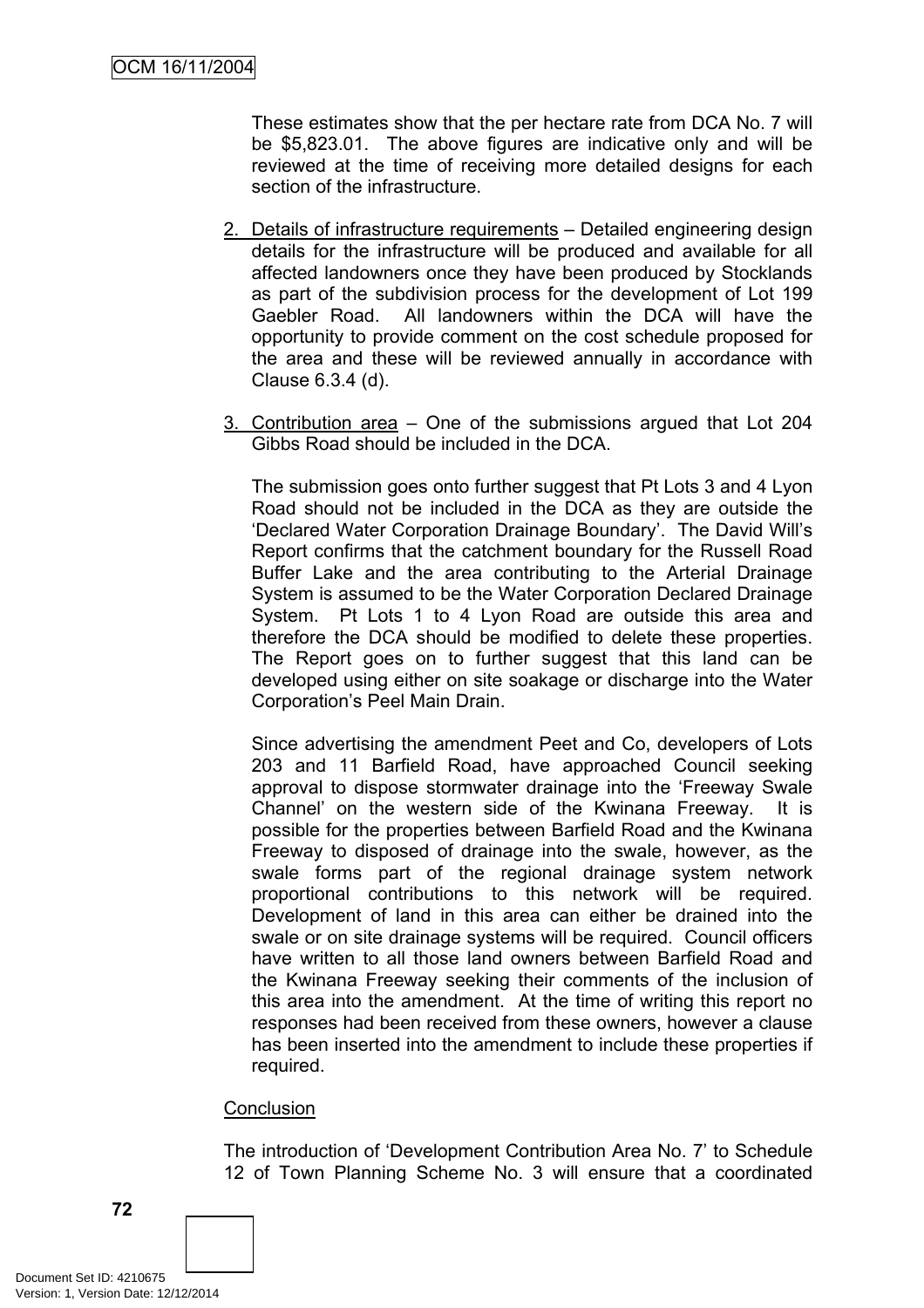approach is taken to the regional drainage in the Southern Suburbs Area with all developers contributing to the provision of the drainage infrastructure. No objections were raised during the advertising of the amendment and the comments received have been addressed through minor modifications. It is therefore recommended that Council finally adopts Scheme Amendment No. 17.

# **Strategic Plan/Policy Implications**

N/A

## **Budget/Financial Implications**

There will be costs involved in the administration of the Development Contribution Plan however these costs are no different to the costs that are already incurred by Council for the other Development Contribution Plans within the City. These administration costs are to be recouped through the Contribution Plan.

Stocklands will be pre-funding the majority of the works for the regional drainage infrastructure.

## **Legal Implications**

Nil.

# **Community Consultation**

The Amendment was advertised in accordance with the Town Planning and Development Act 1928 (as amended).

# **Implications of Section 3.18(3) Local Government Act, 1995**

Nil.

# **14.10 (MINUTE NO 2616) (OCM 16/11/2004) - NEGLECTED BUILDING - LOT 14; 31 KNOCK PLACE, JANDAKOT - OWNER: WEST COAST SKIN AND HIDE CO PTY LTD (5513325) (JW)**

### **RECOMMENDATION**

That Council initiate a prosecution for a breach of Section 670 of the Local Government (Miscellaneous Provisions) Act 1960, against the owner of Lot 14, 31 Knock Place, Jandakot, should the owner not comply with the City's Section 408 (1) Notice, previously issued on  $14<sup>th</sup>$ of January 2004, or be subject to an appeal by the owner.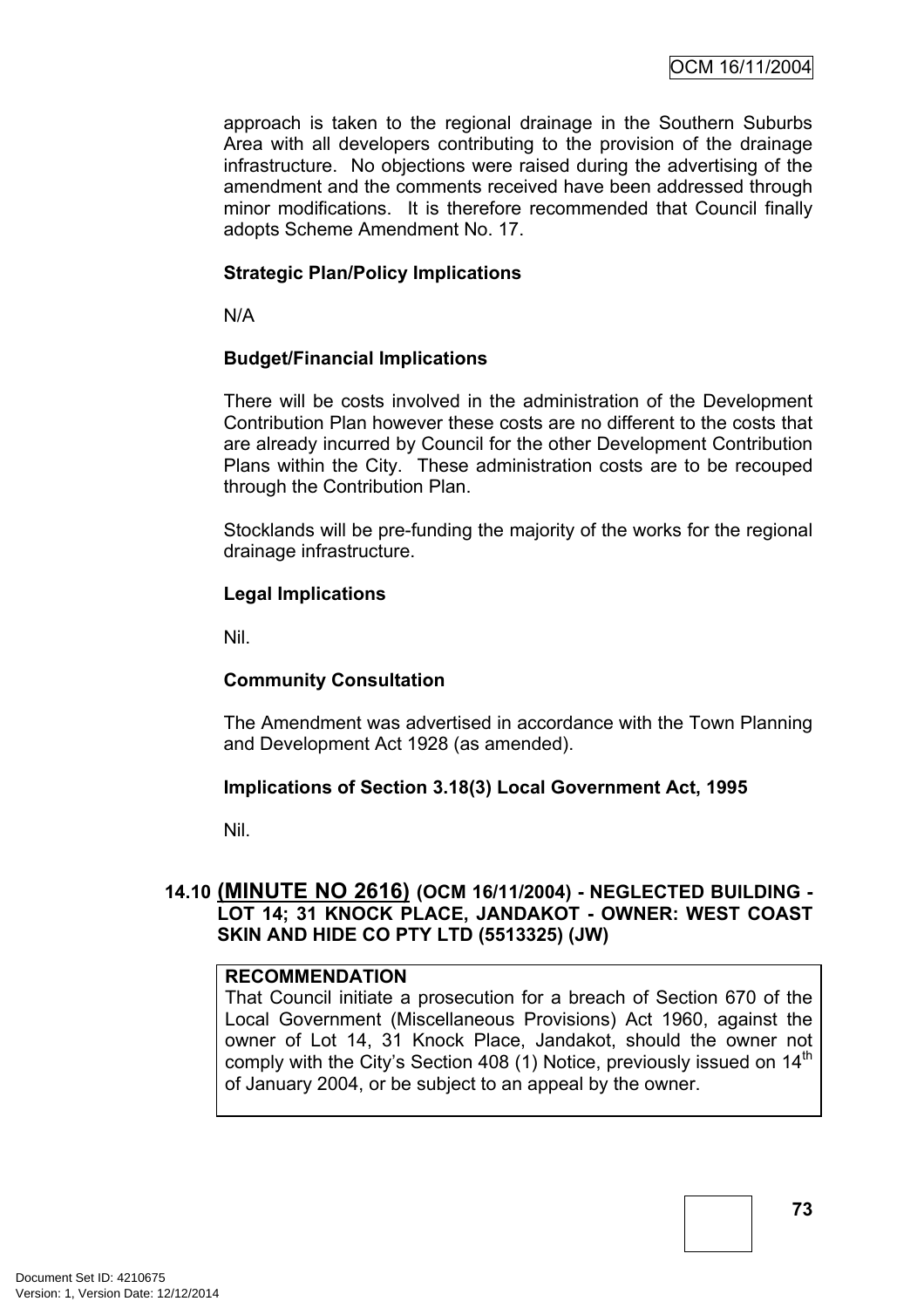### **COUNCIL DECISION**

MOVED Clr S Limbert SECONDED Clr I Whitfield that the recommendation be adopted.

**CARRIED 8/0**

# **Background**

- A Section 408 (1) Notice was issued under delegation on the 14 January 2004. The notice required that an unoccupied derelict steel clad and framed animal skin factory be taken down.
- A number of site inspections have been made over the period since the notice was issued. The landowner has initiated removal of the derelict building, however progress has been very slow.
- The owner has been contacted on a number of occasions and has provided advice as to when the building will be removed. All work completion dates offered by the owner have passed and a substantial amount of the building still has not been removed.

## **Submission**

N/A

# **Report**

A reasonable time period has been given to the owner to complete the works, however, progress has been minimal and intermittent.

A copy of the 408 Notice previously issued will now be sent to the building owner. The copy of the Notice gives the owner an appeal right to the Minister for Housing and Works who may uphold, dismiss or vary the City's Notice.

Subject to any appeal (if lodged) outcome the City should initiate action under Section 670 of the Local Government (Miscellaneous Provisions) Act 1960, to compel the building owner to comply with the requisitions of the City's 408 Notice, requiring removal of the neglected building. It is an offence for the building owner not to comply. The penalties upon conviction for an offence, by a corporate landowner are up to \$2,000 and up to \$5,000 for each day during which an offence continues. It is envisaged that such a penalty would result in the landowner carrying out the remainder of the work promptly, to avoid such penalties. This approach would also lessen the chance of the City having to enforce the removal of the building by carrying out the works.

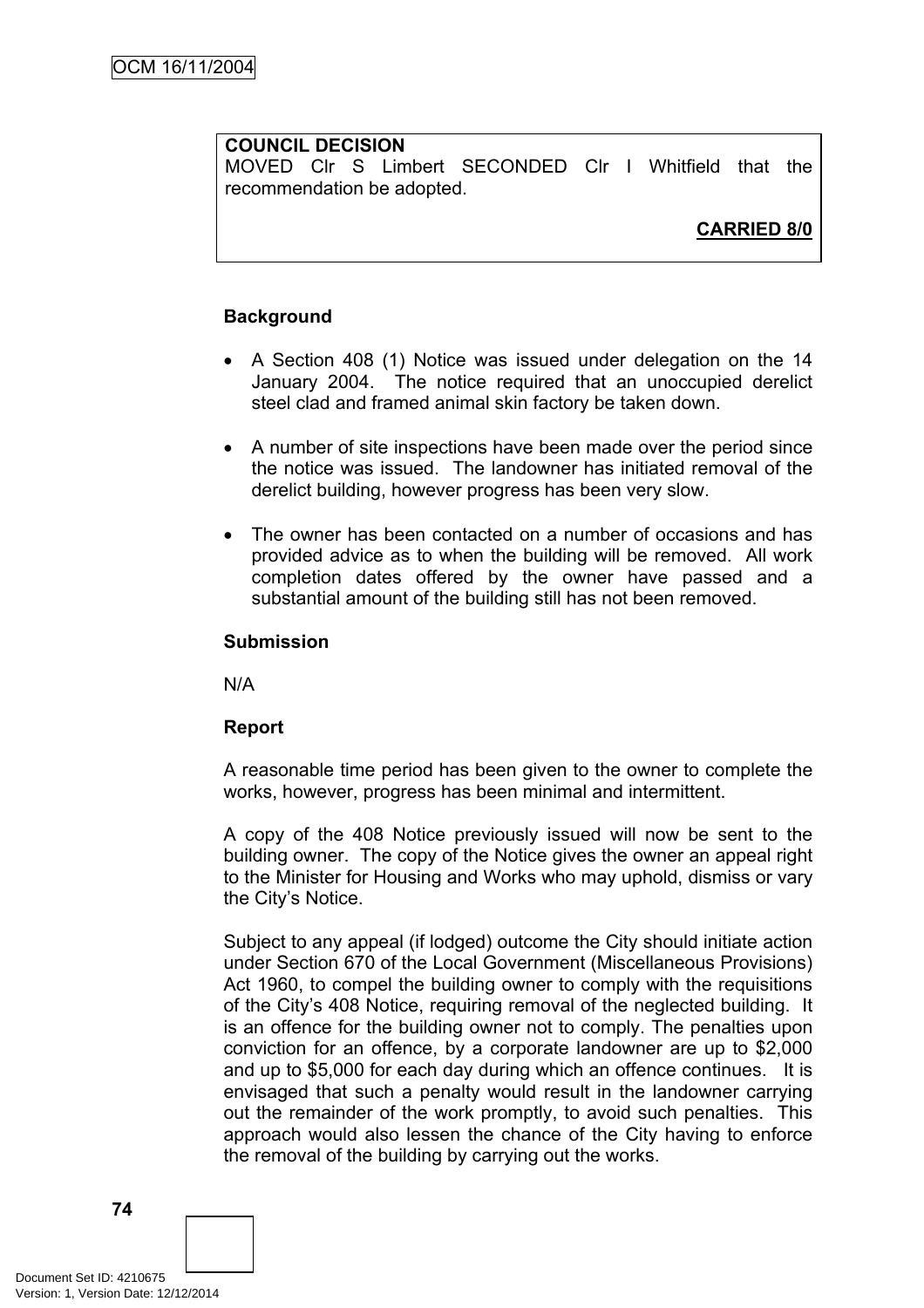# **Strategic Plan/Policy Implications**

The Corporate Strategic Plan Key Result Areas which apply to this item are:-

- 1. Managing Your City
	- *"To conduct Council business in open public forums and to manage Council affairs by employing publicly accountable practices."*
- 2. Planning Your City
	- *"To ensure that the development will enhance the levels of amenity currently enjoyed by the community."*

# **Budget/Financial Implications**

The City may incur legal costs to pursue this matter.

# **Legal Implications**

Local Government (Miscellaneous Provisions) Act 1960, Section 670.

# **Implications of Section 3.18(3) Local Government Act, 1995**

Nil.

### **14.11 (MINUTE NO 2617) (OCM 16/11/2004) - MOBILE TELEPHONE BASE STATION - 2 TICHBORNE STREET, JANDAKOT - OWNER C SANTORO - APPLICANT: TELSTRA MOBILE NETWORK SERVICES WA (5513225) (MR) (5513225)**

# **RECOMMENDATION**

That Council:

- (1) grant its approval to the proposed Mobile Telephone Base Station on Lot 67 (No 37) Hammond Road, Jandakot subject to the following conditions:-
	- 1. The development may only be carried out in accordance with the terms of the application as approved herein and any approved plan.
	- 2. Nothing in the approval or these conditions shall excuse compliance with all relevant written laws in the commencement and carrying out of the development.
	- 3. The premises shall be kept in a neat and tidy conditions at all times by the owner/occupier to the satisfaction of the Council.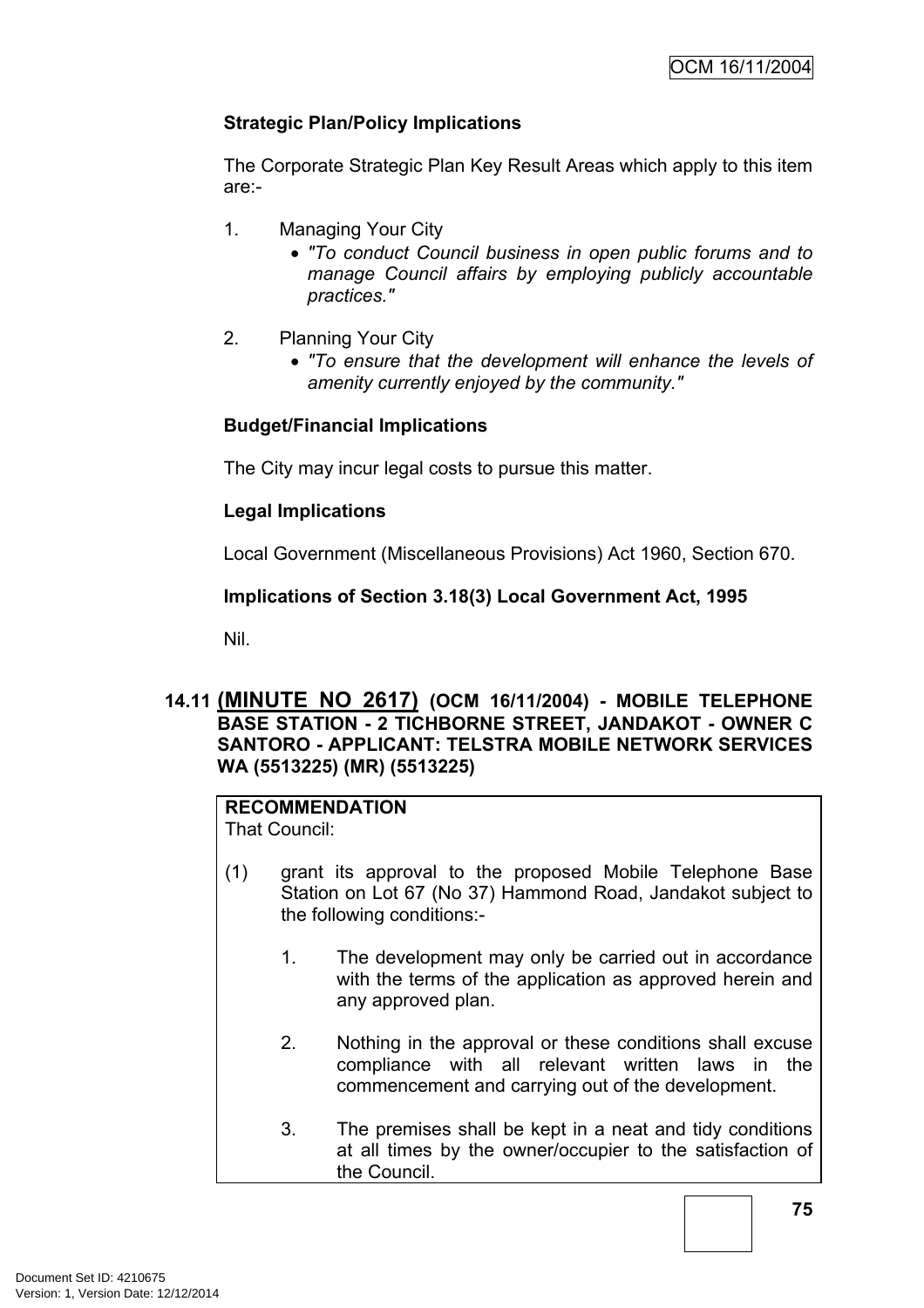- 4. The telecommunication facility being constructed to facilitate co-location with other telecommunication carriers.
- 5. The telecommunication pole being constructed using a slimline pole and finished in galvanised grey with the equipment room finished in colourbond Merino in accordance with the application.
- 6. The telecommunication facility must comply with the Australian Radiation Protection And Nuclear Safety Agency ("ARPANSA") established Radiation Protection Standard that specifies limits for continuous exposure of the general public to RF transmissions at frequencies used by the mobile phone base stations and the Australian Communication Authority ("ACA") mandated exposure limit for continuous exposure of the general public to Radio Frequency EME from mobile phone base stations.

## Footnote:

The development must comply with the BCA. A building licence is required prior to commencement of development.

(2) review its "Telecommunications Policy – High Impact Facilities" APD13, to seek a reduction in the separation distance between a telecommunications tower and prescribed facilities from 500m to 100m.

# **COUNCIL DECISION**

MOVED Clr S Limbert SECONDED Clr I Whitfield that the recommendation be adopted.

**CARRIED 8/0**

# **Background**

| <b>ZONING:</b>    | MRS:                                         | Industry |  |
|-------------------|----------------------------------------------|----------|--|
|                   | TPS3:                                        | Industry |  |
| LAND USE:         | <b>Existing Industry</b>                     |          |  |
| LOT SIZE:         | 607sqm                                       |          |  |
| AREA:             | 35m slimline mono pole and equipment shelter |          |  |
| <b>USE CLASS:</b> | Use Not Listed - Mobile Phone Base Station   |          |  |

**76**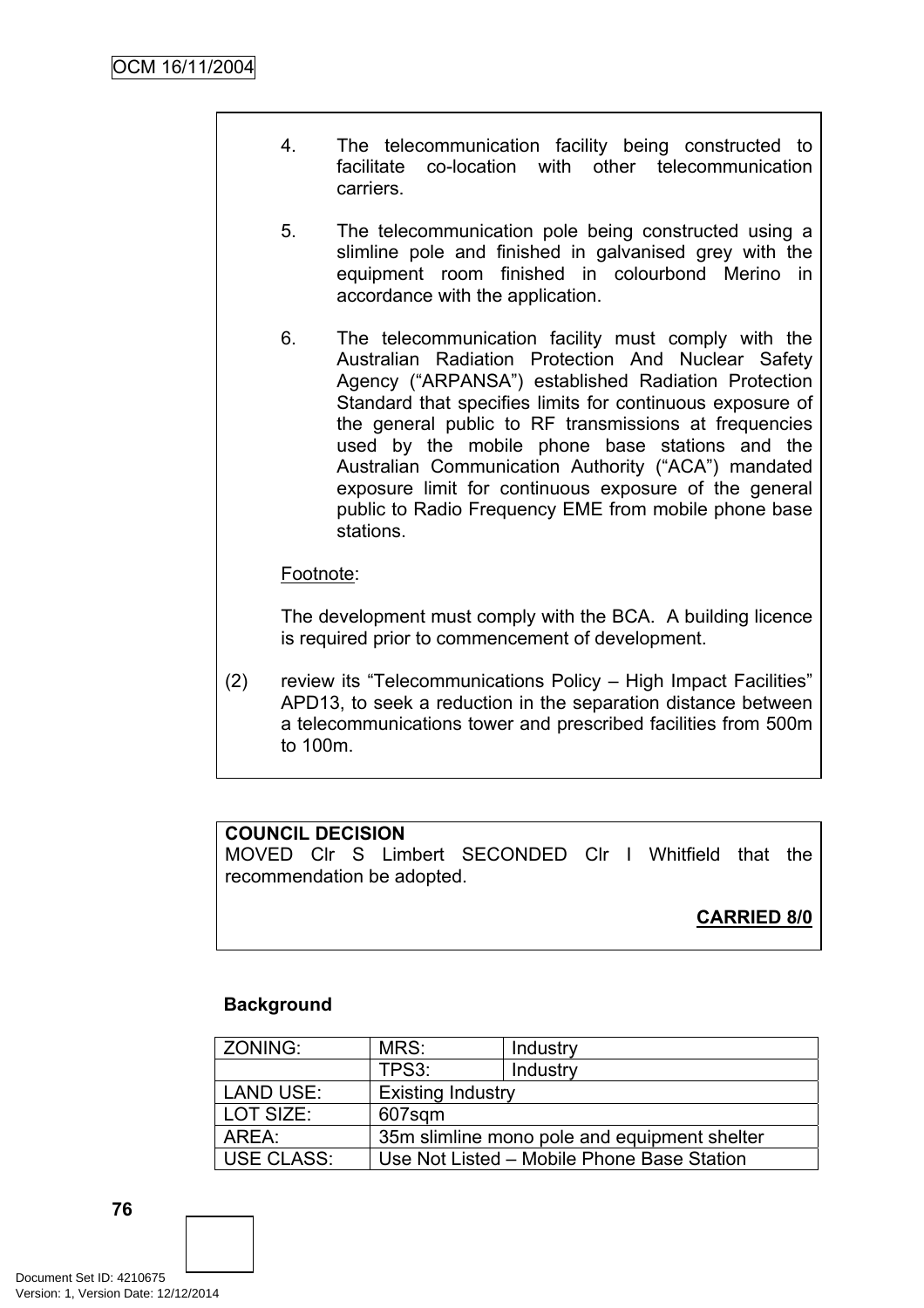*Mobile Base Stations and EMR* 

*Information supplied by the Australian Communications Authority and ARPNSA is provided below:-* 

*What is radiofrequency electromagnetic radiation (EMR)? – Radiofrequency EMR is the transfer of energy by radio waves. Mobile phone stations broadcast towers and radar facilities all emit radiofrequency EMR. EMR also occurs in nature and is part of everyday life. Natural sources like the sun, the earth and the ionosphere all emit low levels of EMR.* 

*Are there set limits on exposure to EMR in Australia? – Yes. The Australian Communications Authority (ACA) sets limits for exposure from mobile phone base stations to protect public health. All mobile base stations must comply with the ACA limits.* 

*What is the ACA's public exposure limit? – It is 200 microwatts per square centimetre. This is at least 50 times below a level of exposure to EMR which is known to have adverse health effects on the human body and is consistent with World Health Organisation guidelines. So what are the exposure levels around mobile base stations? – They are less than 0.1 per cent of the ACA limit. And, in most locations, they are less than television or radio signals measured in the same place.* 

*Has anybody measured EMR from mobile base stations? – Yes. As part of a national survey the Australian Radiation Protection and Nuclear Safety Agency (ARPANSA) measured EMR at 14 locations near mobile phone base stations. ARPANSA found that emissions from mobile base stations at these localities were comparable to television and FM radio transmitters measured at the same time, and are lower than those from AM radio transmitters.* 

*Are mobile base stations a health risk? – Evidence gathered by ARPANSA suggests that exposure levels in public areas are so far below the exposure limit set by the ACA emissions from mobile phone base stations have no implications for health.* 

### **Submission**

Telstra is proposing to construct a new base station and phone tower. The new facility is intended to improve the mobile telephone coverage in the Yangebup – Beeliar area and have determined that the subject site would enhance service to residences in these two suburbs. The "in building" quality of coverage to dwellings would be improved in an area which is currently experiencing poor signals or no signal at all.

Telstra have selected the site in the Jandakot Industrial Area as this provides the best level of separation from residences and other sensitive land uses.

**77**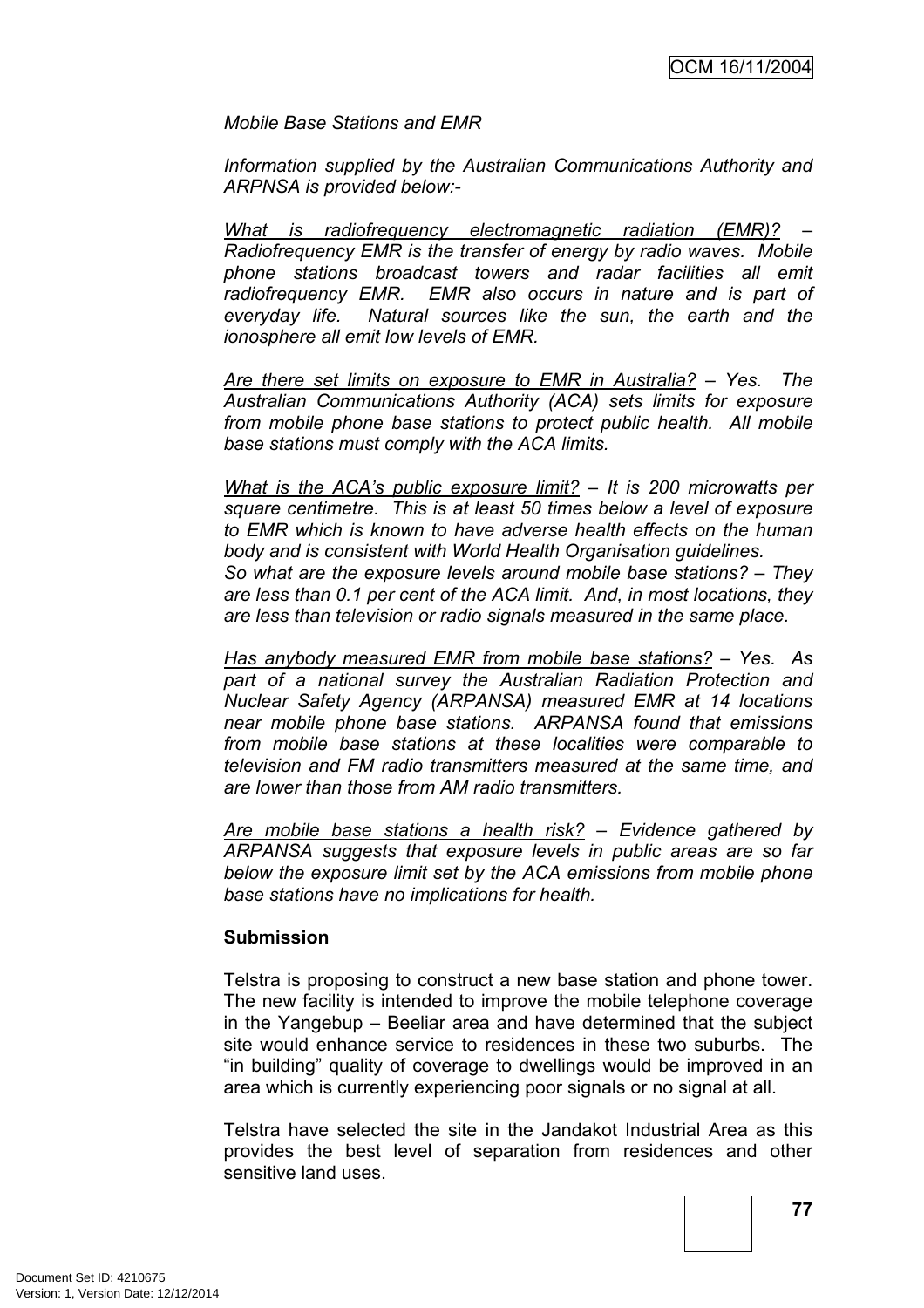Telstra are proposing to install a 35m slimline mono pole at the site with 3 antennas at the 37.2m level and 3 antennas at the 34m level together with an associated equipment room at the base of the structure.

The application basically complies with Council's Policy in relation to site zoning and visual impact requirements however 500m separation from existing residences cannot be achieved in this area.

The site has been selected having regard to the WAPC Statement of Planning Policy No 5.2 where it is advised as follows:-

- The slimline mono pole will be finished in a galvanised grey with the equipment room finished in colourbond Merino.
- The pole and equipment room will be isolated by fencing.

Telstra have also indicated that they have a responsible approach to Electro Magnetic Energy (EME) Emissions which is demonstrated through compliance with relevant radio frequency standards and comprehensive policies and procedures to protect the health and safety of the community and employees.

In Australia, the EME safety standard is set by ARPANSA and regulated by the Australian Communications Authority (ACA) – independent regulator of the nation's telecommunications industry. Based on careful analysis of scientific literature and offers protection against identified health effects of EME with a large in built safety margin. Compliance with EME standards is part of Telstra's responsible approach to EME and mobile phone technology.

### **Report**

Planning approval is required from Council before the development of the telecommunication infrastructure can be commenced. The Council's Town Planning Scheme No 3 provides the basis for planning controls within the district.

The application is for a use not listed in the City's Town Planning Scheme No 3 and subject to the advertising requirements of clause 9.4 the proposal requires special approval from Council.

The application was advertised for 21 days by notification of all landowners within 500 metres of the subject land. At the close of the advertising period 10 submissions were received. Of these submissions 6 objected and 4 raised no objection to the proposal.

The main concerns raised in submissions were as follows:-

• It is within 500m of my house which is absolutely not acceptable;

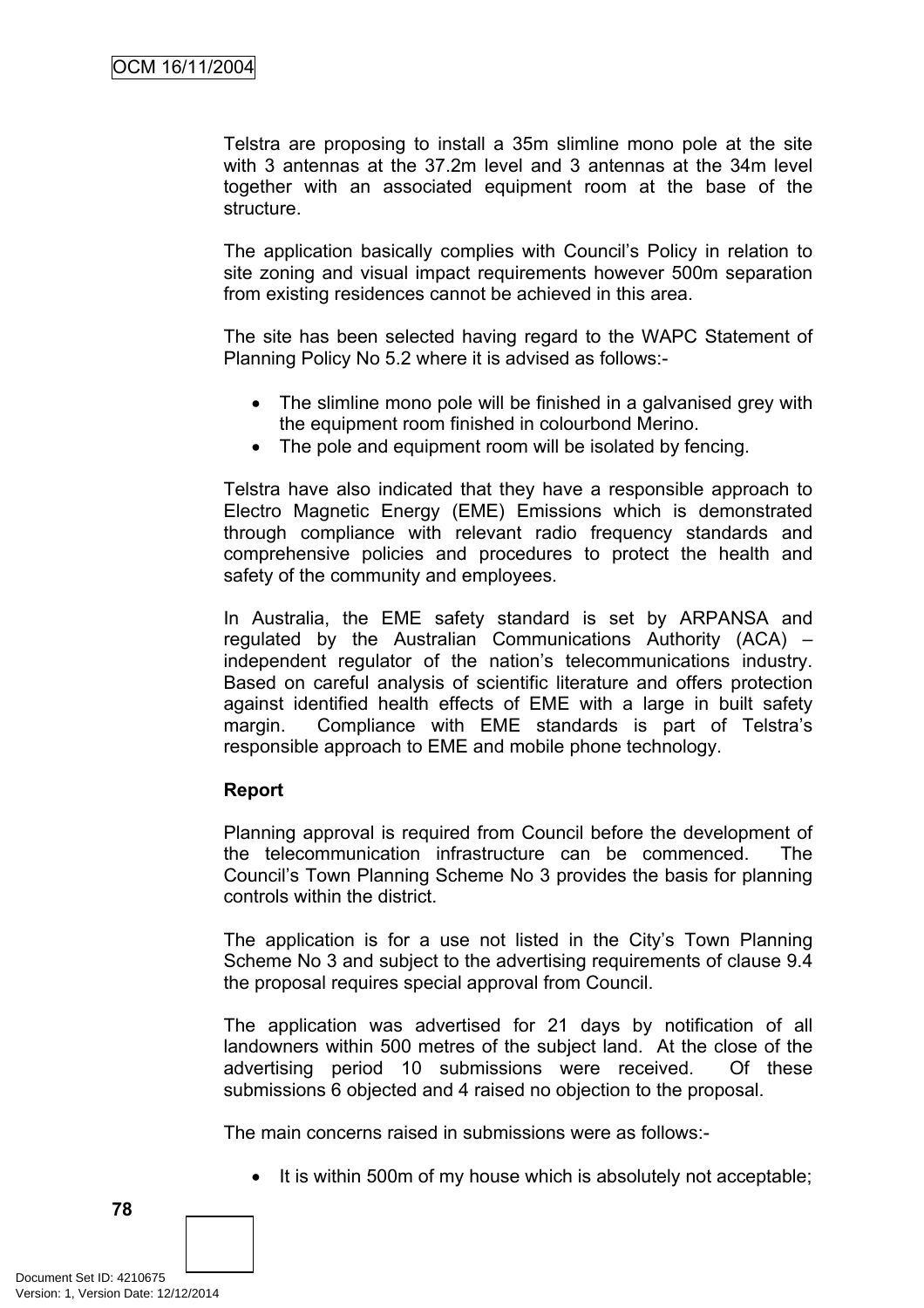- We have a lot of children living and playing in the area. They are going to face strong radiation which is a potential cancer causer;
- Property values will be greatly affected by the proposal.
- Enough phone towers located in South Lake/Jandakot Area and no more are necessary.
- No proof that these towers do not pose a health risk. Have young children and are not prepared to take the risk.
- Expect reduced Council rates if approved.
- The tower should be more than 400m from dwellings.

The primary concern of submissions received in objection relates to the perceived health implications of EME received at dwellings within 500m of the proposed telecommunications facility. All telecommunication carriers are required to comply with the Australian Communications Authority's *Radiocommunications (Electromagnetic Radiation – Human Exposure Standard (2003).* This incorporates substantial safety margins to address concerns for potentially sensitive groups in the community such as children, pregnant women, the infirm and aged.

According to State Planning Policy (SPP 5.2) research undertaken by the Australian Radiation Protection and Nuclear Safety Agency (ARPANSA) has reported that environment radiofrequency levels near base stations for the digital mobile phone network are extremely low. The ARPANSA study reported that the highest daily average level was well below one per cent of the Australian Communications Authority's public exposure limits and concluded that *"given the very low levels recorded and the relatively low power of these types of transmitters, it is unlikely that the radiofrequency radiation from base stations would cause any adverse health effects, based on current medical research.*

The applicant has also demonstrated through estimates of the EME levels at ground level emitted from the Mobile Base Station antennas at Lot 67 Hammond Road. Maximum EME levels estimated are at distances from 5m, 50m, 100m, 200m, 300m, 400m and 500m from the base station. The results show that the maximum EME level is at 167m from the antennas (south east of the site) being 0.39% of the ACA mandated exposure limits (ie. less than 0.5% of the maximum EME level). The EME levels actually reduce from 167m to 500m from the proposed antennas. By comparison the EME level at 500m is 0.052% of the ACA mandated exposure level which is significantly less than and comparable to exposure levels predicted at 100m from the facility (0.035%).

The proposed telecommunication facility complies with Council's *Telecommunications Policy – High Impact Facilities APD13* with the exception of the selected site being within 500 metres of the nearest residential zoned land. The facility would be located in industrial zoned land. Most of the surrounding land is zoned Industry, Light Industry, Mixed Business, Parks and Recreation – Yangebup Lake and a smaller

**79**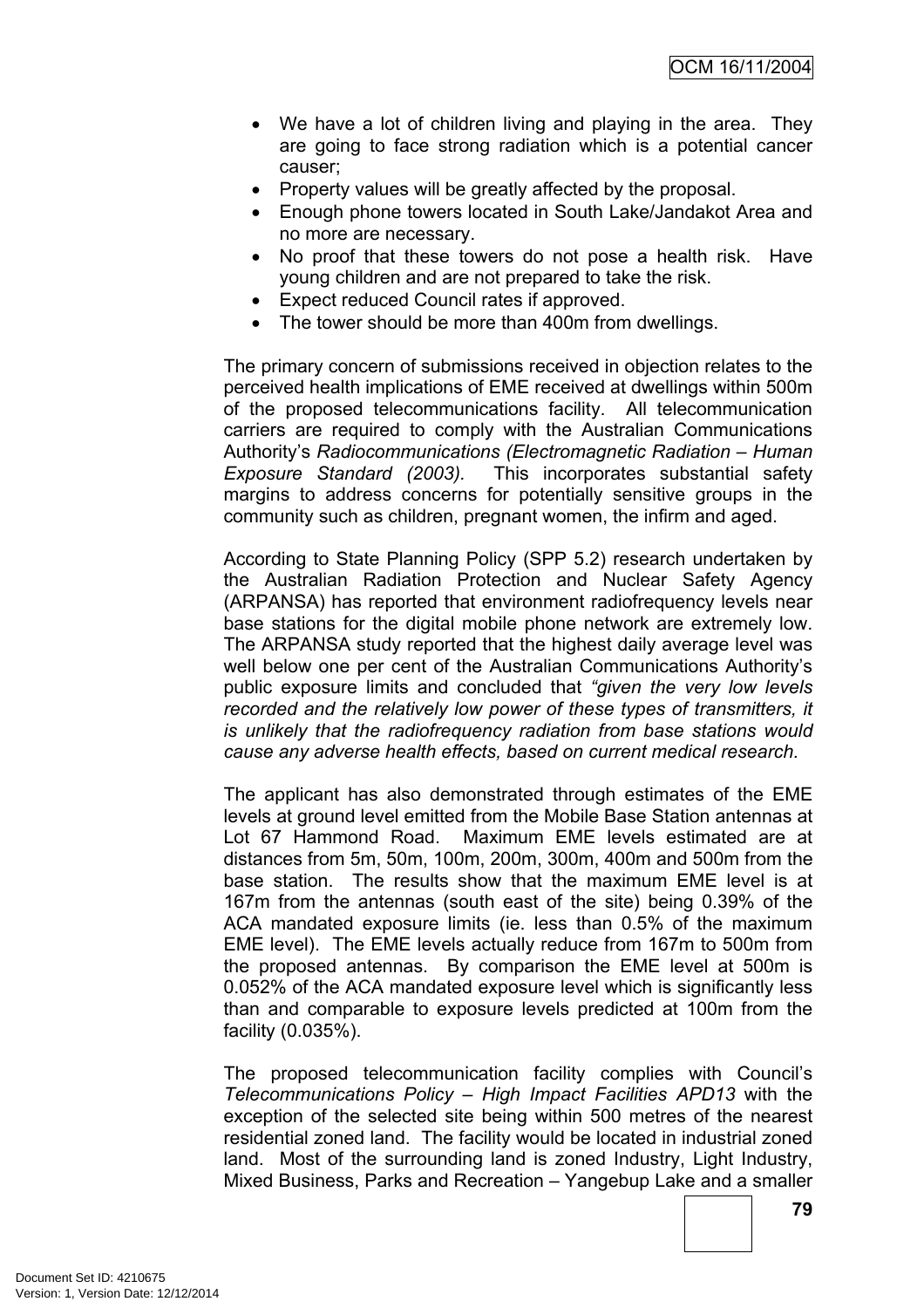balance area comprising of residential and future residential land to the north. Given the EME predicted levels discussed above, the Council Policy should be reviewed to delete reference to the 500m setback to the nearest residential zone, because EME levels at 100m from a facility are similar to readings at 500m and in both instances are well within acceptable levels of exposure. It would be problematic to defend an appeal if the application was rejected by Council on the grounds that it failed to comply with the 500m exclusion area.

The closest residential zoned property is 390 metres away on Thomas Street, South Lake. There are approximately 30 residential properties in South Lake within 500 metres of the location where the facility is proposed to be installed. The 500m buffer area set out in Council's Telecommunication Policy – High Impact Facilities APD13 is not based on any scientific evidence and was included by Council at its Ordinary Meeting in September 2002 as an amendment to the Policy. It is recommended that Council approve the proposed telecommunication facility for the following reasons:-

- Current medical research into the health effects of telecommunication towers shows that it is unlikely that the radiofrequency radiation from base stations would cause any adverse health effects. The health implications of mobile phone towers was not a valid consideration of Council's former policy;
- Telstra must comply with strict safety margins regarding Electromagnetic Energy emissions to address concerns for potentially sensitive groups in the community such as children, pregnant women, the infirm and aged. These requirements are not administered by the Council and is not within its control;
- The visual impact of the proposed facility is reduced by its unobtrusive location for installation within the Jandakot Industrial Area and its slimline mono-pole design;
- The nearest residential area is 390 metres away in South Lake;
- The proposal would improve mobile telephone coverage to homes located west of Yangebup Lake and south of Beeliar Drive where there is cell "drop outs" and no coverage is obtained.

# **Strategic Plan/Policy Implications**

The Corporate Strategic Plan Key Result Areas which apply to this item are:-

- 1. Managing Your City
	- *"To conduct Council business in open public forums and to manage Council affairs by employing publicly accountable practices."*
- 2. Planning Your City

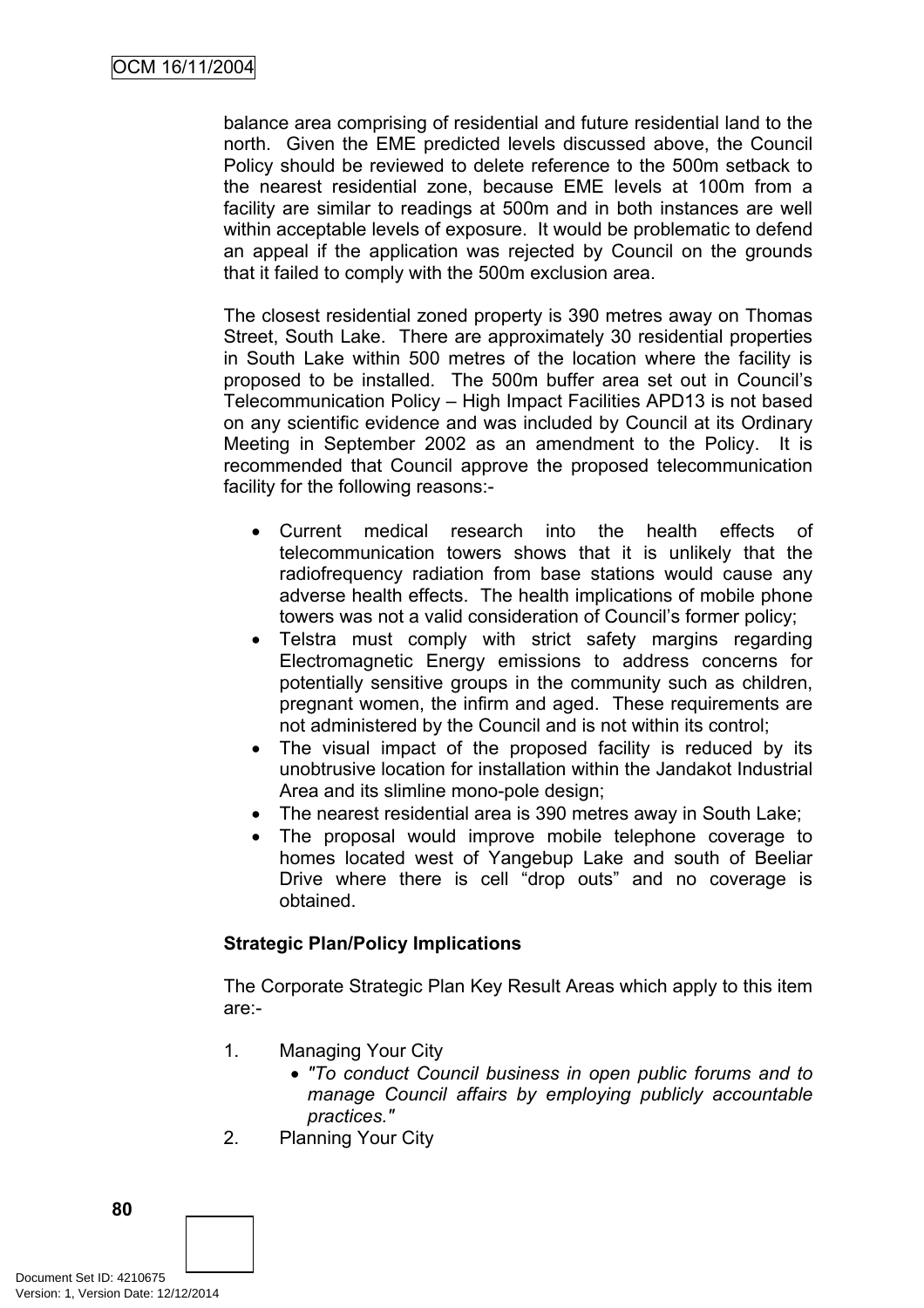- *"To ensure that the planning of the City is based on an approach which has the potential to achieve high levels of convenience for its citizens."*
- *"To ensure that the development will enhance the levels of amenity currently enjoyed by the community."*
- 4. Facilitating the needs of Your Community
	- *"To facilitate and provide an optimum range of community services."*

The Planning Policies which apply to this item are:-

APD13 Telecommunications Policy - High Impact Facilities APD40 Response To Appeals

### **Budget/Financial Implications**

Nil

### **Legal Implications**

Town Planning Scheme No 3

### **Community Consultation**

Community consultation was undertaken in accordance with Town Planning Scheme No 3.

### **Implications of Section 3.18(3) Local Government Act, 1995**

Nil.

# **14.12 (MINUTE NO 2618) (OCM 16/11/2004) - RESEARCH INTO TRANSIT ORIENTATED DEVELOPMENT AT COCKBURN CENTRAL (9608) (JM)**

# **RECOMMENDATION**

That Council:

- (1) receive the report;
- (2) advise the Planning and Transport Research Centre that it is not prepared to provide funding for the project, but is prepared to provide assistance in kind through the utilisation of planning personnel and information through the provision of GIS and other data.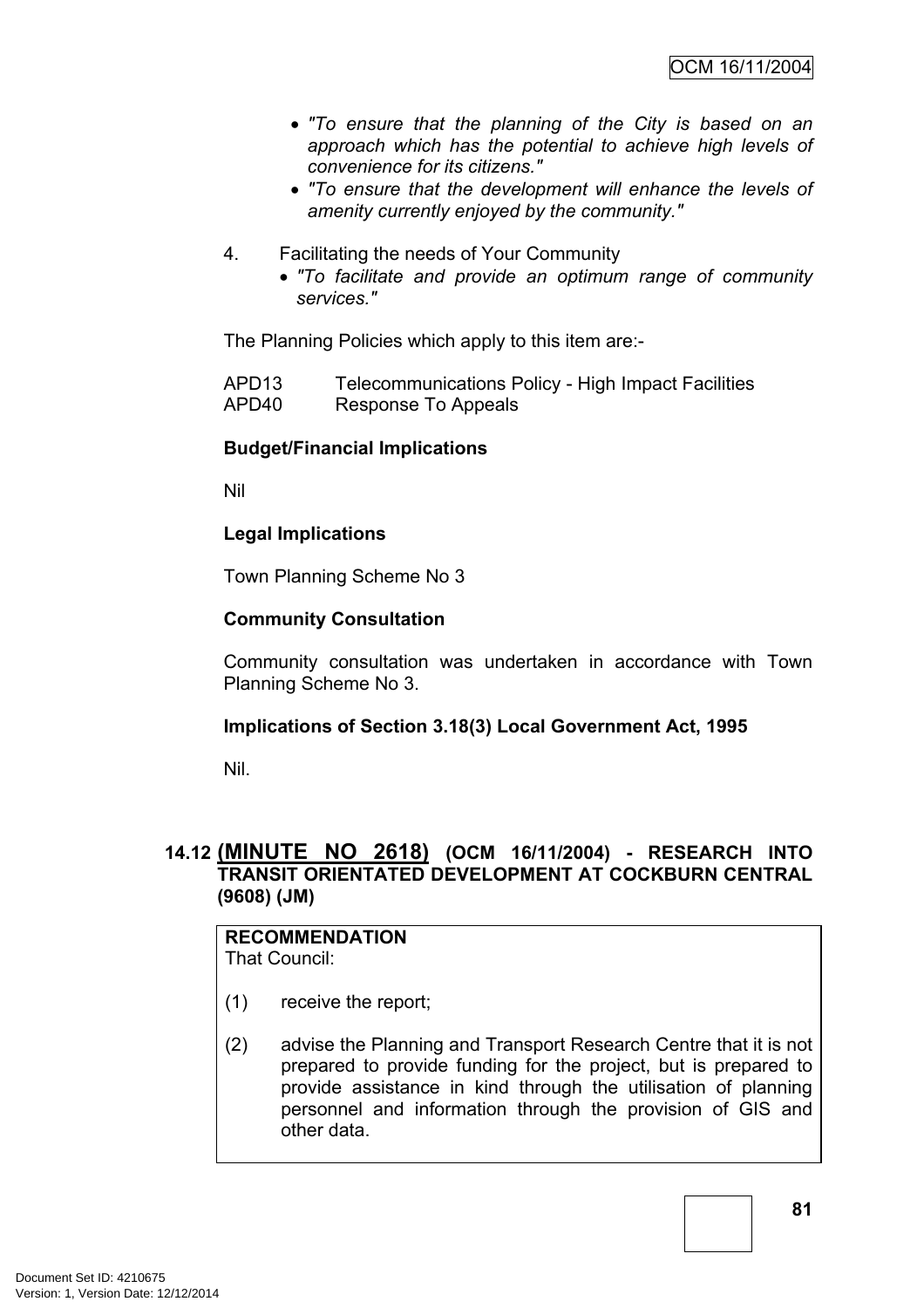# **COUNCIL DECISION**

MOVED Clr S Limbert SECONDED Clr V Oliver that Council:

- (1) receive the report;
- (2) advise the Planning and Transport Research Centre that it is not prepared to provide funding for the project, but is prepared to provide assistance in kind through the utilisation of planning personnel and information through the provision of GIS and other data; and
- (3) upon completion of the Research Report on Transit Orientated Development by the Planning and Transport Research Centre (PATREC), that the report be provided to Council for its information.

**CARRIED 8/0**

### **Explanation**

The results of the report will be important to Council for future planning for Cockburn Central and other transit facilities within the City of Cockburn.

### **Background**

The four public universities in Perth are undertaking a research project that will examine the actual and potential effects of Transit Orientated Development (TOD) in the vicinity of a number of new railway stations which are to be developed as part of the construction of the Perth to Rockingham rail line. Cockburn Central is included as one of the stations in the program.

Funding and in kind support is being sought from individual local government bodies of up to \$10,000 per annum over five years in support of the program.

### **Report**

The Planning Transport and Research Centre (PATREC) is a collaborative between Curtin University, Edith Cowan university, Murdoch University and the University of Western Australia. The proposed program is long term research strategy is to assist State and local governments, the private sector and the broader community develop a fuller understanding of the range of urban development strategies available to respond to rapid growth, emerging new transport directions and potential housing and employment options in the vicinity of major transit nodes.

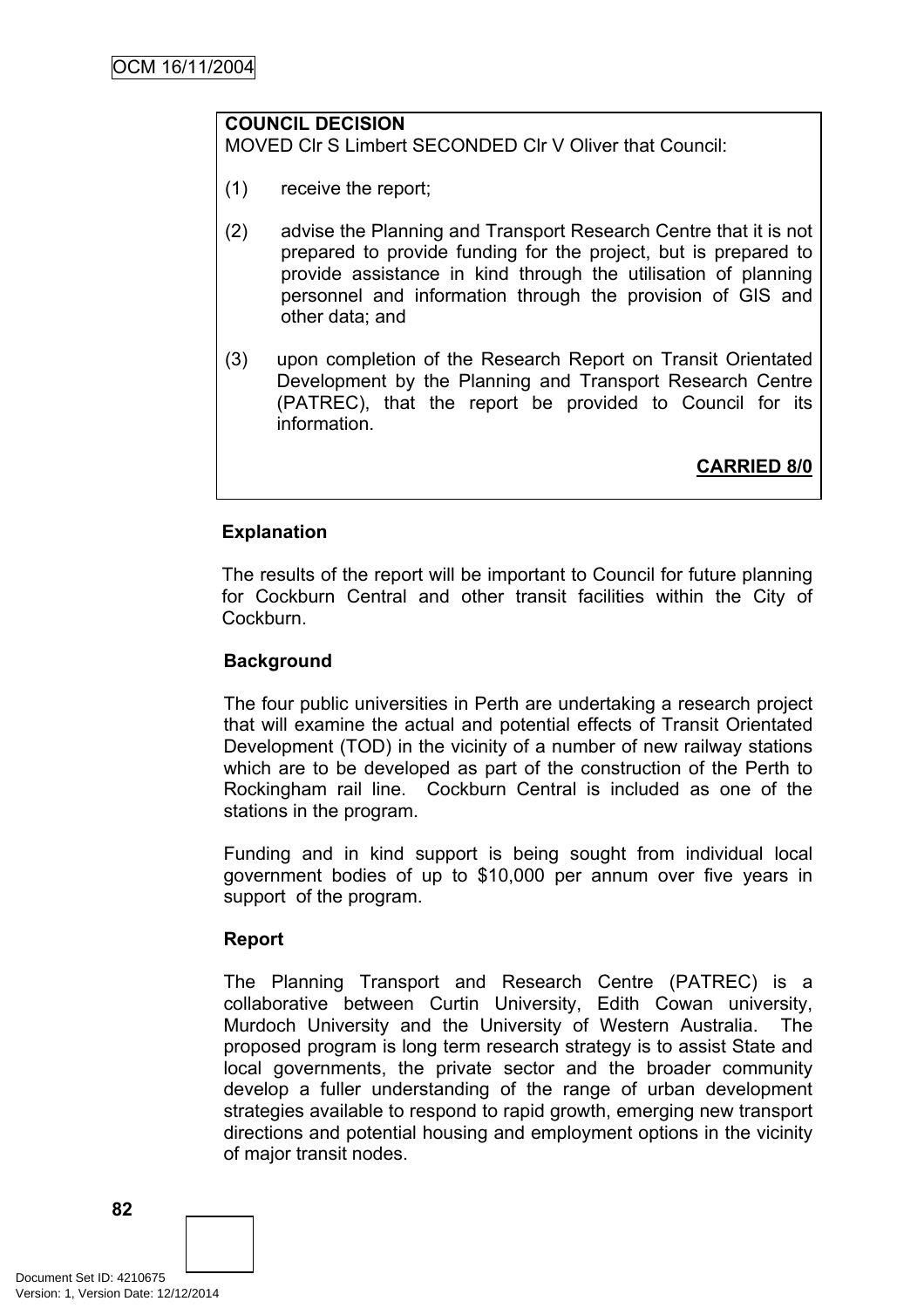It is stated that:

*"Very little research has been conducted on the actual and potential effects of TOD in an Australian context. The only research available to Australian practitioners and policy makers was conducted in US and European cities."*

The TOD research will be carried out over a five-year period comparing the TOD in at least four case study locations (Rockingham, Wellard Village, Cockburn Central, South Street and Stirling). Three rounds of household interview and land-use surveys will be conducted (before station opening, post station opening and two years following). The purpose of the research will be to gain a better understanding of the impacts of the greater accessibility afforded by the new south-west metro railway on travel behaviour, economic development and opportunities.

The submission from PATREC indicates that if the City was to participate in the research program it would have access to the research results at key points throughout the study, and will have the opportunity to contribute to survey methodology and design.

It has been requested that if the City wishes to be part of the project the City would need to confirm its interest by October and put forward further documentation by early to mid November. We are advised that:

"We envisage cash contributions to the cost of the research from individual local government bodies would not exceed \$10,000 per annum over the five year program. Payments of cash contributions would not be required until the 2005/06 financial year. "

The project will provide valuable research information on development trends around TOD's and insights on broader changes occurring around other major transport nodes in the Perth metropolitan area. It will also provide a better understanding of the processes at work and the critical factors affecting development around major transit nodes in Perth. This data will be of assistance when reviewing the planning strategies that have been prepared for Cockburn Central and will help refine over time the appropriate mix and density of development.

It is apparent that the results of the research will be of most assistance at a metropolitan level providing guidance on development around future major TOD nodes. In addition the planning of future TOD's will be a State rather than a local government responsibility and therefore the Council role is limited. Because Cockburn Central is already committed and will be planned and developed within the next 5 years and forms part of the study, the program will be of limited benefit to the City, but despite this, the City should be prepared to provide in kind support.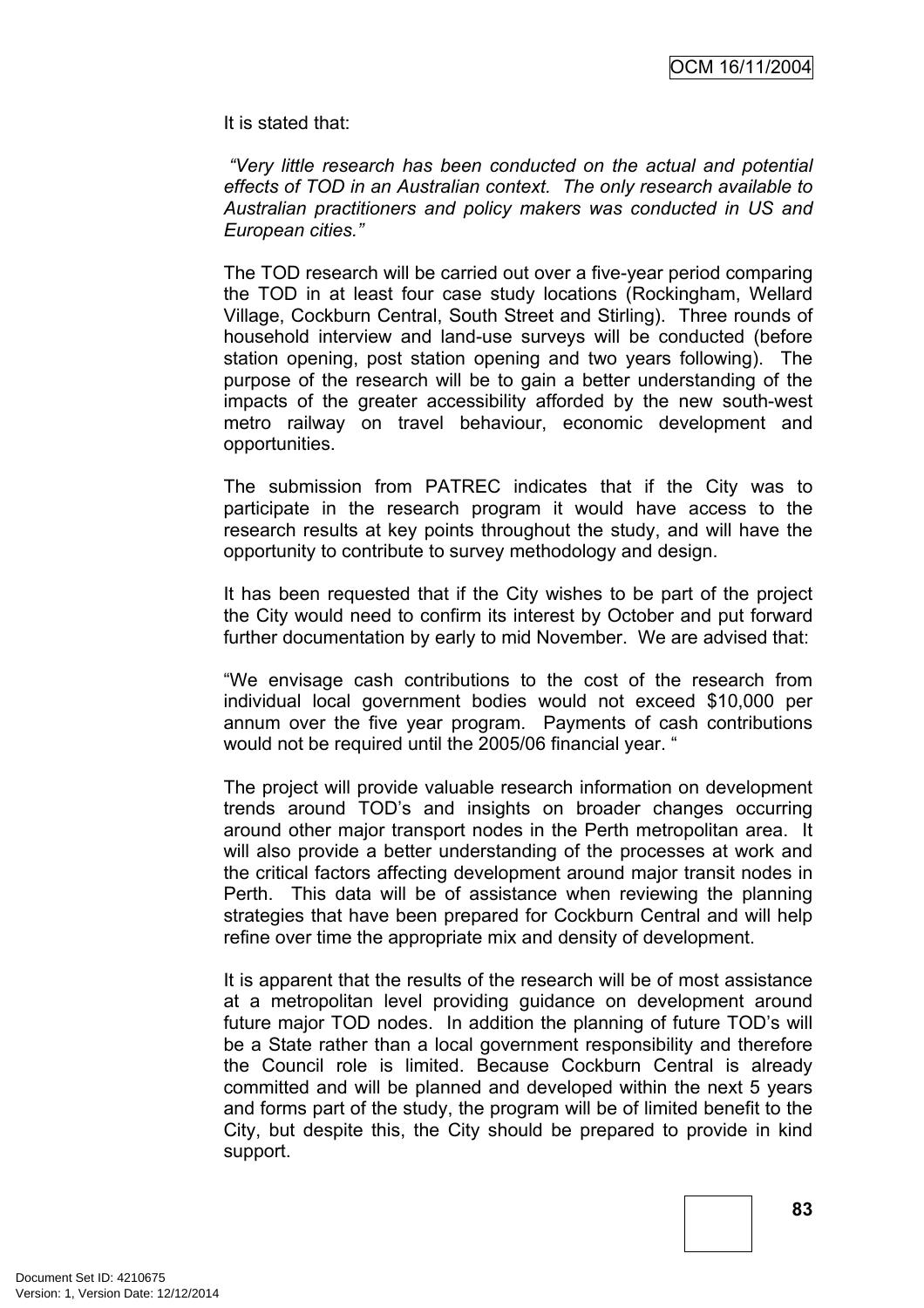# **Strategic Plan/Policy Implications**

The Corporate Strategic Plan Key Result Areas which apply to this item are: -

- 1. Managing Your City
	- *"To conduct Council business in open public forums and to manage Council affairs by employing publicly accountable practices."*  •
- 2. Planning Your City
	- *"To ensure that the planning of the City is based on an approach which has the potential to achieve high levels of convenience for its citizens."*
	- *"To ensure that the development will enhance the levels of amenity currently enjoyed by the community."*
	- *"To foster a sense of community within the district generally and neighbourhoods in particular."*
- 4. Facilitating the needs of Your Community
	- *"To facilitate and provide an optimum range of community services."*
	- *"To identify current community needs, aspirations, expectations and priorities of the services provided by the Council."*

### **Budget/Financial Implications**

It is not anticipated that specific financial input will be required for the City's input in this project.

### **Legal Implications**

Nil.

**Community Consultation** 

N/A

# **Implications of Section 3.18(3) Local Government Act, 1995**

Nil.

**84**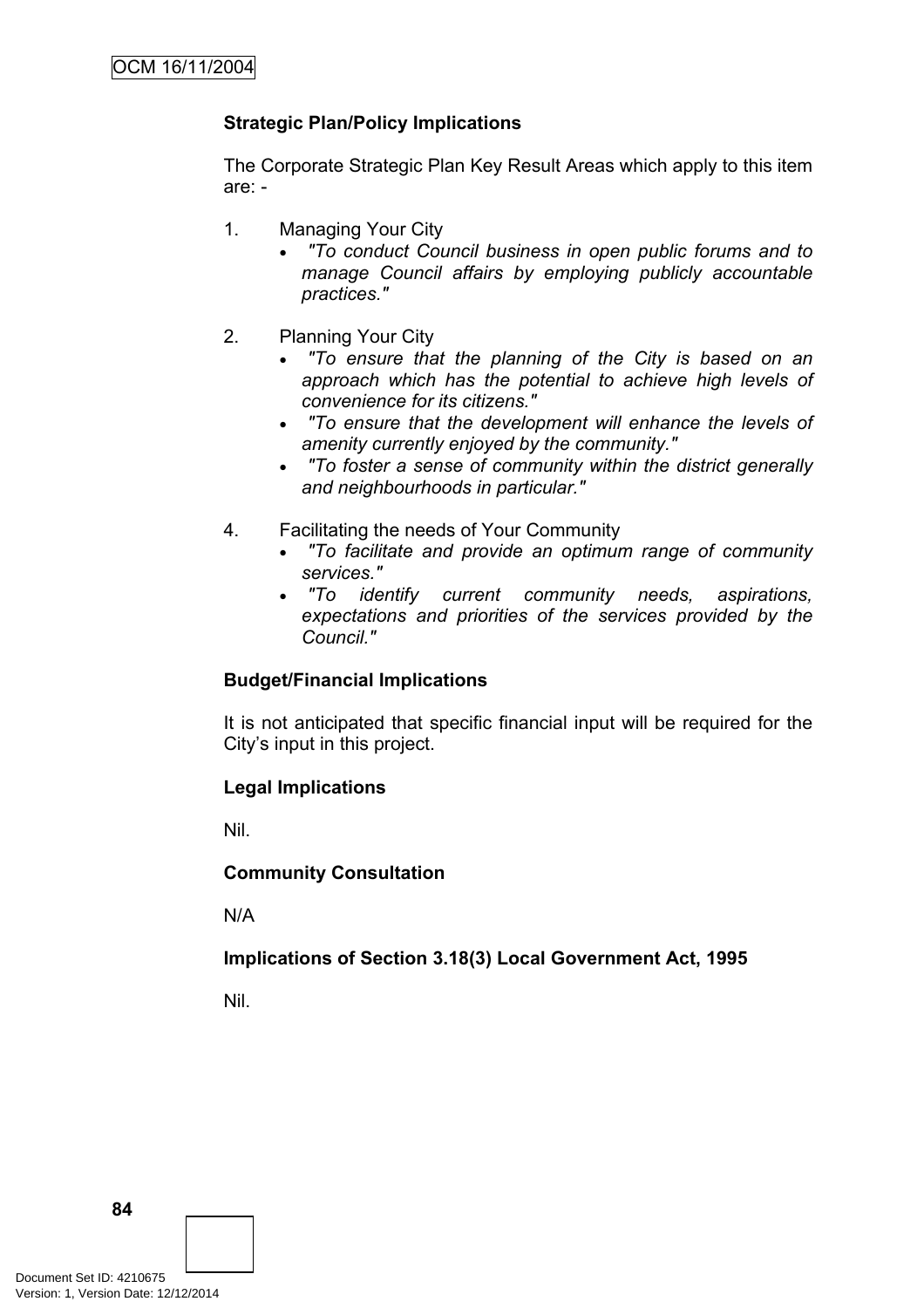### **14.13 (MINUTE NO 2619) (OCM 16/11/2004) - GENERAL INDUSTRY - CRUSHING CONCRETE STOCK PILE - LOT 50; 54 WELLARD STREET, BIBRA LAKE - OWNER/APPLICANT: CITY OF COCKBURN (4300017) (JW)**

## **RECOMMENDATION**

That Council:

(1) grant approval to a General Industry – Crushing Concrete Stock Pile on Lot 50 (No. 54) Wellard Street, Bibra Lake subject to the following conditions:

### STANDARD CONDITIONS

- 1. Nothing in the approval or these conditions shall excuse compliance with all relevant written laws in the commencement and carrying out of development.
- 2. The premises shall be kept in a neat and tidy condition at all times by the owner/occupier to the satisfaction of the Council.
- 3. All stormwater being contained and disposed of on-site to the satisfaction of Council.

# SPECIAL CONDITIONS

- 4. The operation hours of the proposed concrete crushing are restricted to 8:00am to 4:00pm on Saturday and Sunday only.
- 5. The concrete crushing operation will not be permitted between 1<sup>st</sup> October to 31<sup>st</sup> March annually.
- 6. Dust created from the concrete crushing operation must be contained within the property boundary at all times and it is requested that:
	- (i) A supply of water be available to assist in controlling dust created from the concrete crushing operation.
	- (ii) The resulting pile of crushed concrete is to be stabilised; and
	- (iii) Should adverse weather conditions be experienced so that dust cannot be contained within the property boundary, the operator must cease all works immediately.
- 7. The development is to comply with the *Environmental Protection Act 1986* which contain penalties where noise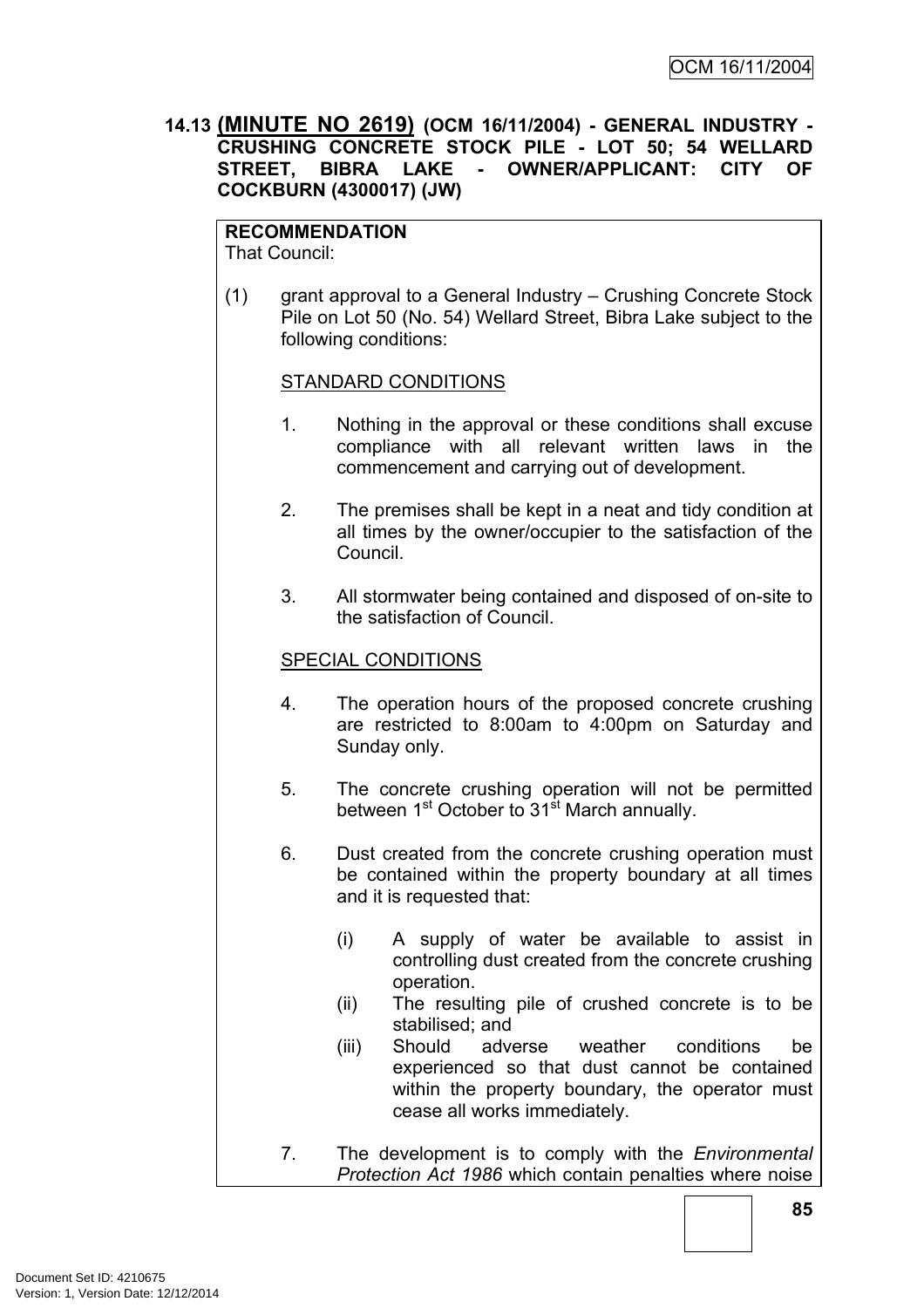limits exceed the prescribed by the *Environmental Protection (Noise) Regulations 1997*. As a premise located in the industrial area, the assigned levels for all hours of operation are  $L_{A10}$  of 65dB<sub>(A)</sub>,  $L_{A1}$  of 80dB<sub>(A)</sub> and  $L_{AMAX}$  of 90dB  $(A)$  as determined in accordance with the Environmental Protection (Noise) Regulations 1997.

- 8. Suitable wind fencing be provided along the eastern property boundary to protect the adjoining property from sand/dust carried by prevailing winds.
- 9. Appropriate measures shall be implemented within the time and in the manner directed by the Council in the event that sand or dust is blown from the site.
- (2) advise those persons who made a submission of Council's decision.

## **COUNCIL DECISION**

MOVED Clr I Whitfield SECONDED Clr M Reeve-Fowkes that the recommendation be adopted.

**CARRIED 8/0**

### **Background**

| ZONING:           | MRS:                                       | Industrial |  |
|-------------------|--------------------------------------------|------------|--|
|                   | TPS3:                                      | Industry   |  |
| <b>LAND USE:</b>  | <b>COC Depot</b>                           |            |  |
| LOT SIZE:         | 3.8532ha                                   |            |  |
| AREA:             | 3.85ha                                     |            |  |
| <b>USE CLASS:</b> | General (Licensed) – 'D' Discretionary Use |            |  |

### **Submission**

The application is for the City to crush and recycle the stockpile of old broken concrete footpath and crossovers that is currently stored at the City of Cockburn Operations Centre (Depot) at 54 Wellard Street, Bibra Lake.

This would provide for a contractor to come in and recycle the stockpile into a re-useable base material (roadbase type material). This process has been used by the City of Belmont recently in a similar situation for the same purpose.

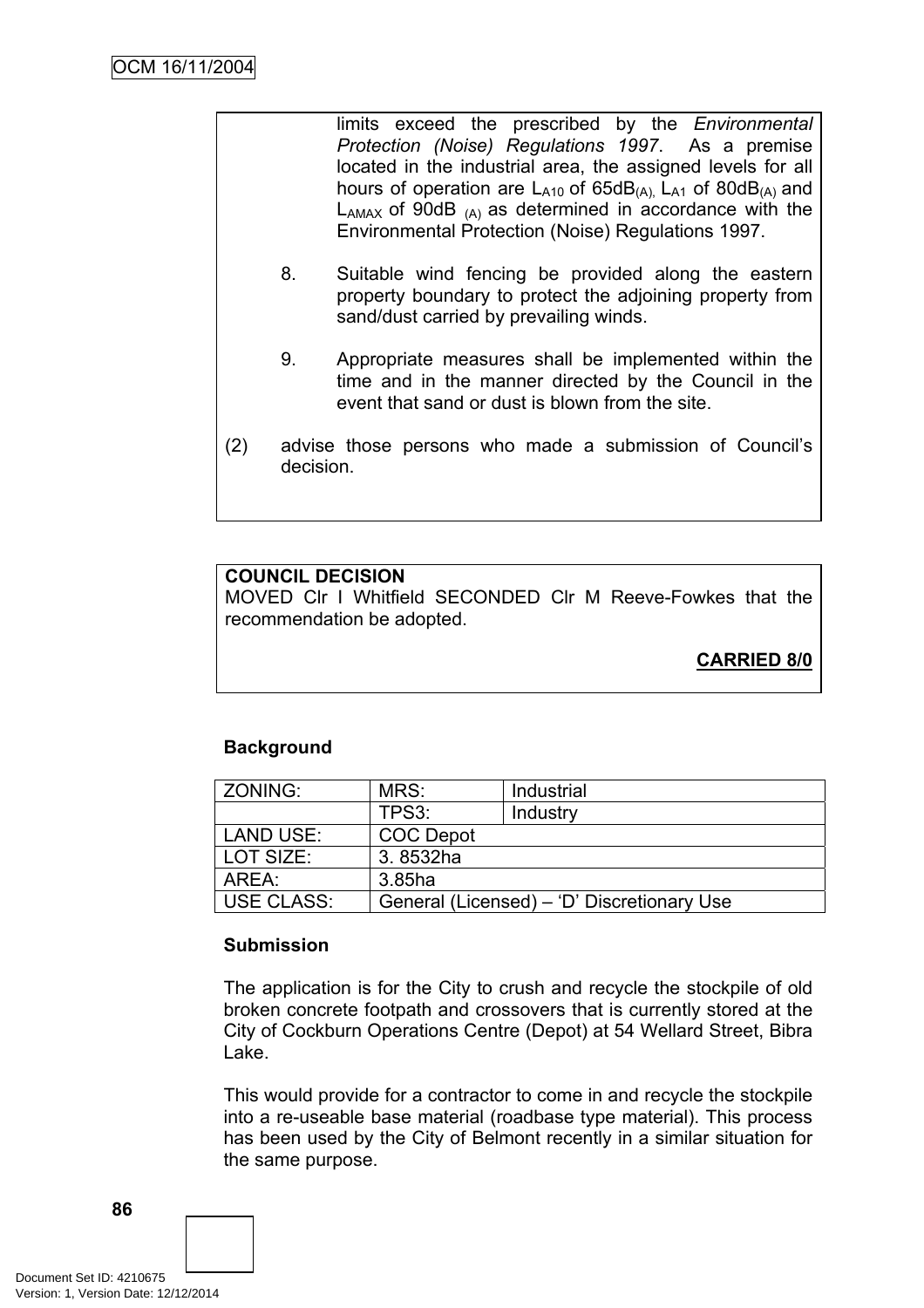A copy of the site plan and summary of the proposal are with the attachments.

# **Report**

The proposed concrete crushing operation is considered both environmentally and economically beneficial to Council as it proposes to recycle the concrete stockpile into a re-useable base material.

### Community Consultation

In accordance with Clause 9.4 of the Scheme, the application was advertised to Department of Environmental Protection (DoE) and 14 nearby owners that were likely to be affected by the proposal. At the conclusion of the advertising period, 5 letters of objection were received.

The main issues raised in the submissions are outlined below:

- Generation/increase of dust;
- Generation/increase of noise;
- Sand/dust mitigation.

In order to gauge the potential impact of the development prior to the determination of the application by Council, the concrete crushing has been undertaken on Saturday 9th and Sunday 10th October 2004 from 8.00am to 4.00pm as a trial. The persons who submitted objections to the proposal were advised of this by letters and asked to make further comments regarding any aspects of the works that were carried out. No objections or further comments were received. The trial undertaken demonstrates that the proposed concrete crushing would not result in dust and noise problems and present significant adverse impact on the adioining properties.

Furthermore, those concerns raised from the submissions can also be addressed by way of conditions of approval.

# **Strategic Plan/Policy Implications**

The Corporate Strategic Plan Key Result Areas which apply to this item are:-

- 1. Managing Your City
	- *"To deliver services and to manage resources in a way that is cost competitive without compromising quality."*
- 2. Planning Your City
	- *"To ensure that the planning of the City is based on an approach which has the potential to achieve high levels of convenience for its citizens."*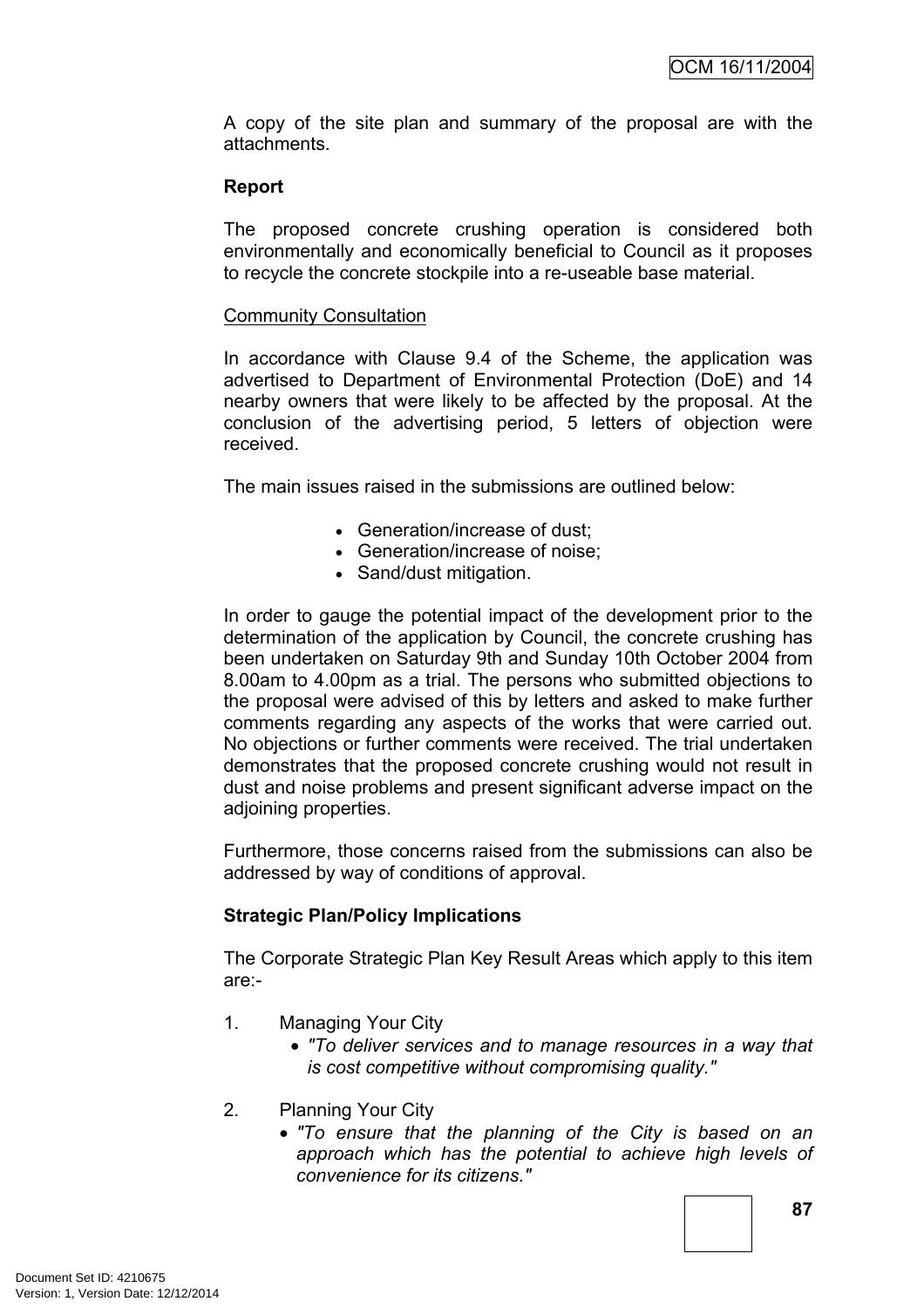- 5. Maintaining Your Community Facilities
	- *"To construct and maintain roads, which are the responsibility of the Council, in accordance with recognised standards, and are convenient and safe for use by vehicles, cyclists and pedestrians."*

The Planning Policies which apply to this item are:-

- APD17 Standard Development Conditions and Footnotes
- APD33 Town Planning Scheme No. 3 Provisions
- SPD7 Prevention of Sand Drift from Subdivision and Development Sites

### **Budget/Financial Implications**

N/A at this stage.

### **Legal Implications**

Nil.

### **Community Consultation**

The application was referred to DoE and surrounding landowners for comment from 29/06/2004 to 13/07/2004. 5 letters of objection were received.

### **Implications of Section 3.18(3) Local Government Act, 1995**

Nil.

### **15. FINANCE AND CORPORATE SERVICES DIVISION ISSUES**

**15.1 (MINUTE NO 2620) (OCM 16/11/2004) - LIST OF CREDITORS PAID (5605) (KL) (ATTACH)** 

#### **RECOMMENDATION**

That Council receive the List of Creditors paid for October 2004, as attached to the Agenda.

### **COUNCIL DECISION**

MOVED Clr M Reeve-Fowkes SECONDED Clr S Limbert that the recommendation be adopted.

**CARRIED 8/0**

**88**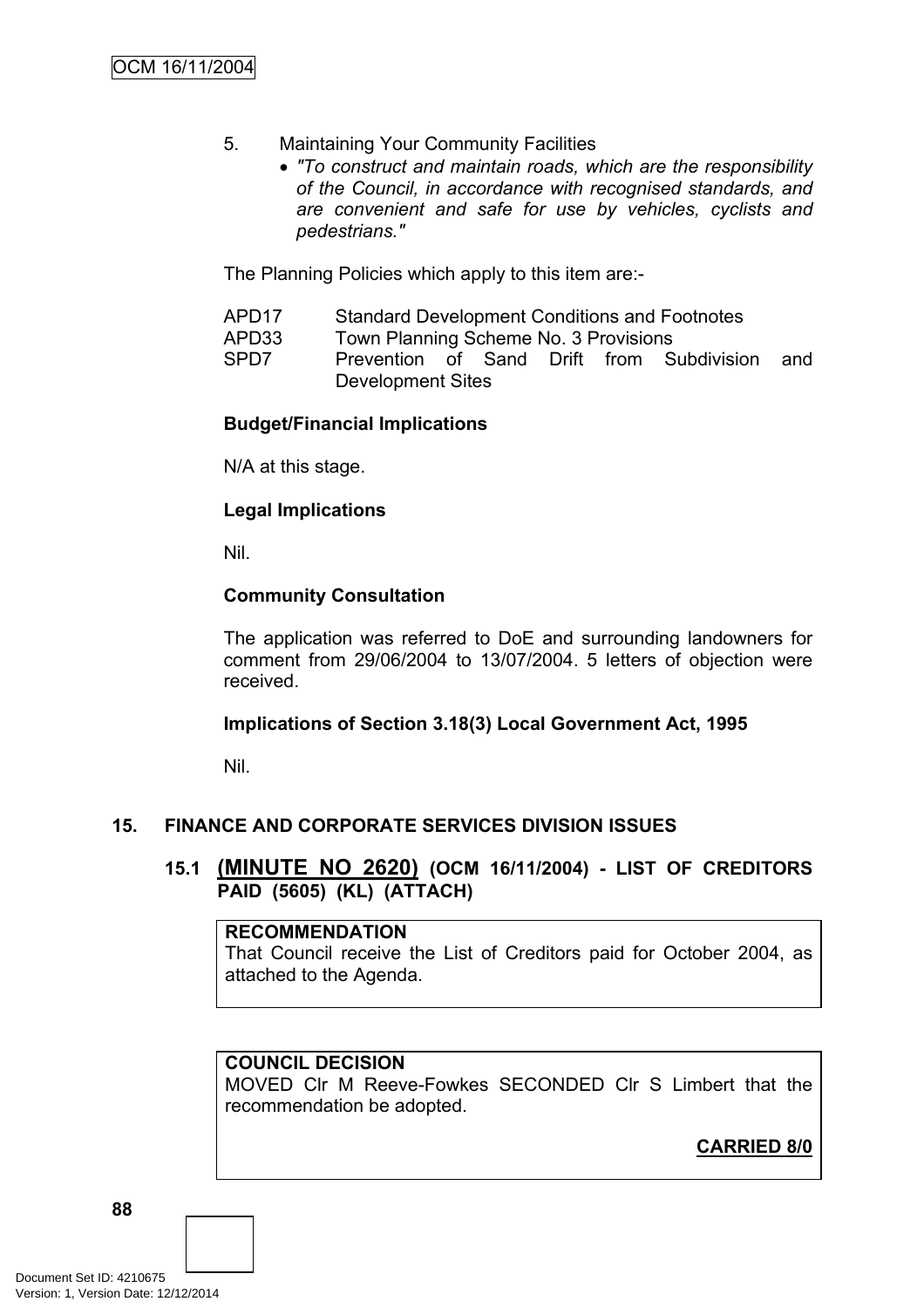# **Background**

It is a requirement of the Local Government (Financial Management) Regulations 1996, that a List of Creditors be compiled each month and provided to Council.

### **Submission**

N/A

**Report**

N/A

**Strategic Plan/Policy Implications**

N/A

**Budget/Financial Implications**

N/A

**Legal Implications** 

N/A

**Community Consultation** 

N/A

**Implications of Section 3.18(3) Local Government Act, 1995**

Nil.

# **DECLARATION OF INTEREST**

Mayor Lee, Deputy Mayor Graham and Clr Oliver declared a financial interest in item 15.2, the nature being that they are claimants mentioned in the item.

AT THIS STAGE, THE TIME BEING 8.10 PM, MAYOR LEE, DEPUTY MAYOR GRAHAM AND CLR OLIVER LEFT THE MEETING.

MOVED Clr S Limbert SECONDED Clr L Goncalves, that Clr Allen be elected Presiding Member for this item.

# **CARRIED 5/0**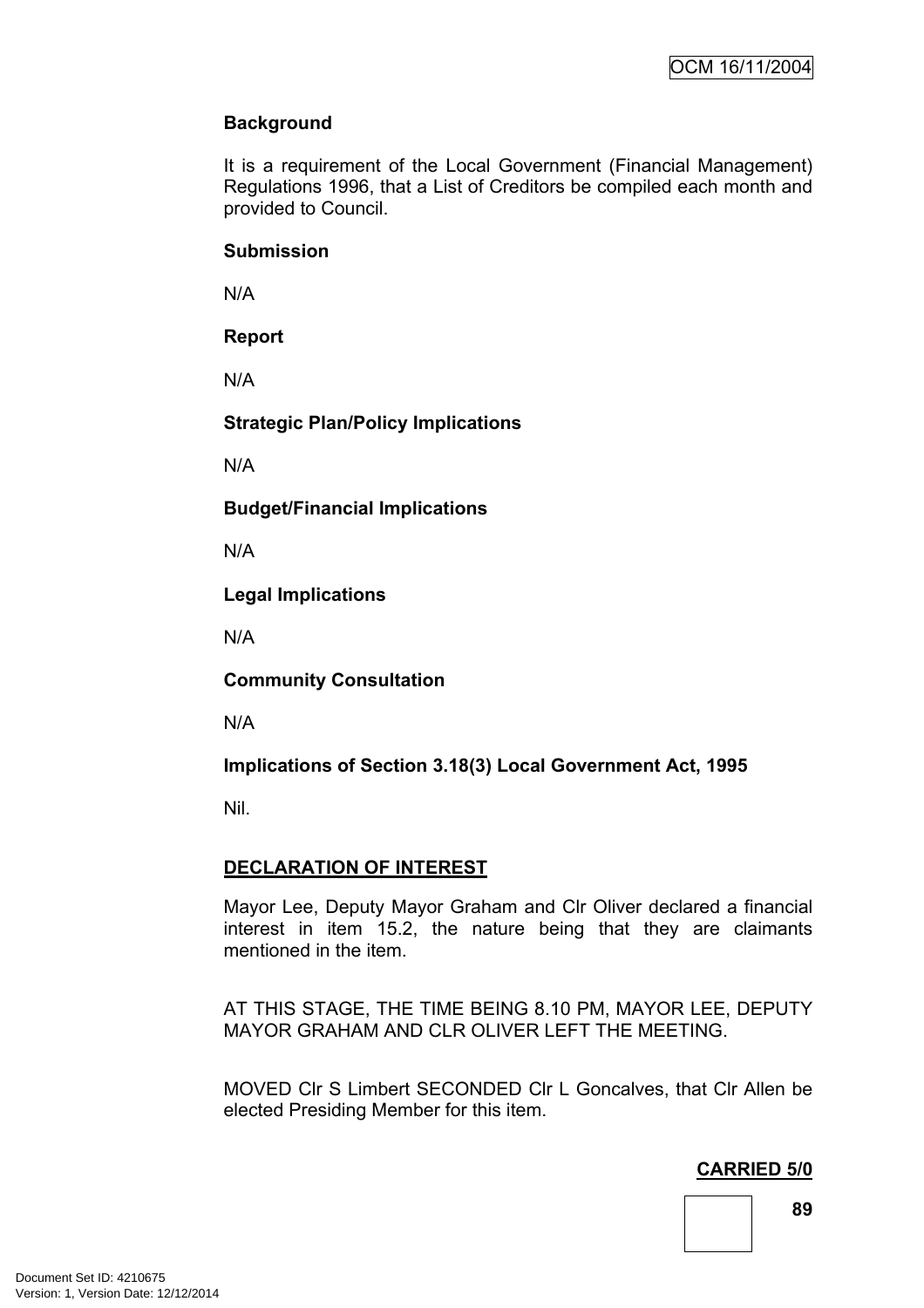# **15.2 (MINUTE NO 2621) (OCM 16/11/2004) - DAMAGE TO ELECTED MEMBERS' MOTOR VEHICLES - REIMBURSEMENT OF REPAIR COSTS (1705) (ATC)**

# **RECOMMENDATION**

That Council:

reimburse the cost of repairing damage to Elected Members' motor vehicles that occurred while attending the Agenda Briefing Forum held on 12 October 2004 as follows:

| а.<br>b.    | Mayor S. Lee<br>Deputy Mayor R. Graham - | \$200.00<br>\$227.15 |
|-------------|------------------------------------------|----------------------|
| $C_{\cdot}$ | CIr V. Oliver                            | \$230.00             |
|             |                                          |                      |

as per evidence of expenditure provided.

# **COUNCIL DECISION**

MOVED Clr S Limbert SECONDED Clr M Reeve-Fowkes that the recommendation be adopted.

**CARRIED 5/0**

# **Background**

On 12 October 2004, Elected Members attended the monthly Agenda Briefing Forum. While Members were at the Forum, four vehicles situated in the Council car park set aside for Elected Members vehicles were damaged by unknown persons.

### **Submission**

Claims have been received from three Elected Members for reimbursement of costs incurred to repair damage to their vehicles. The other, Clr I. Whitfield, does not intend to make a claim on Council as the damage was covered by his vehicle insurance.

### **Report**

Section 5.98 of the Local Government Act 1995 provides for the reimbursement of expenses to Elected Members in accordance with

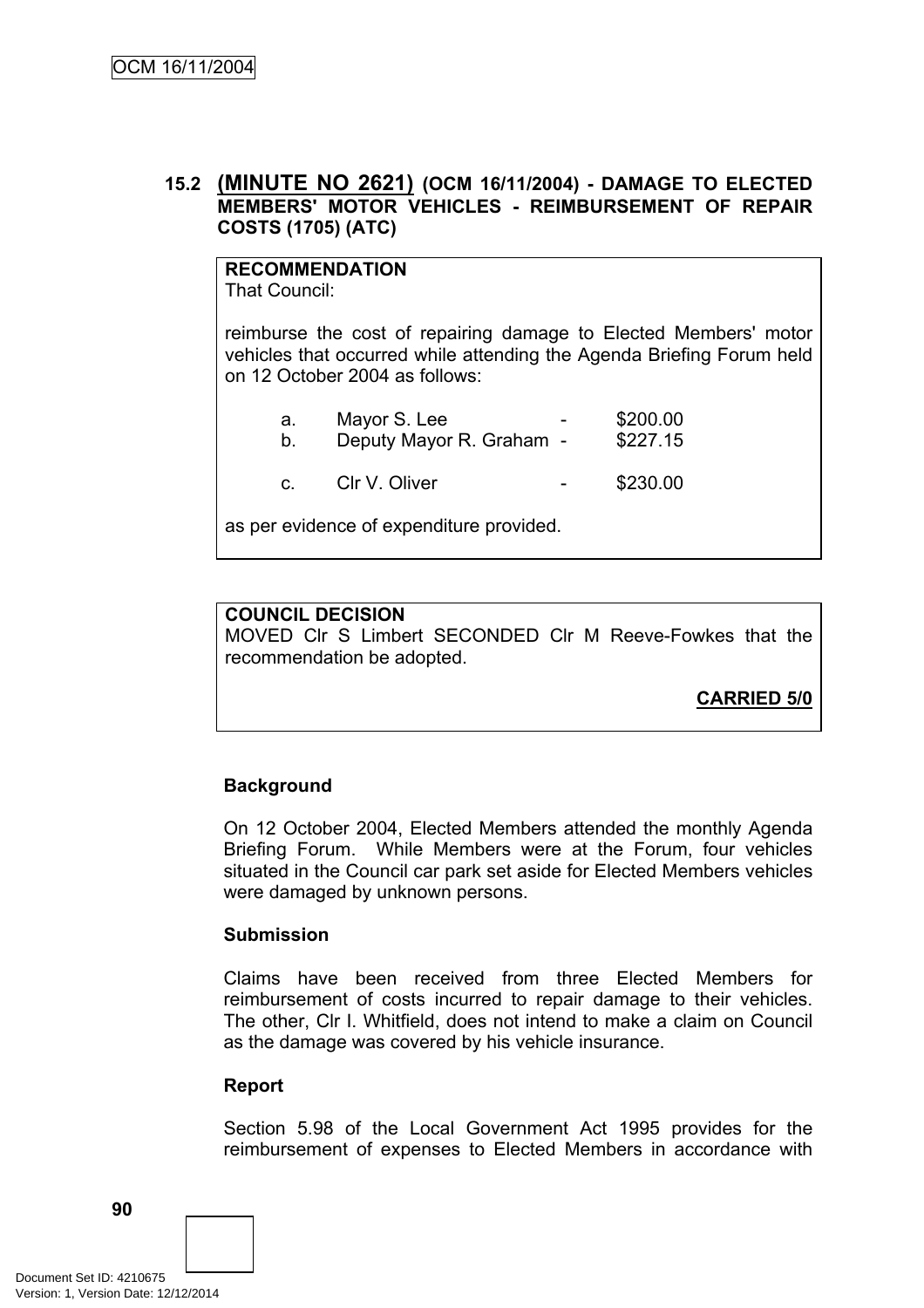regulations. Section 32 (1) (c) of the Local Government (Administration) Regulations of 1996 provides for reimbursement of:-

*an expense incurred by a Council Member in performing a function in his or her capacity as a Council Member.* 

Attendance of the monthly Agenda Briefing Forum clearly falls within this definition and it is considered appropriate for Members to be reimbursed for the cost of repairing damage to their motor vehicles, which occurred while attending the forum.

Evidence of expenditure will need to be produced before reimbursement is made.

# **Strategic Plan/Policy Implications**

Key Result Area "Managing Your City" refers.

## **Budget/Financial Implications**

Funds are available in Account GL 110 - 6304, Sundry Minor Expenses.

### **Legal Implications**

Section 5.98 of the Local Government Act 1995 and Section 32 (1) (c) of the Local Government (Administration) Regulations 1996 refer.

# **Community Consultation**

N/A

# **Implications of Section 3.18(3) Local Government Act, 1995**

Nil.

AT THIS STAGE, THE TIME BEING 8.13 PM, MAYOR LEE, DEPUTY MAYOR GRAHAM AND CLR OLIVER RETURNED TO THE MEETING. MAYOR LEE RESUMED THE POSITION OF PRESIDING MEMBER.

# **16. ENGINEERING AND WORKS DIVISION ISSUES**

# **16.1 (MINUTE NO 2622) (OCM 16/11/2004) - ADVERTISING ON STREET LITTER BINS - NATSALES (4902) (BKG) (ATTACH)**

# **RECOMMENDATION**

That Council extend the agreement with Natsales Australia for a further 2 years until 30<sup>th</sup> November 2006 for the provision of street litter bins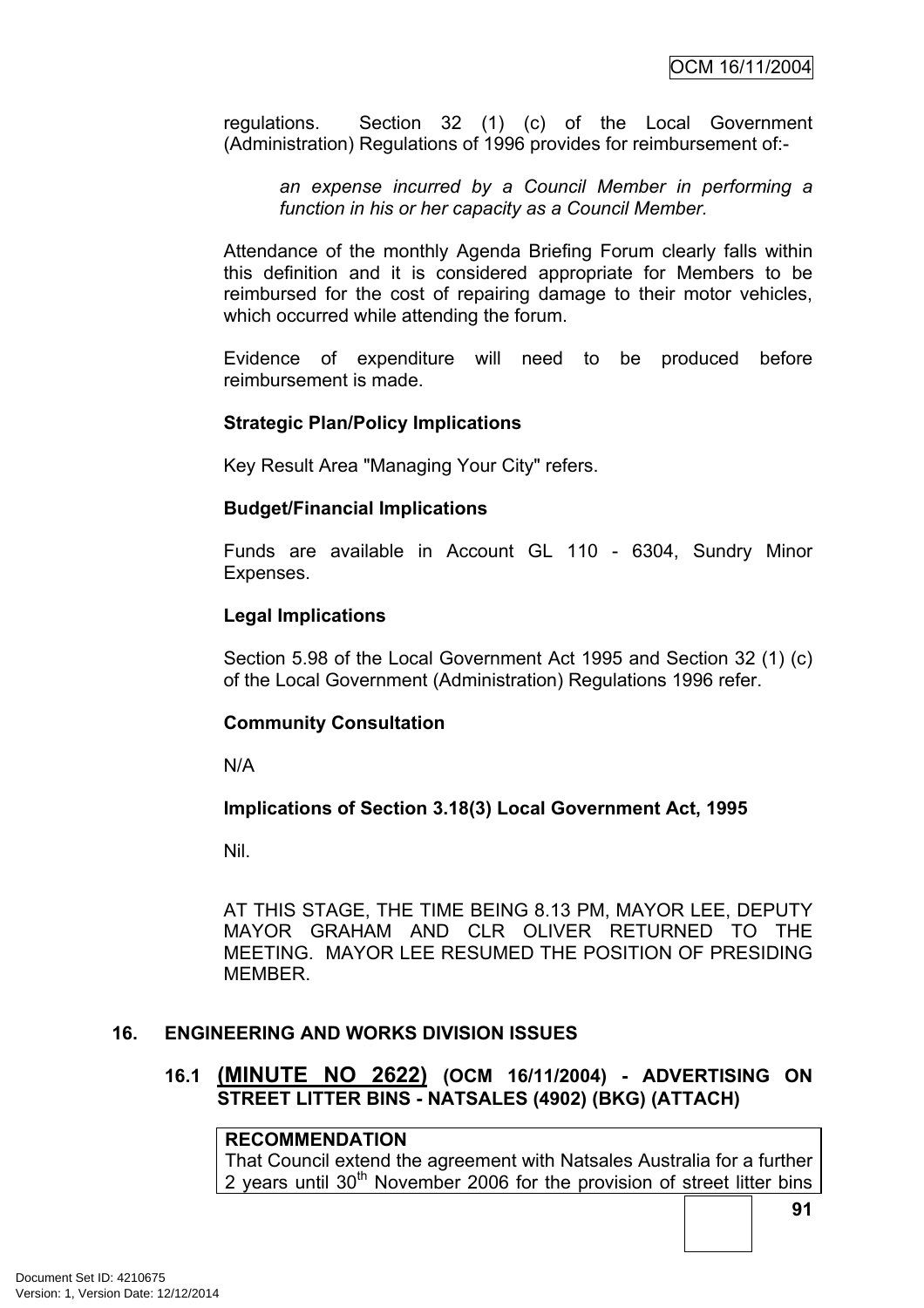and enclosures that Natsales uses for advertising and in accordance with Policy PSEW2 "Advertising on Litter Bins".

### **COUNCIL DECISION**

MOVED Clr M Reeve-Fowkes SECONDED Clr I Whitfield that Council:

- 1) extend the agreement with Natsales Australia for a further six(6) months with the item to be brought back to Council for review before this time;
- 2) investigate alternatives such as those at the City of Canning and other Councils in the metropolitan area and also investigate the cost of the City of Cockburn managing the project in-house; and
- 3) ensure that all contracts of this nature are brought before Council at least three(3) months before they expire in order that alternatives can be investigated.

**CARRIED 8/0**

## **Explanation**

The officer's report states that 'there have been some maintenance problems with the surrounds and staff need to contact the company to get them to repair locks on the doors, remove graffiti or replace burnt or stolen bins. There has sometimes been delays in carrying out these repairs. Also, some have been installed without authority in locations that do not necessarily require one, but will be effective for advertising.' Council needs to ensure that it retains control of the locations where these bins are being installed and that maintenance and repair is carried out in a timely fashion. Council should not commit to a longer term agreement until it is satisfied that all conditions within PSEW2 are being fully complied with. Council needs to be able to look at alternatives and assess the options before a contract of this nature expires.

### **Background**

At the Council meeting held in October 1999 it was resolved that Council:

*"(1) proceed with calling of quotations for the replacement of selected street and park litter bins throughout the City of Cockburn, there being no significant objection raised during the past 6 month trial period; and* 

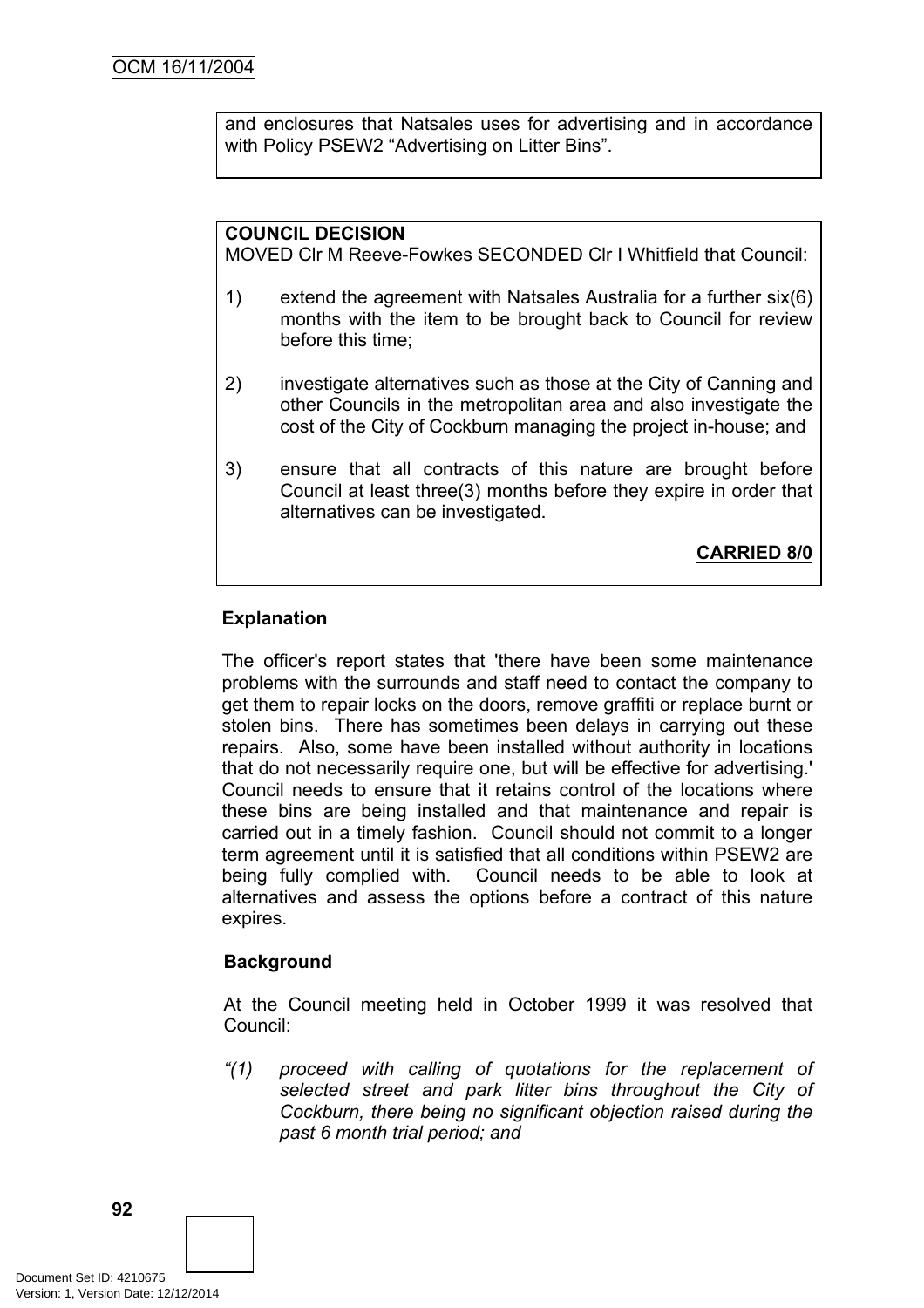*(2) adopt the attached policy E6.4 "Advertising Litter Bins" setting out guidelines for approval for the supply and installation of Advertising Litter Bins."* 

Subsequently an agreement was signed in November 1999 with Natsales to provide street litter bins and enclosures at no cost to Council in return for advertising rights on the bins.

During this time approximately 47 bins have been located at locations around the City, mostly at bus stops on main roads.

The contract is for the supply and maintenance of the advertising bins for a 5 year period with the option at Council's discretion to extend the service for up to a further 5 years.

### **Submission**

A letter has been received from Natsales Australia requesting that the agreement to supply and maintain street litter bins at no cost in return for advertising rights on the bins be extended for a further 5 years.

### **Report**

Natsales have supplied and maintained the street litter bins over the past 5 years at various locations. They are usually at bus stops on main roads.

There has been some maintenance problems with the surrounds and staff need to contact the company to get them to repair locks on the doors, remove graffiti or replace burnt or stolen bins. There has sometimes been delays in carrying out these repairs. Also some have been installed without authority in locations that do not necessarily require one, but will be effective for advertising.

The advantages of the agreement are seen as:

- New bins and surrounds are supplied and maintained by Natsales at no cost to Council other than reporting the damage.
- Bin surrounds provide local businesses with 2 panels for advertising. These can be used to discourage the use of unsightly dangerous tyre/verge advertising.

The disadvantages are:-

- Many see advertising bins as adding to "visual pollution" of the streetscape.
- The vandalism and damage does detract from their appearance. More expensive and up-market bin enclosures could be purchased.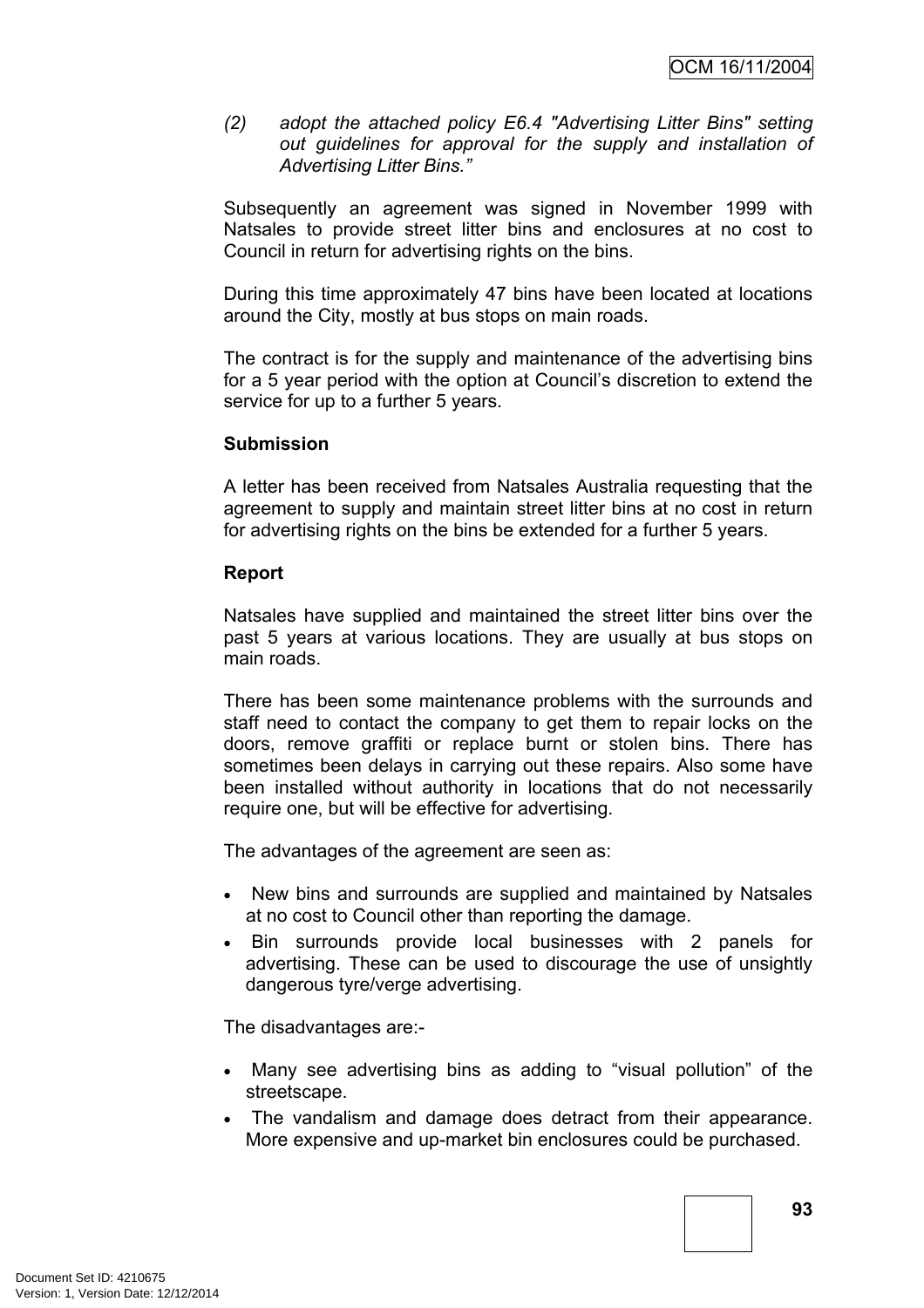Because of the cost savings it is recommended that the agreement be extended for a further 2 years with the option to extend again if the time outlined in the agreement to repair the bins and enclosure is met.

## **Strategic Plan/Policy Implications**

One of the objectives of the Strategic Plan is to deliver services in a cost effective way.

Policy PSEW2 "Advertising on Litter Bins" is attached to the Agenda.

### **Budget/Financial Implications**

There is no additional cost to Council if the agreement is extended. If the agreement was not extended there will be a cost to Council in supplying attractive looking street litter bins. The cost of supplying say 40 bins could be \$12,500 and the cost of maintenance would be in the order of \$5,000 per year.

## **Legal Implications**

Nil.

## **Community Consultation**

There has been no consultation with the public on this subject.

# **Implications of Section 3.18(3) Local Government Act, 1995**

Nil.

## **16.2 (MINUTE NO 2623) (OCM 16/11/2004) - VARIATIONS TO CONTRACT FOR TENDER NO. 07/2003 - SPEARWOOD AVENUE BRIDGE CONSTRUCTION AND ASSOCIATED ROADWORKS (450007) (JR)**

### **RECOMMENDATION** That Council:

(1) endorse the variations to the Contract for Tender No. 07/2003 – Spearwood Avenue Bridge Constructions and Associated Roadworks, consisting of:

| • Bill of quantities adjustments  | \$13,925.93 |
|-----------------------------------|-------------|
| • Backfill to redundant well      | \$3,916.00  |
| • Signage/linemarking adjustments | 45.79       |
| • Road lighting added             | \$79,560.00 |
| • Bridgeworks adjustments         | \$6,859.10  |
| • Roadworks adjustments           | \$43,092.44 |

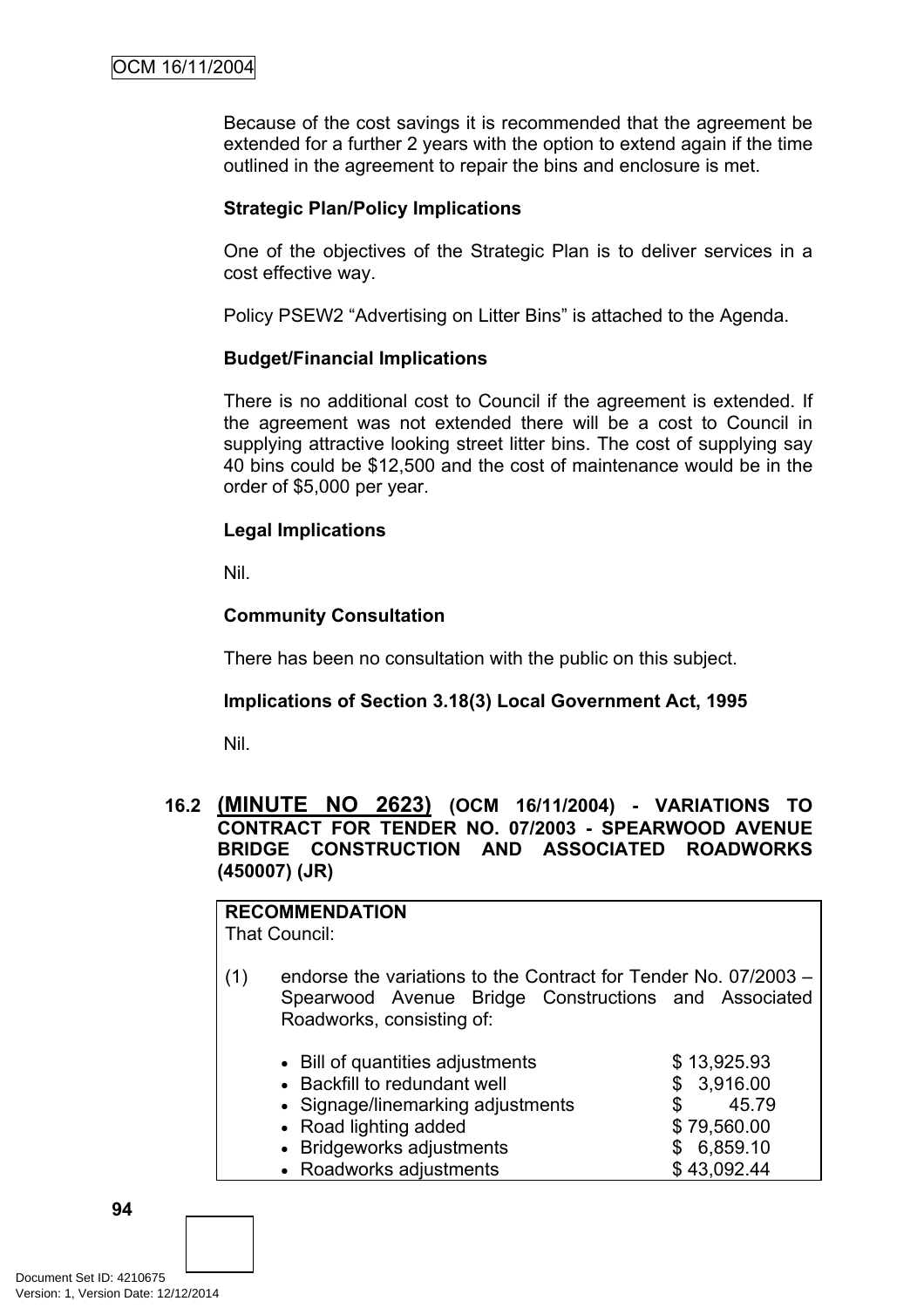|     | • Extension of time (10 weeks) due to<br>delays in utility service relocations<br>• Disruptions to continuity of roadworks due | \$95,689.66                                                       |
|-----|--------------------------------------------------------------------------------------------------------------------------------|-------------------------------------------------------------------|
|     | to utility service relocations                                                                                                 | \$41,498.60<br><u>\$284,587.52</u>                                |
| (2) | authorise the following payments in relation to Tender No.<br>07/2003:                                                         |                                                                   |
|     | • Water Corporation<br><b>Bruechle Gilchrist &amp; Evans</b>                                                                   | $$17,494.45$ + GST<br>\$7,986.00 (including on-<br>$cost$ ) + GST |
|     |                                                                                                                                | + GST<br>\$25,480.45                                              |
| (3) | draw funds totalling \$25,480.45 from the Regional Road<br>Reserve for the payments and adjust the Budget accordingly.         |                                                                   |
|     | TO BE CARRIED BY AN ABSOLUTE MAJORITY OF COUNCIL                                                                               |                                                                   |

# **COUNCIL DECISION**

MOVED Clr S Limbert SECONDED Clr I Whitfield that the recommendation be adopted.

# **CARRIED BY ABSOLUTE MAJORITY OF COUNCIL 8/0**

### **Background**

At the Ordinary Meeting of Council held on 20 May 2003, it was resolved to accept the submission from Bocol Constructions for Tender No. 07/2003 – Bridge Construction and Associated Roadworks – Spearwood Avenue (Yangebup Road to Barrington Street) for the sum of \$3,100,280.75 including GST, less negotiated adjustments based on unit rates for the corrected Bill of Quantities.

### **Submission**

There were extensions of time to the contract totalling 10 weeks and numerous disruptions to the continuity of roadworks due to protracted delays by Western Power to relocate services and install new power infrastructure to accommodate the new road. As a result, justified claims totalling \$137,188.26 (plus GST) have had to be paid to the contractor. The nett result of this major variation, together with adjustments for provisional sums, daywork sums and other variations, is that the contract sum was exceeded by \$140,652.28 (plus GST), the final contract sum being \$3,254,998.27 (including GST). This amount was within the budget for this project.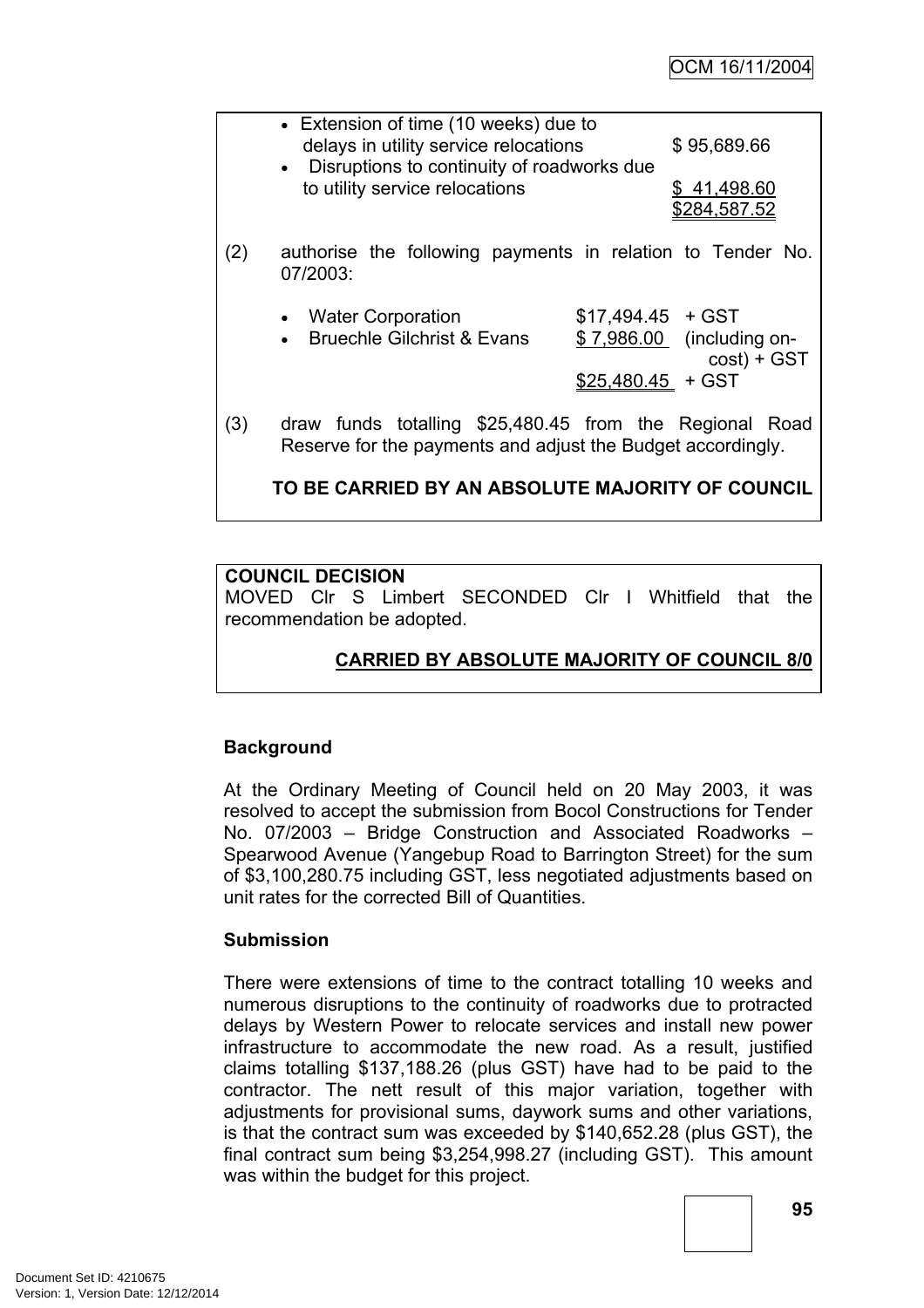Final invoices have just been received from Water Corporation (\$17,495.45) and the consultant (\$7,260). There are no funds remaining on the project to make these payments.

## **Report**

The consultant firm Bruechle, Gilchrist & Evans, was the Superintendent for the contract. During construction a number of variations were agreed to, and negotiated under the terms of the contract. These variations totalling a nett cost of \$284,587.52 (+ GST) were:

| <b>Item</b>      | <b>Description</b>                                                                                                                                                                                            | <b>Claims</b> |
|------------------|---------------------------------------------------------------------------------------------------------------------------------------------------------------------------------------------------------------|---------------|
| No.              |                                                                                                                                                                                                               | Approved      |
| V <sub>0</sub>   | Bill of Quantities Item $501.02 - 11,283m^2$ "hydrated                                                                                                                                                        | (16,000.00)   |
|                  | crushed rock roadbase" used in lieu of "bitumen<br>stabilised limestone" (Bill of Quantities)                                                                                                                 |               |
| V <sub>02</sub>  | Cement stabilised sand backfill to redundant well at<br>Barrington Street (Backfill Old Well)                                                                                                                 | 3,916.00      |
| V <sub>03</sub>  | Removal of Bocol signage and linemarking. Now installed<br><b>MRWA</b><br>contractor<br>(pre-payment)<br>by<br>(Signage<br>Adjustment)                                                                        | 45.79         |
| V <sub>04</sub>  | <b>Additional Earthworks</b><br>Agreed Volume 1887m <sup>3</sup> @ \$29.24 (Bill of Quantities)                                                                                                               | 55,175.88     |
| V <sub>05</sub>  | Road Lighting Added                                                                                                                                                                                           | 79,560.00     |
| V06              | Drainage channel increase in size. Recasting<br>of<br>incorrectly detailed precast panel units. (Bridgeworks<br>Adjustments)                                                                                  | 6,657.00      |
| <b>V07</b>       | Increase in ducts under footpath of bridge. 200 diameter<br>+ 21m, 150 diameter + 63m. (Bridgeworks Adjustments)                                                                                              | 4,202.10      |
| V08              | Agreed variation for acceptance of misaligned parapets<br>of bridge. (Bridgeworks Adjustments)                                                                                                                | (4,000)       |
| $\overline{V}$   | Anti-graffiti reduction, additional abutment excavation,<br>additional waterproofing, additional footpath, new gates<br>pavement spotting/sleeves,<br>Barrington,<br>fencing<br>at<br>(Roadworks Adjustments) | 16,684.52     |
| V <sub>010</sub> | of roadworks<br>and<br>of<br>profit.<br>Measurement<br>loss<br>waterproofing,<br>additions,<br>re-measurement<br>οf<br>temporary limestone road.<br>reinforcement,<br>(Bill<br>οf<br>Quantities)              | (25, 249.95)  |
| V <sub>011</sub> | Modify guardrail posts, new electrical mains supply, sump<br>fencing, temp. fencing, retaining wall, extra cabling,<br>embankment, reinstate batter. (Roadworks<br>stabilize<br>Adjustments)                  | 26,407.92     |
| V012.01          | Granted extension of time to contract period of 10 weeks<br>due to existing service relocations.                                                                                                              | 95,689.66     |
| V012.02          | Disruption to continuity of roadworks construction due to<br>service relocations.                                                                                                                             | 41,498.60     |
|                  | <b>Total Approved</b>                                                                                                                                                                                         | \$248,587.52  |

Evidence of delays and unforseen issues with service utilities, particularly Western Power, are contained in a number of Site Meeting minutes between 22 August 2003 and 6 February 2004. This resulted in the roadworks sub-contractor leaving the project and re-mobilising on at least two occasions.

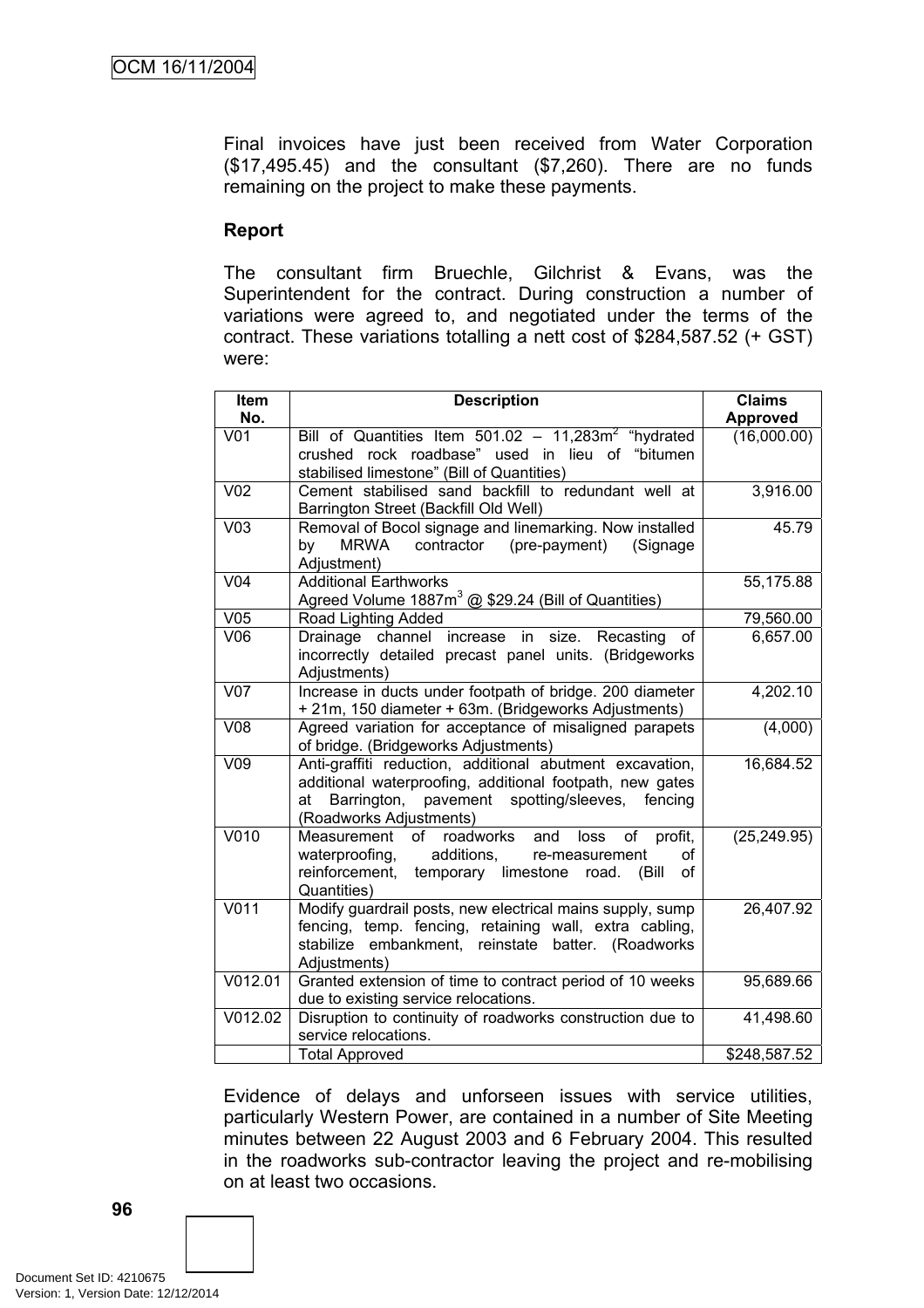Subsequent to the completion of the project, and following telephonic assurances by Water Corporation that all accounts were finalised for their service relocations, a final account for \$19,243.85 (including GST) has just been received. Apparently, there was a few months delays for all their field dockets to have been received by their accounts department. In addition, the final account (\$7,986.00 including GST) from Council's supervising consultant has been received. As the account has been closed on the current Budget, the necessary funds could be transferred from the Regional Road Reserve.

## **Strategic Plan/Policy Implications**

Council's Vision Statement – Managing the City in a competitive, open and accountable manner – has a commitment – To conduct Council business in open public forums and to manage Council affairs by employing publicly accountable practices.

### **Budget/Financial Implications**

There are no specifically available funds on the current Budget to meet the belated accounts totalling \$25,480,45 (including on-cost) plus GST. As the project was partly funded by a Regional Road Grant, these funds can be drawn from Council's Regional Road Reserve.

### **Legal Implications**

Nil.

### **Community Consultation**

N/A

**Implications of Section 3.18(3) Local Government Act, 1995**

Nil.

### **17. COMMUNITY SERVICES DIVISION ISSUES**

## **17.1 (MINUTE NO 2624) (OCM 16/11/2004) - REPORT ON POSITION OF PROMOTIONS OFFICER (1019) (CHE) (ATTACH)**

**RECOMMENDATION** That Council:-

- (1) employ a promotions officer on a contract basis for a 6 month period;
- (2) request for inclusion in the report sought by Council at its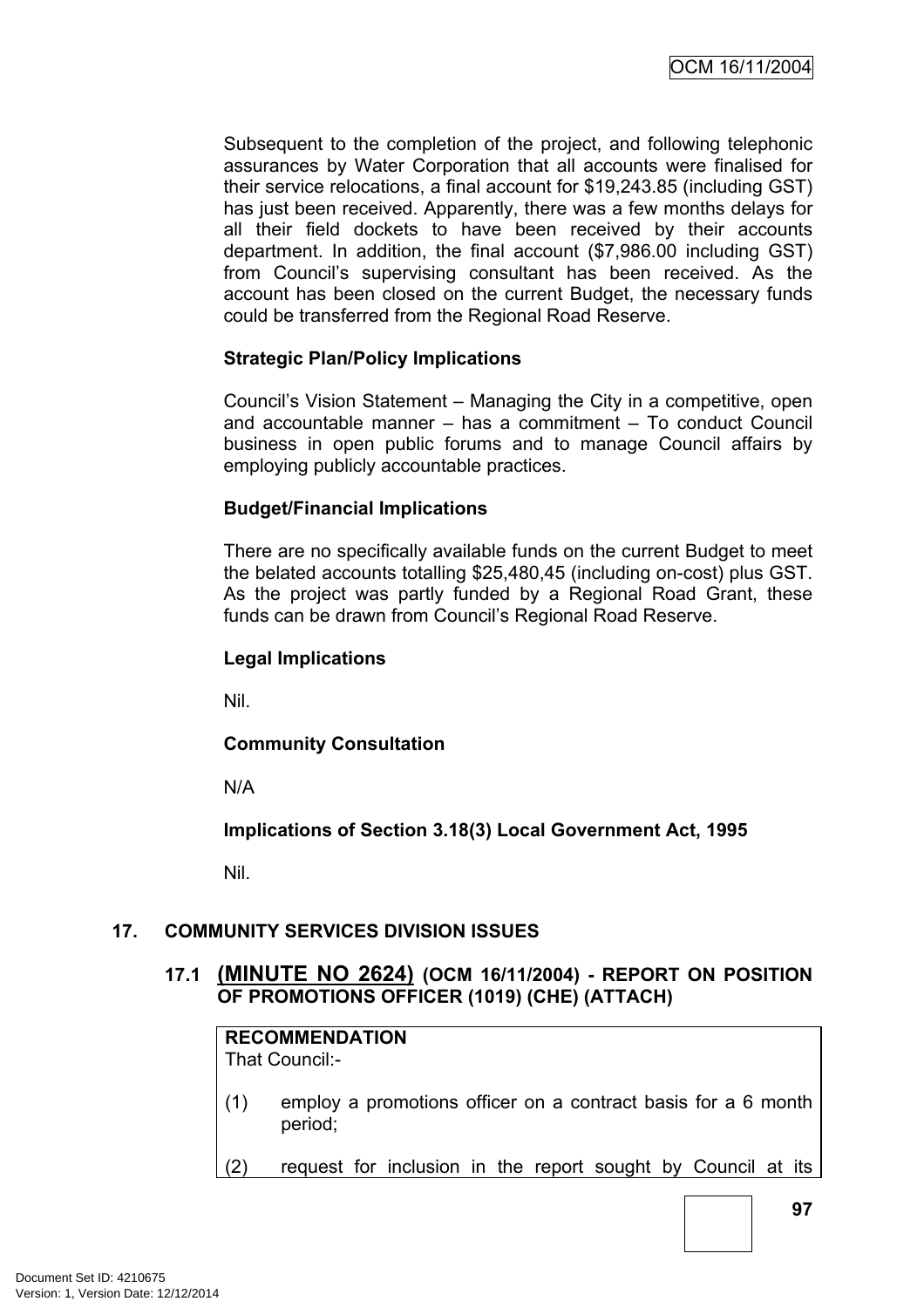meeting of the 21 September 2004 on a Cockburn Sound Festival proposals for an organisational structure that best meets the customer service, promotion and media liaison requirements of the City; and

(3) transfer the sum of \$20,000 from account CW 1026 Electronic Signs to account GL 115 – 6000 Salaries (Customer Services) and the budget be amended accordingly.

**TO BE CARRIED BY AN ABSOLUTE MAJORITY OF COUNCIL**

# **COUNCIL DECISION**

MOVED Clr L Goncalves SECONDED Clr S Limbert that Council:

- (1) employ a promotions officer on a contract basis for the period 1 December 2004 to 30 June 2005;
- (2) request for inclusion in the report sought by Council at its meeting of the 21 September 2004 on a Cockburn Sound Festival, proposals for an organisational structure that best meets the customer service, promotion and media liaison requirements of the City; and
- (3) transfer the sum of \$25,000 from account CW 1026 'Electronic Signs' to account GL 115 – 6000 'Salaries (Customer Services)' and the budget be amended accordingly.

# **CARRIED BY ABSOLUTE MAJORITY OF COUNCIL 8/0**

### **Explanation**

The promotions officer will need to be publicising events occurring in the near future. As such, it is important to give them as much time as possible to become familar in their role so they can start this important task.

### **Background**

At the Ordinary Council Meeting held on 19 October 2004, under "Matters to be Noted for Investigation Without Debate" Mayor Lee requested that a report be provided to the November Council Meeting, that

"…overviews the allocation of resources in the customer services, media liaison and promotions area of Council activity, with specific emphasis on the position of Promotions Officer, to ensure that sufficient resources are available for the effective promotion of Council

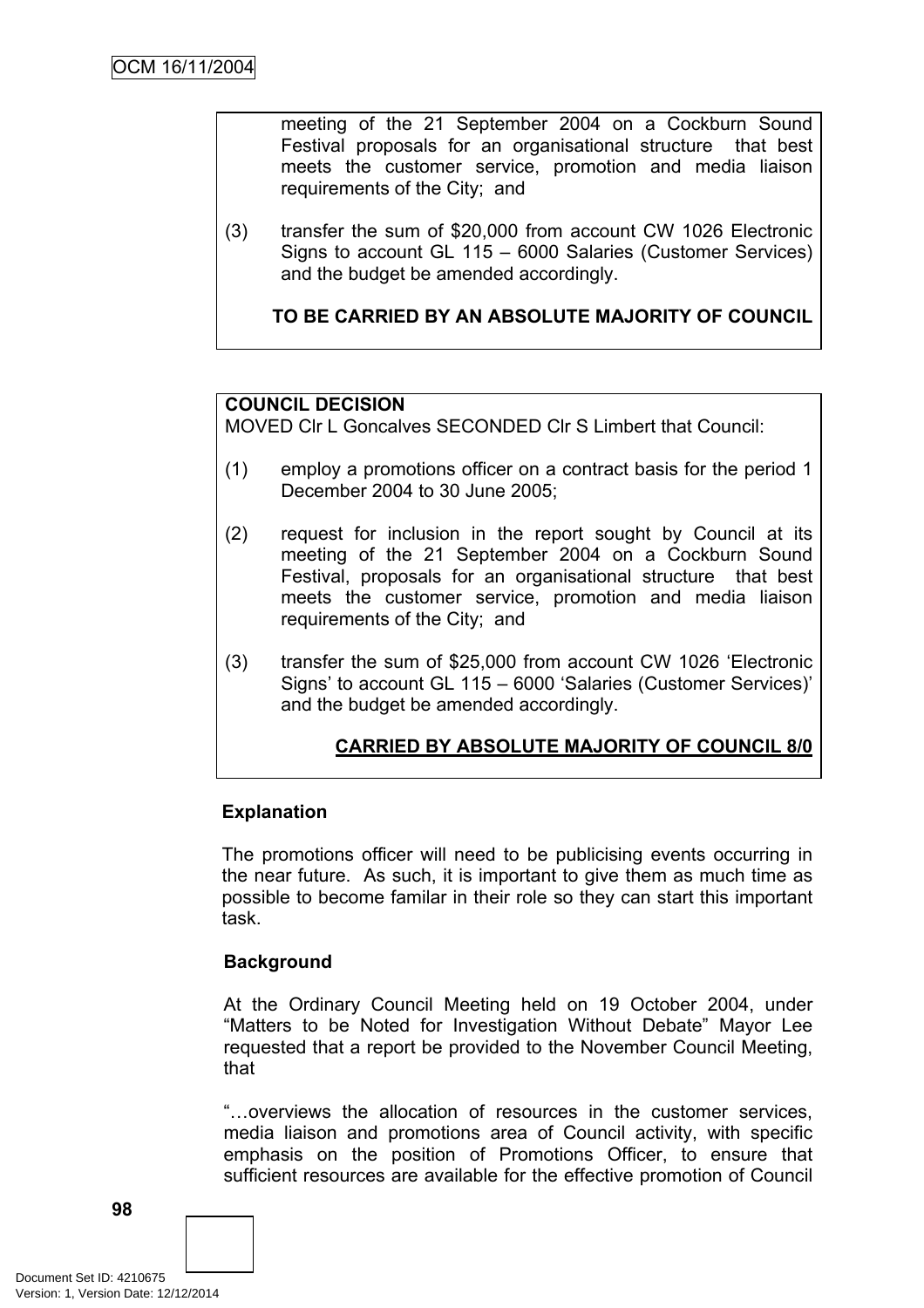activities and to ensure the maximum number of residents of the City gain the maximum benefits from these events and activities, they need to be actively and comprehensively promoted in a positive and professional manner by a person who may be solely allocated to that task."

## **Submission**

N/A

# **Report**

Currently, Council's advertising, customer service, promotions, and public relations activities are undertaken by the Communications Manager and Customer Service Coordinator as follows:

Communications Manager

- Oversees and managers the operation of the customer services unit.
- Coordinate promotions for major activities (eg Spring Fair, Coogee Beach Party, 25<sup>th</sup> Anniversary Adventure World community day)
- Write, edit, and distribute all media releases
- Media liaison
- Write, edit, and coordinate production and distribution of Cockburn Soundings
- Production of the Annual Report
- Write, edit, and distribute e-newsletter "Pass It On"
- Photographer
- Tourism promotion (eg write text for Cockburn entry in "Your Guide to Perth & Fremantle" coordinate production and distribution of Access and Facilities maps)
- Deals with many customer complaints and process issues.
- Implementation of performance measures for customer satisfaction for organisational service units.

Customer Service Coordinator

- Book advertising space with local newspapers
- Coordinates copy and design of advertising with relevant staff and divisional secretaries.
- Production of the Customer Handbook, and Community Directory.
- Coordinates customer services staff and relieves at front counter and switch as required.
- Controls the internal telephone system.
- Coordinates internal staff communication.

The present arrangement within the Customer Services Department results in there not being an identified staff member for whom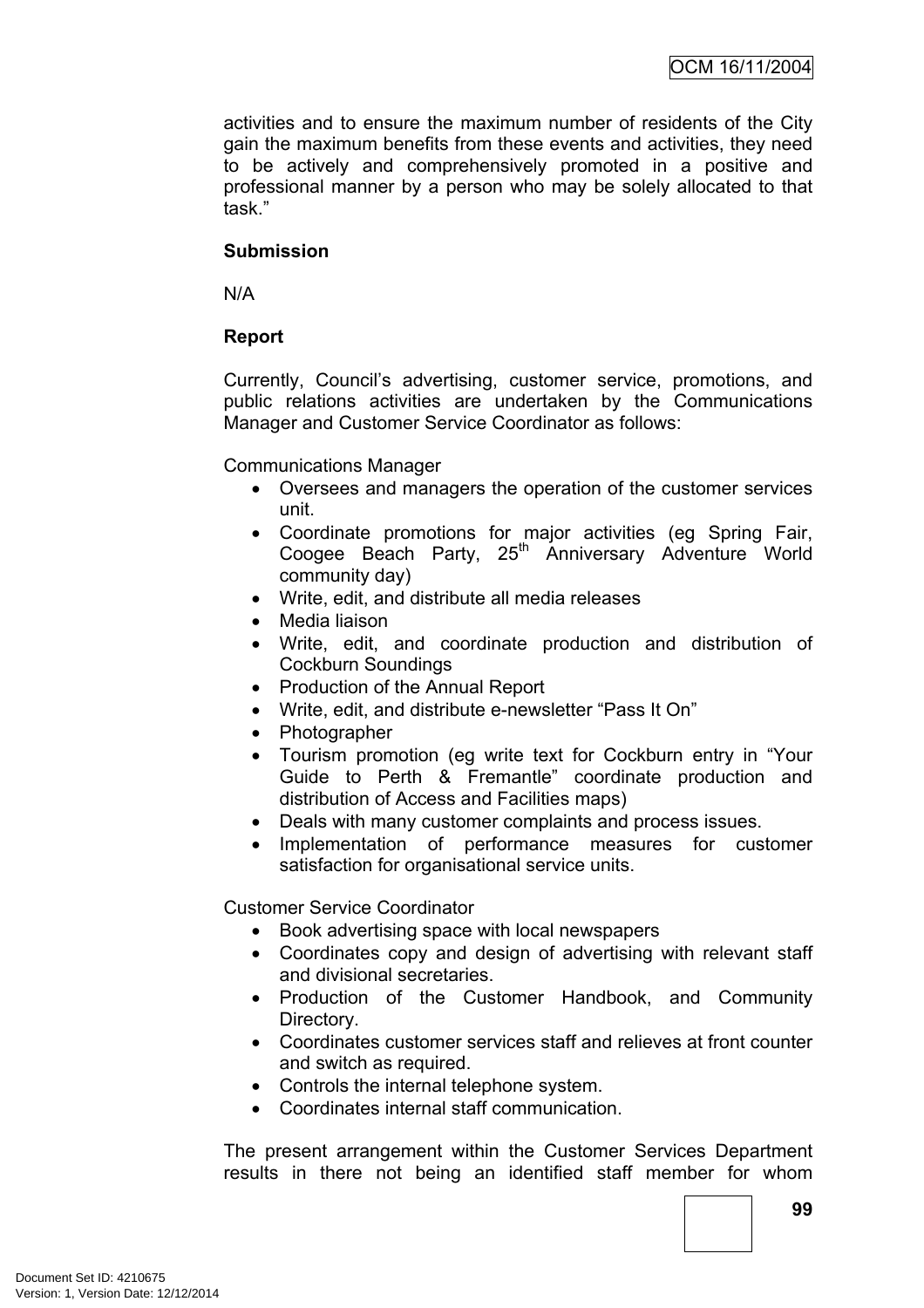promotion of Council's activities such as the "Summer of Fun" is their priority. For these events the promotion is undertake by the Communications Manager, Customer Services Coordinator and the officer organizing the event itself. This does not allow for a consistent promotion of these events throughout the year.

The current Communications Manager has resigned and will leave his position on the 3rd December 2004. The Customer Services Coordinator has only recently been appointed and is in the process of understanding the roles and responsibilities of the position. As a result of these two factors and the many events planned the promotions, customer service and media relations area of Council activity will be under a great deal of pressure over the very busy summer period.

Given these circumstances and to ensure the City's 'public face' is maintained at a high standard it is proposed that a promotions person be contracted for the period 1 January to the 30 June 2005 and the communications manager's position be filled immediately on a contractual basis for several months.

Council, at its meeting of 19 October 2004 resolved that a report be prepared on the options for a major festival event related to Cockburn Sound. Should Council decide to proceed with a significant event such as the Mandurah Crab Festival or the like there will be a significant demand on Council resources particularly in relation to the organisation of the event and its publicity and promotion. It is proposed that in the report on the Cockburn Sound event will be a strategy to rationalise the organisation and publicity and promotions of Council events. The contracting of the Promotions Officer and the Communications Manager positions will allow for flexibility in developing an organisational arrangement and appropriate roles and responsibilities for the respective position.

There have been a significant number of community events in 2004/05 in addition to the number held in previous years. Should Council decide to maintain or increase the number of events for which it requires promotion in subsequent budgets there will be a clear need for a dedicated officer for this purpose. If this is Council's intent the following distribution of responsibilities with the Customer Services section is proposed.

The addition of a Promotion Officer for the short term at least will allow for the distribution of duties as follows:

Communications Manager

• Strategic planning for Council's communications (eg draft an intergraded communications plan for each year which coordinates promotions, advertising, PR, and customer service activities for the year's events)

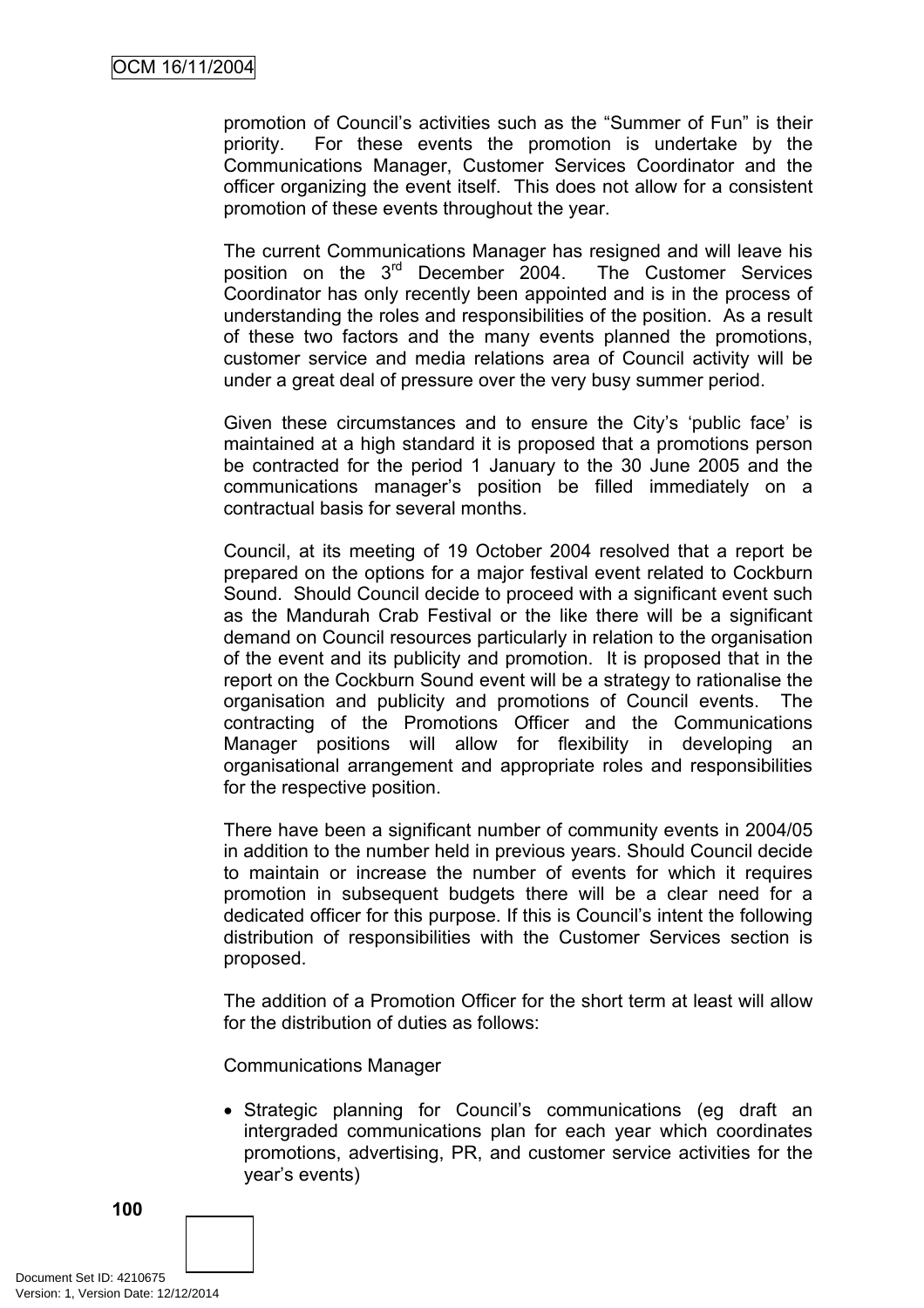- Media liaison- write media release, respond to media enquiries and assist Council with media relations.
- Supervise Customer Service Coordinator and Promotions Officer
- Produce Annual Report
- Coordination of performance measures of customer satisfaction for service units across the organisation.

Customer Service Coordinator

- Council advertising, book space, write and design ads
- Production of the Customer Handbook, and Community Directory
- Book advertising space with local newspapers
- Coordinates copy and design of advertising with relevant staff and divisional secretaries.
- Production of the Customer Handbook, and Community Directory.
- Coordinates customer services staff and relieves at front counter and switch as required.
- Controls the internal telephone system.
- Coordinates internal staff communication.

Publicity and Promotions Officer

- Coordinate promotion of  $25<sup>th</sup>$  Anniversary "Summer of Fun" events
- Write all articles for Cockburn Soundings (possibility to increase number of issues per year)
- Sell advertising in Cockburn Soundings
- Develop strategies to promote tourism to the district (i.e. maps, tourism guides, work with tourism centres in Fremantle and Rockingham)
- Photographer
- Write and update text for website
- Write and distribute e-newsletter, "Pass It On" (possibility to increase number of issues per year)

A proposed position description for a Promotions Officer is attached.

An alternative is for Council to place funds on the budget for the balance of 2004/05 to contract an individual or firm to carry out the promotion of events for the balance of the year. This option would allow for promotion of activities planned for 2004/05 and future funding for the position being determined when the extent of activities are known for the 2005/06 budget.

# **Strategic Plan/Policy Implications**

"Facilitating a Range of services responsive to the community needs," and "Managing the City in a competitive, open and accountable manner," refers.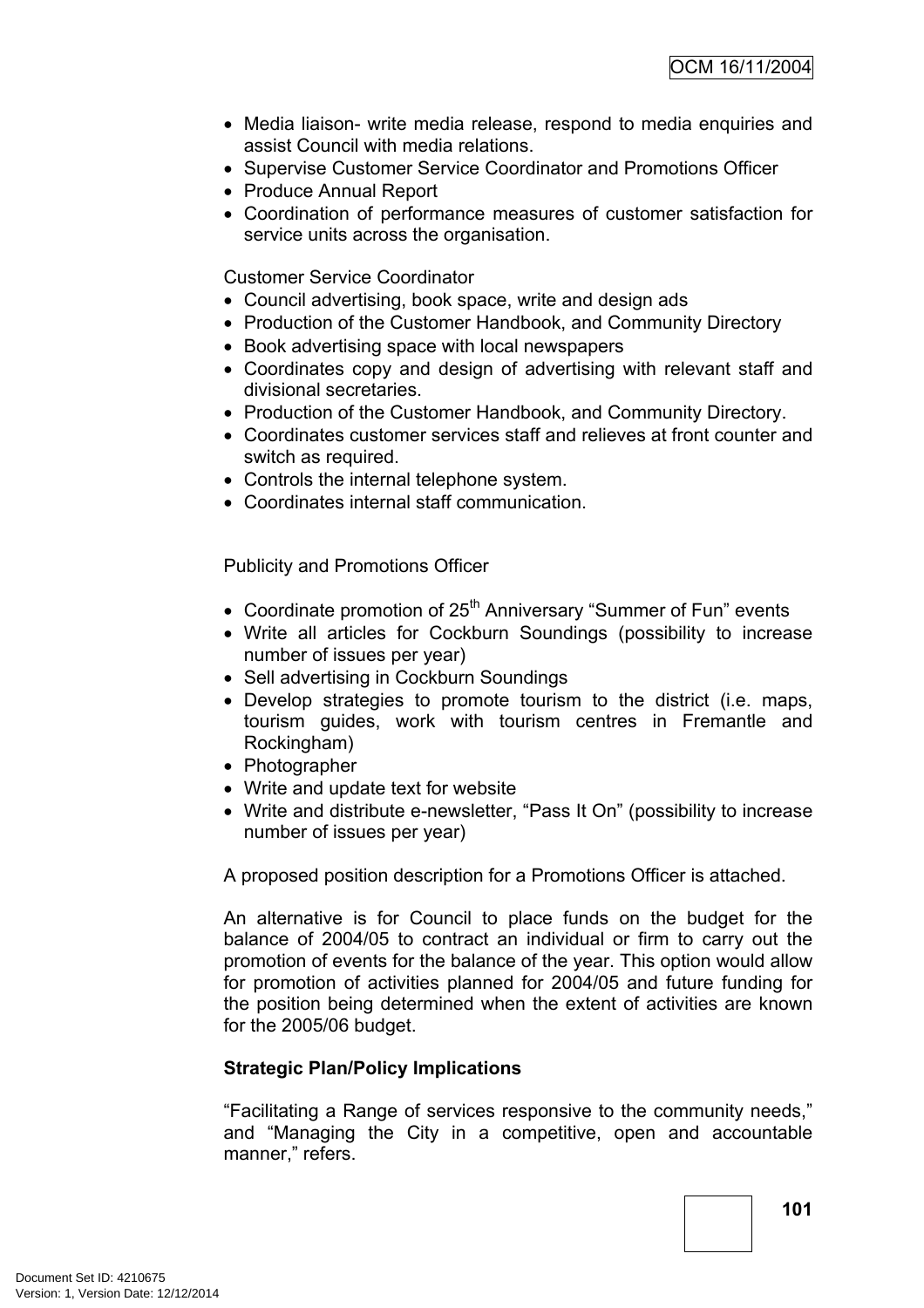# **Budget/Financial Implications**

Employing a Promotions Officer, level 5, would require an increase in the Customer Services budget of \$53,040 p.a. inclusive of entitlements. Also \$2,500 would be needed for a computer for the Promotions Officer's workstation. Should Council seek to employ a promotions officer for the balance of 2004/05 the sum of \$26,520 would be required on the assumption that a person would be employed as of the 1<sup>st</sup> of January 2005.

The recommended transfer of funds will provide for the employment of a promotions officer until such time as a more detailed report is provided to Council on the organisation of the Customer Services Section.

### **Legal Implications**

N/A

**Community Consultation** 

N/A

**Implications of Section 3.18(3) Local Government Act, 1995**

Nil.

### **18. EXECUTIVE DIVISION ISSUES**

Nil

### **19. MOTIONS OF WHICH PREVIOUS NOTICE HAS BEEN GIVEN**

Nil

## **20. NOTICES OF MOTION GIVEN AT THE MEETING FOR CONSIDERATION AT NEXT MEETING**

Nil

# **21. NEW BUSINESS OF AN URGENT NATURE INTRODUCED BY COUNCILLORS OR OFFICERS**

Nil

**102** Document Set ID: 4210675<br>Version: 1, Version Date: 12/12/2014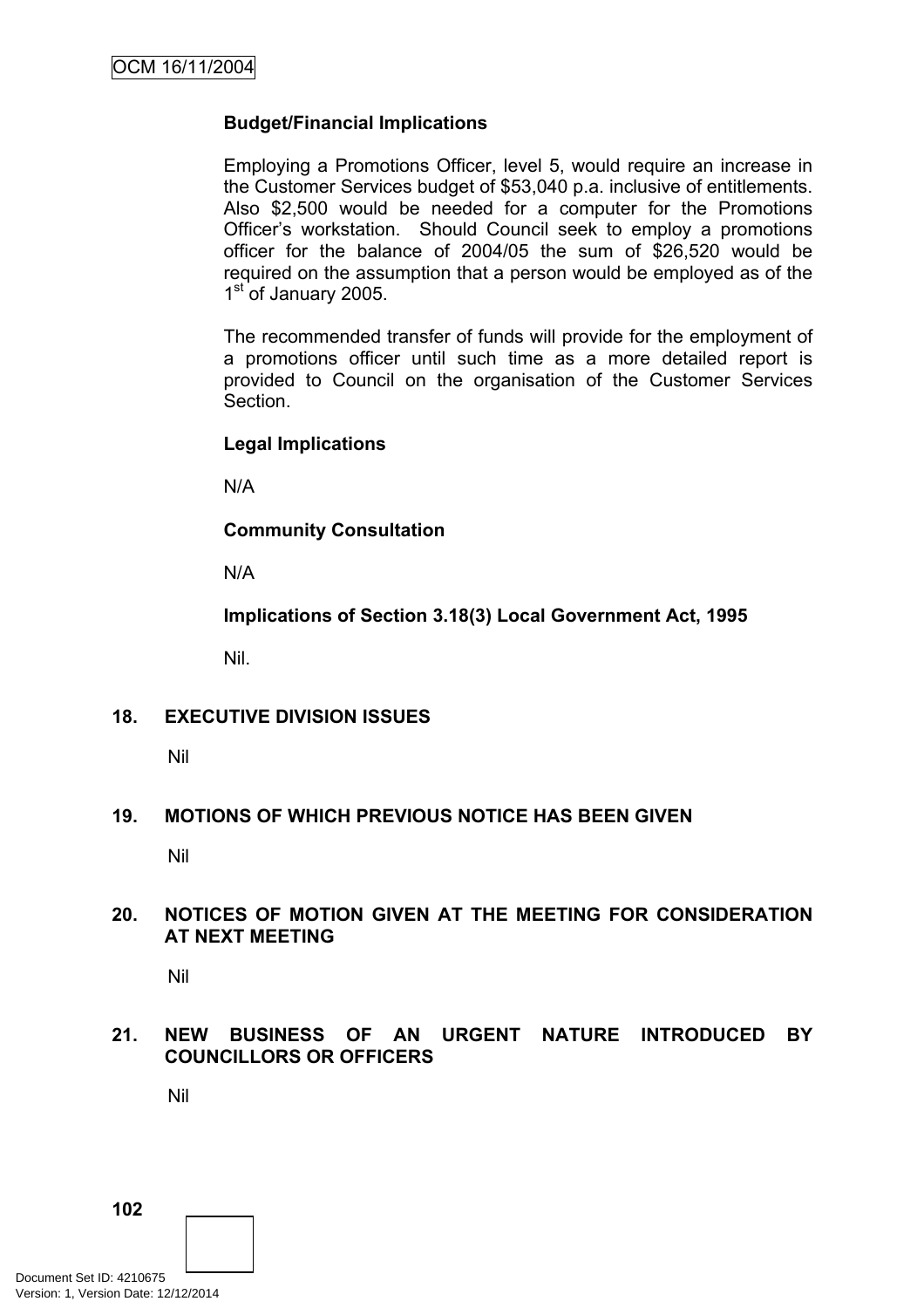## **22 (OCM 16/11/2004) - MATTERS TO BE NOTED FOR INVESTIGATION, WITHOUT DEBATE**

Mayor Lee requested a report be provided to a future Council Meeting, detailing the current status of the Sump Beautification Programme. The report is to identify:-

- a) sumps in the district that require beautification;
- b) the likely works that can be carried out on these sites;
- c) the costs of these works;
- d) the potential sources of funds to carry out these works; and
- e) any other matters that the officer may consider pertinent to this issue.

# **23. CONFIDENTIAL BUSINESS**

Nil

## **24. (MINUTE NO 2625) (OCM 16/11/2004) - RESOLUTION OF COMPLIANCE (SECTION 3.18(3), LOCAL GOVERNMENT ACT 1995)**

# **RECOMMENDATION**

That Council is satisfied that resolutions carried at this Meeting and applicable to items concerning Council provided services and facilities, are:-

- (1) integrated and co-ordinated, so far as practicable, with any provided by the Commonwealth, the State or any public body;
- (2) not duplicated, to an extent Council considers inappropriate, services or facilities as provided by the Commonwealth, the State or any other body or person, whether public or private; and
- (3) managed efficiently and effectively.

### **COUNCIL DECISION**

MOVED Clr I Whitfield SECONDED Clr L Goncalves that the recommendation be adopted.

**CARRIED 8/0**